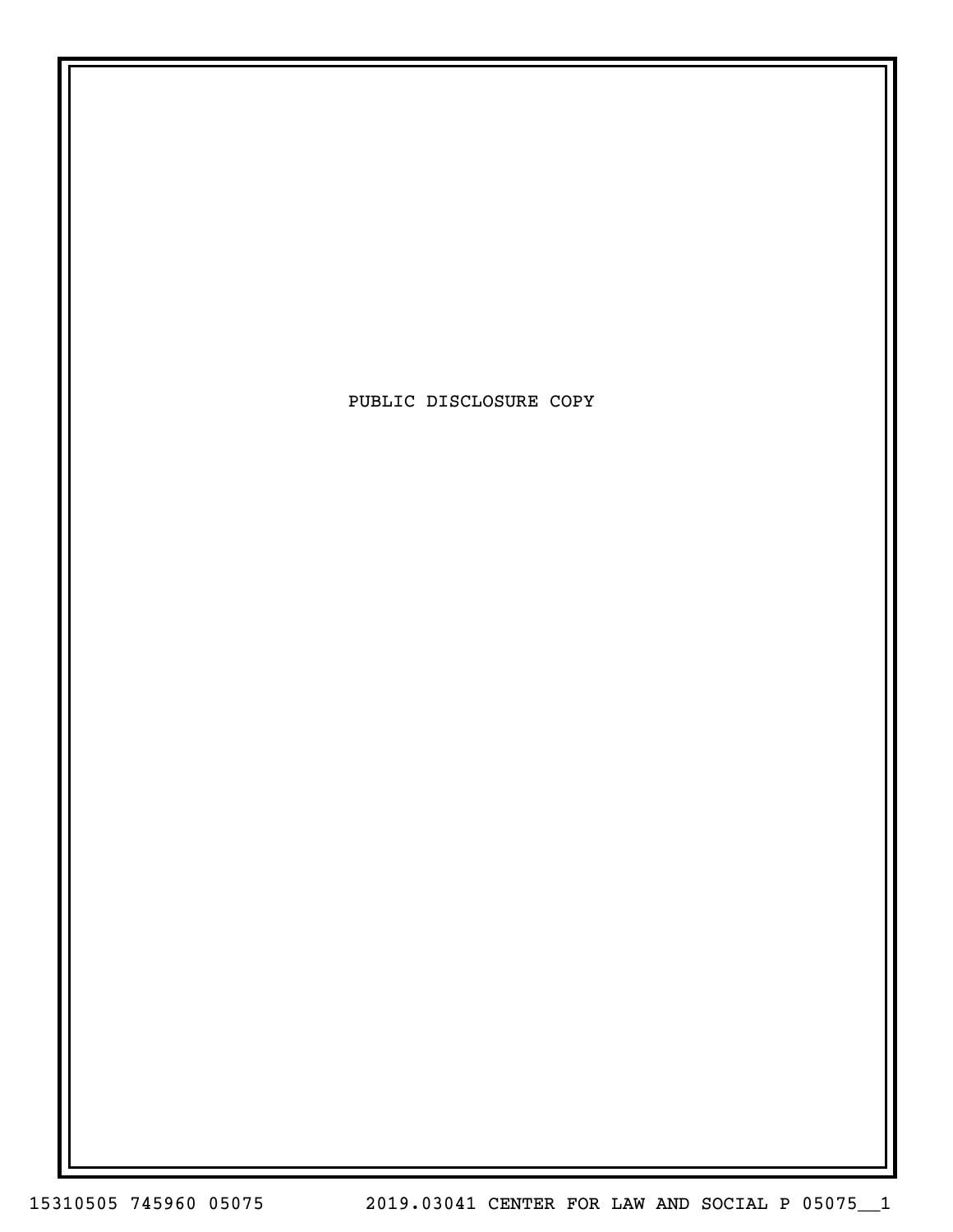# **TAX RETURN FILING INSTRUCTIONS**

\*\* FORM 990 PUBLIC DISCLOSURE COPY \*\*

# **FOR THE YEAR ENDING**

DECEMBER 31, 2019

| <b>Prepared for</b>                                |                                                                                                                                                     |
|----------------------------------------------------|-----------------------------------------------------------------------------------------------------------------------------------------------------|
|                                                    | CENTER FOR LAW AND SOCIAL POLICY<br>1200 18TH STREET, NW NO. 200<br>WASHINGTON, DC<br>20036                                                         |
| <b>Prepared by</b>                                 | GELMAN, ROSENBERG & FREEDMAN<br>4550 MONTGOMERY AVE SUITE 800N<br>BETHESDA, MD 20814-2930                                                           |
| <b>Amount due</b><br>or refund                     | NOT APPLICABLE                                                                                                                                      |
| <b>Make check</b><br>payable to                    | NOT APPLICABLE                                                                                                                                      |
| Mail tax return<br>and check (if<br>applicable) to | NOT APPLICABLE                                                                                                                                      |
| Return must be<br>mailed on<br>or before           | NOT APPLICABLE                                                                                                                                      |
| <b>Special</b><br><b>Instructions</b>              | THIS RETURN HAS QUALIFIED FOR ELECTRONIC FILING. THE RETURN<br>HAS BEEN TRANSMITTED ELECTRONICALLY TO THE IRS AND NO FURTHER<br>ACTION IS REQUIRED. |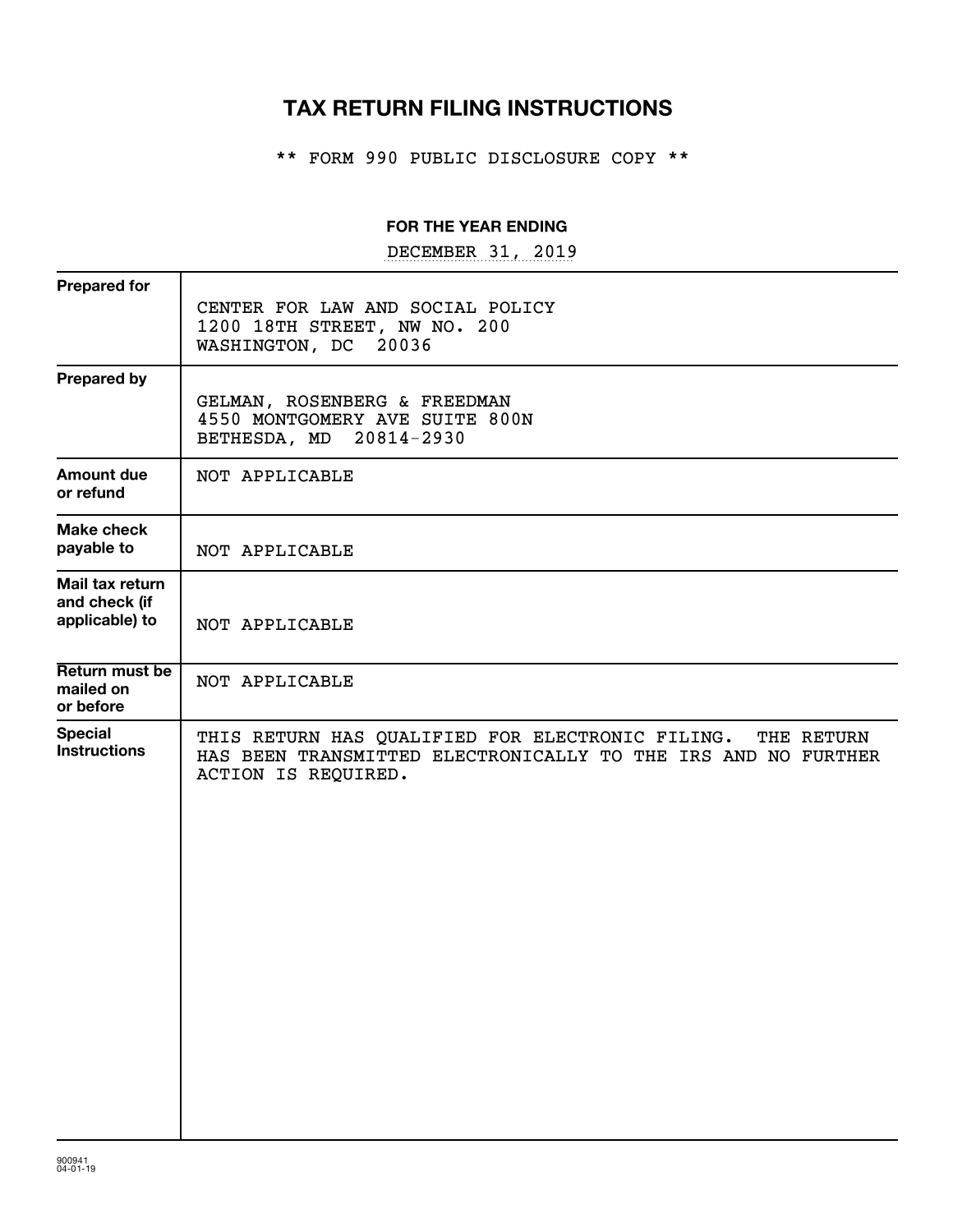| 990<br>Form                                            |
|--------------------------------------------------------|
| (Rev. January 2020)                                    |
| Department of the Treasury<br>Internal Revenue Service |

# \*\* PUBLIC DISCLOSURE COPY \*\*

**your Section 501(c), 527, or 4947(a)(1) of the Internal Revenue Code (except private foundations) 2019** 

▶ Do not enter social security numbers on this form as it may be made public.<br>
inspection and the latest information. **Dependent in the latest information** and the latest information. **| Go to www.irs.gov/Form990 for instructions and the latest information. Inspection**



|                                    |                             | A For the 2019 calendar year, or tax year beginning                                                                                         | and ending |                                                         |                                                           |
|------------------------------------|-----------------------------|---------------------------------------------------------------------------------------------------------------------------------------------|------------|---------------------------------------------------------|-----------------------------------------------------------|
| В                                  | Check if<br>applicable:     | <b>C</b> Name of organization                                                                                                               |            | D Employer identification number                        |                                                           |
|                                    | Address<br>]change          | CENTER FOR LAW AND SOCIAL POLICY                                                                                                            |            |                                                         |                                                           |
|                                    | Name<br>]change             | Doing business as                                                                                                                           |            | 23-7000150                                              |                                                           |
|                                    | Initial<br> return          | Number and street (or P.O. box if mail is not delivered to street address)                                                                  | Room/suite | E Telephone number                                      |                                                           |
|                                    | Final<br> return/           | 1200 18TH STREET, NW                                                                                                                        | 200        | $(202)906 - 8000$                                       |                                                           |
|                                    | termin-<br>ated             | City or town, state or province, country, and ZIP or foreign postal code                                                                    |            | G Gross receipts \$                                     | 11, 193, 847.                                             |
|                                    | Amended<br>Ireturn          | 20036<br>WASHINGTON, DC                                                                                                                     |            | H(a) Is this a group return                             |                                                           |
|                                    | Applica-<br>tion<br>pending | F Name and address of principal officer: OLIVIA GOLDEN                                                                                      |            |                                                         | for subordinates? $\Box$ Yes $\boxed{X}$ No               |
|                                    |                             | SAME AS C ABOVE                                                                                                                             |            | $H(b)$ Are all subordinates included? $\Box$ Yes $\Box$ | ∣No                                                       |
|                                    |                             | <b>I</b> Tax-exempt status: $X \overline{X}$ 501(c)(3)<br>$501(c)$ (<br>$\sqrt{\bullet}$ (insert no.)<br>$4947(a)(1)$ or                    | 527        |                                                         | If "No," attach a list. (see instructions)                |
|                                    |                             | J Website: WWW.CLASP.ORG                                                                                                                    |            | $H(c)$ Group exemption number $\blacktriangleright$     |                                                           |
|                                    |                             | <b>K</b> Form of organization: $\boxed{\mathbf{X}}$ Corporation<br>Association<br>Other $\blacktriangleright$<br>Trust                      |            |                                                         | L Year of formation: $1968$ M State of legal domicile: DC |
|                                    | Part I                      | <b>Summary</b>                                                                                                                              |            |                                                         |                                                           |
|                                    | 1                           | Briefly describe the organization's mission or most significant activities: SEE PART III, LINE 1.                                           |            |                                                         |                                                           |
|                                    | 2                           | Check this box $\blacktriangleright$ $\Box$ if the organization discontinued its operations or disposed of more than 25% of its net assets. |            |                                                         |                                                           |
|                                    | 3                           | Number of voting members of the governing body (Part VI, line 1a) manufacture of voting members of the governing body (Part VI, line 1a)    |            | 3                                                       | 19                                                        |
|                                    | 4                           |                                                                                                                                             |            | $\overline{\mathbf{4}}$                                 | $\overline{18}$                                           |
| <b>Activities &amp; Governance</b> | 5                           |                                                                                                                                             |            | 5                                                       | 53                                                        |
|                                    | 6                           |                                                                                                                                             |            | 6                                                       | $\overline{18}$                                           |
|                                    |                             |                                                                                                                                             |            | 7a                                                      | 0.                                                        |
|                                    |                             |                                                                                                                                             |            | 7b                                                      | $\overline{0}$ .                                          |
|                                    |                             |                                                                                                                                             |            | <b>Prior Year</b>                                       | <b>Current Year</b>                                       |
|                                    | 8                           |                                                                                                                                             |            | 8,867,178.                                              | 11,051,557.                                               |
|                                    | 9                           | Program service revenue (Part VIII, line 2g)                                                                                                |            | 13, 124.                                                | 25,714.                                                   |
| Revenue                            | 10                          |                                                                                                                                             |            | 28,401.                                                 | 19,270.                                                   |
|                                    | 11                          | Other revenue (Part VIII, column (A), lines 5, 6d, 8c, 9c, 10c, and 11e)                                                                    |            | 5,763.                                                  | $-95, 293.$                                               |
|                                    | 12                          | Total revenue - add lines 8 through 11 (must equal Part VIII, column (A), line 12)                                                          |            | 8,914,466.                                              | 11,001,248.                                               |
|                                    | 13                          | Grants and similar amounts paid (Part IX, column (A), lines 1-3)                                                                            |            | 1,835,580.                                              | 2,307,412.                                                |
|                                    | 14                          |                                                                                                                                             |            | 0.                                                      | 0.                                                        |
|                                    | 15                          | Salaries, other compensation, employee benefits (Part IX, column (A), lines 5-10)                                                           |            | 5,024,187.<br>101,528.                                  | 5,075,136.<br>214, 325.                                   |
| Expenses                           |                             | 16a Professional fundraising fees (Part IX, column (A), line 11e)<br>644,118.                                                               |            |                                                         |                                                           |
|                                    |                             | <b>b</b> Total fundraising expenses (Part IX, column (D), line 25)<br>$\blacktriangleright$ $\bot$                                          |            | 2,027,570.                                              | 2,142,846.                                                |
|                                    |                             |                                                                                                                                             |            | 8,988,865.                                              | 9,739,719.                                                |
|                                    | 18<br>19                    | Total expenses. Add lines 13-17 (must equal Part IX, column (A), line 25) <i>marronomic</i>                                                 |            | $-74,399.$                                              | 1, 261, 529.                                              |
|                                    |                             |                                                                                                                                             |            | <b>Beginning of Current Year</b>                        | <b>End of Year</b>                                        |
| Assets or                          | 20                          | Total assets (Part X, line 16)                                                                                                              |            | 9,675,182.                                              | 11,380,327.                                               |
|                                    | 21                          | Total liabilities (Part X, line 26)                                                                                                         |            | 1,078,331.                                              | 1,521,977.                                                |
| Net                                | 22                          |                                                                                                                                             |            | 8,596,851.                                              | 9,858,350.                                                |
|                                    | <b>Part II</b>              | Signature Block                                                                                                                             |            |                                                         |                                                           |

Under penalties of perjury, I declare that I have examined this return, including accompanying schedules and statements, and to the best of my knowledge and belief, it is true, correct, and complete. Declaration of preparer (other than officer) is based on all information of which preparer has any knowledge.

|                 | "We A Aolden                                                                      | 05/06/2020                             |
|-----------------|-----------------------------------------------------------------------------------|----------------------------------------|
| Sign            | Signature of officer                                                              | Date                                   |
| Here            | EXECUTIVE DIRECTOR<br>GOLDEN,<br>OLIVIA                                           |                                        |
|                 | Type or print name and title                                                      |                                        |
|                 | Print/Type preparer's name<br>Preparer's signature                                | Date<br>PIIN<br>Check                  |
| Paid            | RICHARD J. LOCASTRO,<br>deads.<br>CPA                                             | 05/05/20<br>P00288314<br>self-emploved |
| Preparer        | FREEDMAN<br>ROSENBERG &<br>GELMAN,<br>Firm's name                                 | Firm's EIN $\frac{52 - 1392008}{ }$    |
| Use Only        | 4550 MONTGOMERY AVE SUITE 800N<br>Firm's address                                  |                                        |
|                 | BETHESDA, MD 20814-2930                                                           | Phone no. $(301)$ 951-9090             |
|                 | May the IRS discuss this return with the preparer shown above? (see instructions) | ΧI<br>Yes<br><b>No</b>                 |
| 932001 01-20-20 | LHA For Paperwork Reduction Act Notice, see the separate instructions.            | Form 990 (2019)                        |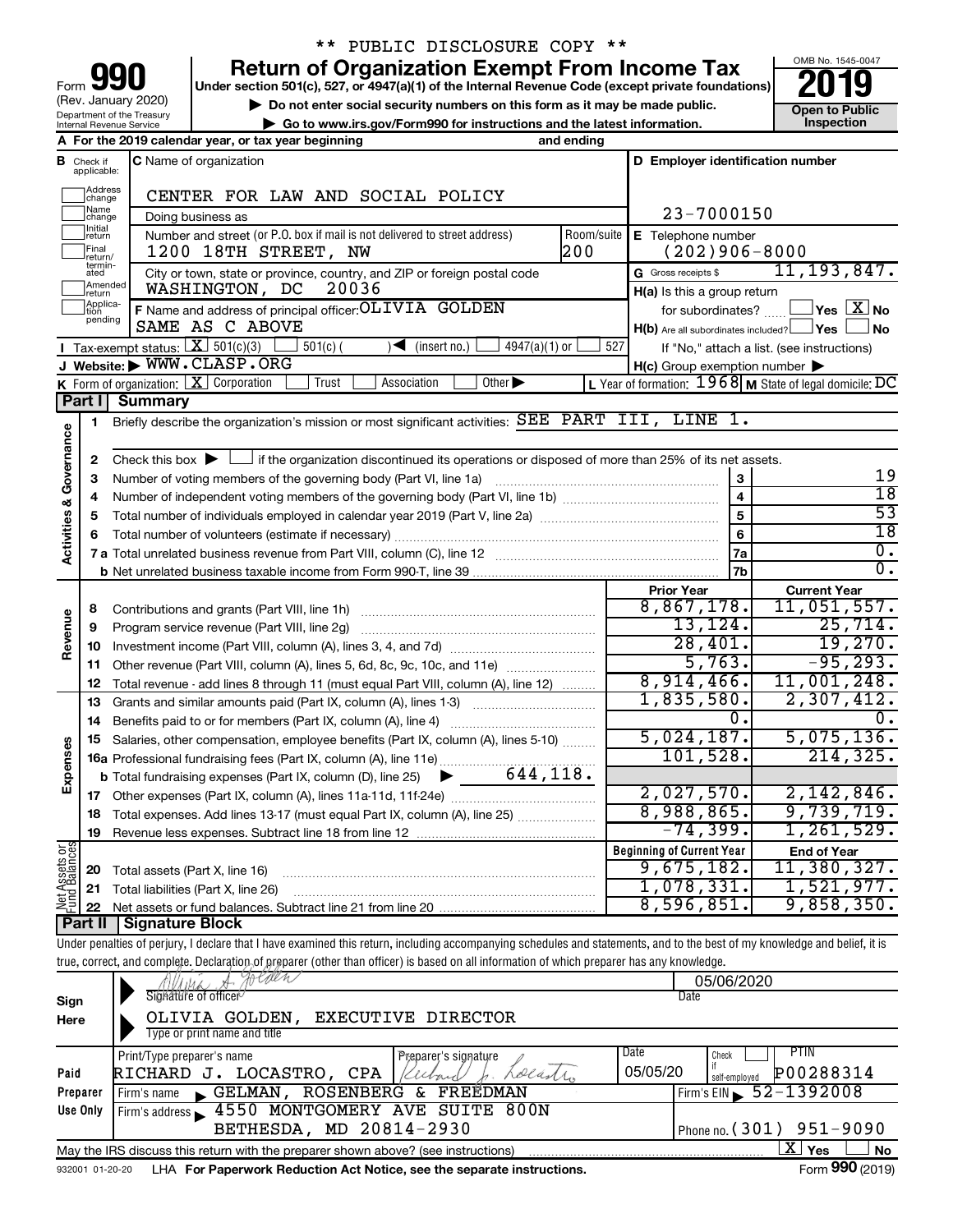| 1.           | Part III   Statement of Program Service Accomplishments                                                                                                                    |
|--------------|----------------------------------------------------------------------------------------------------------------------------------------------------------------------------|
|              | $\boxed{\textbf{X}}$                                                                                                                                                       |
|              |                                                                                                                                                                            |
|              | Briefly describe the organization's mission:<br>CLASP'S MISSION IS TO DEVELOP AND ADVOCATE FOR POLICIES AT THE                                                             |
|              | FEDERAL, STATE AND LOCAL LEVELS THAT IMPROVE THE LIVES OF PEOPLE WITH                                                                                                      |
|              | LOW INCOMES.                                                                                                                                                               |
|              |                                                                                                                                                                            |
| $\mathbf{2}$ | Did the organization undertake any significant program services during the year which were not listed on the                                                               |
|              | $\Box$ Yes $[\overline{\mathrm{X}}]$ No                                                                                                                                    |
|              | If "Yes," describe these new services on Schedule O.                                                                                                                       |
| 3            | $\Box$ Yes $[\,\mathbf{X}\,]$ No<br>Did the organization cease conducting, or make significant changes in how it conducts, any program services?                           |
|              | If "Yes," describe these changes on Schedule O.                                                                                                                            |
| 4            | Describe the organization's program service accomplishments for each of its three largest program services, as measured by expenses.                                       |
|              | Section 501(c)(3) and 501(c)(4) organizations are required to report the amount of grants and allocations to others, the total expenses, and                               |
|              | revenue, if any, for each program service reported.                                                                                                                        |
| 4a           | $623,001$ . (Revenue \$<br>1,896,468. including grants of \$<br>(Expenses \$<br>(Code:                                                                                     |
|              | WORKFORCE TRAINING AND POST-SECONDARY EDUCATION:                                                                                                                           |
|              |                                                                                                                                                                            |
|              | CONDUCTED POLICY ANALYSIS AND ADVOCACY TO EXPAND ACCESS TO                                                                                                                 |
|              | POSTSECONDARY EDUCATION, ADULT EDUCATION AND WORKFORCE DEVELOPMENT                                                                                                         |
|              | OPPORTUNITIES TO STUDENTS WITH LOW INCOMES AND SUPPORTED THEM IN                                                                                                           |
|              | COMPLETING COLLEGE SUCCESSFULLY.                                                                                                                                           |
|              |                                                                                                                                                                            |
|              | PROMOTED FEDERAL AND STATE POLICIES THAT MAKE COLLEGE MORE AFFORDABLE                                                                                                      |
|              | FOR STUDENTS WITH LOW-INCOMES, NON-TRADITIONAL STUDENTS, IMMIGRANTS,                                                                                                       |
|              | STUDENTS OF COLOR, ADULT LEARNERS, OPPORTUNITY YOUTH, AND                                                                                                                  |
|              | JUSTICE-IMPACTED INDIVIDUALS.                                                                                                                                              |
|              |                                                                                                                                                                            |
| 4b           | $692, 224.$ (Revenue \$<br>25,714.<br>2,107,186. including grants of \$<br>) (Expenses \$<br>(Code:<br>POVERTY AND INCOME SUPPORT PROGRAMS:                                |
|              | DELIVERING PUBLIC BENEFIT PROGRAMS TO ENSURE THAT ALL LOW-INCOME<br>WORKING FAMILIES GET AND KEEP THE FULL PACKAGE OF WORK SUPPORT BENEFITS<br>TO WHICH THEY ARE ENTITLED. |
|              |                                                                                                                                                                            |
|              | PUBLISHED INFLUENTIAL PAPERS AND COMMENTARIES AND PROVIDED                                                                                                                 |
|              | INDIVIDUALIZED INFORMATION TO INFORM THE PUBLIC DEBATE AT NATIONAL AND                                                                                                     |
|              | STATE LEVELS REGARDING TEMPORARY ASSISTANCE FOR NEEDY FAMILIES, THE                                                                                                        |
|              | SUPPLEMENTAL NUTRITION ASSISTANCE PROGRAM (SNAP, FORMERLY FOOD STAMPS),                                                                                                    |
|              | MEDICAID, AND OTHER PUBLIC PROGRAMS. FOR EXAMPLE, PROVIDED INFORMATION                                                                                                     |
|              | $3,020,302$ $\cdot$ including grants of \$<br>992, $187.$ ) (Revenue \$<br>) (Expenses \$<br>$4c$ (Code:                                                                   |
|              | CHILDREN AND YOUTH:                                                                                                                                                        |
|              |                                                                                                                                                                            |
|              | - PUBLISHED INFLUENTIAL PAPERS AND COMMENTARIES ON A RANGE OF EARLY                                                                                                        |
|              | CHILDHOOD AND CHILD CARE TOPICS, INCLUDING STATE POLICY OPTIONS TO                                                                                                         |
|              | PROMOTE GREATER STABILITY FOR FAMILIES IN CHILD CARE RECEIPT AND THE                                                                                                       |
|              | INTERSECTION OF HOUSING AND CHILD CARE.                                                                                                                                    |
|              | - PUBLISHED ANALYSIS OF RACIAL INEQUITIES IN EARLY CHILDHOOD POLICIES                                                                                                      |
|              | AND STRATEGIES FOR STATES TO MAKE POLICIES MORE EQUITABLE.                                                                                                                 |
|              |                                                                                                                                                                            |
|              |                                                                                                                                                                            |
|              |                                                                                                                                                                            |
|              |                                                                                                                                                                            |
|              | YOUNG CHILDREN AND EARLY CHILDHOOD PROGRAMS AND EDUCATED AND MOBILIZED                                                                                                     |
|              | 4d Other program services (Describe on Schedule O.)                                                                                                                        |
| 4е           | (Expenses \$<br>(Revenue \$<br>including grants of \$                                                                                                                      |
|              | 7,023,956.<br>Total program service expenses<br>Form 990 (2019)                                                                                                            |
|              | SEE SCHEDULE O FOR CONTINUATION(S)<br>932002 01-20-20                                                                                                                      |
|              | 2<br>15310505 745960 05075<br>2019.03041 CENTER FOR LAW AND SOCIAL P 05075 1                                                                                               |
|              | - PUBLISHED INFLUENTIAL PAPERS ON THE IMPACT OF IMMIGRATION POLICIES ON                                                                                                    |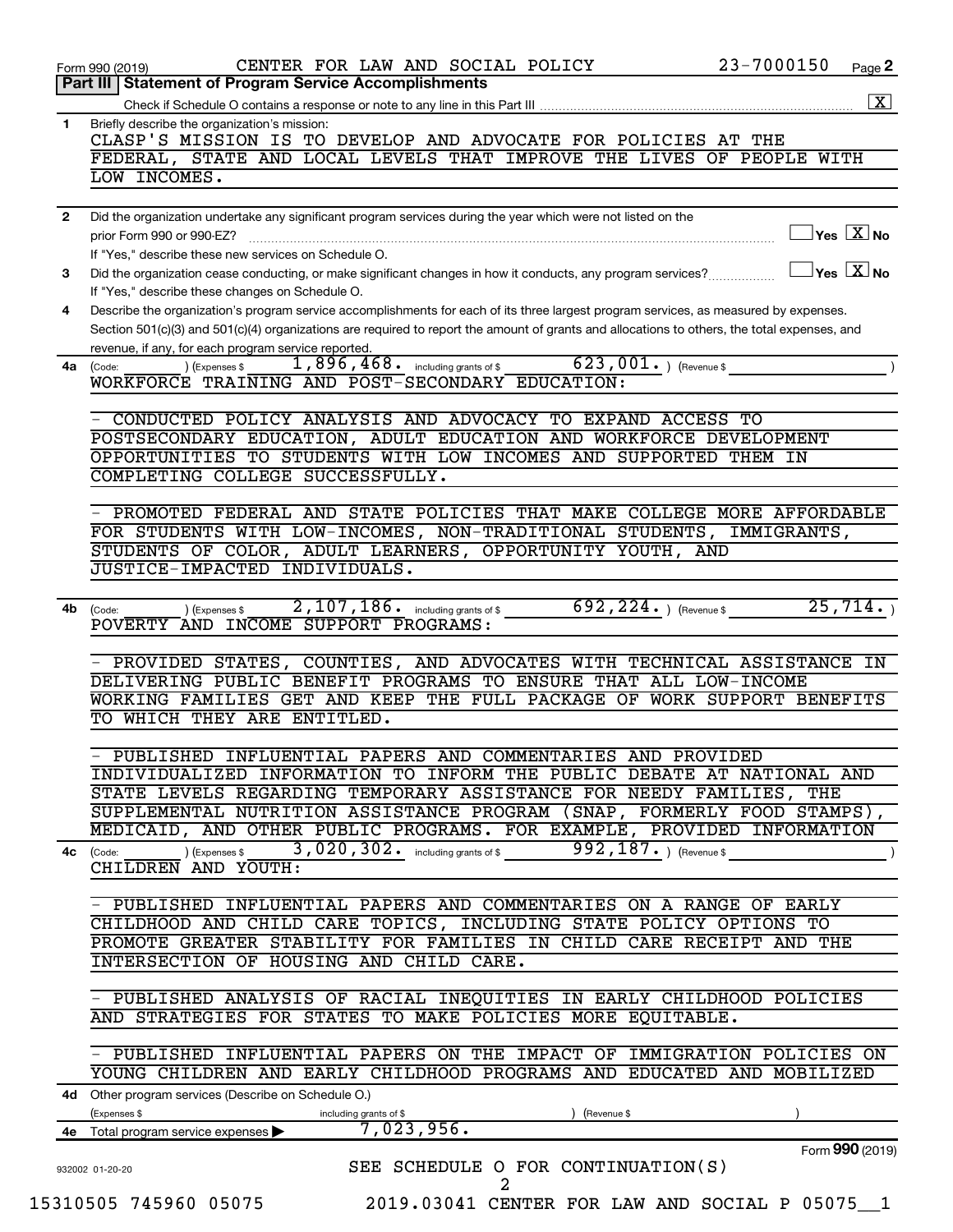|  | Form 990 (2019) |  |
|--|-----------------|--|
|  |                 |  |

**Part IV Checklist of Required Schedules**

Form 990 (2019)  $\begin{array}{cccc} \text{CENTER} & \text{FOR} & \text{LAW} & \text{AND} & \text{SOCIAL} & \text{POLICY} \end{array}$   $\begin{array}{cccc} 23-7000150 & \text{Page} \end{array}$ 

|     |                                                                                                                                                                 |                 | Yes                     | No                         |
|-----|-----------------------------------------------------------------------------------------------------------------------------------------------------------------|-----------------|-------------------------|----------------------------|
| 1   | Is the organization described in section $501(c)(3)$ or $4947(a)(1)$ (other than a private foundation)?                                                         |                 |                         |                            |
|     | If "Yes," complete Schedule A                                                                                                                                   | 1               | х                       |                            |
| 2   | Is the organization required to complete Schedule B, Schedule of Contributors? [11] the organization required to complete Schedule B, Schedule of Contributors? | $\overline{2}$  | $\overline{\textbf{x}}$ |                            |
| З   | Did the organization engage in direct or indirect political campaign activities on behalf of or in opposition to candidates for                                 |                 |                         |                            |
|     |                                                                                                                                                                 | З               |                         | X                          |
| 4   | Section 501(c)(3) organizations. Did the organization engage in lobbying activities, or have a section 501(h) election in effect                                |                 |                         |                            |
|     |                                                                                                                                                                 | 4               | х                       |                            |
| 5   | Is the organization a section 501(c)(4), 501(c)(5), or 501(c)(6) organization that receives membership dues, assessments, or                                    |                 |                         |                            |
|     |                                                                                                                                                                 | 5               |                         | X                          |
| 6   | Did the organization maintain any donor advised funds or any similar funds or accounts for which donors have the right to                                       |                 |                         |                            |
|     | provide advice on the distribution or investment of amounts in such funds or accounts? If "Yes," complete Schedule D, Part I                                    | 6               |                         | X                          |
| 7   | Did the organization receive or hold a conservation easement, including easements to preserve open space,                                                       |                 |                         |                            |
|     |                                                                                                                                                                 | $\overline{7}$  |                         | X                          |
| 8   | Did the organization maintain collections of works of art, historical treasures, or other similar assets? If "Yes," complete                                    |                 |                         |                            |
|     | Schedule D, Part III <b>Process Construction Construction Construction</b> Construction Construction Construction Const                                         | 8               |                         | X                          |
| 9   | Did the organization report an amount in Part X, line 21, for escrow or custodial account liability, serve as a custodian for                                   |                 |                         |                            |
|     | amounts not listed in Part X; or provide credit counseling, debt management, credit repair, or debt negotiation services?                                       |                 |                         |                            |
|     |                                                                                                                                                                 | 9               |                         | X                          |
| 10  | Did the organization, directly or through a related organization, hold assets in donor-restricted endowments                                                    |                 |                         |                            |
|     |                                                                                                                                                                 | 10              |                         | X                          |
| 11  | If the organization's answer to any of the following questions is "Yes," then complete Schedule D, Parts VI, VII, VIII, IX, or X                                |                 |                         |                            |
|     | as applicable.                                                                                                                                                  |                 |                         |                            |
|     | a Did the organization report an amount for land, buildings, and equipment in Part X, line 10? If "Yes," complete Schedule D,                                   |                 |                         |                            |
|     | Part VI                                                                                                                                                         | 11a             | х                       |                            |
|     | <b>b</b> Did the organization report an amount for investments - other securities in Part X, line 12, that is 5% or more of its total                           |                 |                         |                            |
|     |                                                                                                                                                                 | 11b             |                         | X                          |
|     | c Did the organization report an amount for investments - program related in Part X, line 13, that is 5% or more of its total                                   |                 |                         |                            |
|     |                                                                                                                                                                 | 11c             |                         | х                          |
|     | d Did the organization report an amount for other assets in Part X, line 15, that is 5% or more of its total assets reported in                                 |                 |                         |                            |
|     |                                                                                                                                                                 | 11d             |                         | x                          |
|     |                                                                                                                                                                 | 11e             | X                       |                            |
| f   | Did the organization's separate or consolidated financial statements for the tax year include a footnote that addresses                                         |                 |                         |                            |
|     | the organization's liability for uncertain tax positions under FIN 48 (ASC 740)? If "Yes," complete Schedule D, Part X                                          | 11f             | х                       |                            |
|     | 12a Did the organization obtain separate, independent audited financial statements for the tax year? If "Yes," complete                                         |                 |                         |                            |
|     | Schedule D, Parts XI and XII                                                                                                                                    | 12a             | х                       |                            |
|     | <b>b</b> Was the organization included in consolidated, independent audited financial statements for the tax year?                                              |                 |                         |                            |
|     | If "Yes," and if the organization answered "No" to line 12a, then completing Schedule D, Parts XI and XII is optional www.                                      | 12 <sub>b</sub> |                         | ∡⊾                         |
| 13  |                                                                                                                                                                 | 13              |                         | $\overline{\mathbf{x}}$    |
| 14a |                                                                                                                                                                 | 14a             |                         | х                          |
|     | <b>b</b> Did the organization have aggregate revenues or expenses of more than \$10,000 from grantmaking, fundraising, business,                                |                 |                         |                            |
|     | investment, and program service activities outside the United States, or aggregate foreign investments valued at \$100,000                                      |                 |                         |                            |
|     |                                                                                                                                                                 | 14b             |                         | х                          |
| 15  | Did the organization report on Part IX, column (A), line 3, more than \$5,000 of grants or other assistance to or for any                                       |                 |                         |                            |
|     |                                                                                                                                                                 | 15              |                         | х                          |
| 16  | Did the organization report on Part IX, column (A), line 3, more than \$5,000 of aggregate grants or other assistance to                                        |                 |                         |                            |
|     |                                                                                                                                                                 | 16              |                         | X                          |
| 17  | Did the organization report a total of more than \$15,000 of expenses for professional fundraising services on Part IX,                                         |                 |                         |                            |
|     |                                                                                                                                                                 | 17              | х                       |                            |
| 18  | Did the organization report more than \$15,000 total of fundraising event gross income and contributions on Part VIII, lines                                    |                 |                         |                            |
|     |                                                                                                                                                                 | 18              | х                       |                            |
| 19  | Did the organization report more than \$15,000 of gross income from gaming activities on Part VIII, line 9a? If "Yes,"                                          |                 |                         |                            |
|     |                                                                                                                                                                 | 19              |                         | х<br>$\overline{\text{X}}$ |
|     |                                                                                                                                                                 | 20a             |                         |                            |
|     | <b>b</b> If "Yes" to line 20a, did the organization attach a copy of its audited financial statements to this return?                                           | 20 <sub>b</sub> |                         |                            |
| 21  | Did the organization report more than \$5,000 of grants or other assistance to any domestic organization or                                                     |                 | х                       |                            |
|     | domestic government on Part IX, column (A), line 1? If "Yes," complete Schedule I, Parts I and II                                                               | 21              |                         |                            |
|     | 932003 01-20-20                                                                                                                                                 |                 |                         | Form 990 (2019)            |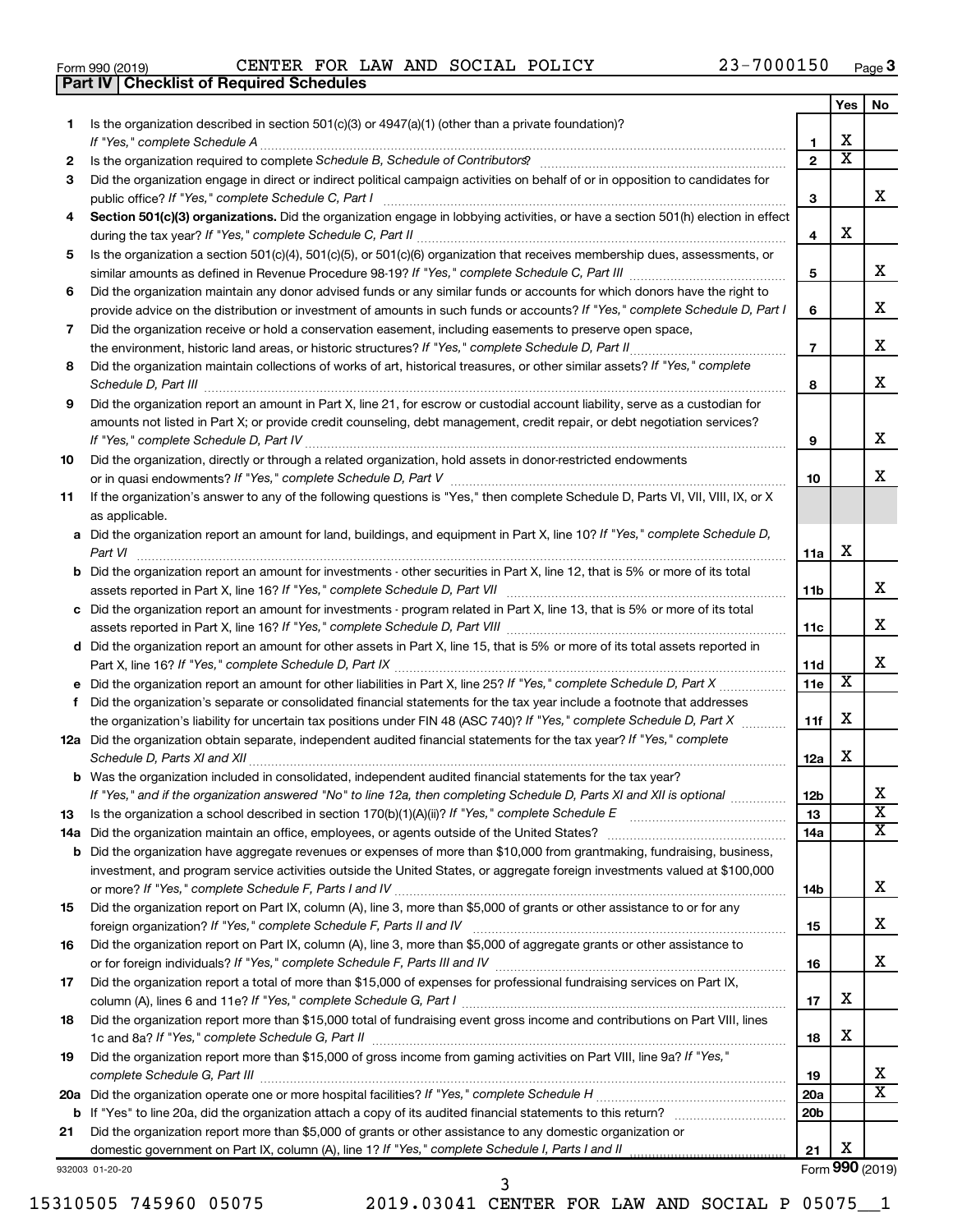|  | Form 990 (2019) |  |
|--|-----------------|--|
|  |                 |  |

*(continued)* **Part IV Checklist of Required Schedules**

|        |                                                                                                                                                                                                                                                              |           | Yes | No                      |
|--------|--------------------------------------------------------------------------------------------------------------------------------------------------------------------------------------------------------------------------------------------------------------|-----------|-----|-------------------------|
| 22     | Did the organization report more than \$5,000 of grants or other assistance to or for domestic individuals on                                                                                                                                                |           |     | x                       |
| 23     | Part IX, column (A), line 2? If "Yes," complete Schedule I, Parts I and III [11]] [11]] [11] [11] [11] [11] [1<br>Did the organization answer "Yes" to Part VII, Section A, line 3, 4, or 5 about compensation of the organization's current                 | 22        |     |                         |
|        | and former officers, directors, trustees, key employees, and highest compensated employees? If "Yes," complete                                                                                                                                               | 23        | х   |                         |
|        | Schedule J<br>24a Did the organization have a tax-exempt bond issue with an outstanding principal amount of more than \$100,000 as of the                                                                                                                    |           |     |                         |
|        | last day of the year, that was issued after December 31, 2002? If "Yes," answer lines 24b through 24d and complete                                                                                                                                           | 24a       |     | X                       |
|        |                                                                                                                                                                                                                                                              | 24b       |     |                         |
|        | c Did the organization maintain an escrow account other than a refunding escrow at any time during the year to defease                                                                                                                                       | 24c       |     |                         |
|        |                                                                                                                                                                                                                                                              | 24d       |     |                         |
|        | 25a Section 501(c)(3), 501(c)(4), and 501(c)(29) organizations. Did the organization engage in an excess benefit                                                                                                                                             |           |     |                         |
|        |                                                                                                                                                                                                                                                              | 25a       |     | x                       |
|        | <b>b</b> Is the organization aware that it engaged in an excess benefit transaction with a disqualified person in a prior year, and<br>that the transaction has not been reported on any of the organization's prior Forms 990 or 990-EZ? If "Yes," complete |           |     | x                       |
|        | Schedule L, Part I                                                                                                                                                                                                                                           | 25b       |     |                         |
| 26     | Did the organization report any amount on Part X, line 5 or 22, for receivables from or payables to any current<br>or former officer, director, trustee, key employee, creator or founder, substantial contributor, or 35%                                   |           |     |                         |
|        |                                                                                                                                                                                                                                                              | 26        |     | x                       |
| 27     | Did the organization provide a grant or other assistance to any current or former officer, director, trustee, key employee,                                                                                                                                  |           |     |                         |
|        | creator or founder, substantial contributor or employee thereof, a grant selection committee member, or to a 35% controlled<br>entity (including an employee thereof) or family member of any of these persons? If "Yes," complete Schedule L, Part III      | 27        |     | x                       |
| 28     | Was the organization a party to a business transaction with one of the following parties (see Schedule L, Part IV<br>instructions, for applicable filing thresholds, conditions, and exceptions):                                                            |           |     |                         |
|        | a A current or former officer, director, trustee, key employee, creator or founder, or substantial contributor? If                                                                                                                                           | 28a       |     | X                       |
|        |                                                                                                                                                                                                                                                              | 28b       |     | $\overline{\mathbf{X}}$ |
|        | c A 35% controlled entity of one or more individuals and/or organizations described in lines 28a or 28b?/f                                                                                                                                                   | 28c       |     | Х                       |
| 29     |                                                                                                                                                                                                                                                              | 29        |     | $\overline{\textbf{X}}$ |
| 30     | Did the organization receive contributions of art, historical treasures, or other similar assets, or qualified conservation                                                                                                                                  | 30        |     | Х                       |
| 31     | Did the organization liquidate, terminate, or dissolve and cease operations? If "Yes," complete Schedule N, Part I                                                                                                                                           | 31        |     | $\overline{\mathbf{X}}$ |
| 32     | Did the organization sell, exchange, dispose of, or transfer more than 25% of its net assets? If "Yes," complete                                                                                                                                             | 32        |     | Х                       |
| 33     | Did the organization own 100% of an entity disregarded as separate from the organization under Regulations                                                                                                                                                   | 33        |     | х                       |
| 34     | Was the organization related to any tax-exempt or taxable entity? If "Yes," complete Schedule R, Part II, III, or IV, and                                                                                                                                    |           |     | х                       |
|        | Part V, line 1                                                                                                                                                                                                                                               | 34<br>35a |     | x                       |
|        | b If "Yes" to line 35a, did the organization receive any payment from or engage in any transaction with a controlled entity                                                                                                                                  |           |     |                         |
|        |                                                                                                                                                                                                                                                              | 35b       |     |                         |
| 36     | Section 501(c)(3) organizations. Did the organization make any transfers to an exempt non-charitable related organization?                                                                                                                                   | 36        |     | x                       |
| 37     | Did the organization conduct more than 5% of its activities through an entity that is not a related organization                                                                                                                                             | 37        |     | x                       |
| 38     | Did the organization complete Schedule O and provide explanations in Schedule O for Part VI, lines 11b and 19?                                                                                                                                               |           | X   |                         |
| Part V | <b>Statements Regarding Other IRS Filings and Tax Compliance</b>                                                                                                                                                                                             | 38        |     |                         |
|        |                                                                                                                                                                                                                                                              |           |     |                         |
|        |                                                                                                                                                                                                                                                              |           | Yes | No                      |
|        | 54<br>1a                                                                                                                                                                                                                                                     |           |     |                         |
|        | 0                                                                                                                                                                                                                                                            |           |     |                         |
|        | 1 <sub>b</sub>                                                                                                                                                                                                                                               |           |     |                         |
|        | c Did the organization comply with backup withholding rules for reportable payments to vendors and reportable gaming                                                                                                                                         | 1c        | Х   |                         |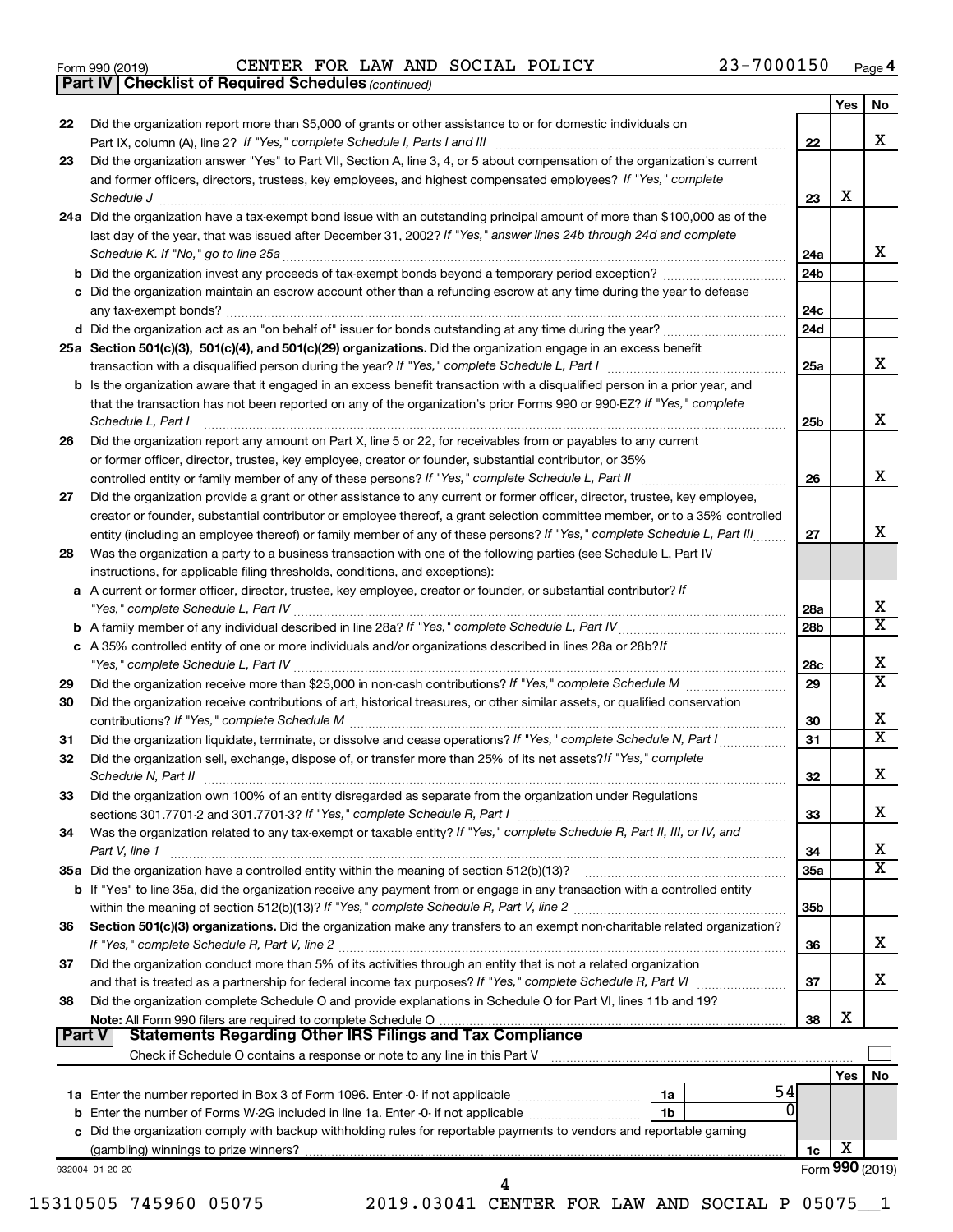| Form 990 (2019) |  |  | CENTER FOR LAW AND SOCIAL POLICY |                                                                                     | 23-7000150 | Page |
|-----------------|--|--|----------------------------------|-------------------------------------------------------------------------------------|------------|------|
|                 |  |  |                                  | <b>Part V</b> Statements Regarding Other IRS Filings and Tax Compliance (continued) |            |      |

|    |                                                                                                                                                                                                                                     |                | Yes | No                      |
|----|-------------------------------------------------------------------------------------------------------------------------------------------------------------------------------------------------------------------------------------|----------------|-----|-------------------------|
|    | 2a Enter the number of employees reported on Form W-3, Transmittal of Wage and Tax Statements,                                                                                                                                      |                |     |                         |
|    | 53<br>filed for the calendar year ending with or within the year covered by this return <i>manumumumum</i><br>2a                                                                                                                    |                |     |                         |
|    |                                                                                                                                                                                                                                     | 2 <sub>b</sub> | х   |                         |
|    |                                                                                                                                                                                                                                     |                |     |                         |
|    | 3a Did the organization have unrelated business gross income of \$1,000 or more during the year?                                                                                                                                    | 3a             |     | x                       |
|    |                                                                                                                                                                                                                                     | 3b             |     |                         |
|    | 4a At any time during the calendar year, did the organization have an interest in, or a signature or other authority over, a                                                                                                        |                |     |                         |
|    | financial account in a foreign country (such as a bank account, securities account, or other financial account)?                                                                                                                    | 4a             |     | х                       |
|    | <b>b</b> If "Yes," enter the name of the foreign country $\blacktriangleright$                                                                                                                                                      |                |     |                         |
|    | See instructions for filing requirements for FinCEN Form 114, Report of Foreign Bank and Financial Accounts (FBAR).                                                                                                                 |                |     |                         |
|    |                                                                                                                                                                                                                                     | 5a             |     | х                       |
| b  |                                                                                                                                                                                                                                     | 5b             |     | $\overline{\mathbf{X}}$ |
| с  |                                                                                                                                                                                                                                     | 5с             |     |                         |
|    | 6a Does the organization have annual gross receipts that are normally greater than \$100,000, and did the organization solicit                                                                                                      |                |     |                         |
|    |                                                                                                                                                                                                                                     | 6a             |     | х                       |
|    | <b>b</b> If "Yes," did the organization include with every solicitation an express statement that such contributions or gifts                                                                                                       |                |     |                         |
|    | were not tax deductible?                                                                                                                                                                                                            | 6b             |     |                         |
| 7  | Organizations that may receive deductible contributions under section 170(c).                                                                                                                                                       |                | х   |                         |
| a  | Did the organization receive a payment in excess of \$75 made partly as a contribution and partly for goods and services provided to the payor?                                                                                     | 7a             | х   |                         |
|    |                                                                                                                                                                                                                                     | 7b             |     |                         |
| с  | Did the organization sell, exchange, or otherwise dispose of tangible personal property for which it was required                                                                                                                   | 7c             |     | х                       |
|    | 7d                                                                                                                                                                                                                                  |                |     |                         |
| е  | Did the organization receive any funds, directly or indirectly, to pay premiums on a personal benefit contract?                                                                                                                     | 7е             |     | х                       |
| f. | Did the organization, during the year, pay premiums, directly or indirectly, on a personal benefit contract?                                                                                                                        | 7f             |     | x                       |
| g  | If the organization received a contribution of qualified intellectual property, did the organization file Form 8899 as required?                                                                                                    | 7g             |     |                         |
| h  | If the organization received a contribution of cars, boats, airplanes, or other vehicles, did the organization file a Form 1098-C?                                                                                                  | 7h             |     |                         |
| 8  | Sponsoring organizations maintaining donor advised funds. Did a donor advised fund maintained by the                                                                                                                                |                |     |                         |
|    | N/A                                                                                                                                                                                                                                 | 8              |     |                         |
| 9  | Sponsoring organizations maintaining donor advised funds.                                                                                                                                                                           |                |     |                         |
| а  | N/A<br>Did the sponsoring organization make any taxable distributions under section 4966?                                                                                                                                           | 9а             |     |                         |
| b  | N/A                                                                                                                                                                                                                                 | 9b             |     |                         |
| 10 | Section 501(c)(7) organizations. Enter:                                                                                                                                                                                             |                |     |                         |
| а  | 10a                                                                                                                                                                                                                                 |                |     |                         |
|    | b Gross receipts, included on Form 990, Part VIII, line 12, for public use of club facilities<br>10b                                                                                                                                |                |     |                         |
| 11 | Section 501(c)(12) organizations. Enter:                                                                                                                                                                                            |                |     |                         |
|    |                                                                                                                                                                                                                                     |                |     |                         |
|    | <b>b</b> Gross income from other sources (Do not net amounts due or paid to other sources against                                                                                                                                   |                |     |                         |
|    | 11b                                                                                                                                                                                                                                 |                |     |                         |
|    | 12a Section 4947(a)(1) non-exempt charitable trusts. Is the organization filing Form 990 in lieu of Form 1041?                                                                                                                      | 12a            |     |                         |
|    | <b>b</b> If "Yes," enter the amount of tax-exempt interest received or accrued during the year $\ldots$ $\mathbf{N}/\mathbf{A}$ .<br>12b                                                                                            |                |     |                         |
| 13 | Section 501(c)(29) qualified nonprofit health insurance issuers.                                                                                                                                                                    |                |     |                         |
|    | N/A<br>a Is the organization licensed to issue qualified health plans in more than one state?                                                                                                                                       | 13a            |     |                         |
|    | Note: See the instructions for additional information the organization must report on Schedule O.                                                                                                                                   |                |     |                         |
|    | <b>b</b> Enter the amount of reserves the organization is required to maintain by the states in which the                                                                                                                           |                |     |                         |
|    | 13 <sub>b</sub>                                                                                                                                                                                                                     |                |     |                         |
|    | 13c                                                                                                                                                                                                                                 |                |     | x                       |
|    | 14a Did the organization receive any payments for indoor tanning services during the tax year?                                                                                                                                      | 14a            |     |                         |
|    | <b>b</b> If "Yes," has it filed a Form 720 to report these payments? If "No," provide an explanation on Schedule O<br>Is the organization subject to the section 4960 tax on payment(s) of more than \$1,000,000 in remuneration or | 14b            |     |                         |
| 15 |                                                                                                                                                                                                                                     |                |     | x                       |
|    |                                                                                                                                                                                                                                     | 15             |     |                         |
| 16 | If "Yes," see instructions and file Form 4720, Schedule N.<br>Is the organization an educational institution subject to the section 4968 excise tax on net investment income?                                                       | 16             |     | x                       |
|    | If "Yes," complete Form 4720, Schedule O.                                                                                                                                                                                           |                |     |                         |
|    |                                                                                                                                                                                                                                     |                |     |                         |

Form (2019) **990**

932005 01-20-20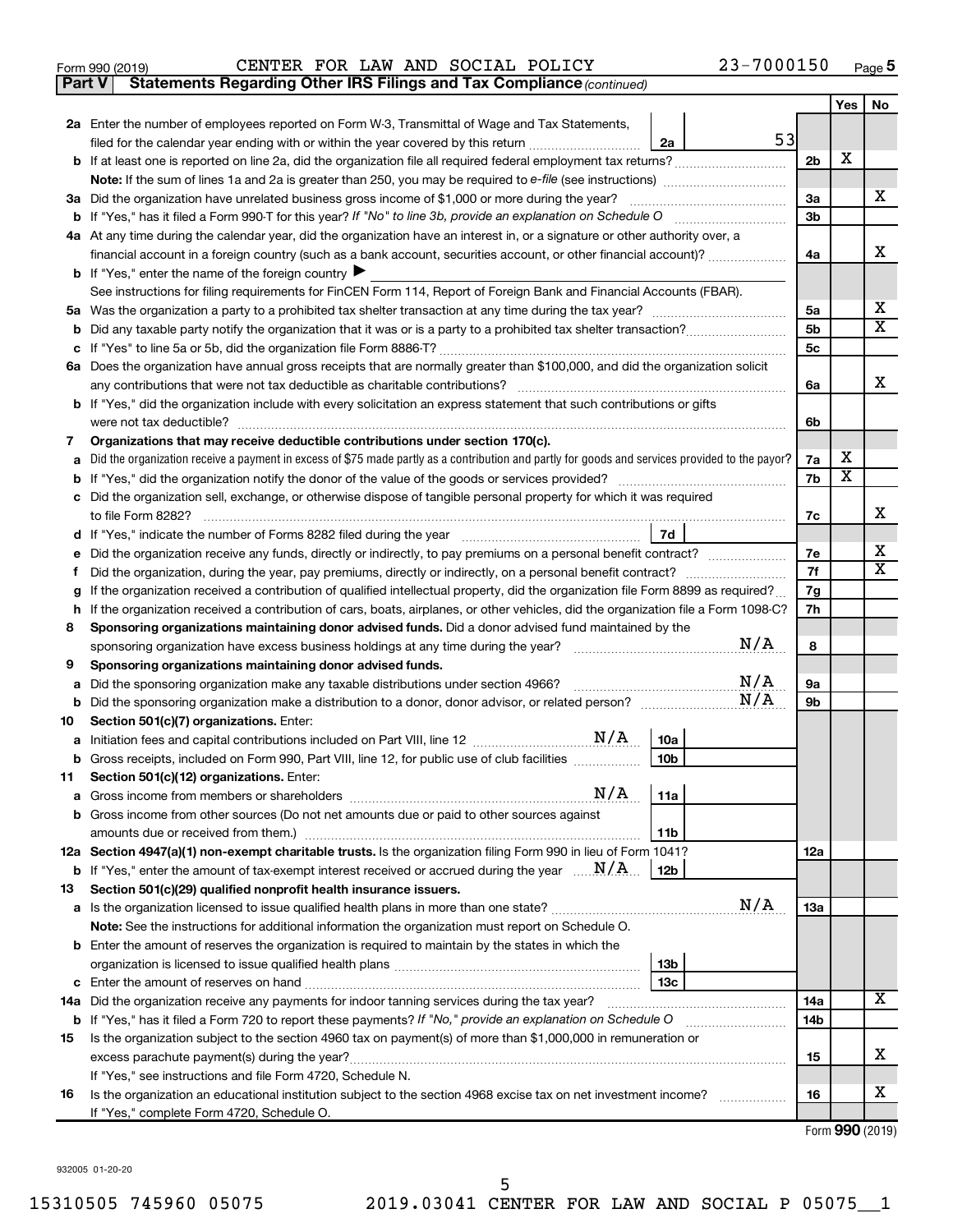| Form 990 (2019) |
|-----------------|
|-----------------|

# Form 990 (2019)  $\begin{array}{cccc} \text{CENTER} & \text{FOR} & \text{LAW} & \text{AND} & \text{SOCIAL} & \text{POLICY} \end{array}$   $\begin{array}{cccc} 23-7000150 & \text{Page} \end{array}$

**Part VI** Governance, Management, and Disclosure For each "Yes" response to lines 2 through 7b below, and for a "No" response *to line 8a, 8b, or 10b below, describe the circumstances, processes, or changes on Schedule O. See instructions.*

|          |                                                                                                                                                                                                                                |       | Check if Schedule O contains a response or note to any line in this Part VI [1] [1] [1] [1] [1] [1] [1] [1] [1 |                 |                         | $\mathbf{X}$ |
|----------|--------------------------------------------------------------------------------------------------------------------------------------------------------------------------------------------------------------------------------|-------|----------------------------------------------------------------------------------------------------------------|-----------------|-------------------------|--------------|
|          | <b>Section A. Governing Body and Management</b>                                                                                                                                                                                |       |                                                                                                                |                 |                         |              |
|          |                                                                                                                                                                                                                                |       |                                                                                                                |                 | Yes                     | No           |
|          | 1a Enter the number of voting members of the governing body at the end of the tax year                                                                                                                                         | 1a    | 19                                                                                                             |                 |                         |              |
|          | If there are material differences in voting rights among members of the governing body, or if the governing                                                                                                                    |       |                                                                                                                |                 |                         |              |
|          | body delegated broad authority to an executive committee or similar committee, explain on Schedule O.                                                                                                                          |       |                                                                                                                |                 |                         |              |
| b        | Enter the number of voting members included on line 1a, above, who are independent <i></i>                                                                                                                                     | 1b    | 18                                                                                                             |                 |                         |              |
| 2        | Did any officer, director, trustee, or key employee have a family relationship or a business relationship with any other                                                                                                       |       |                                                                                                                |                 |                         |              |
|          | officer, director, trustee, or key employee?                                                                                                                                                                                   |       |                                                                                                                | $\mathbf{2}$    |                         |              |
| 3        | Did the organization delegate control over management duties customarily performed by or under the direct supervision                                                                                                          |       |                                                                                                                |                 |                         |              |
|          |                                                                                                                                                                                                                                |       |                                                                                                                | 3               |                         |              |
| 4        | Did the organization make any significant changes to its governing documents since the prior Form 990 was filed?                                                                                                               |       |                                                                                                                | 4               |                         |              |
| 5        |                                                                                                                                                                                                                                |       |                                                                                                                | 5               |                         |              |
| 6        |                                                                                                                                                                                                                                |       |                                                                                                                | 6               |                         |              |
| 7a       | Did the organization have members, stockholders, or other persons who had the power to elect or appoint one or                                                                                                                 |       |                                                                                                                |                 |                         |              |
|          |                                                                                                                                                                                                                                |       |                                                                                                                | 7a              |                         |              |
|          | Are any governance decisions of the organization reserved to (or subject to approval by) members, stockholders, or                                                                                                             |       |                                                                                                                |                 |                         |              |
| b        |                                                                                                                                                                                                                                |       |                                                                                                                |                 |                         |              |
|          |                                                                                                                                                                                                                                |       |                                                                                                                | 7b              |                         |              |
| 8        | Did the organization contemporaneously document the meetings held or written actions undertaken during the year by the following:                                                                                              |       |                                                                                                                |                 |                         |              |
| а        |                                                                                                                                                                                                                                |       |                                                                                                                | 8а              | х                       |              |
| b        |                                                                                                                                                                                                                                |       |                                                                                                                | 8b              | $\overline{\mathbf{x}}$ |              |
| 9        | Is there any officer, director, trustee, or key employee listed in Part VII, Section A, who cannot be reached at the                                                                                                           |       |                                                                                                                |                 |                         |              |
|          |                                                                                                                                                                                                                                |       |                                                                                                                | 9               |                         |              |
|          | <b>Section B. Policies</b> (This Section B requests information about policies not required by the Internal Revenue Code.)                                                                                                     |       |                                                                                                                |                 |                         |              |
|          |                                                                                                                                                                                                                                |       |                                                                                                                |                 | Yes                     |              |
|          |                                                                                                                                                                                                                                |       |                                                                                                                | 10a             |                         |              |
|          | <b>b</b> If "Yes," did the organization have written policies and procedures governing the activities of such chapters, affiliates,                                                                                            |       |                                                                                                                |                 |                         |              |
|          |                                                                                                                                                                                                                                |       |                                                                                                                | 10 <sub>b</sub> |                         |              |
|          | 11a Has the organization provided a complete copy of this Form 990 to all members of its governing body before filing the form?                                                                                                |       |                                                                                                                | 11a             | х                       |              |
|          | <b>b</b> Describe in Schedule O the process, if any, used by the organization to review this Form 990.                                                                                                                         |       |                                                                                                                |                 |                         |              |
| 12a      |                                                                                                                                                                                                                                |       |                                                                                                                | 12a             | х                       |              |
| b        | Were officers, directors, or trustees, and key employees required to disclose annually interests that could give rise to conflicts?                                                                                            |       |                                                                                                                | 12 <sub>b</sub> | х                       |              |
| с        | Did the organization regularly and consistently monitor and enforce compliance with the policy? If "Yes," describe                                                                                                             |       |                                                                                                                |                 |                         |              |
|          |                                                                                                                                                                                                                                |       |                                                                                                                | 12c             | X                       |              |
| 13       |                                                                                                                                                                                                                                |       |                                                                                                                | 13              | $\overline{\textbf{x}}$ |              |
| 14       | Did the organization have a written document retention and destruction policy? [11] manufaction model of the organization have a written document retention and destruction policy?                                            |       |                                                                                                                | 14              | $\overline{\mathbf{X}}$ |              |
| 15       | Did the process for determining compensation of the following persons include a review and approval by independent                                                                                                             |       |                                                                                                                |                 |                         |              |
|          | persons, comparability data, and contemporaneous substantiation of the deliberation and decision?                                                                                                                              |       |                                                                                                                |                 |                         |              |
|          |                                                                                                                                                                                                                                |       |                                                                                                                |                 | х                       |              |
| а        | The organization's CEO, Executive Director, or top management official [111] [12] manument content or organization's CEO, Executive Director, or top management official [11] manument content or or or or or or or or or or o |       |                                                                                                                | 15a             | х                       |              |
|          |                                                                                                                                                                                                                                |       |                                                                                                                | 15 <sub>b</sub> |                         |              |
|          | If "Yes" to line 15a or 15b, describe the process in Schedule O (see instructions).                                                                                                                                            |       |                                                                                                                |                 |                         |              |
|          | 16a Did the organization invest in, contribute assets to, or participate in a joint venture or similar arrangement with a                                                                                                      |       |                                                                                                                |                 |                         |              |
|          | taxable entity during the year?                                                                                                                                                                                                |       |                                                                                                                | 16a             |                         |              |
|          | b If "Yes," did the organization follow a written policy or procedure requiring the organization to evaluate its participation                                                                                                 |       |                                                                                                                |                 |                         |              |
|          | in joint venture arrangements under applicable federal tax law, and take steps to safeguard the organization's                                                                                                                 |       |                                                                                                                |                 |                         |              |
|          | exempt status with respect to such arrangements?                                                                                                                                                                               |       |                                                                                                                | 16b             |                         |              |
|          | <b>Section C. Disclosure</b>                                                                                                                                                                                                   |       |                                                                                                                |                 |                         |              |
|          | List the states with which a copy of this Form 990 is required to be filed $\blacktriangleright$ SEE SCHEDULE O                                                                                                                |       |                                                                                                                |                 |                         |              |
|          |                                                                                                                                                                                                                                |       |                                                                                                                |                 |                         |              |
|          | Section 6104 requires an organization to make its Forms 1023 (1024 or 1024-A, if applicable), 990, and 990-T (Section 501(c)(3)s only) available                                                                               |       |                                                                                                                |                 |                         |              |
| 17<br>18 | for public inspection. Indicate how you made these available. Check all that apply.                                                                                                                                            |       |                                                                                                                |                 |                         |              |
|          | $\lfloor x \rfloor$ Upon request<br><b>X</b> Own website<br>$\lfloor X \rfloor$ Another's website<br>Other (explain on Schedule O)                                                                                             |       |                                                                                                                |                 |                         |              |
|          |                                                                                                                                                                                                                                |       |                                                                                                                |                 |                         |              |
| 19       | Describe on Schedule O whether (and if so, how) the organization made its governing documents, conflict of interest policy, and financial                                                                                      |       |                                                                                                                |                 |                         |              |
|          | statements available to the public during the tax year.                                                                                                                                                                        |       |                                                                                                                |                 |                         |              |
|          | State the name, address, and telephone number of the person who possesses the organization's books and records                                                                                                                 |       |                                                                                                                |                 |                         |              |
|          | OLIVIA GOLDEN - 202-906-8004                                                                                                                                                                                                   |       |                                                                                                                |                 |                         |              |
|          | 1200 18TH STREET, NW, SUITE 200, WASHINGTON,<br>DC                                                                                                                                                                             | 20036 |                                                                                                                |                 |                         |              |
| 20       | 932006 01-20-20<br>6                                                                                                                                                                                                           |       |                                                                                                                |                 | Form 990 (2019)         |              |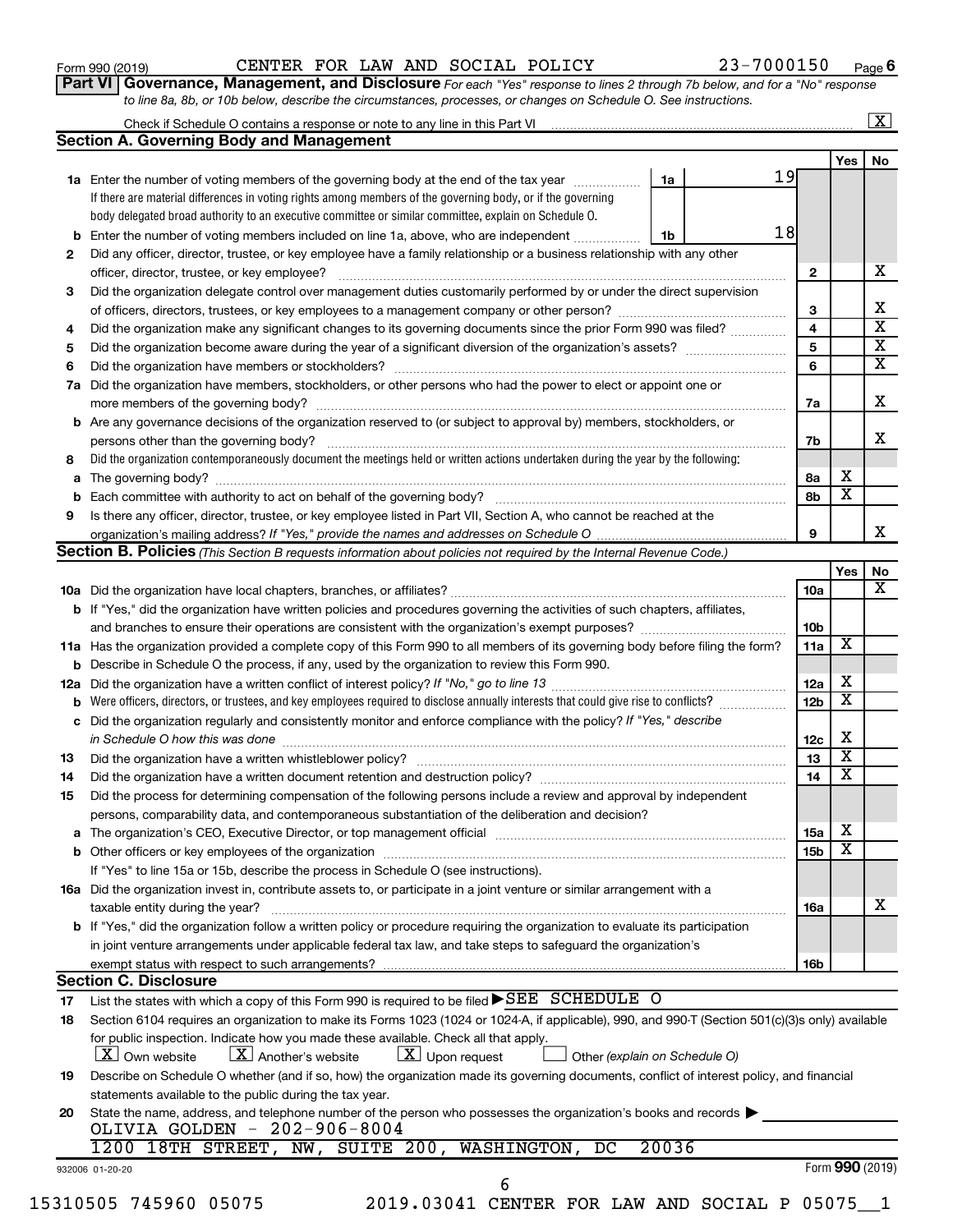$\Box$ 

| Part VII Compensation of Officers, Directors, Trustees, Key Employees, Highest Compensated |
|--------------------------------------------------------------------------------------------|
| <b>Employees, and Independent Contractors</b>                                              |

Check if Schedule O contains a response or note to any line in this Part VII

**Section A. Officers, Directors, Trustees, Key Employees, and Highest Compensated Employees**

**1a**  Complete this table for all persons required to be listed. Report compensation for the calendar year ending with or within the organization's tax year.  $\bullet$  List all of the organization's current officers, directors, trustees (whether individuals or organizations), regardless of amount of compensation.

Enter -0- in columns (D), (E), and (F) if no compensation was paid.

**•** List all of the organization's current key employees, if any. See instructions for definition of "key employee."

• List the organization's five *current* highest compensated employees (other than an officer, director, trustee, or key employee) who received reportable compensation (Box 5 of Form W-2 and/or Box 7 of Form 1099-MISC) of more than \$100,000 from the organization and any related organizations.

 $\bullet$  List all of the organization's former officers, key employees, and highest compensated employees who received more than \$100,000 of reportable compensation from the organization and any related organizations.

**•** List all of the organization's former directors or trustees that received, in the capacity as a former director or trustee of the organization, more than \$10,000 of reportable compensation from the organization and any related organizations.

See instructions for the order in which to list the persons above.

Check this box if neither the organization nor any related organization compensated any current officer, director, or trustee.  $\Box$ 

| (A)                          | (B)                                                                 |                                |                                                                  | (C)      |              |                                   |        | (D)                                            | (E)                                              | (F)                                                                               |
|------------------------------|---------------------------------------------------------------------|--------------------------------|------------------------------------------------------------------|----------|--------------|-----------------------------------|--------|------------------------------------------------|--------------------------------------------------|-----------------------------------------------------------------------------------|
| Name and title               | Average                                                             |                                | (do not check more than one                                      | Position |              |                                   |        | Reportable                                     | Reportable                                       | Estimated                                                                         |
|                              | hours per                                                           |                                | box, unless person is both an<br>officer and a director/trustee) |          |              |                                   |        | compensation                                   | compensation                                     | amount of                                                                         |
|                              | week<br>(list any<br>hours for<br>related<br>organizations<br>below | Individual trustee or director | nstitutional trustee                                             | Officer  | Key employee | Highest compensated<br>  employee | Former | from<br>the<br>organization<br>(W-2/1099-MISC) | from related<br>organizations<br>(W-2/1099-MISC) | other<br>compensation<br>from the<br>organization<br>and related<br>organizations |
| OLIVIA GOLDEN<br>(1)         | line)<br>40.00                                                      |                                |                                                                  |          |              |                                   |        |                                                |                                                  |                                                                                   |
| EXECUTIVE DIRECTOR           |                                                                     | $\mathbf X$                    |                                                                  | X        |              |                                   |        | 146,790.                                       | $\mathbf 0$ .                                    | 24,255.                                                                           |
| <b>LAVEEDA BATTLE</b><br>(2) | 2.00                                                                |                                |                                                                  |          |              |                                   |        |                                                |                                                  |                                                                                   |
| <b>BOARD CHAIR</b>           |                                                                     | $\mathbf X$                    |                                                                  | X        |              |                                   |        | $\mathbf 0$ .                                  | $\mathbf 0$ .                                    | 0.                                                                                |
| <b>LISA BROWN</b><br>(3)     | 1.00                                                                |                                |                                                                  |          |              |                                   |        |                                                |                                                  |                                                                                   |
| VICE PRESIDENT               |                                                                     | X                              |                                                                  | X        |              |                                   |        | $\mathbf 0$ .                                  | 0.                                               | 0.                                                                                |
| JOHN BOUMAN<br>(4)           | 1.00                                                                |                                |                                                                  |          |              |                                   |        |                                                |                                                  |                                                                                   |
| SECRETARY                    |                                                                     | $\mathbf X$                    |                                                                  | X        |              |                                   |        | $\mathbf 0$ .                                  | $\mathbf 0$ .                                    | $\mathbf 0$ .                                                                     |
| (5)<br><b>JOSEPH ONEK</b>    | 1.00                                                                |                                |                                                                  |          |              |                                   |        |                                                |                                                  |                                                                                   |
| <b>BOARD MEMBER</b>          |                                                                     | $\mathbf X$                    |                                                                  |          |              |                                   |        | $\mathbf 0$ .                                  | $\mathbf 0$ .                                    | $\mathbf 0$ .                                                                     |
| (6)<br><b>JAMIRA BURLEY</b>  | 1.00                                                                |                                |                                                                  |          |              |                                   |        |                                                |                                                  |                                                                                   |
| <b>BOARD MEMBER</b>          |                                                                     | $\mathbf X$                    |                                                                  |          |              |                                   |        | $\mathbf 0$ .                                  | $\mathbf 0$ .                                    | $\mathbf 0$ .                                                                     |
| <b>ANNIE BURNS</b><br>(7)    | 1.00                                                                |                                |                                                                  |          |              |                                   |        |                                                |                                                  |                                                                                   |
| <b>BOARD MEMBER</b>          |                                                                     | $\mathbf X$                    |                                                                  |          |              |                                   |        | $\mathbf 0$ .                                  | $\mathbf 0$                                      | $\mathbf 0$ .                                                                     |
| MICHAEL CAMUNEZ<br>(8)       | 1.00                                                                |                                |                                                                  |          |              |                                   |        |                                                |                                                  |                                                                                   |
| <b>BOARD MEMBER</b>          |                                                                     | $\mathbf X$                    |                                                                  |          |              |                                   |        | $\mathbf 0$ .                                  | $\mathbf 0$ .                                    | $\mathbf 0$ .                                                                     |
| DONNA COOPER<br>(9)          | 1.00                                                                |                                |                                                                  |          |              |                                   |        |                                                |                                                  |                                                                                   |
| <b>BOARD MEMBER</b>          |                                                                     | $\mathbf X$                    |                                                                  |          |              |                                   |        | $\mathbf 0$ .                                  | $\mathbf 0$ .                                    | $0$ .                                                                             |
| (10) DAVID DODSON            | 1.00                                                                |                                |                                                                  |          |              |                                   |        |                                                |                                                  |                                                                                   |
| <b>BOARD MEMBER</b>          |                                                                     | X                              |                                                                  |          |              |                                   |        | $\mathbf 0$ .                                  | $\mathbf 0$ .                                    | 0.                                                                                |
| (11) STEVEN DOW              | 1.00                                                                |                                |                                                                  |          |              |                                   |        |                                                |                                                  |                                                                                   |
| <b>BOARD MEMBER</b>          |                                                                     | $\mathbf X$                    |                                                                  |          |              |                                   |        | $\mathbf 0$ .                                  | 0.                                               | $\mathbf 0$ .                                                                     |
| (12) PETER EDELMAN           | 1.00                                                                |                                |                                                                  |          |              |                                   |        |                                                |                                                  |                                                                                   |
| <b>BOARD MEMBER</b>          |                                                                     | $\mathbf X$                    |                                                                  |          |              |                                   |        | $\mathbf 0$ .                                  | $\mathbf 0$ .                                    | $\mathbf 0$ .                                                                     |
| (13) EDWARD MONTGOMERY       | 1.00                                                                |                                |                                                                  |          |              |                                   |        |                                                |                                                  |                                                                                   |
| <b>BOARD MEMBER</b>          |                                                                     | $\mathbf X$                    |                                                                  |          |              |                                   |        | $\mathbf 0$ .                                  | $\mathbf 0$ .                                    | $\mathbf 0$ .                                                                     |
| (14) DAVID HANSELL           | 1.00                                                                |                                |                                                                  |          |              |                                   |        |                                                |                                                  |                                                                                   |
| <b>BOARD MEMBER</b>          |                                                                     | $\mathbf X$                    |                                                                  |          |              |                                   |        | $\mathbf 0$ .                                  | $\mathbf 0$ .                                    | $\mathbf 0$ .                                                                     |
| (15) SIMON LAZARUS           | 1.00                                                                |                                |                                                                  |          |              |                                   |        |                                                |                                                  |                                                                                   |
| <b>BOARD MEMBER</b>          |                                                                     | X                              |                                                                  |          |              |                                   |        | $\mathbf 0$ .                                  | $\mathbf 0$                                      | $\mathbf 0$ .                                                                     |
| (16) SARAH ROSEN WARTELL     | 1.00                                                                |                                |                                                                  |          |              |                                   |        |                                                |                                                  |                                                                                   |
| <b>BOARD MEMBER</b>          |                                                                     | $\mathbf X$                    |                                                                  |          |              |                                   |        | $\mathbf 0$ .                                  | $\mathbf 0$ .                                    | $0$ .                                                                             |
| (17) MICHELLE R.B. SADDLER   | 1.00                                                                |                                |                                                                  |          |              |                                   |        |                                                |                                                  |                                                                                   |
| <b>BOARD MEMBER</b>          |                                                                     | $\mathbf X$                    |                                                                  |          |              |                                   |        | 0.                                             | $\mathbf 0$ .                                    | 0.                                                                                |
| 932007 01-20-20              |                                                                     |                                |                                                                  |          |              |                                   |        |                                                |                                                  | Form 990 (2019)                                                                   |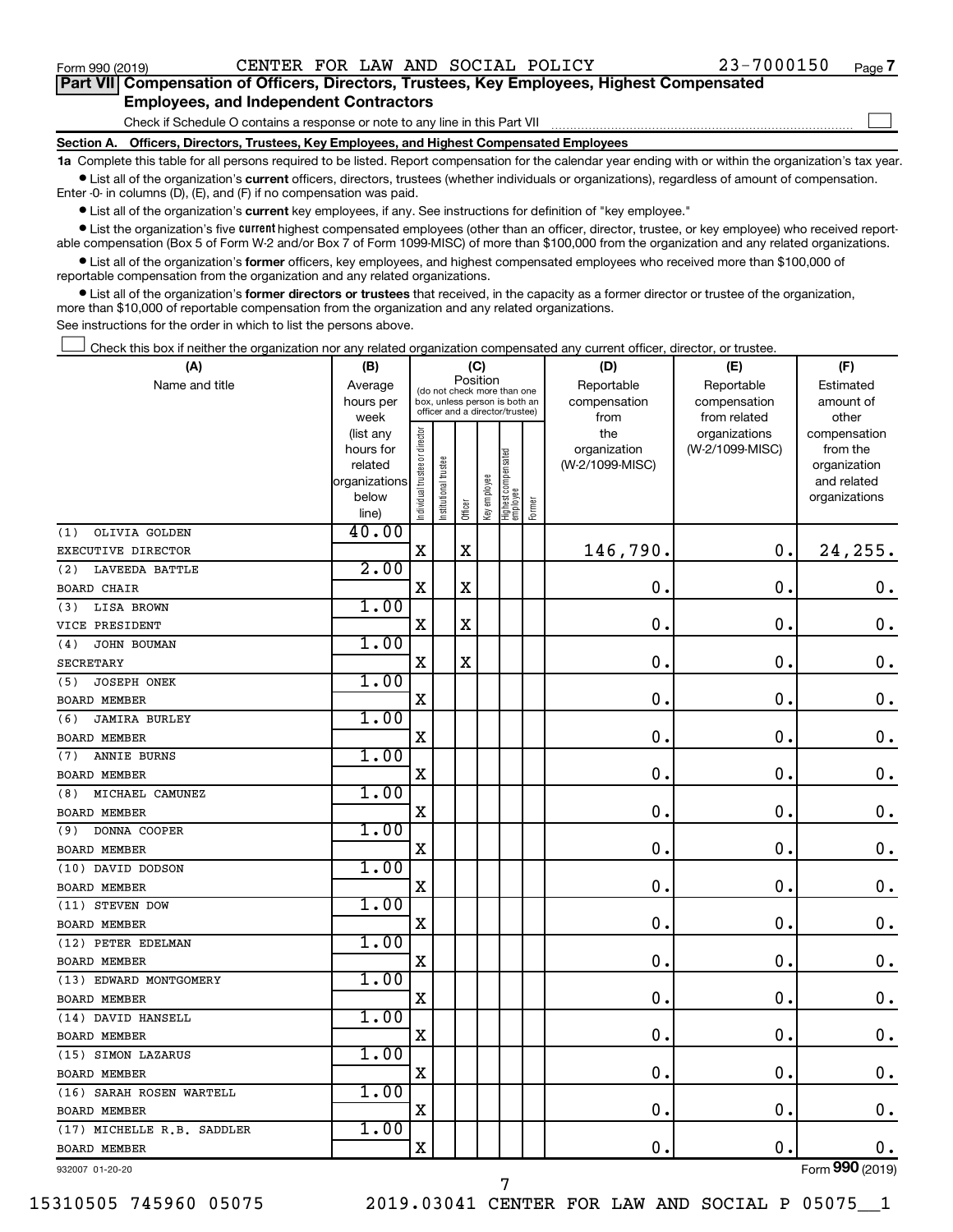| CENTER FOR LAW AND SOCIAL POLICY<br>Form 990 (2019)                                                                                                                                                                                                                                                                |               |                                |                       |         |              |                                                              |        |                                | 23-7000150       |   |              | Page 8        |
|--------------------------------------------------------------------------------------------------------------------------------------------------------------------------------------------------------------------------------------------------------------------------------------------------------------------|---------------|--------------------------------|-----------------------|---------|--------------|--------------------------------------------------------------|--------|--------------------------------|------------------|---|--------------|---------------|
| <b>Part VII</b><br>Section A. Officers, Directors, Trustees, Key Employees, and Highest Compensated Employees (continued)                                                                                                                                                                                          |               |                                |                       |         |              |                                                              |        |                                |                  |   |              |               |
| (A)                                                                                                                                                                                                                                                                                                                | (B)           |                                |                       |         | (C)          |                                                              |        | (D)                            | (E)              |   | (F)          |               |
| Name and title                                                                                                                                                                                                                                                                                                     | Average       |                                |                       |         | Position     |                                                              |        | Reportable                     | Reportable       |   | Estimated    |               |
|                                                                                                                                                                                                                                                                                                                    | hours per     |                                |                       |         |              | (do not check more than one<br>box, unless person is both an |        | compensation                   | compensation     |   | amount of    |               |
|                                                                                                                                                                                                                                                                                                                    | week          |                                |                       |         |              | officer and a director/trustee)                              |        | from                           | from related     |   | other        |               |
|                                                                                                                                                                                                                                                                                                                    | (list any     |                                |                       |         |              |                                                              |        | the                            | organizations    |   |              | compensation  |
|                                                                                                                                                                                                                                                                                                                    | hours for     |                                |                       |         |              |                                                              |        | organization                   | (W-2/1099-MISC)  |   | from the     |               |
|                                                                                                                                                                                                                                                                                                                    | related       |                                |                       |         |              |                                                              |        | (W-2/1099-MISC)                |                  |   | organization |               |
|                                                                                                                                                                                                                                                                                                                    | organizations |                                |                       |         |              |                                                              |        |                                |                  |   | and related  |               |
|                                                                                                                                                                                                                                                                                                                    | below         | Individual trustee or director | Institutional trustee |         | Key employee | Highest compensated<br>  employee                            | Former |                                |                  |   |              | organizations |
|                                                                                                                                                                                                                                                                                                                    | line)         |                                |                       | Officer |              |                                                              |        |                                |                  |   |              |               |
| (18) THOMAS KAHN                                                                                                                                                                                                                                                                                                   | 1.00          |                                |                       |         |              |                                                              |        |                                |                  |   |              |               |
| <b>BOARD MEMBER</b>                                                                                                                                                                                                                                                                                                |               | X                              |                       |         |              |                                                              |        | $\mathbf 0$ .                  | 0.               |   |              | $0 \cdot$     |
| (19) SUNIL MANSUKHANI                                                                                                                                                                                                                                                                                              | 1.00          |                                |                       |         |              |                                                              |        |                                |                  |   |              |               |
| <b>BOARD MEMBER</b>                                                                                                                                                                                                                                                                                                |               | X                              |                       |         |              |                                                              |        | 0.                             | 0.               |   |              | $\mathbf 0$ . |
| (20) CORMEKKI WHITLEY                                                                                                                                                                                                                                                                                              | 40.00         |                                |                       |         |              |                                                              |        |                                |                  |   |              |               |
| TREASURER COO                                                                                                                                                                                                                                                                                                      |               |                                |                       | X       |              |                                                              |        | 140,021.                       | $\mathbf 0$ .    |   |              | 33,227.       |
| (21) HANNAH MATTHEWS                                                                                                                                                                                                                                                                                               | 40.00         |                                |                       |         |              |                                                              |        |                                |                  |   |              |               |
| DEPUTY DIR., POLICY                                                                                                                                                                                                                                                                                                |               |                                |                       |         |              | X                                                            |        | 126,141.                       | 0.               |   |              | 30, 218.      |
| (22) BARBARA SEMEDO                                                                                                                                                                                                                                                                                                | 40.00         |                                |                       |         |              |                                                              |        |                                |                  |   |              |               |
| DEPUTY DIR., COMMUNICATIONS                                                                                                                                                                                                                                                                                        |               |                                |                       |         |              | X                                                            |        | 133,309.                       | 0.               |   |              | 25,226.       |
| (23) KISHA BIRD                                                                                                                                                                                                                                                                                                    | 40.00         |                                |                       |         |              |                                                              |        |                                |                  |   |              |               |
| PROGRAM DIRECTOR                                                                                                                                                                                                                                                                                                   |               |                                |                       |         |              | X                                                            |        | 123,479.                       | 0.               |   |              | 13,823.       |
| (24) ELIZABETH LOWER-BASCH                                                                                                                                                                                                                                                                                         | 40.00         |                                |                       |         |              |                                                              |        |                                |                  |   |              |               |
| PROGRAM DIRECTOR                                                                                                                                                                                                                                                                                                   |               |                                |                       |         |              | X                                                            |        | 121,960.                       | 0.               |   |              | 34,909.       |
| (25) ALEXANDRA COSTELLO                                                                                                                                                                                                                                                                                            | 40.00         |                                |                       |         |              |                                                              |        |                                |                  |   |              |               |
| PROGRAM DIRECTOR                                                                                                                                                                                                                                                                                                   |               |                                |                       |         |              | X                                                            |        | 118,465.                       | 0.               |   |              | 21,860.       |
|                                                                                                                                                                                                                                                                                                                    |               |                                |                       |         |              |                                                              |        |                                |                  |   |              |               |
|                                                                                                                                                                                                                                                                                                                    |               |                                |                       |         |              |                                                              |        |                                |                  |   |              |               |
|                                                                                                                                                                                                                                                                                                                    |               |                                |                       |         |              |                                                              | ▶      | 910, 165.                      | $\overline{0}$ . |   |              | 183,518.      |
| 1b Subtotal <b>Example 20</b> Subtotal <b>Contract Contract Contract Contract Contract Contract Contract Contract Contract Contract Contract Contract Contract Contract Contract Contract Contract Contract Contract Contract Contrac</b><br>c Total from continuation sheets to Part VII, Section A manuscreen by |               |                                |                       |         |              |                                                              |        | $\overline{0}$ .               | $\overline{0}$ . |   |              |               |
|                                                                                                                                                                                                                                                                                                                    |               |                                |                       |         |              |                                                              |        | 910, 165.                      | $\overline{0}$ . |   |              | 183,518.      |
| Total number of individuals (including but not limited to those listed above) who received more than \$100,000 of reportable<br>$\mathbf{2}$                                                                                                                                                                       |               |                                |                       |         |              |                                                              |        |                                |                  |   |              |               |
|                                                                                                                                                                                                                                                                                                                    |               |                                |                       |         |              |                                                              |        |                                |                  |   |              | 13            |
| compensation from the organization $\blacktriangleright$                                                                                                                                                                                                                                                           |               |                                |                       |         |              |                                                              |        |                                |                  |   | Yes          | No            |
|                                                                                                                                                                                                                                                                                                                    |               |                                |                       |         |              |                                                              |        |                                |                  |   |              |               |
| 3<br>Did the organization list any former officer, director, trustee, key employee, or highest compensated employee on                                                                                                                                                                                             |               |                                |                       |         |              |                                                              |        |                                |                  |   |              | X             |
|                                                                                                                                                                                                                                                                                                                    |               |                                |                       |         |              |                                                              |        |                                |                  | 3 |              |               |
| For any individual listed on line 1a, is the sum of reportable compensation and other compensation from the organization                                                                                                                                                                                           |               |                                |                       |         |              |                                                              |        |                                |                  |   | х            |               |
| and related organizations greater than \$150,000? If "Yes," complete Schedule J for such individual                                                                                                                                                                                                                |               |                                |                       |         |              |                                                              |        |                                |                  | 4 |              |               |
| Did any person listed on line 1a receive or accrue compensation from any unrelated organization or individual for services<br>5                                                                                                                                                                                    |               |                                |                       |         |              |                                                              |        |                                |                  |   |              | x             |
|                                                                                                                                                                                                                                                                                                                    |               |                                |                       |         |              |                                                              |        |                                |                  | 5 |              |               |
| <b>Section B. Independent Contractors</b>                                                                                                                                                                                                                                                                          |               |                                |                       |         |              |                                                              |        |                                |                  |   |              |               |
| Complete this table for your five highest compensated independent contractors that received more than \$100,000 of compensation from<br>1.                                                                                                                                                                         |               |                                |                       |         |              |                                                              |        |                                |                  |   |              |               |
| the organization. Report compensation for the calendar year ending with or within the organization's tax year.                                                                                                                                                                                                     |               |                                |                       |         |              |                                                              |        |                                |                  |   |              |               |
| (A)<br>Name and business address                                                                                                                                                                                                                                                                                   |               |                                |                       |         |              |                                                              |        | (B)<br>Description of services |                  |   | (C)          |               |
|                                                                                                                                                                                                                                                                                                                    |               |                                |                       |         |              |                                                              |        |                                |                  |   | Compensation |               |
| BETH GRUPP ASSOCIATES, BOX 60185, CAPITOL                                                                                                                                                                                                                                                                          |               |                                |                       |         |              |                                                              |        |                                |                  |   |              |               |
| SUITES, WASHINGTON, DC 20036                                                                                                                                                                                                                                                                                       |               |                                |                       |         |              |                                                              |        | DEVELOPMENT                    |                  |   |              | 150,000.      |
|                                                                                                                                                                                                                                                                                                                    |               |                                |                       |         |              |                                                              |        |                                |                  |   |              |               |
|                                                                                                                                                                                                                                                                                                                    |               |                                |                       |         |              |                                                              |        |                                |                  |   |              |               |
|                                                                                                                                                                                                                                                                                                                    |               |                                |                       |         |              |                                                              |        |                                |                  |   |              |               |
|                                                                                                                                                                                                                                                                                                                    |               |                                |                       |         |              |                                                              |        |                                |                  |   |              |               |
|                                                                                                                                                                                                                                                                                                                    |               |                                |                       |         |              |                                                              |        |                                |                  |   |              |               |
|                                                                                                                                                                                                                                                                                                                    |               |                                |                       |         |              |                                                              |        |                                |                  |   |              |               |
|                                                                                                                                                                                                                                                                                                                    |               |                                |                       |         |              |                                                              |        |                                |                  |   |              |               |
|                                                                                                                                                                                                                                                                                                                    |               |                                |                       |         |              |                                                              |        |                                |                  |   |              |               |
| Total number of independent contractors (including but not limited to those listed above) who received more than<br>2                                                                                                                                                                                              |               |                                |                       |         |              |                                                              |        |                                |                  |   |              |               |

\$100,000 of compensation from the organization  $\blacktriangleright$ 1

932008 01-20-20

Form (2019) **990**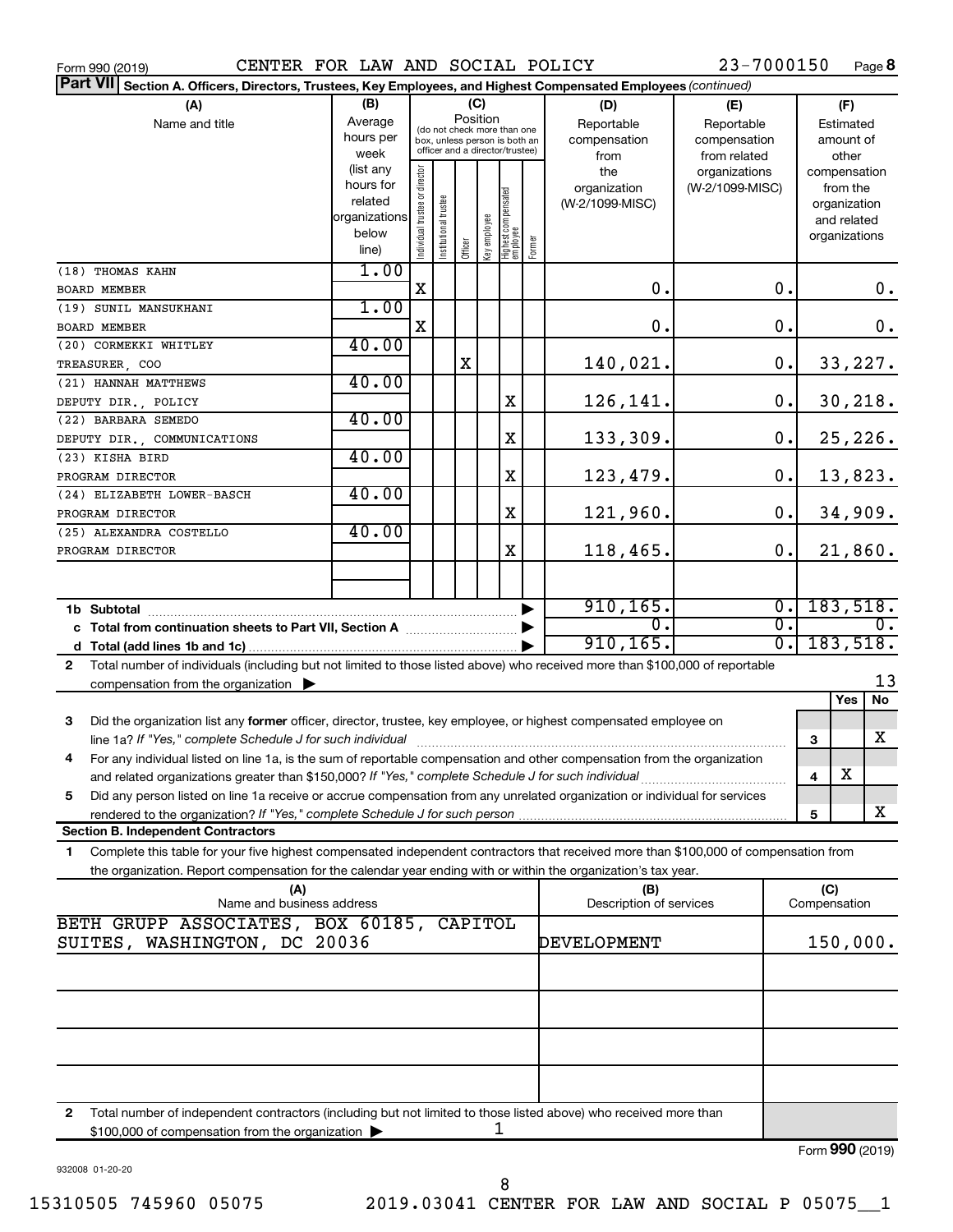|                                                           |                  |        | Form 990 (2019)                                                               |                          |                |                |                      | CENTER FOR LAW AND SOCIAL POLICY |                                                               | 23-7000150                  | Page 9                                                          |
|-----------------------------------------------------------|------------------|--------|-------------------------------------------------------------------------------|--------------------------|----------------|----------------|----------------------|----------------------------------|---------------------------------------------------------------|-----------------------------|-----------------------------------------------------------------|
|                                                           | <b>Part VIII</b> |        | <b>Statement of Revenue</b>                                                   |                          |                |                |                      |                                  |                                                               |                             |                                                                 |
|                                                           |                  |        | Check if Schedule O contains a response or note to any line in this Part VIII |                          |                |                |                      |                                  |                                                               |                             |                                                                 |
|                                                           |                  |        |                                                                               |                          |                |                |                      | (A)<br>Total revenue             | (B)<br>Related or exempt<br>function revenue business revenue | $\overline{C}$<br>Unrelated | (D)<br>Revenue excluded<br>from tax under<br>sections 512 - 514 |
|                                                           |                  |        | 1 a Federated campaigns                                                       |                          | 1a             |                |                      |                                  |                                                               |                             |                                                                 |
|                                                           |                  |        | <b>b</b> Membership dues                                                      |                          | 1 <sub>b</sub> |                |                      |                                  |                                                               |                             |                                                                 |
|                                                           |                  |        | c Fundraising events                                                          |                          | 1 <sub>c</sub> |                | 419,074.             |                                  |                                                               |                             |                                                                 |
|                                                           |                  |        | d Related organizations                                                       | $\overline{\phantom{a}}$ | 1 <sub>d</sub> |                |                      |                                  |                                                               |                             |                                                                 |
|                                                           |                  |        | e Government grants (contributions)                                           |                          | 1e             |                |                      |                                  |                                                               |                             |                                                                 |
|                                                           |                  |        | f All other contributions, gifts, grants, and                                 |                          |                |                |                      |                                  |                                                               |                             |                                                                 |
|                                                           |                  |        | similar amounts not included above                                            |                          | 1f             |                | 10,632,483.          |                                  |                                                               |                             |                                                                 |
| Contributions, Gifts, Grants<br>and Other Similar Amounts |                  |        | g Noncash contributions included in lines 1a-1f                               |                          | 1g   \$        |                | 20,588.              |                                  |                                                               |                             |                                                                 |
|                                                           |                  |        |                                                                               |                          |                |                |                      | 11,051,557.                      |                                                               |                             |                                                                 |
|                                                           |                  |        |                                                                               |                          |                |                | <b>Business Code</b> |                                  |                                                               |                             |                                                                 |
|                                                           |                  | 2 a    | HONORARIUM                                                                    |                          |                |                | 900099               | 25,714.                          | 25,714.                                                       |                             |                                                                 |
| Program Service<br>Revenue                                |                  | b      |                                                                               |                          |                |                |                      |                                  |                                                               |                             |                                                                 |
|                                                           |                  | c<br>d |                                                                               |                          |                |                |                      |                                  |                                                               |                             |                                                                 |
|                                                           |                  | е      |                                                                               |                          |                |                |                      |                                  |                                                               |                             |                                                                 |
|                                                           |                  |        | <b>f</b> All other program service revenue $\ldots$ $\ldots$                  |                          |                |                |                      |                                  |                                                               |                             |                                                                 |
|                                                           |                  |        |                                                                               |                          |                |                |                      | 25,714.                          |                                                               |                             |                                                                 |
|                                                           | 3                |        | Investment income (including dividends, interest, and                         |                          |                |                |                      |                                  |                                                               |                             |                                                                 |
|                                                           |                  |        |                                                                               |                          |                |                |                      | 19,682.                          |                                                               |                             | 19,682.                                                         |
|                                                           | 4                |        | Income from investment of tax-exempt bond proceeds                            |                          |                |                |                      |                                  |                                                               |                             |                                                                 |
|                                                           | 5                |        |                                                                               |                          |                |                |                      |                                  |                                                               |                             |                                                                 |
|                                                           |                  |        |                                                                               |                          | (i) Real       |                | (ii) Personal        |                                  |                                                               |                             |                                                                 |
|                                                           |                  | 6а     | Gross rents<br>$\overline{\phantom{a}}$                                       | 6a                       |                |                |                      |                                  |                                                               |                             |                                                                 |
|                                                           |                  | b      | Less: rental expenses                                                         | 6 <sub>b</sub>           |                |                |                      |                                  |                                                               |                             |                                                                 |
|                                                           |                  |        | Rental income or (loss)                                                       | <b>6c</b>                |                |                |                      |                                  |                                                               |                             |                                                                 |
|                                                           |                  |        | d Net rental income or (loss)                                                 |                          |                |                |                      |                                  |                                                               |                             |                                                                 |
|                                                           |                  |        | 7 a Gross amount from sales of                                                |                          | (i) Securities |                | (ii) Other           |                                  |                                                               |                             |                                                                 |
|                                                           |                  |        | assets other than inventory<br><b>b</b> Less: cost or other basis             | 7a                       | 24,816.        |                |                      |                                  |                                                               |                             |                                                                 |
|                                                           |                  |        | and sales expenses                                                            | 7b                       | 25,228.        |                |                      |                                  |                                                               |                             |                                                                 |
| evenue                                                    |                  |        | c Gain or (loss)                                                              | 7c                       |                | $-412.$        |                      |                                  |                                                               |                             |                                                                 |
| Œ                                                         |                  |        |                                                                               |                          |                |                |                      | $-412.$                          |                                                               |                             | $-412.$                                                         |
| Other                                                     |                  |        | 8 a Gross income from fundraising events (not                                 |                          |                |                |                      |                                  |                                                               |                             |                                                                 |
|                                                           |                  |        | including \$<br>$419,074.$ of                                                 |                          |                |                |                      |                                  |                                                               |                             |                                                                 |
|                                                           |                  |        | contributions reported on line 1c). See                                       |                          |                |                |                      |                                  |                                                               |                             |                                                                 |
|                                                           |                  |        |                                                                               |                          |                | l 8a           | 34,000.              |                                  |                                                               |                             |                                                                 |
|                                                           |                  |        |                                                                               |                          |                | 8b             | 167, 371.            |                                  |                                                               |                             |                                                                 |
|                                                           |                  |        | c Net income or (loss) from fundraising events                                |                          |                |                |                      | $-133, 371.$                     |                                                               |                             | $-133, 371.$                                                    |
|                                                           |                  |        | 9 a Gross income from gaming activities. See                                  |                          |                |                |                      |                                  |                                                               |                             |                                                                 |
|                                                           |                  |        |                                                                               |                          |                | 9a             |                      |                                  |                                                               |                             |                                                                 |
|                                                           |                  |        | c Net income or (loss) from gaming activities                                 |                          |                | 9 <sub>b</sub> |                      |                                  |                                                               |                             |                                                                 |
|                                                           |                  |        | 10 a Gross sales of inventory, less returns                                   |                          |                |                |                      |                                  |                                                               |                             |                                                                 |
|                                                           |                  |        |                                                                               |                          |                | <b>10a</b>     |                      |                                  |                                                               |                             |                                                                 |
|                                                           |                  |        | <b>b</b> Less: cost of goods sold                                             |                          |                | l10bl          |                      |                                  |                                                               |                             |                                                                 |
|                                                           |                  |        | c Net income or (loss) from sales of inventory                                |                          |                |                |                      |                                  |                                                               |                             |                                                                 |
|                                                           |                  |        |                                                                               |                          |                |                | <b>Business Code</b> |                                  |                                                               |                             |                                                                 |
| Miscellaneous<br>Revenue                                  |                  | 11 a   | GRANT ADMINISTRATION FEE                                                      |                          |                |                | 900099               | 32,000.                          |                                                               |                             | 32,000.                                                         |
|                                                           |                  |        | MISCELLANEOUS REVENUE                                                         |                          |                |                | 900099               | 6,078.                           |                                                               |                             | 6,078.                                                          |
|                                                           |                  | с      |                                                                               |                          |                |                |                      |                                  |                                                               |                             |                                                                 |
|                                                           |                  |        |                                                                               |                          |                |                |                      |                                  |                                                               |                             |                                                                 |
|                                                           |                  |        |                                                                               |                          |                |                |                      | 38,078.                          |                                                               |                             |                                                                 |
|                                                           | 12               |        | Total revenue. See instructions                                               |                          |                |                |                      | 11,001,248.                      | 25,714.                                                       | 0.                          | $-76,023.$                                                      |
| 932009 01-20-20                                           |                  |        |                                                                               |                          |                |                |                      |                                  |                                                               |                             | Form 990 (2019)                                                 |

932009 01-20-20

9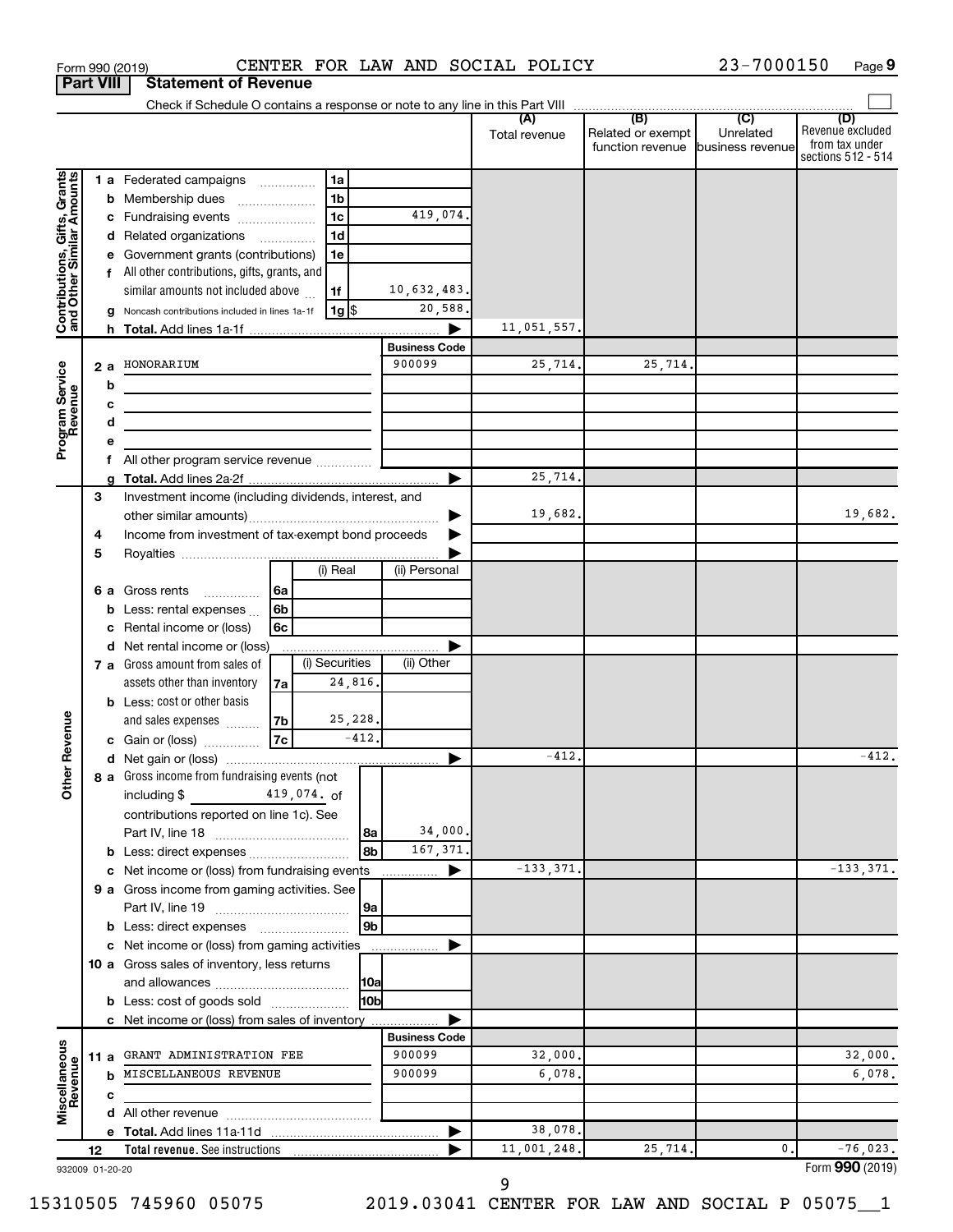**Part IX Statement of Functional Expenses**

Form 990 (2019)  $\qquad$  CENTER FOR LAW AND SOCIAL POLICY  $\qquad \qquad 23-7000150$  Page

23-7000150 Page 10

|          | Section 501(c)(3) and 501(c)(4) organizations must complete all columns. All other organizations must complete column (A).                                                                                 |                       |                                    |                                           |                                |
|----------|------------------------------------------------------------------------------------------------------------------------------------------------------------------------------------------------------------|-----------------------|------------------------------------|-------------------------------------------|--------------------------------|
|          | Check if Schedule O contains a response or note to any line in this Part IX.                                                                                                                               |                       |                                    |                                           |                                |
|          | Do not include amounts reported on lines 6b,<br>7b, 8b, 9b, and 10b of Part VIII.                                                                                                                          | (A)<br>Total expenses | (B)<br>Program service<br>expenses | (C)<br>Management and<br>general expenses | (D)<br>Fundraising<br>expenses |
| 1        | Grants and other assistance to domestic organizations                                                                                                                                                      |                       |                                    |                                           |                                |
|          | and domestic governments. See Part IV, line 21                                                                                                                                                             | 2,307,412.            | 2,307,412.                         |                                           |                                |
| 2        | Grants and other assistance to domestic                                                                                                                                                                    |                       |                                    |                                           |                                |
|          | individuals. See Part IV, line 22                                                                                                                                                                          |                       |                                    |                                           |                                |
| З        | Grants and other assistance to foreign                                                                                                                                                                     |                       |                                    |                                           |                                |
|          | organizations, foreign governments, and foreign                                                                                                                                                            |                       |                                    |                                           |                                |
|          | individuals. See Part IV, lines 15 and 16                                                                                                                                                                  |                       |                                    |                                           |                                |
| 4        | Benefits paid to or for members                                                                                                                                                                            |                       |                                    |                                           |                                |
| 5        | Compensation of current officers, directors,                                                                                                                                                               |                       |                                    |                                           |                                |
|          | trustees, and key employees                                                                                                                                                                                | 344,293.              | 87,976.                            | 173,837.                                  | 82,480.                        |
| 6        | Compensation not included above to disqualified                                                                                                                                                            |                       |                                    |                                           |                                |
|          | persons (as defined under section 4958(f)(1)) and                                                                                                                                                          |                       |                                    |                                           |                                |
|          | persons described in section 4958(c)(3)(B)                                                                                                                                                                 |                       |                                    |                                           |                                |
| 7        |                                                                                                                                                                                                            | 3,733,217.            | 2,583,750.                         | 970, 733.                                 | 178,734.                       |
| 8        | Pension plan accruals and contributions (include                                                                                                                                                           |                       |                                    |                                           |                                |
|          | section 401(k) and 403(b) employer contributions)                                                                                                                                                          | 114, 304.             | $\frac{72,858}{355,901}$           | 30,823.                                   | $\frac{10,623}{53,730}$        |
| 9        | Other employee benefits                                                                                                                                                                                    | 565,705.              |                                    | 156,074.                                  |                                |
| 10       |                                                                                                                                                                                                            | 317,617.              | 204, 247.                          | 94, 713.                                  | 18,657.                        |
| 11       | Fees for services (nonemployees):                                                                                                                                                                          |                       |                                    |                                           |                                |
| a        |                                                                                                                                                                                                            |                       |                                    |                                           |                                |
|          |                                                                                                                                                                                                            | 8,869.                | 5,104.                             | 3,482.                                    | 283.                           |
|          |                                                                                                                                                                                                            | 89,796.               |                                    | 89,796.                                   |                                |
|          |                                                                                                                                                                                                            |                       |                                    |                                           |                                |
|          | e Professional fundraising services. See Part IV, line 17                                                                                                                                                  | 214, 325.             |                                    |                                           | 214, 325.                      |
|          | Investment management fees                                                                                                                                                                                 |                       |                                    |                                           |                                |
|          | g Other. (If line 11g amount exceeds 10% of line 25,<br>column (A) amount, list line 11g expenses on Sch O.)                                                                                               | 463,303.              | 318,326.                           | 127,354.                                  | 17,623.                        |
|          |                                                                                                                                                                                                            |                       |                                    |                                           |                                |
| 12<br>13 |                                                                                                                                                                                                            | 116, 170.             | 46,974.                            | 63,546.                                   | 5,650.                         |
| 14       |                                                                                                                                                                                                            | 90,057.               | 51,831.                            | 35,357.                                   | 2,869.                         |
| 15       |                                                                                                                                                                                                            |                       |                                    |                                           |                                |
| 16       |                                                                                                                                                                                                            | 536,803.              | 377,216.                           | 159,587.                                  |                                |
| 17       |                                                                                                                                                                                                            | 248,731.              | 150,947.                           | 49,695.                                   | 48,089.                        |
| 18       | Payments of travel or entertainment expenses                                                                                                                                                               |                       |                                    |                                           |                                |
|          | for any federal, state, or local public officials                                                                                                                                                          |                       |                                    |                                           |                                |
| 19       | Conferences, conventions, and meetings                                                                                                                                                                     | 362,732.              | 330, 234.                          | 32,498.                                   |                                |
| 20       | Interest                                                                                                                                                                                                   | 13,912.               | 9,777.                             | 4,135.                                    |                                |
| 21       |                                                                                                                                                                                                            |                       |                                    |                                           |                                |
| 22       | Depreciation, depletion, and amortization                                                                                                                                                                  | 67, 154.              | 47, 196.                           | 19,958.                                   |                                |
| 23       | Insurance                                                                                                                                                                                                  | 13,376.               | 9,400.                             | 3,976.                                    |                                |
| 24       | Other expenses. Itemize expenses not covered<br>above (List miscellaneous expenses on line 24e. If<br>line 24e amount exceeds 10% of line 25, column (A)<br>amount, list line 24e expenses on Schedule O.) |                       |                                    |                                           |                                |
| a        | SUBSCRIPTIONS & PUBS                                                                                                                                                                                       | 41,542.               | 10,018.                            | 27,435.                                   | 4,089.                         |
|          | DUES AND REGISTRATION                                                                                                                                                                                      | 34,321.               | 24,740.                            | 2,946.                                    | 6,635.                         |
|          | TEMPORARY HELP                                                                                                                                                                                             | 21,997.               | 18,550.                            | 3,447.                                    |                                |
| d        | <b>GRANT MONITORING</b>                                                                                                                                                                                    | 17,454.               |                                    | 17,454 <b>.</b>                           |                                |
|          | e All other expenses                                                                                                                                                                                       | 16,629.               | 11,499.                            | 4,799.                                    | 331.                           |
| 25       | Total functional expenses. Add lines 1 through 24e                                                                                                                                                         | 9,739,719.            | 7,023,956.                         | 2,071,645.                                | 644, 118.                      |
| 26       | Joint costs. Complete this line only if the organization                                                                                                                                                   |                       |                                    |                                           |                                |
|          | reported in column (B) joint costs from a combined                                                                                                                                                         |                       |                                    |                                           |                                |
|          | educational campaign and fundraising solicitation.                                                                                                                                                         |                       |                                    |                                           |                                |
|          | Check here $\blacktriangleright$<br>if following SOP 98-2 (ASC 958-720)                                                                                                                                    |                       |                                    |                                           |                                |

932010 01-20-20

Form (2019) **990**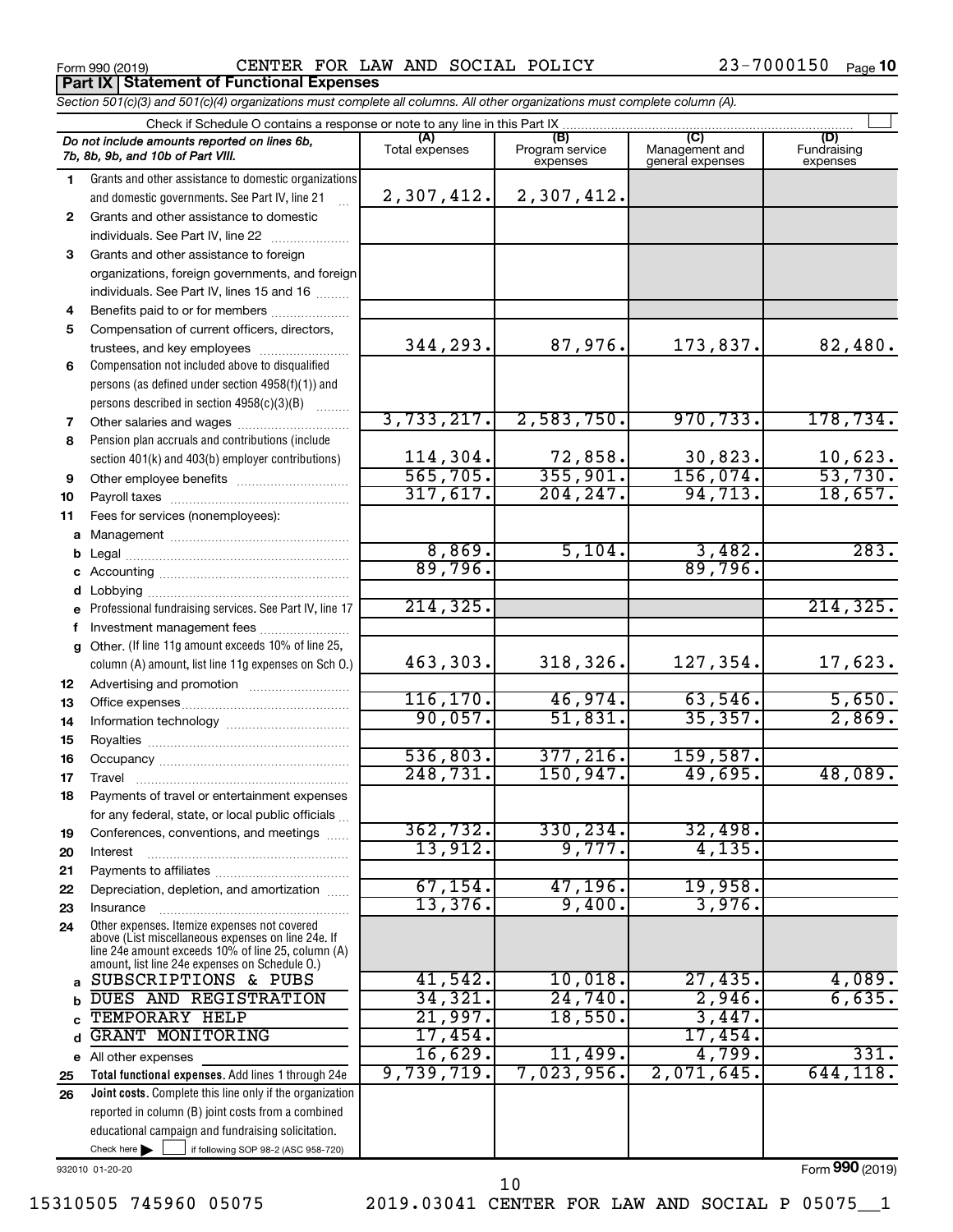**33**

Total liabilities and net assets/fund balances

**Assets**

**Liabilities**

Net Assets or Fund Balances

**33**

9,675,182. 33 11,380,327.

Form (2019) **990**

**Part X Balance Sheet**<br>**Part X Balance Sheet** 

|                             |    |                                                                                                               |            |                           | (A)<br>Beginning of year |                         | (B)<br>End of year       |
|-----------------------------|----|---------------------------------------------------------------------------------------------------------------|------------|---------------------------|--------------------------|-------------------------|--------------------------|
|                             | 1  |                                                                                                               |            |                           | 4, 193, 288.             | $\mathbf{1}$            | 3,725,519.               |
|                             | 2  |                                                                                                               |            |                           | 3,018,864.               | $\mathbf{2}$            | 4, 288, 432.             |
|                             | з  |                                                                                                               |            |                           | 2,102,011.               | $\mathbf{3}$            | 3,026,381.               |
|                             | 4  |                                                                                                               |            |                           | 22, 372.                 | $\overline{\mathbf{4}}$ | 46,786.                  |
|                             | 5  | Loans and other receivables from any current or former officer, director,                                     |            |                           |                          |                         |                          |
|                             |    | trustee, key employee, creator or founder, substantial contributor, or 35%                                    |            |                           |                          |                         |                          |
|                             |    | controlled entity or family member of any of these persons                                                    |            | .                         |                          | 5                       |                          |
|                             | 6  | Loans and other receivables from other disqualified persons (as defined                                       |            |                           |                          |                         |                          |
|                             |    | under section $4958(f)(1)$ , and persons described in section $4958(c)(3)(B)$                                 |            | 6                         |                          |                         |                          |
|                             | 7  |                                                                                                               |            |                           | $\overline{7}$           |                         |                          |
| Assets                      | 8  |                                                                                                               |            | 8                         |                          |                         |                          |
|                             | 9  | Prepaid expenses and deferred charges [11] [11] Prepaid expenses and deferred charges [11] [11] Arman minimum |            |                           | 113, 233.                | 9                       | 85, 369.                 |
|                             |    | 10a Land, buildings, and equipment: cost or other                                                             |            |                           |                          |                         |                          |
|                             |    | basis. Complete Part VI of Schedule D  10a                                                                    |            | $\frac{331,640}{212,525}$ |                          |                         |                          |
|                             | b  |                                                                                                               | 181, 497.  | 10 <sub>c</sub>           | 119,115.                 |                         |                          |
|                             | 11 |                                                                                                               | 4,757.     | 11                        | 0.                       |                         |                          |
|                             | 12 |                                                                                                               |            | 12                        |                          |                         |                          |
|                             | 13 |                                                                                                               |            | 13                        |                          |                         |                          |
|                             | 14 |                                                                                                               |            | 14                        |                          |                         |                          |
|                             | 15 |                                                                                                               | 39,160.    | 15                        | 88,725.                  |                         |                          |
|                             | 16 |                                                                                                               |            |                           | 9,675,182.               | 16                      | 11,380,327.              |
|                             | 17 |                                                                                                               |            |                           | 863,144.                 | 17                      | 1,388,008.               |
|                             | 18 |                                                                                                               |            | 18                        |                          |                         |                          |
|                             | 19 |                                                                                                               |            | 19                        |                          |                         |                          |
|                             | 20 |                                                                                                               |            |                           |                          | 20                      |                          |
|                             | 21 | Escrow or custodial account liability. Complete Part IV of Schedule D                                         |            |                           |                          | 21                      |                          |
|                             | 22 | Loans and other payables to any current or former officer, director,                                          |            |                           |                          |                         |                          |
| abilities                   |    | trustee, key employee, creator or founder, substantial contributor, or 35%                                    |            |                           |                          |                         |                          |
|                             |    | controlled entity or family member of any of these persons                                                    |            |                           |                          | 22                      |                          |
|                             | 23 | Secured mortgages and notes payable to unrelated third parties                                                |            |                           |                          | 23                      |                          |
|                             | 24 | Unsecured notes and loans payable to unrelated third parties                                                  |            |                           |                          | 24                      |                          |
|                             | 25 | Other liabilities (including federal income tax, payables to related third                                    |            |                           |                          |                         |                          |
|                             |    | parties, and other liabilities not included on lines 17-24). Complete Part X                                  |            |                           |                          |                         |                          |
|                             |    | of Schedule D <b>www.arenamin.communications</b> of Schedule D                                                |            |                           | 215, 187.                | 25                      | 133,969.                 |
|                             | 26 | Total liabilities. Add lines 17 through 25                                                                    |            |                           | $1,078,331.$ 26          |                         | 1,521,977.               |
|                             |    | Organizations that follow FASB ASC 958, check here $\blacktriangleright \lfloor \underline{X} \rfloor$        |            |                           |                          |                         |                          |
|                             |    | and complete lines 27, 28, 32, and 33.                                                                        |            |                           |                          |                         |                          |
|                             | 27 |                                                                                                               |            |                           | 1,956,042.               | 27                      | 2,349,778.<br>7,508,572. |
|                             | 28 |                                                                                                               |            |                           | 6,640,809.               | 28                      |                          |
|                             |    | Organizations that do not follow FASB ASC 958, check here $\blacktriangleright$                               |            |                           |                          |                         |                          |
|                             |    | and complete lines 29 through 33.                                                                             |            |                           |                          |                         |                          |
|                             | 29 |                                                                                                               |            | 29                        |                          |                         |                          |
| Net Assets or Fund Balances | 30 | Paid-in or capital surplus, or land, building, or equipment fund                                              |            |                           |                          | 30                      |                          |
|                             | 31 | Retained earnings, endowment, accumulated income, or other funds                                              |            |                           |                          | 31                      |                          |
|                             | 32 |                                                                                                               | 8,596,851. | 32                        | 9,858,350.               |                         |                          |

†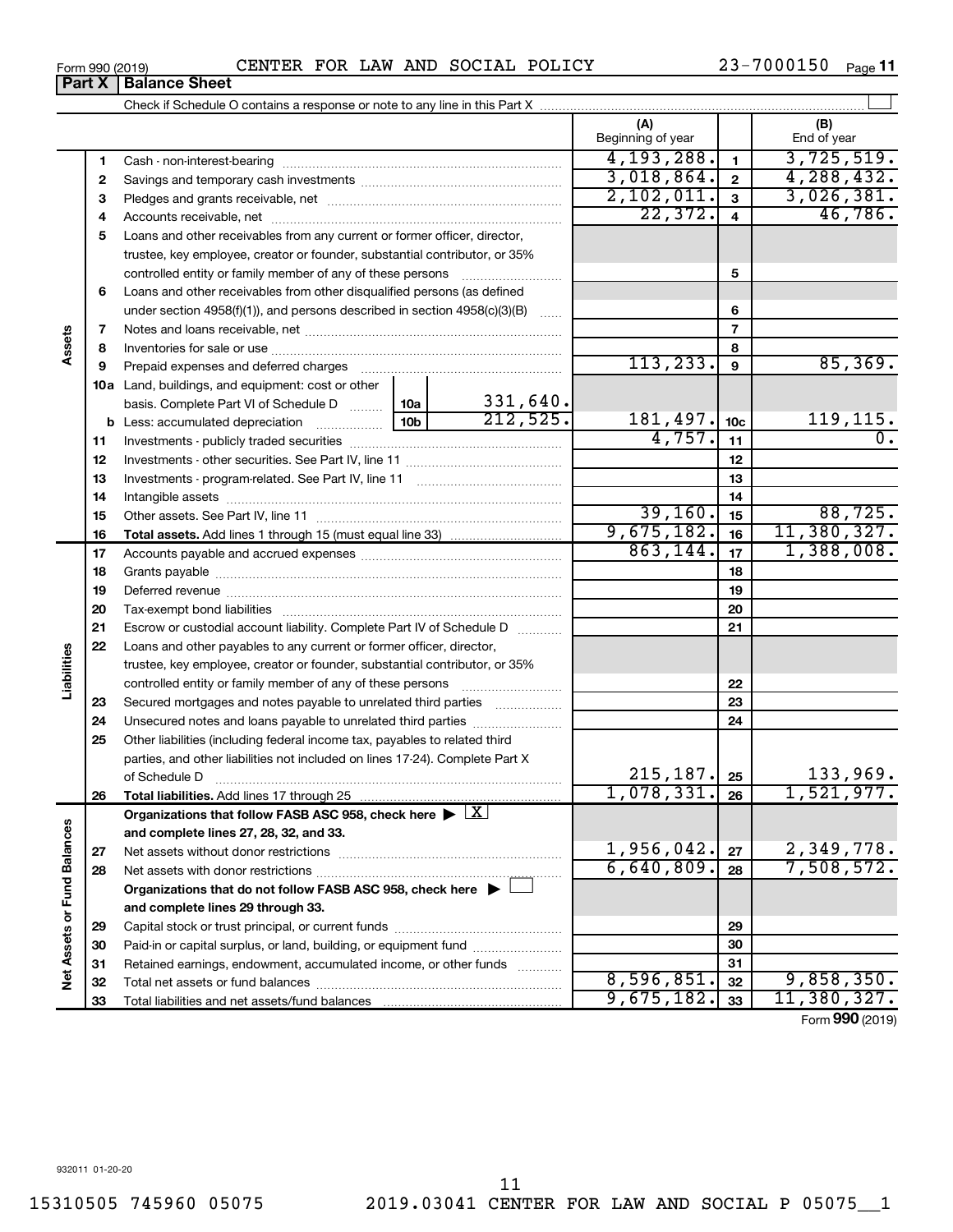|    | CENTER FOR LAW AND SOCIAL POLICY<br>Form 990 (2019)                                                                                                                                                                                                                                                                                                 |                         | 23-7000150     |     | Page 12             |
|----|-----------------------------------------------------------------------------------------------------------------------------------------------------------------------------------------------------------------------------------------------------------------------------------------------------------------------------------------------------|-------------------------|----------------|-----|---------------------|
|    | <b>Part XI</b><br><b>Reconciliation of Net Assets</b>                                                                                                                                                                                                                                                                                               |                         |                |     |                     |
|    |                                                                                                                                                                                                                                                                                                                                                     |                         |                |     |                     |
|    |                                                                                                                                                                                                                                                                                                                                                     |                         |                |     |                     |
| 1  |                                                                                                                                                                                                                                                                                                                                                     | $\mathbf{1}$            | 11,001,248.    |     |                     |
| 2  |                                                                                                                                                                                                                                                                                                                                                     | $\mathbf{2}$            | 9,739,719.     |     |                     |
| з  | Revenue less expenses. Subtract line 2 from line 1                                                                                                                                                                                                                                                                                                  | $\mathbf{a}$            | 1,261,529.     |     |                     |
| 4  |                                                                                                                                                                                                                                                                                                                                                     | $\overline{\mathbf{4}}$ | 8,596,851.     |     |                     |
| 5  | Net unrealized gains (losses) on investments [111] www.marting.community.community.community.community.communi                                                                                                                                                                                                                                      | 5                       |                |     | $-30.$              |
| 6  |                                                                                                                                                                                                                                                                                                                                                     | 6                       |                |     |                     |
| 7  | Investment expenses www.communication.com/www.communication.com/www.communication.com/www.com                                                                                                                                                                                                                                                       | $\overline{7}$          |                |     |                     |
| 8  |                                                                                                                                                                                                                                                                                                                                                     | 8                       |                |     |                     |
| 9  | Other changes in net assets or fund balances (explain on Schedule O)                                                                                                                                                                                                                                                                                | 9                       |                |     | $\overline{0}$ .    |
| 10 | Net assets or fund balances at end of year. Combine lines 3 through 9 (must equal Part X, line 32,                                                                                                                                                                                                                                                  |                         |                |     |                     |
|    |                                                                                                                                                                                                                                                                                                                                                     | 10                      | 9,858,350.     |     |                     |
|    | Part XII Financial Statements and Reporting                                                                                                                                                                                                                                                                                                         |                         |                |     |                     |
|    |                                                                                                                                                                                                                                                                                                                                                     |                         |                |     |                     |
|    |                                                                                                                                                                                                                                                                                                                                                     |                         |                | Yes | No                  |
| 1  | $\lfloor \mathbf{X} \rfloor$ Accrual<br>Accounting method used to prepare the Form 990: [130] Cash<br>Other<br><b>The Contract of the Contract of the Contract of the Contract of the Contract of the Contract of the Contract of the Contract of the Contract of the Contract of the Contract of the Contract of The Contract of The Contract </b> |                         |                |     |                     |
|    | If the organization changed its method of accounting from a prior year or checked "Other," explain in Schedule O.                                                                                                                                                                                                                                   |                         |                |     |                     |
|    |                                                                                                                                                                                                                                                                                                                                                     |                         | 2a             |     | x                   |
|    | If "Yes," check a box below to indicate whether the financial statements for the year were compiled or reviewed on a                                                                                                                                                                                                                                |                         |                |     |                     |
|    | separate basis, consolidated basis, or both:                                                                                                                                                                                                                                                                                                        |                         |                |     |                     |
|    | Both consolidated and separate basis<br>Separate basis<br><b>Consolidated basis</b>                                                                                                                                                                                                                                                                 |                         |                |     |                     |
|    |                                                                                                                                                                                                                                                                                                                                                     |                         | 2 <sub>b</sub> | х   |                     |
|    | If "Yes," check a box below to indicate whether the financial statements for the year were audited on a separate basis,                                                                                                                                                                                                                             |                         |                |     |                     |
|    | consolidated basis, or both:                                                                                                                                                                                                                                                                                                                        |                         |                |     |                     |
|    | $ \mathbf{X} $ Separate basis<br>Consolidated basis<br>Both consolidated and separate basis                                                                                                                                                                                                                                                         |                         |                |     |                     |
|    | c If "Yes" to line 2a or 2b, does the organization have a committee that assumes responsibility for oversight of the audit,                                                                                                                                                                                                                         |                         |                |     |                     |
|    |                                                                                                                                                                                                                                                                                                                                                     |                         | 2c             | X   |                     |
|    | If the organization changed either its oversight process or selection process during the tax year, explain on Schedule O.                                                                                                                                                                                                                           |                         |                |     |                     |
|    | 3a As a result of a federal award, was the organization required to undergo an audit or audits as set forth in the Single Audit                                                                                                                                                                                                                     |                         |                |     |                     |
|    | Act and OMB Circular A-133?                                                                                                                                                                                                                                                                                                                         |                         | 3a             |     | X                   |
|    | <b>b</b> If "Yes," did the organization undergo the required audit or audits? If the organization did not undergo the required audit                                                                                                                                                                                                                |                         |                |     |                     |
|    |                                                                                                                                                                                                                                                                                                                                                     |                         | 3b             |     | $000 \text{ hours}$ |

Form (2019) **990**

932012 01-20-20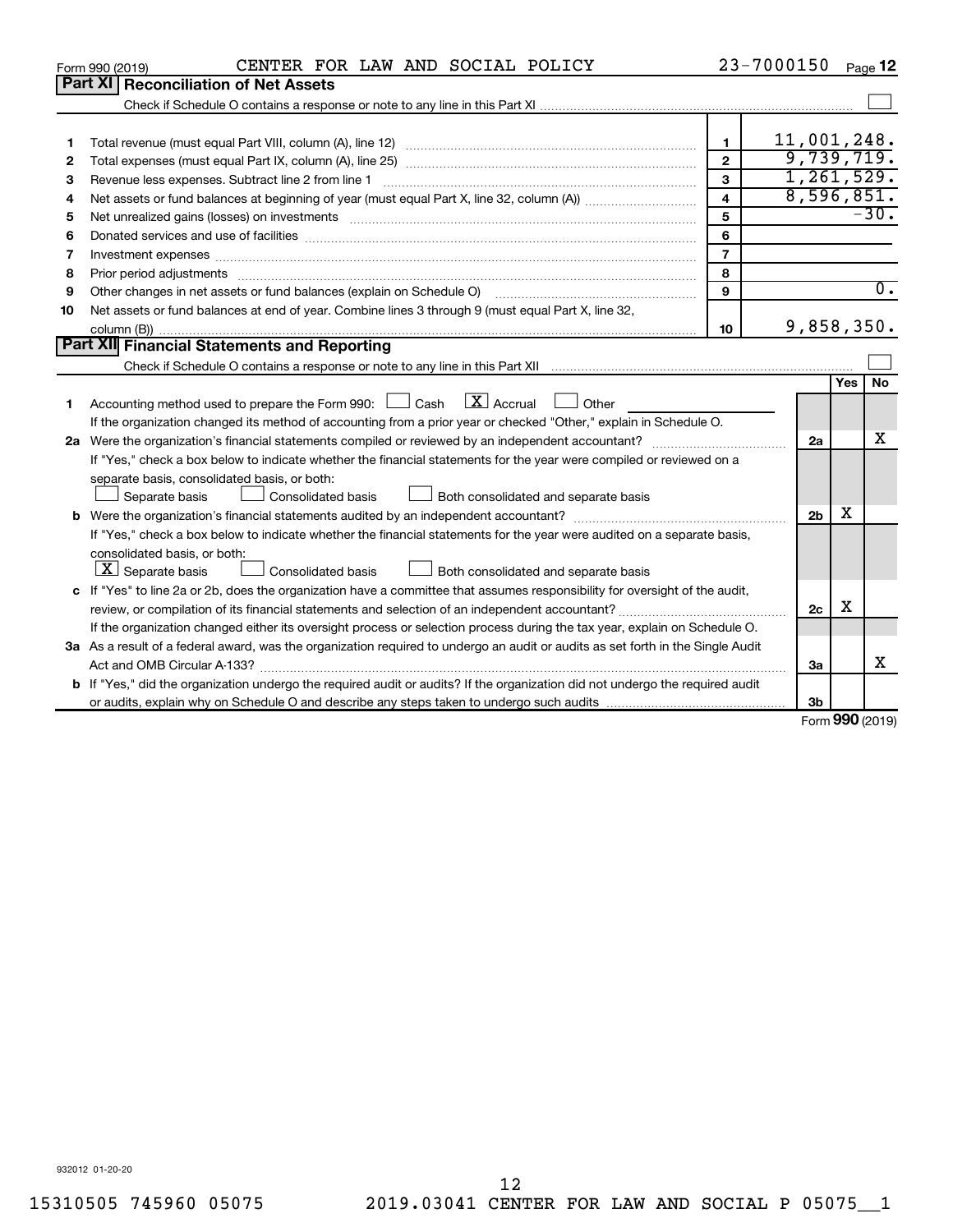| <b>SCHEDULE A</b> |  |
|-------------------|--|
|-------------------|--|

# Form 990 or 990-EZ) **Public Charity Status and Public Support**<br>
Complete if the organization is a section 501(c)(3) organization or a section<br> **2019**

**4947(a)(1) nonexempt charitable trust. | Attach to Form 990 or Form 990-EZ.** 

| OMB No. 1545-0047                   |
|-------------------------------------|
| 1<br>U                              |
| <b>Open to Public</b><br>Inspection |
|                                     |

|       | Department of the Treasury<br>Internal Revenue Service |                          |  | Attach to Form 990 or Form 990-EZ.<br>Go to www.irs.gov/Form990 for instructions and the latest information. | <b>Open to Public</b><br>Inspection                                                                                                           |                                 |                             |                            |                                       |
|-------|--------------------------------------------------------|--------------------------|--|--------------------------------------------------------------------------------------------------------------|-----------------------------------------------------------------------------------------------------------------------------------------------|---------------------------------|-----------------------------|----------------------------|---------------------------------------|
|       |                                                        | Name of the organization |  |                                                                                                              |                                                                                                                                               |                                 |                             |                            | <b>Employer identification number</b> |
|       |                                                        |                          |  |                                                                                                              | CENTER FOR LAW AND SOCIAL POLICY                                                                                                              |                                 |                             |                            | 23-7000150                            |
|       | Part I                                                 |                          |  |                                                                                                              | Reason for Public Charity Status (All organizations must complete this part.) See instructions.                                               |                                 |                             |                            |                                       |
|       |                                                        |                          |  |                                                                                                              | The organization is not a private foundation because it is: (For lines 1 through 12, check only one box.)                                     |                                 |                             |                            |                                       |
| 1     |                                                        |                          |  |                                                                                                              | A church, convention of churches, or association of churches described in section 170(b)(1)(A)(i).                                            |                                 |                             |                            |                                       |
| 2     |                                                        |                          |  |                                                                                                              | A school described in section 170(b)(1)(A)(ii). (Attach Schedule E (Form 990 or 990-EZ).)                                                     |                                 |                             |                            |                                       |
| 3     |                                                        |                          |  |                                                                                                              | A hospital or a cooperative hospital service organization described in section 170(b)(1)(A)(iii).                                             |                                 |                             |                            |                                       |
| 4     |                                                        |                          |  |                                                                                                              | A medical research organization operated in conjunction with a hospital described in section 170(b)(1)(A)(iii). Enter the hospital's name,    |                                 |                             |                            |                                       |
|       |                                                        | city, and state:         |  |                                                                                                              |                                                                                                                                               |                                 |                             |                            |                                       |
| 5     |                                                        |                          |  |                                                                                                              | An organization operated for the benefit of a college or university owned or operated by a governmental unit described in                     |                                 |                             |                            |                                       |
|       |                                                        |                          |  | section 170(b)(1)(A)(iv). (Complete Part II.)                                                                |                                                                                                                                               |                                 |                             |                            |                                       |
| 6     |                                                        |                          |  |                                                                                                              | A federal, state, or local government or governmental unit described in section 170(b)(1)(A)(v).                                              |                                 |                             |                            |                                       |
| 7     | <u>X  </u>                                             |                          |  |                                                                                                              | An organization that normally receives a substantial part of its support from a governmental unit or from the general public described in     |                                 |                             |                            |                                       |
|       |                                                        |                          |  | section 170(b)(1)(A)(vi). (Complete Part II.)                                                                |                                                                                                                                               |                                 |                             |                            |                                       |
| 8     |                                                        |                          |  |                                                                                                              | A community trust described in section 170(b)(1)(A)(vi). (Complete Part II.)                                                                  |                                 |                             |                            |                                       |
| 9     |                                                        |                          |  |                                                                                                              | An agricultural research organization described in section 170(b)(1)(A)(ix) operated in conjunction with a land-grant college                 |                                 |                             |                            |                                       |
|       |                                                        |                          |  |                                                                                                              | or university or a non-land-grant college of agriculture (see instructions). Enter the name, city, and state of the college or                |                                 |                             |                            |                                       |
|       |                                                        | university:              |  |                                                                                                              |                                                                                                                                               |                                 |                             |                            |                                       |
| 10    |                                                        |                          |  |                                                                                                              | An organization that normally receives: (1) more than 33 1/3% of its support from contributions, membership fees, and gross receipts from     |                                 |                             |                            |                                       |
|       |                                                        |                          |  |                                                                                                              | activities related to its exempt functions - subject to certain exceptions, and (2) no more than 33 1/3% of its support from gross investment |                                 |                             |                            |                                       |
|       |                                                        |                          |  |                                                                                                              | income and unrelated business taxable income (less section 511 tax) from businesses acquired by the organization after June 30, 1975.         |                                 |                             |                            |                                       |
|       |                                                        |                          |  | See section 509(a)(2). (Complete Part III.)                                                                  |                                                                                                                                               |                                 |                             |                            |                                       |
| 11    |                                                        |                          |  |                                                                                                              | An organization organized and operated exclusively to test for public safety. See section 509(a)(4).                                          |                                 |                             |                            |                                       |
| 12    |                                                        |                          |  |                                                                                                              | An organization organized and operated exclusively for the benefit of, to perform the functions of, or to carry out the purposes of one or    |                                 |                             |                            |                                       |
|       |                                                        |                          |  |                                                                                                              | more publicly supported organizations described in section 509(a)(1) or section 509(a)(2). See section 509(a)(3). Check the box in            |                                 |                             |                            |                                       |
|       |                                                        |                          |  |                                                                                                              | lines 12a through 12d that describes the type of supporting organization and complete lines 12e, 12f, and 12g.                                |                                 |                             |                            |                                       |
| а     |                                                        |                          |  |                                                                                                              | Type I. A supporting organization operated, supervised, or controlled by its supported organization(s), typically by giving                   |                                 |                             |                            |                                       |
|       |                                                        |                          |  |                                                                                                              | the supported organization(s) the power to regularly appoint or elect a majority of the directors or trustees of the supporting               |                                 |                             |                            |                                       |
|       |                                                        |                          |  | organization. You must complete Part IV, Sections A and B.                                                   |                                                                                                                                               |                                 |                             |                            |                                       |
| b     |                                                        |                          |  |                                                                                                              | Type II. A supporting organization supervised or controlled in connection with its supported organization(s), by having                       |                                 |                             |                            |                                       |
|       |                                                        |                          |  |                                                                                                              | control or management of the supporting organization vested in the same persons that control or manage the supported                          |                                 |                             |                            |                                       |
|       |                                                        |                          |  | organization(s). You must complete Part IV, Sections A and C.                                                |                                                                                                                                               |                                 |                             |                            |                                       |
| с     |                                                        |                          |  |                                                                                                              | Type III functionally integrated. A supporting organization operated in connection with, and functionally integrated with,                    |                                 |                             |                            |                                       |
|       |                                                        |                          |  |                                                                                                              | its supported organization(s) (see instructions). You must complete Part IV, Sections A, D, and E.                                            |                                 |                             |                            |                                       |
| d     |                                                        |                          |  |                                                                                                              | Type III non-functionally integrated. A supporting organization operated in connection with its supported organization(s)                     |                                 |                             |                            |                                       |
|       |                                                        |                          |  |                                                                                                              | that is not functionally integrated. The organization generally must satisfy a distribution requirement and an attentiveness                  |                                 |                             |                            |                                       |
|       |                                                        |                          |  |                                                                                                              | requirement (see instructions). You must complete Part IV, Sections A and D, and Part V.                                                      |                                 |                             |                            |                                       |
| е     |                                                        |                          |  |                                                                                                              | Check this box if the organization received a written determination from the IRS that it is a Type I, Type II, Type III                       |                                 |                             |                            |                                       |
|       |                                                        |                          |  |                                                                                                              | functionally integrated, or Type III non-functionally integrated supporting organization.                                                     |                                 |                             |                            |                                       |
|       |                                                        |                          |  |                                                                                                              |                                                                                                                                               |                                 |                             |                            |                                       |
| g     |                                                        | (i) Name of supported    |  | Provide the following information about the supported organization(s).<br>(ii) EIN                           | (iii) Type of organization                                                                                                                    | (iv) Is the organization listed |                             | (v) Amount of monetary     | (vi) Amount of other                  |
|       |                                                        | organization             |  |                                                                                                              | (described on lines 1-10                                                                                                                      |                                 | in your governing document? | support (see instructions) | support (see instructions)            |
|       |                                                        |                          |  |                                                                                                              | above (see instructions))                                                                                                                     | Yes                             | No                          |                            |                                       |
|       |                                                        |                          |  |                                                                                                              |                                                                                                                                               |                                 |                             |                            |                                       |
|       |                                                        |                          |  |                                                                                                              |                                                                                                                                               |                                 |                             |                            |                                       |
|       |                                                        |                          |  |                                                                                                              |                                                                                                                                               |                                 |                             |                            |                                       |
|       |                                                        |                          |  |                                                                                                              |                                                                                                                                               |                                 |                             |                            |                                       |
|       |                                                        |                          |  |                                                                                                              |                                                                                                                                               |                                 |                             |                            |                                       |
|       |                                                        |                          |  |                                                                                                              |                                                                                                                                               |                                 |                             |                            |                                       |
|       |                                                        |                          |  |                                                                                                              |                                                                                                                                               |                                 |                             |                            |                                       |
|       |                                                        |                          |  |                                                                                                              |                                                                                                                                               |                                 |                             |                            |                                       |
|       |                                                        |                          |  |                                                                                                              |                                                                                                                                               |                                 |                             |                            |                                       |
| Total |                                                        |                          |  |                                                                                                              |                                                                                                                                               |                                 |                             |                            |                                       |
|       |                                                        |                          |  |                                                                                                              |                                                                                                                                               |                                 |                             |                            |                                       |

LHA For Paperwork Reduction Act Notice, see the Instructions for Form 990 or 990-EZ. 932021 09-25-19 Schedule A (Form 990 or 990-EZ) 2019 13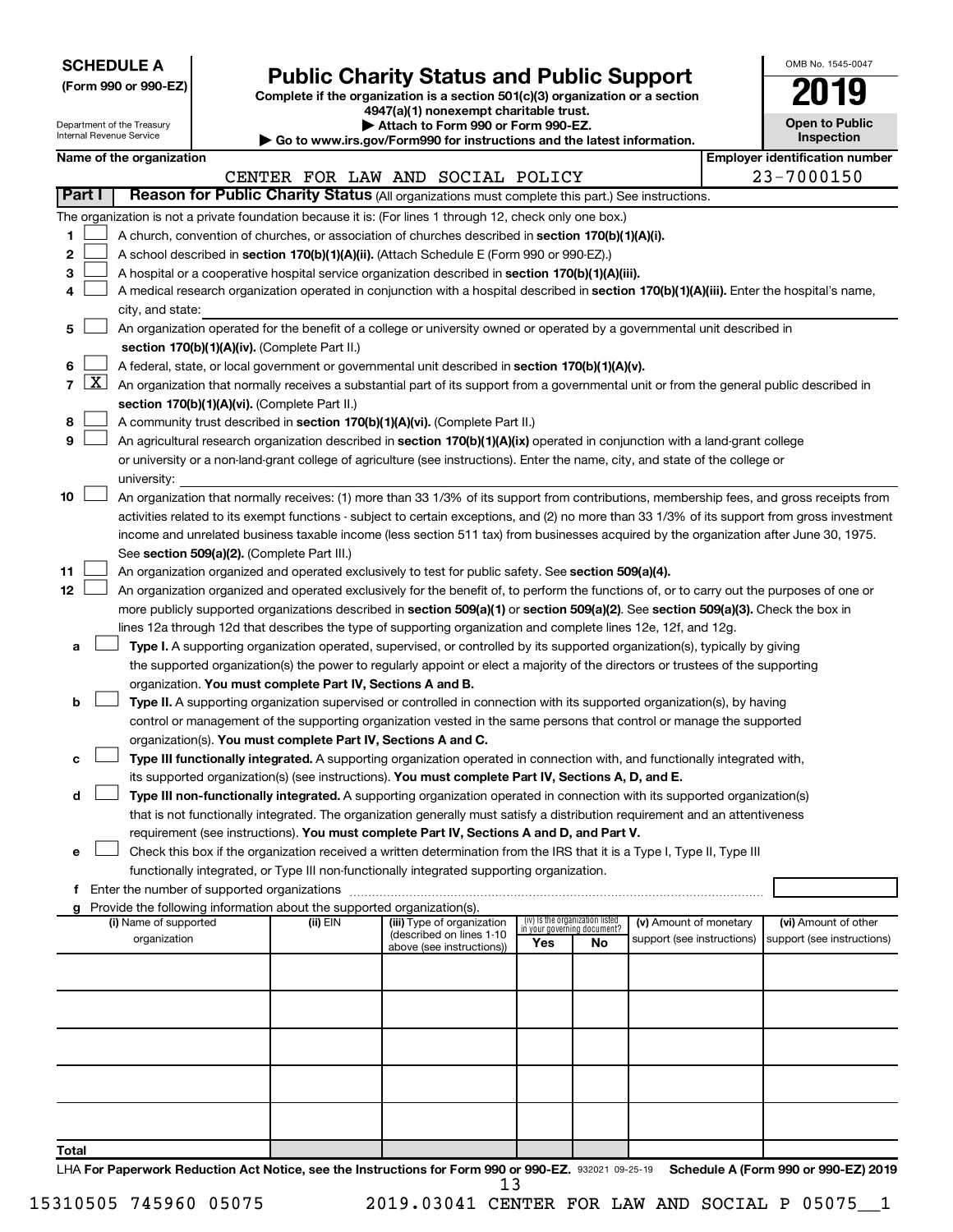# Schedule A (Form 990 or 990-EZ) 2019 CENTER FOR LAW AND SOCIAL POLICY  $23-7000150$  Page

(Complete only if you checked the box on line 5, 7, or 8 of Part I or if the organization failed to qualify under Part III. If the organization fails to qualify under the tests listed below, please complete Part III.) **Part II Support Schedule for Organizations Described in Sections 170(b)(1)(A)(iv) and 170(b)(1)(A)(vi)**

|     | <b>Section A. Public Support</b>                                                                                                           |              |            |            |            |                                      |                                    |
|-----|--------------------------------------------------------------------------------------------------------------------------------------------|--------------|------------|------------|------------|--------------------------------------|------------------------------------|
|     | Calendar year (or fiscal year beginning in)                                                                                                | (a) 2015     | (b) 2016   | $(c)$ 2017 | $(d)$ 2018 | (e) 2019                             | (f) Total                          |
|     | 1 Gifts, grants, contributions, and                                                                                                        |              |            |            |            |                                      |                                    |
|     | membership fees received. (Do not                                                                                                          |              |            |            |            |                                      |                                    |
|     | include any "unusual grants.")                                                                                                             | 4, 252, 657. | 9,632,500. | 7,390,786. | 8,867,178. | 11,051,557.                          | 41, 194, 678.                      |
|     | 2 Tax revenues levied for the organ-                                                                                                       |              |            |            |            |                                      |                                    |
|     | ization's benefit and either paid to                                                                                                       |              |            |            |            |                                      |                                    |
|     | or expended on its behalf                                                                                                                  |              |            |            |            |                                      |                                    |
|     | 3 The value of services or facilities                                                                                                      |              |            |            |            |                                      |                                    |
|     | furnished by a governmental unit to                                                                                                        |              |            |            |            |                                      |                                    |
|     | the organization without charge                                                                                                            |              |            |            |            |                                      |                                    |
|     | 4 Total. Add lines 1 through 3                                                                                                             | 4,252,657.   | 9,632,500. | 7,390,786. | 8,867,178. | 11,051,557.                          | 41, 194, 678.                      |
|     | 5 The portion of total contributions                                                                                                       |              |            |            |            |                                      |                                    |
|     | by each person (other than a                                                                                                               |              |            |            |            |                                      |                                    |
|     | governmental unit or publicly                                                                                                              |              |            |            |            |                                      |                                    |
|     | supported organization) included                                                                                                           |              |            |            |            |                                      |                                    |
|     | on line 1 that exceeds 2% of the                                                                                                           |              |            |            |            |                                      |                                    |
|     | amount shown on line 11,                                                                                                                   |              |            |            |            |                                      |                                    |
|     | column (f)                                                                                                                                 |              |            |            |            |                                      | 11,904,218.                        |
|     | 6 Public support. Subtract line 5 from line 4.                                                                                             |              |            |            |            |                                      | 29,290,460.                        |
|     | <b>Section B. Total Support</b>                                                                                                            |              |            |            |            |                                      |                                    |
|     | Calendar year (or fiscal year beginning in)                                                                                                | (a) 2015     | (b) 2016   | $(c)$ 2017 | $(d)$ 2018 | (e) 2019                             | (f) Total                          |
|     | <b>7</b> Amounts from line 4                                                                                                               | 4, 252, 657. | 9,632,500  | 7,390,786. | 8,867,178  | 11,051,557                           | 41, 194, 678.                      |
|     | 8 Gross income from interest,                                                                                                              |              |            |            |            |                                      |                                    |
|     | dividends, payments received on                                                                                                            |              |            |            |            |                                      |                                    |
|     | securities loans, rents, royalties,                                                                                                        |              |            |            |            |                                      |                                    |
|     | and income from similar sources                                                                                                            | 83,195.      | 80, 206.   | 47,131.    | 11,608.    | 19,682.                              | 241,822.                           |
|     | <b>9</b> Net income from unrelated business                                                                                                |              |            |            |            |                                      |                                    |
|     | activities, whether or not the                                                                                                             |              |            |            |            |                                      |                                    |
|     | business is regularly carried on                                                                                                           |              |            |            |            |                                      |                                    |
|     | 10 Other income. Do not include gain                                                                                                       |              |            |            |            |                                      |                                    |
|     | or loss from the sale of capital                                                                                                           |              |            |            |            |                                      |                                    |
|     | assets (Explain in Part VI.)                                                                                                               | 8,109.       | 4,801.     | 8,441.     | 5,763.     | 38,078.                              | 65,192.                            |
|     | 11 Total support. Add lines 7 through 10                                                                                                   |              |            |            |            |                                      | 41,501,692.                        |
|     | <b>12</b> Gross receipts from related activities, etc. (see instructions)                                                                  |              |            |            |            | 12                                   | 57,288.                            |
|     | 13 First five years. If the Form 990 is for the organization's first, second, third, fourth, or fifth tax year as a section 501(c)(3)      |              |            |            |            |                                      |                                    |
|     | organization, check this box and stop here<br><b>Section C. Computation of Public Support Percentage</b>                                   |              |            |            |            |                                      |                                    |
|     |                                                                                                                                            |              |            |            |            |                                      |                                    |
|     |                                                                                                                                            |              |            |            |            | 14                                   | 70.58<br>%<br>75.58                |
|     |                                                                                                                                            |              |            |            |            | 15                                   | %                                  |
|     | 16a 33 1/3% support test - 2019. If the organization did not check the box on line 13, and line 14 is 33 1/3% or more, check this box and  |              |            |            |            |                                      |                                    |
|     | stop here. The organization qualifies as a publicly supported organization                                                                 |              |            |            |            |                                      | $\blacktriangleright$ $\mathbf{X}$ |
|     | b 33 1/3% support test - 2018. If the organization did not check a box on line 13 or 16a, and line 15 is 33 1/3% or more, check this box   |              |            |            |            |                                      |                                    |
|     |                                                                                                                                            |              |            |            |            |                                      |                                    |
|     | 17a 10% -facts-and-circumstances test - 2019. If the organization did not check a box on line 13, 16a, or 16b, and line 14 is 10% or more, |              |            |            |            |                                      |                                    |
|     | and if the organization meets the "facts-and-circumstances" test, check this box and stop here. Explain in Part VI how the organization    |              |            |            |            |                                      |                                    |
|     |                                                                                                                                            |              |            |            |            |                                      |                                    |
|     | b 10% -facts-and-circumstances test - 2018. If the organization did not check a box on line 13, 16a, 16b, or 17a, and line 15 is 10% or    |              |            |            |            |                                      |                                    |
|     | more, and if the organization meets the "facts-and-circumstances" test, check this box and stop here. Explain in Part VI how the           |              |            |            |            |                                      |                                    |
|     | organization meets the "facts-and-circumstances" test. The organization qualifies as a publicly supported organization                     |              |            |            |            |                                      |                                    |
| 18. | Private foundation. If the organization did not check a box on line 13, 16a, 16b, 17a, or 17b, check this box and see instructions         |              |            |            |            |                                      |                                    |
|     |                                                                                                                                            |              |            |            |            | Schedule A (Form 990 or 990-EZ) 2019 |                                    |

932022 09-25-19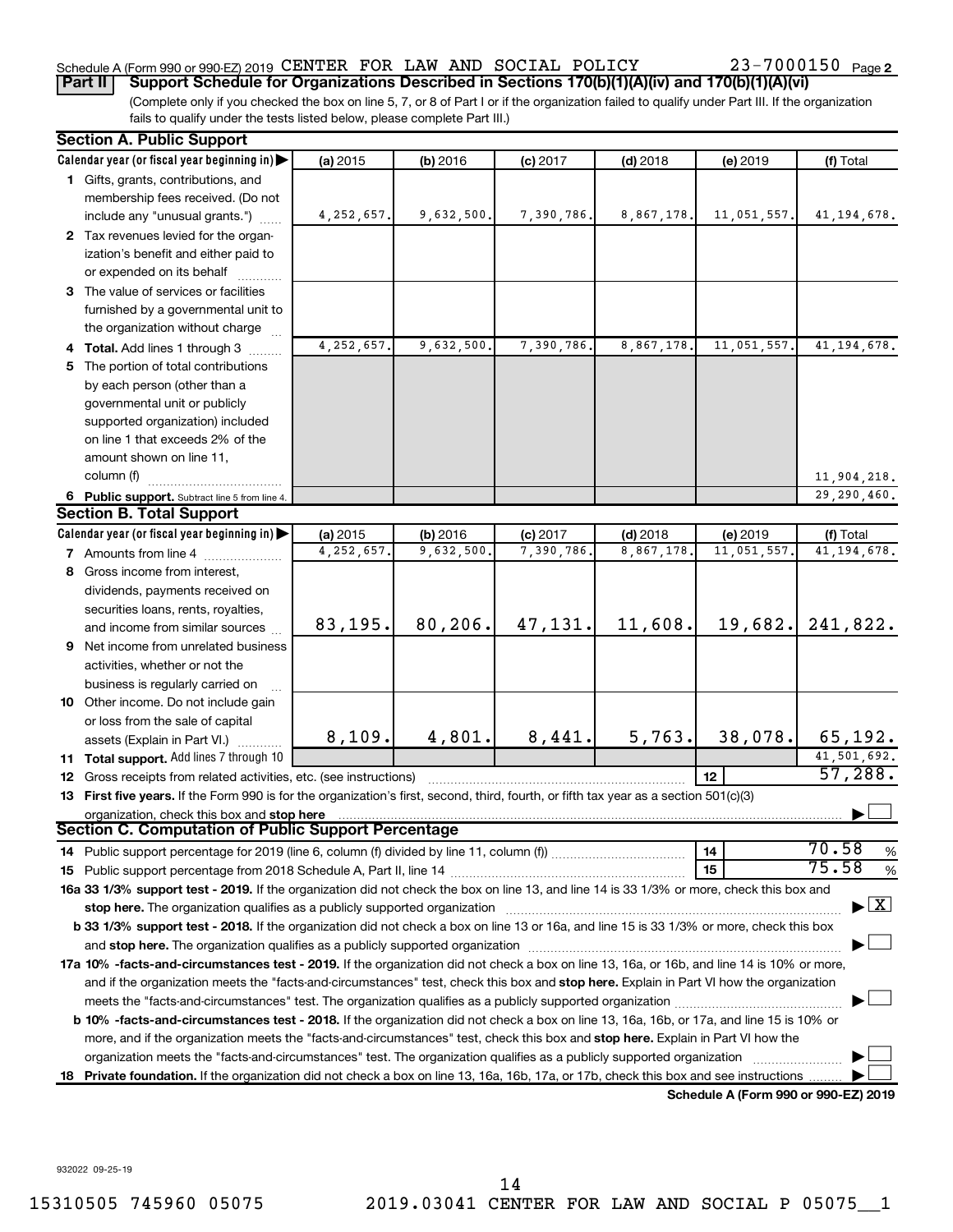# Schedule A (Form 990 or 990-EZ) 2019 CENTER FOR LAW AND SOCIAL POLICY  $23-7000150$  Page **Part III Support Schedule for Organizations Described in Section 509(a)(2)**

(Complete only if you checked the box on line 10 of Part I or if the organization failed to qualify under Part II. If the organization fails to qualify under the tests listed below, please complete Part II.)

|              | Calendar year (or fiscal year beginning in)                                                                                                                                                                                                                      | (a) 2015 | (b) 2016 | $(c)$ 2017 | $(d)$ 2018 |    | (e) 2019 | (f) Total |        |
|--------------|------------------------------------------------------------------------------------------------------------------------------------------------------------------------------------------------------------------------------------------------------------------|----------|----------|------------|------------|----|----------|-----------|--------|
|              | 1 Gifts, grants, contributions, and                                                                                                                                                                                                                              |          |          |            |            |    |          |           |        |
|              | membership fees received. (Do not                                                                                                                                                                                                                                |          |          |            |            |    |          |           |        |
|              | include any "unusual grants.")                                                                                                                                                                                                                                   |          |          |            |            |    |          |           |        |
| $\mathbf{2}$ | Gross receipts from admissions,<br>merchandise sold or services per-<br>formed, or facilities furnished in<br>any activity that is related to the                                                                                                                |          |          |            |            |    |          |           |        |
|              | organization's tax-exempt purpose                                                                                                                                                                                                                                |          |          |            |            |    |          |           |        |
| 3            | Gross receipts from activities that                                                                                                                                                                                                                              |          |          |            |            |    |          |           |        |
|              | are not an unrelated trade or bus-                                                                                                                                                                                                                               |          |          |            |            |    |          |           |        |
|              | iness under section 513                                                                                                                                                                                                                                          |          |          |            |            |    |          |           |        |
| 4            | Tax revenues levied for the organ-                                                                                                                                                                                                                               |          |          |            |            |    |          |           |        |
|              | ization's benefit and either paid to<br>or expended on its behalf<br>.                                                                                                                                                                                           |          |          |            |            |    |          |           |        |
| 5            | The value of services or facilities                                                                                                                                                                                                                              |          |          |            |            |    |          |           |        |
|              | furnished by a governmental unit to                                                                                                                                                                                                                              |          |          |            |            |    |          |           |        |
|              | the organization without charge                                                                                                                                                                                                                                  |          |          |            |            |    |          |           |        |
| 6            | Total. Add lines 1 through 5                                                                                                                                                                                                                                     |          |          |            |            |    |          |           |        |
|              | 7a Amounts included on lines 1, 2, and                                                                                                                                                                                                                           |          |          |            |            |    |          |           |        |
|              | 3 received from disqualified persons                                                                                                                                                                                                                             |          |          |            |            |    |          |           |        |
|              | <b>b</b> Amounts included on lines 2 and 3 received<br>from other than disqualified persons that<br>exceed the greater of \$5,000 or 1% of the<br>amount on line 13 for the year                                                                                 |          |          |            |            |    |          |           |        |
|              | c Add lines 7a and 7b                                                                                                                                                                                                                                            |          |          |            |            |    |          |           |        |
|              | 8 Public support. (Subtract line 7c from line 6.)                                                                                                                                                                                                                |          |          |            |            |    |          |           |        |
|              | <b>Section B. Total Support</b>                                                                                                                                                                                                                                  |          |          |            |            |    |          |           |        |
|              | Calendar year (or fiscal year beginning in)                                                                                                                                                                                                                      | (a) 2015 | (b) 2016 | $(c)$ 2017 | $(d)$ 2018 |    | (e) 2019 | (f) Total |        |
|              | 9 Amounts from line 6                                                                                                                                                                                                                                            |          |          |            |            |    |          |           |        |
|              | <b>10a</b> Gross income from interest,<br>dividends, payments received on<br>securities loans, rents, royalties,<br>and income from similar sources                                                                                                              |          |          |            |            |    |          |           |        |
|              | <b>b</b> Unrelated business taxable income                                                                                                                                                                                                                       |          |          |            |            |    |          |           |        |
|              | (less section 511 taxes) from businesses<br>acquired after June 30, 1975                                                                                                                                                                                         |          |          |            |            |    |          |           |        |
|              |                                                                                                                                                                                                                                                                  |          |          |            |            |    |          |           |        |
| 11           | c Add lines 10a and 10b<br>Net income from unrelated business<br>activities not included in line 10b.<br>whether or not the business is<br>regularly carried on                                                                                                  |          |          |            |            |    |          |           |        |
|              | <b>12</b> Other income. Do not include gain<br>or loss from the sale of capital<br>assets (Explain in Part VI.)                                                                                                                                                  |          |          |            |            |    |          |           |        |
|              | <b>13</b> Total support. (Add lines 9, 10c, 11, and 12.)                                                                                                                                                                                                         |          |          |            |            |    |          |           |        |
|              | 14 First five years. If the Form 990 is for the organization's first, second, third, fourth, or fifth tax year as a section 501(c)(3) organization,                                                                                                              |          |          |            |            |    |          |           |        |
|              |                                                                                                                                                                                                                                                                  |          |          |            |            |    |          |           |        |
|              | Section C. Computation of Public Support Percentage                                                                                                                                                                                                              |          |          |            |            |    |          |           |        |
|              |                                                                                                                                                                                                                                                                  |          |          |            |            | 15 |          |           | %      |
|              |                                                                                                                                                                                                                                                                  |          |          |            |            | 16 |          |           | %      |
|              |                                                                                                                                                                                                                                                                  |          |          |            |            |    |          |           |        |
|              |                                                                                                                                                                                                                                                                  |          |          |            |            | 17 |          |           |        |
|              | Section D. Computation of Investment Income Percentage                                                                                                                                                                                                           |          |          |            |            |    |          |           |        |
|              |                                                                                                                                                                                                                                                                  |          |          |            |            | 18 |          |           |        |
|              |                                                                                                                                                                                                                                                                  |          |          |            |            |    |          |           |        |
|              | 19a 33 1/3% support tests - 2019. If the organization did not check the box on line 14, and line 15 is more than 33 1/3%, and line 17 is not<br>more than 33 1/3%, check this box and stop here. The organization qualifies as a publicly supported organization |          |          |            |            |    |          |           |        |
|              | b 33 1/3% support tests - 2018. If the organization did not check a box on line 14 or line 19a, and line 16 is more than 33 1/3%, and                                                                                                                            |          |          |            |            |    |          |           |        |
|              |                                                                                                                                                                                                                                                                  |          |          |            |            |    |          |           | %<br>% |
|              | line 18 is not more than 33 1/3%, check this box and stop here. The organization qualifies as a publicly supported organization                                                                                                                                  |          |          |            |            |    |          |           |        |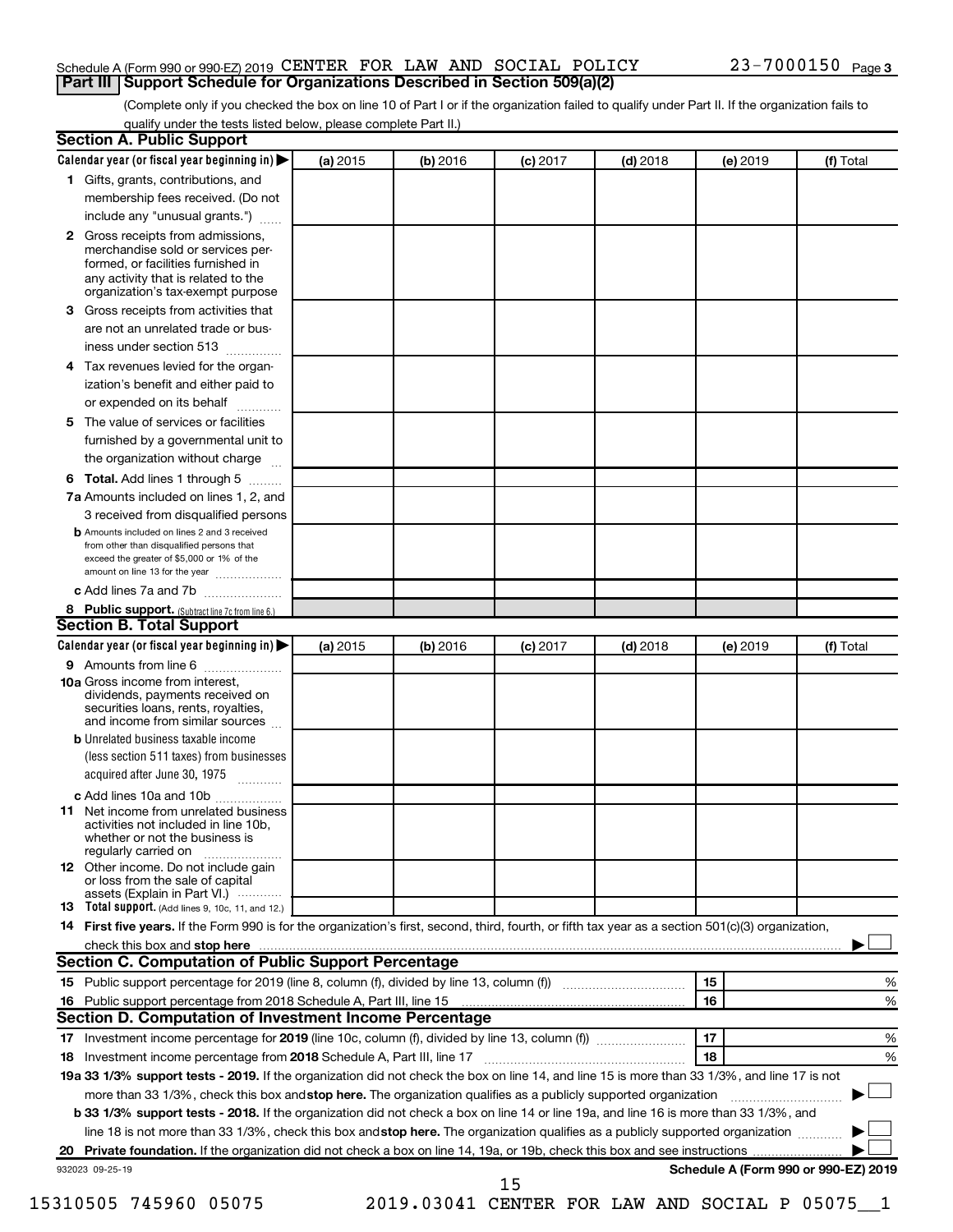**1**

**2**

**3a**

**3b**

**3c**

**4a**

**4b**

**4c**

**5a**

**5b 5c**

**6**

**7**

**8**

**9a**

**9b**

**9c**

**10a**

**10b**

**Yes No**

# **Part IV Supporting Organizations**

(Complete only if you checked a box in line 12 on Part I. If you checked 12a of Part I, complete Sections A and B. If you checked 12b of Part I, complete Sections A and C. If you checked 12c of Part I, complete Sections A, D, and E. If you checked 12d of Part I, complete Sections A and D, and complete Part V.)

# **Section A. All Supporting Organizations**

- **1** Are all of the organization's supported organizations listed by name in the organization's governing documents? If "No," describe in Part VI how the supported organizations are designated. If designated by *class or purpose, describe the designation. If historic and continuing relationship, explain.*
- **2** Did the organization have any supported organization that does not have an IRS determination of status under section 509(a)(1) or (2)? If "Yes," explain in Part **VI** how the organization determined that the supported *organization was described in section 509(a)(1) or (2).*
- **3a** Did the organization have a supported organization described in section 501(c)(4), (5), or (6)? If "Yes," answer *(b) and (c) below.*
- **b** Did the organization confirm that each supported organization qualified under section 501(c)(4), (5), or (6) and satisfied the public support tests under section 509(a)(2)? If "Yes," describe in Part VI when and how the *organization made the determination.*
- **c** Did the organization ensure that all support to such organizations was used exclusively for section 170(c)(2)(B) purposes? If "Yes," explain in Part VI what controls the organization put in place to ensure such use.
- **4 a** *If* Was any supported organization not organized in the United States ("foreign supported organization")? *"Yes," and if you checked 12a or 12b in Part I, answer (b) and (c) below.*
- **b** Did the organization have ultimate control and discretion in deciding whether to make grants to the foreign supported organization? If "Yes," describe in Part VI how the organization had such control and discretion *despite being controlled or supervised by or in connection with its supported organizations.*
- **c** Did the organization support any foreign supported organization that does not have an IRS determination under sections 501(c)(3) and 509(a)(1) or (2)? If "Yes," explain in Part VI what controls the organization used *to ensure that all support to the foreign supported organization was used exclusively for section 170(c)(2)(B) purposes.*
- **5a** Did the organization add, substitute, or remove any supported organizations during the tax year? If "Yes," answer (b) and (c) below (if applicable). Also, provide detail in **Part VI,** including (i) the names and EIN *numbers of the supported organizations added, substituted, or removed; (ii) the reasons for each such action; (iii) the authority under the organization's organizing document authorizing such action; and (iv) how the action was accomplished (such as by amendment to the organizing document).*
- **b Type I or Type II only.** Was any added or substituted supported organization part of a class already designated in the organization's organizing document?
- **c Substitutions only.**  Was the substitution the result of an event beyond the organization's control?
- **6** Did the organization provide support (whether in the form of grants or the provision of services or facilities) to **Part VI.** support or benefit one or more of the filing organization's supported organizations? If "Yes," provide detail in anyone other than (i) its supported organizations, (ii) individuals that are part of the charitable class benefited by one or more of its supported organizations, or (iii) other supporting organizations that also
- **7** Did the organization provide a grant, loan, compensation, or other similar payment to a substantial contributor regard to a substantial contributor? If "Yes," complete Part I of Schedule L (Form 990 or 990-EZ). (as defined in section 4958(c)(3)(C)), a family member of a substantial contributor, or a 35% controlled entity with
- **8** Did the organization make a loan to a disqualified person (as defined in section 4958) not described in line 7? *If "Yes," complete Part I of Schedule L (Form 990 or 990-EZ).*
- **9 a** Was the organization controlled directly or indirectly at any time during the tax year by one or more in section 509(a)(1) or (2))? If "Yes," provide detail in **Part VI.** disqualified persons as defined in section 4946 (other than foundation managers and organizations described
- **b** Did one or more disqualified persons (as defined in line 9a) hold a controlling interest in any entity in which the supporting organization had an interest? If "Yes," provide detail in Part VI.
- **c** Did a disqualified person (as defined in line 9a) have an ownership interest in, or derive any personal benefit from, assets in which the supporting organization also had an interest? If "Yes," provide detail in Part VI.
- **10 a** Was the organization subject to the excess business holdings rules of section 4943 because of section supporting organizations)? If "Yes," answer 10b below. 4943(f) (regarding certain Type II supporting organizations, and all Type III non-functionally integrated
	- **b** Did the organization have any excess business holdings in the tax year? (Use Schedule C, Form 4720, to *determine whether the organization had excess business holdings.)*

932024 09-25-19

**Schedule A (Form 990 or 990-EZ) 2019**

16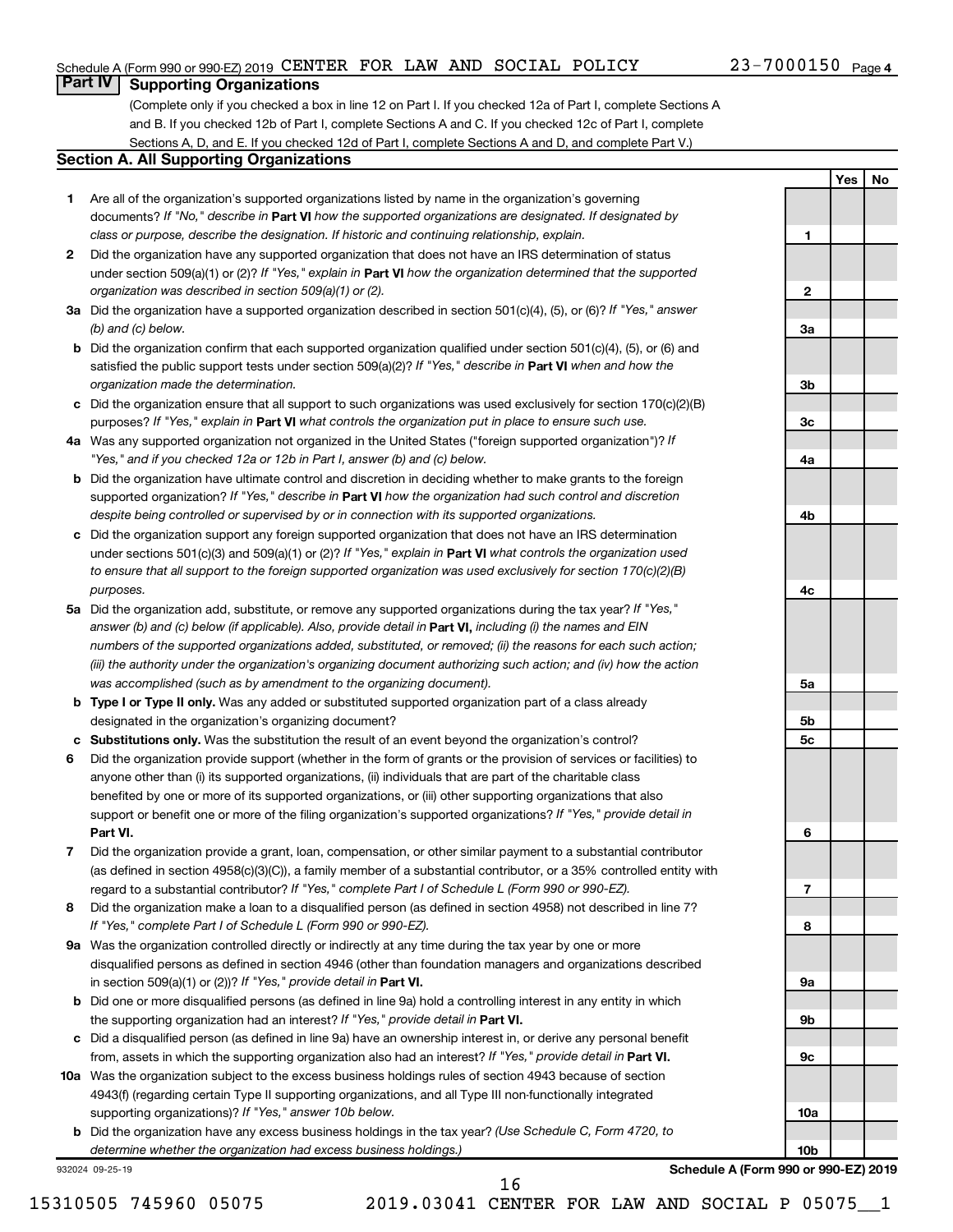#### Schedule A (Form 990 or 990-EZ) 2019 CENTER FOR LAW AND SOCIAL POLICY  $23-7000150$  Page CENTER FOR LAW AND SOCIAL POLICY 23-7000150

|    | Part IV<br><b>Supporting Organizations (continued)</b>                                                                          |                 |     |    |
|----|---------------------------------------------------------------------------------------------------------------------------------|-----------------|-----|----|
|    |                                                                                                                                 |                 | Yes | No |
| 11 | Has the organization accepted a gift or contribution from any of the following persons?                                         |                 |     |    |
|    | a A person who directly or indirectly controls, either alone or together with persons described in (b) and (c)                  |                 |     |    |
|    | below, the governing body of a supported organization?                                                                          | 11a             |     |    |
|    | <b>b</b> A family member of a person described in (a) above?                                                                    | 11 <sub>b</sub> |     |    |
|    | c A 35% controlled entity of a person described in (a) or (b) above? If "Yes" to a, b, or c, provide detail in Part VI.         | 11c             |     |    |
|    | <b>Section B. Type I Supporting Organizations</b>                                                                               |                 |     |    |
|    |                                                                                                                                 |                 | Yes | No |
| 1. | Did the directors, trustees, or membership of one or more supported organizations have the power to                             |                 |     |    |
|    | regularly appoint or elect at least a majority of the organization's directors or trustees at all times during the              |                 |     |    |
|    | tax year? If "No," describe in Part VI how the supported organization(s) effectively operated, supervised, or                   |                 |     |    |
|    | controlled the organization's activities. If the organization had more than one supported organization,                         |                 |     |    |
|    | describe how the powers to appoint and/or remove directors or trustees were allocated among the supported                       |                 |     |    |
|    | organizations and what conditions or restrictions, if any, applied to such powers during the tax year.                          | 1               |     |    |
| 2  | Did the organization operate for the benefit of any supported organization other than the supported                             |                 |     |    |
|    | organization(s) that operated, supervised, or controlled the supporting organization? If "Yes," explain in                      |                 |     |    |
|    | Part VI how providing such benefit carried out the purposes of the supported organization(s) that operated,                     |                 |     |    |
|    | supervised, or controlled the supporting organization.                                                                          | 2               |     |    |
|    | <b>Section C. Type II Supporting Organizations</b>                                                                              |                 |     |    |
|    |                                                                                                                                 |                 | Yes | No |
| 1. | Were a majority of the organization's directors or trustees during the tax year also a majority of the directors                |                 |     |    |
|    | or trustees of each of the organization's supported organization(s)? If "No," describe in Part VI how control                   |                 |     |    |
|    | or management of the supporting organization was vested in the same persons that controlled or managed                          |                 |     |    |
|    | the supported organization(s).                                                                                                  | 1               |     |    |
|    | <b>Section D. All Type III Supporting Organizations</b>                                                                         |                 |     |    |
|    |                                                                                                                                 |                 | Yes | No |
| 1  | Did the organization provide to each of its supported organizations, by the last day of the fifth month of the                  |                 |     |    |
|    | organization's tax year, (i) a written notice describing the type and amount of support provided during the prior tax           |                 |     |    |
|    | year, (ii) a copy of the Form 990 that was most recently filed as of the date of notification, and (iii) copies of the          |                 |     |    |
|    | organization's governing documents in effect on the date of notification, to the extent not previously provided?                | 1               |     |    |
| 2  | Were any of the organization's officers, directors, or trustees either (i) appointed or elected by the supported                |                 |     |    |
|    | organization(s) or (ii) serving on the governing body of a supported organization? If "No," explain in Part VI how              |                 |     |    |
|    | the organization maintained a close and continuous working relationship with the supported organization(s).                     | 2               |     |    |
| 3  | By reason of the relationship described in (2), did the organization's supported organizations have a                           |                 |     |    |
|    | significant voice in the organization's investment policies and in directing the use of the organization's                      |                 |     |    |
|    | income or assets at all times during the tax year? If "Yes," describe in Part VI the role the organization's                    |                 |     |    |
|    | supported organizations played in this regard.                                                                                  | з               |     |    |
|    | Section E. Type III Functionally Integrated Supporting Organizations                                                            |                 |     |    |
| 1  | Check the box next to the method that the organization used to satisfy the Integral Part Test during the yealsee instructions). |                 |     |    |
| a  | The organization satisfied the Activities Test. Complete line 2 below.                                                          |                 |     |    |
| b  | The organization is the parent of each of its supported organizations. Complete line 3 below.                                   |                 |     |    |
| с  | The organization supported a governmental entity. Describe in Part VI how you supported a government entity (see instructions). |                 |     |    |
| 2  | Activities Test. Answer (a) and (b) below.                                                                                      |                 | Yes | No |
| а  | Did substantially all of the organization's activities during the tax year directly further the exempt purposes of              |                 |     |    |
|    | the supported organization(s) to which the organization was responsive? If "Yes," then in Part VI identify                      |                 |     |    |
|    | those supported organizations and explain how these activities directly furthered their exempt purposes,                        |                 |     |    |
|    | how the organization was responsive to those supported organizations, and how the organization determined                       |                 |     |    |
|    | that these activities constituted substantially all of its activities.                                                          | 2a              |     |    |
|    | b Did the activities described in (a) constitute activities that, but for the organization's involvement, one or more           |                 |     |    |
|    | of the organization's supported organization(s) would have been engaged in? If "Yes," explain in Part VI the                    |                 |     |    |
|    | reasons for the organization's position that its supported organization(s) would have engaged in these                          |                 |     |    |
|    | activities but for the organization's involvement.                                                                              | 2b              |     |    |
| з  | Parent of Supported Organizations. Answer (a) and (b) below.                                                                    |                 |     |    |
| а  | Did the organization have the power to regularly appoint or elect a majority of the officers, directors, or                     |                 |     |    |
|    | trustees of each of the supported organizations? Provide details in Part VI.                                                    | За              |     |    |
|    | <b>b</b> Did the organization exercise a substantial degree of direction over the policies, programs, and activities of each    |                 |     |    |
|    | of its supported organizations? If "Yes," describe in Part VI the role played by the organization in this regard.               | 3b              |     |    |
|    | Schedule A (Form 990 or 990-EZ) 2019<br>932025 09-25-19                                                                         |                 |     |    |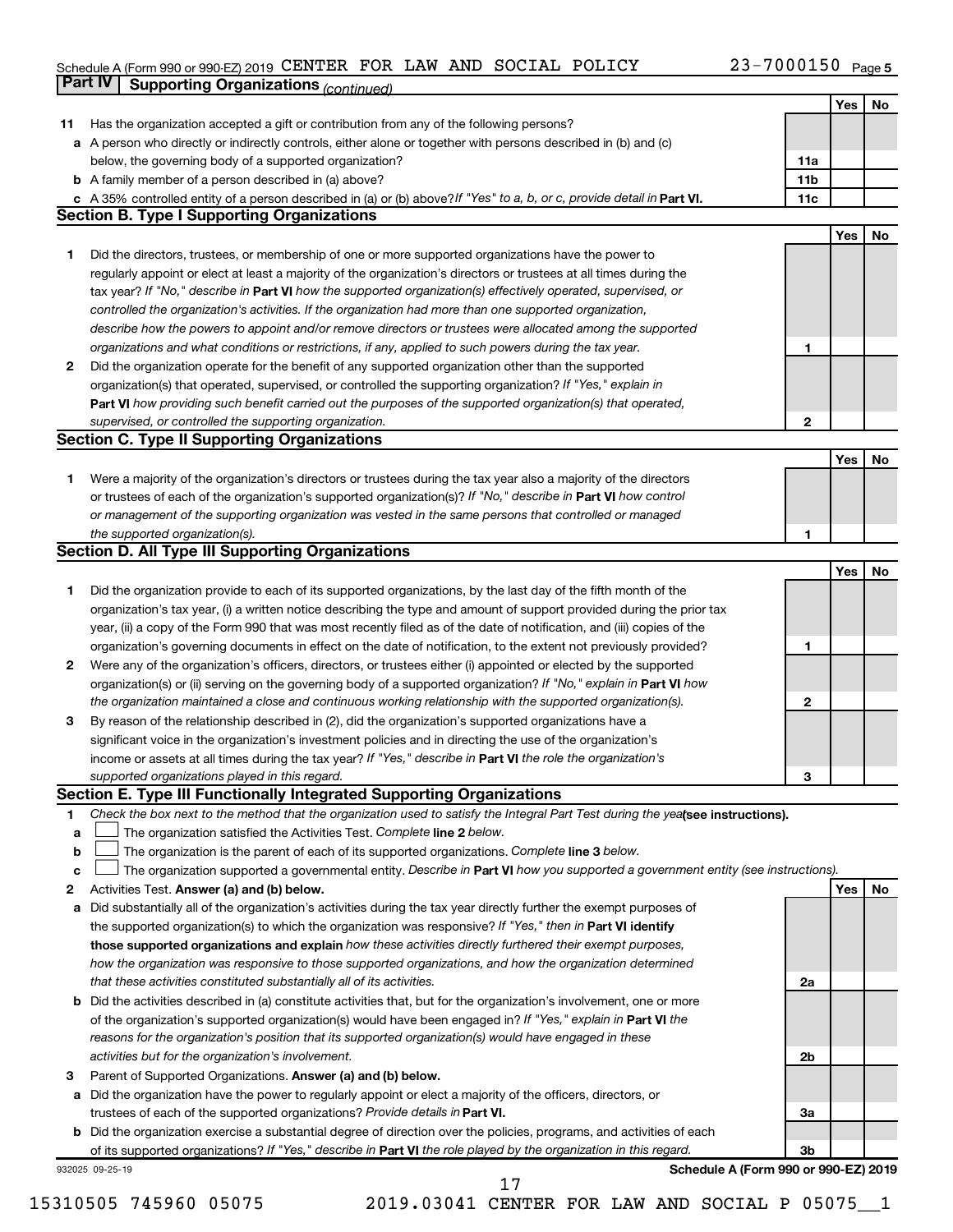# Schedule A (Form 990 or 990-EZ) 2019 CENTER FOR LAW AND SOCIAL POLICY  $23-7000150$  Page **Part V Type III Non-Functionally Integrated 509(a)(3) Supporting Organizations**

# 1 **Letter See instructions.** All Check here if the organization satisfied the Integral Part Test as a qualifying trust on Nov. 20, 1970 (explain in Part VI). See instructions. All other Type III non-functionally integrated supporting organizations must complete Sections A through E.

|    | Section A - Adjusted Net Income                                              |                | (A) Prior Year | (B) Current Year<br>(optional) |
|----|------------------------------------------------------------------------------|----------------|----------------|--------------------------------|
| 1  | Net short-term capital gain                                                  | 1              |                |                                |
| 2  | Recoveries of prior-year distributions                                       | $\mathbf{2}$   |                |                                |
| 3  | Other gross income (see instructions)                                        | 3              |                |                                |
| 4  | Add lines 1 through 3.                                                       | 4              |                |                                |
| 5  | Depreciation and depletion                                                   | 5              |                |                                |
| 6  | Portion of operating expenses paid or incurred for production or             |                |                |                                |
|    | collection of gross income or for management, conservation, or               |                |                |                                |
|    | maintenance of property held for production of income (see instructions)     | 6              |                |                                |
| 7  | Other expenses (see instructions)                                            | $\overline{7}$ |                |                                |
| 8  | Adjusted Net Income (subtract lines 5, 6, and 7 from line 4)                 | 8              |                |                                |
|    | <b>Section B - Minimum Asset Amount</b>                                      |                | (A) Prior Year | (B) Current Year<br>(optional) |
| 1. | Aggregate fair market value of all non-exempt-use assets (see                |                |                |                                |
|    | instructions for short tax year or assets held for part of year):            |                |                |                                |
|    | a Average monthly value of securities                                        | 1a             |                |                                |
|    | <b>b</b> Average monthly cash balances                                       | 1 <sub>b</sub> |                |                                |
|    | c Fair market value of other non-exempt-use assets                           | 1c             |                |                                |
|    | <b>d</b> Total (add lines 1a, 1b, and 1c)                                    | 1d             |                |                                |
|    | e Discount claimed for blockage or other                                     |                |                |                                |
|    | factors (explain in detail in Part VI):                                      |                |                |                                |
| 2  | Acquisition indebtedness applicable to non-exempt-use assets                 | $\mathbf{2}$   |                |                                |
| 3  | Subtract line 2 from line 1d.                                                | 3              |                |                                |
| 4  | Cash deemed held for exempt use. Enter 1-1/2% of line 3 (for greater amount, |                |                |                                |
|    | see instructions).                                                           | 4              |                |                                |
| 5  | Net value of non-exempt-use assets (subtract line 4 from line 3)             | 5              |                |                                |
| 6  | Multiply line 5 by .035.                                                     | 6              |                |                                |
| 7  | Recoveries of prior-year distributions                                       | $\overline{7}$ |                |                                |
| 8  | <b>Minimum Asset Amount (add line 7 to line 6)</b>                           | 8              |                |                                |
|    | <b>Section C - Distributable Amount</b>                                      |                |                | <b>Current Year</b>            |
| 1  | Adjusted net income for prior year (from Section A, line 8, Column A)        | 1              |                |                                |
| 2  | Enter 85% of line 1.                                                         | $\mathbf{2}$   |                |                                |
| 3  | Minimum asset amount for prior year (from Section B, line 8, Column A)       | 3              |                |                                |
| 4  | Enter greater of line 2 or line 3.                                           | 4              |                |                                |
| 5  | Income tax imposed in prior year                                             | 5              |                |                                |
| 6  | <b>Distributable Amount.</b> Subtract line 5 from line 4, unless subject to  |                |                |                                |
|    | emergency temporary reduction (see instructions).                            | 6              |                |                                |
|    |                                                                              |                |                |                                |

**7** Check here if the current year is the organization's first as a non-functionally integrated Type III supporting organization (see † instructions).

**Schedule A (Form 990 or 990-EZ) 2019**

932026 09-25-19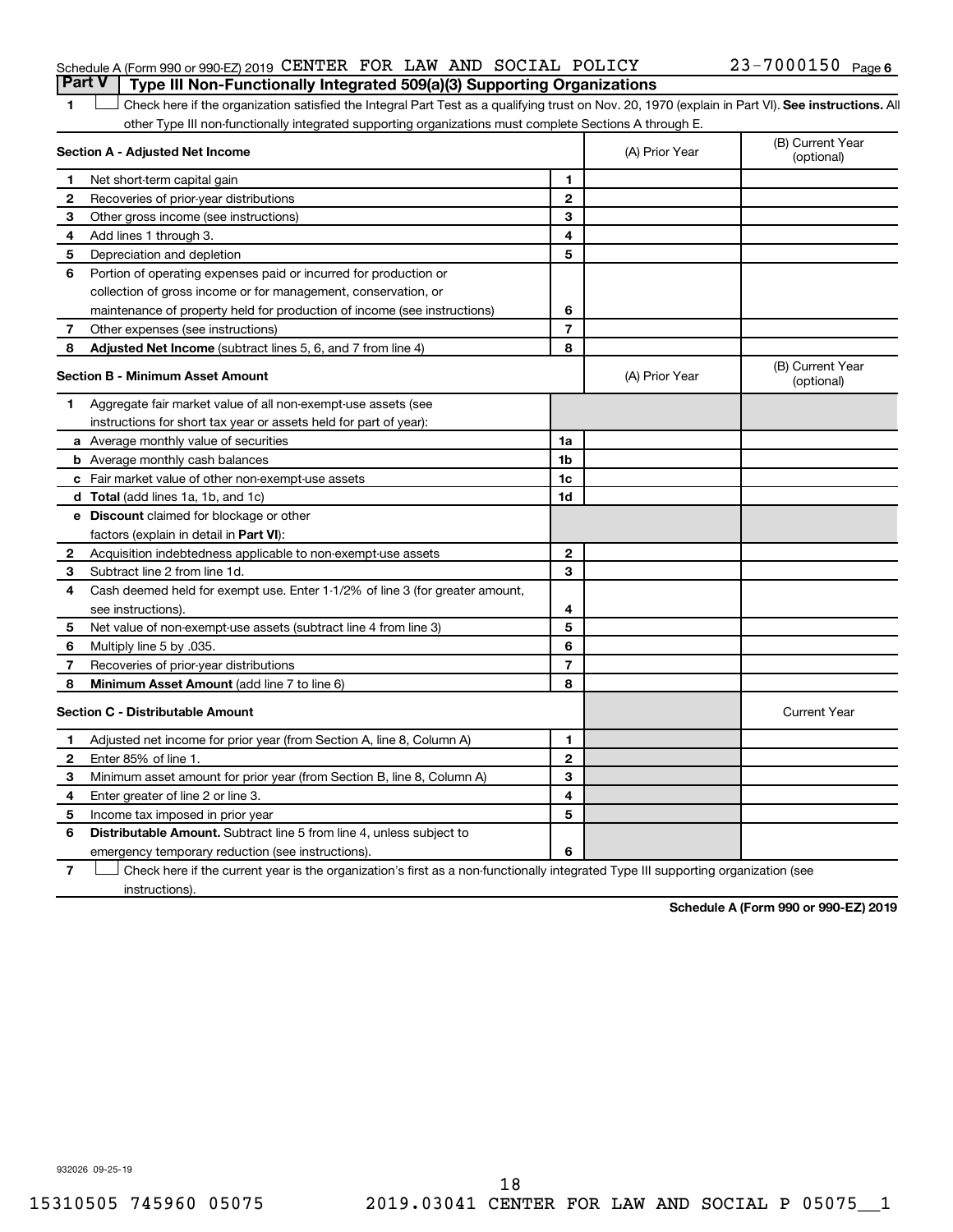#### Schedule A (Form 990 or 990-EZ) 2019 CENTER FOR LAW AND SOCIAL POLICY  $23-7000150$  Page CENTER FOR LAW AND SOCIAL POLICY 23-7000150

|                | <b>Part V</b><br>Type III Non-Functionally Integrated 509(a)(3) Supporting Organizations (continued) |                                    |                                   |                               |  |  |  |  |  |
|----------------|------------------------------------------------------------------------------------------------------|------------------------------------|-----------------------------------|-------------------------------|--|--|--|--|--|
|                | <b>Section D - Distributions</b>                                                                     |                                    |                                   | <b>Current Year</b>           |  |  |  |  |  |
| 1              | Amounts paid to supported organizations to accomplish exempt purposes                                |                                    |                                   |                               |  |  |  |  |  |
| $\mathbf{2}$   | Amounts paid to perform activity that directly furthers exempt purposes of supported                 |                                    |                                   |                               |  |  |  |  |  |
|                | organizations, in excess of income from activity                                                     |                                    |                                   |                               |  |  |  |  |  |
| 3              | Administrative expenses paid to accomplish exempt purposes of supported organizations                |                                    |                                   |                               |  |  |  |  |  |
| 4              | Amounts paid to acquire exempt-use assets                                                            |                                    |                                   |                               |  |  |  |  |  |
| 5              | Qualified set-aside amounts (prior IRS approval required)                                            |                                    |                                   |                               |  |  |  |  |  |
| 6              | Other distributions (describe in <b>Part VI</b> ). See instructions.                                 |                                    |                                   |                               |  |  |  |  |  |
| 7              | Total annual distributions. Add lines 1 through 6.                                                   |                                    |                                   |                               |  |  |  |  |  |
| 8              | Distributions to attentive supported organizations to which the organization is responsive           |                                    |                                   |                               |  |  |  |  |  |
|                | (provide details in Part VI). See instructions.                                                      |                                    |                                   |                               |  |  |  |  |  |
| 9              | Distributable amount for 2019 from Section C, line 6                                                 |                                    |                                   |                               |  |  |  |  |  |
| 10             | Line 8 amount divided by line 9 amount                                                               |                                    |                                   |                               |  |  |  |  |  |
|                | <b>Section E - Distribution Allocations (see instructions)</b>                                       | (i)<br><b>Excess Distributions</b> | (ii)<br><b>Underdistributions</b> | (iii)<br><b>Distributable</b> |  |  |  |  |  |
|                |                                                                                                      |                                    | Pre-2019                          | <b>Amount for 2019</b>        |  |  |  |  |  |
| 1              | Distributable amount for 2019 from Section C, line 6                                                 |                                    |                                   |                               |  |  |  |  |  |
| $\mathbf{2}$   | Underdistributions, if any, for years prior to 2019 (reason-                                         |                                    |                                   |                               |  |  |  |  |  |
|                | able cause required- explain in Part VI). See instructions.                                          |                                    |                                   |                               |  |  |  |  |  |
| 3              | Excess distributions carryover, if any, to 2019                                                      |                                    |                                   |                               |  |  |  |  |  |
|                | a From 2014                                                                                          |                                    |                                   |                               |  |  |  |  |  |
|                | $b$ From 2015                                                                                        |                                    |                                   |                               |  |  |  |  |  |
|                | c From 2016                                                                                          |                                    |                                   |                               |  |  |  |  |  |
|                | d From 2017                                                                                          |                                    |                                   |                               |  |  |  |  |  |
|                | e From 2018                                                                                          |                                    |                                   |                               |  |  |  |  |  |
|                | f Total of lines 3a through e                                                                        |                                    |                                   |                               |  |  |  |  |  |
|                | <b>g</b> Applied to underdistributions of prior years                                                |                                    |                                   |                               |  |  |  |  |  |
|                | <b>h</b> Applied to 2019 distributable amount                                                        |                                    |                                   |                               |  |  |  |  |  |
| Ť.             | Carryover from 2014 not applied (see instructions)                                                   |                                    |                                   |                               |  |  |  |  |  |
|                | Remainder. Subtract lines 3g, 3h, and 3i from 3f.                                                    |                                    |                                   |                               |  |  |  |  |  |
| 4              | Distributions for 2019 from Section D,                                                               |                                    |                                   |                               |  |  |  |  |  |
|                | line $7:$                                                                                            |                                    |                                   |                               |  |  |  |  |  |
|                | <b>a</b> Applied to underdistributions of prior years                                                |                                    |                                   |                               |  |  |  |  |  |
|                | <b>b</b> Applied to 2019 distributable amount                                                        |                                    |                                   |                               |  |  |  |  |  |
| c              | Remainder. Subtract lines 4a and 4b from 4.                                                          |                                    |                                   |                               |  |  |  |  |  |
| 5              | Remaining underdistributions for years prior to 2019, if                                             |                                    |                                   |                               |  |  |  |  |  |
|                | any. Subtract lines 3g and 4a from line 2. For result greater                                        |                                    |                                   |                               |  |  |  |  |  |
|                | than zero, explain in Part VI. See instructions.                                                     |                                    |                                   |                               |  |  |  |  |  |
| 6              | Remaining underdistributions for 2019. Subtract lines 3h                                             |                                    |                                   |                               |  |  |  |  |  |
|                | and 4b from line 1. For result greater than zero, explain in                                         |                                    |                                   |                               |  |  |  |  |  |
|                | <b>Part VI.</b> See instructions.                                                                    |                                    |                                   |                               |  |  |  |  |  |
| $\overline{7}$ | Excess distributions carryover to 2020. Add lines 3j                                                 |                                    |                                   |                               |  |  |  |  |  |
|                | and 4c.                                                                                              |                                    |                                   |                               |  |  |  |  |  |
| 8              | Breakdown of line 7:                                                                                 |                                    |                                   |                               |  |  |  |  |  |
|                | a Excess from 2015                                                                                   |                                    |                                   |                               |  |  |  |  |  |
|                | <b>b</b> Excess from 2016                                                                            |                                    |                                   |                               |  |  |  |  |  |
|                | c Excess from 2017                                                                                   |                                    |                                   |                               |  |  |  |  |  |
|                | d Excess from 2018                                                                                   |                                    |                                   |                               |  |  |  |  |  |
|                | e Excess from 2019                                                                                   |                                    |                                   |                               |  |  |  |  |  |

**Schedule A (Form 990 or 990-EZ) 2019**

932027 09-25-19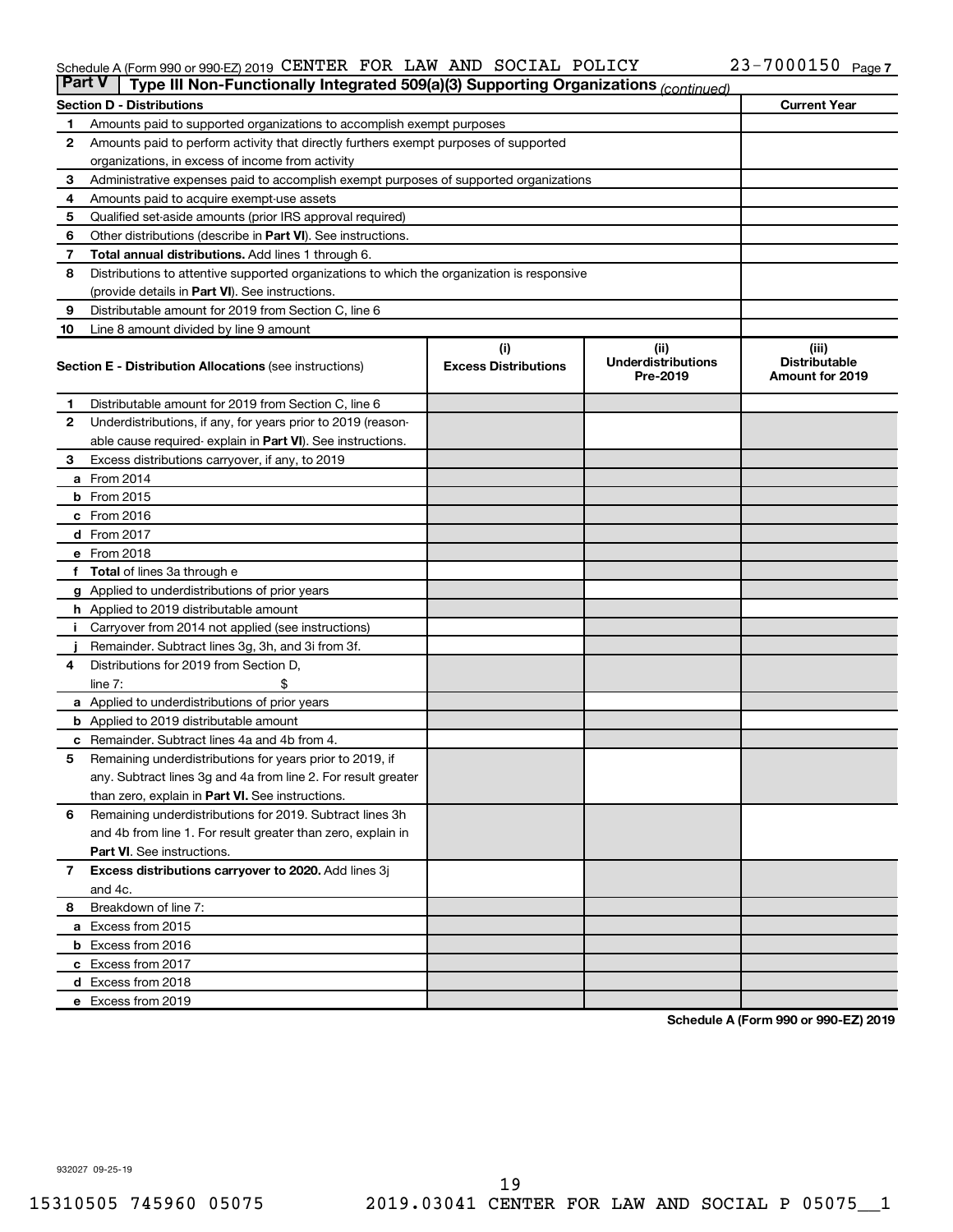| Part VI         |                       | Schedule A (Form 990 or 990-EZ) 2019 CENTER FOR LAW AND SOCIAL POLICY                                                                                                                                                                                                         |  |    |  | 23-7000150 Page 8                            |  |
|-----------------|-----------------------|-------------------------------------------------------------------------------------------------------------------------------------------------------------------------------------------------------------------------------------------------------------------------------|--|----|--|----------------------------------------------|--|
|                 |                       | Supplemental Information. Provide the explanations required by Part II, line 10; Part II, line 17a or 17b; Part III, line 12;<br>Part IV, Section A, lines 1, 2, 3b, 3c, 4b, 4c, 5a, 6, 9a, 9b, 9c, 11a, 11b, and 11c; Part IV, Section B, lines 1 and 2; Part IV, Section C, |  |    |  |                                              |  |
|                 |                       | line 1; Part IV, Section D, lines 2 and 3; Part IV, Section E, lines 1c, 2a, 2b, 3a, and 3b; Part V, line 1; Part V, Section B, line 1e; Part V,                                                                                                                              |  |    |  |                                              |  |
|                 | (See instructions.)   | Section D, lines 5, 6, and 8; and Part V, Section E, lines 2, 5, and 6. Also complete this part for any additional information.                                                                                                                                               |  |    |  |                                              |  |
|                 |                       |                                                                                                                                                                                                                                                                               |  |    |  |                                              |  |
|                 |                       |                                                                                                                                                                                                                                                                               |  |    |  |                                              |  |
|                 |                       |                                                                                                                                                                                                                                                                               |  |    |  |                                              |  |
|                 |                       |                                                                                                                                                                                                                                                                               |  |    |  |                                              |  |
|                 |                       |                                                                                                                                                                                                                                                                               |  |    |  |                                              |  |
|                 |                       |                                                                                                                                                                                                                                                                               |  |    |  |                                              |  |
|                 |                       |                                                                                                                                                                                                                                                                               |  |    |  |                                              |  |
|                 |                       |                                                                                                                                                                                                                                                                               |  |    |  |                                              |  |
|                 |                       |                                                                                                                                                                                                                                                                               |  |    |  |                                              |  |
|                 |                       |                                                                                                                                                                                                                                                                               |  |    |  |                                              |  |
|                 |                       |                                                                                                                                                                                                                                                                               |  |    |  |                                              |  |
|                 |                       |                                                                                                                                                                                                                                                                               |  |    |  |                                              |  |
|                 |                       |                                                                                                                                                                                                                                                                               |  |    |  |                                              |  |
|                 |                       |                                                                                                                                                                                                                                                                               |  |    |  |                                              |  |
|                 |                       |                                                                                                                                                                                                                                                                               |  |    |  |                                              |  |
|                 |                       |                                                                                                                                                                                                                                                                               |  |    |  |                                              |  |
|                 |                       |                                                                                                                                                                                                                                                                               |  |    |  |                                              |  |
|                 |                       |                                                                                                                                                                                                                                                                               |  |    |  |                                              |  |
|                 |                       |                                                                                                                                                                                                                                                                               |  |    |  |                                              |  |
|                 |                       |                                                                                                                                                                                                                                                                               |  |    |  |                                              |  |
|                 |                       |                                                                                                                                                                                                                                                                               |  |    |  |                                              |  |
|                 |                       |                                                                                                                                                                                                                                                                               |  |    |  |                                              |  |
|                 |                       |                                                                                                                                                                                                                                                                               |  |    |  |                                              |  |
|                 |                       |                                                                                                                                                                                                                                                                               |  |    |  |                                              |  |
|                 |                       |                                                                                                                                                                                                                                                                               |  |    |  |                                              |  |
|                 |                       |                                                                                                                                                                                                                                                                               |  |    |  |                                              |  |
|                 |                       |                                                                                                                                                                                                                                                                               |  |    |  |                                              |  |
|                 |                       |                                                                                                                                                                                                                                                                               |  |    |  |                                              |  |
|                 |                       |                                                                                                                                                                                                                                                                               |  |    |  |                                              |  |
|                 |                       |                                                                                                                                                                                                                                                                               |  |    |  |                                              |  |
|                 |                       |                                                                                                                                                                                                                                                                               |  |    |  |                                              |  |
|                 |                       |                                                                                                                                                                                                                                                                               |  |    |  |                                              |  |
|                 |                       |                                                                                                                                                                                                                                                                               |  |    |  |                                              |  |
|                 |                       |                                                                                                                                                                                                                                                                               |  |    |  |                                              |  |
|                 |                       |                                                                                                                                                                                                                                                                               |  |    |  |                                              |  |
|                 |                       |                                                                                                                                                                                                                                                                               |  |    |  |                                              |  |
|                 |                       |                                                                                                                                                                                                                                                                               |  |    |  |                                              |  |
|                 |                       |                                                                                                                                                                                                                                                                               |  |    |  |                                              |  |
|                 |                       |                                                                                                                                                                                                                                                                               |  |    |  |                                              |  |
|                 |                       |                                                                                                                                                                                                                                                                               |  |    |  |                                              |  |
|                 |                       |                                                                                                                                                                                                                                                                               |  |    |  |                                              |  |
|                 |                       |                                                                                                                                                                                                                                                                               |  |    |  |                                              |  |
|                 |                       |                                                                                                                                                                                                                                                                               |  |    |  |                                              |  |
|                 |                       |                                                                                                                                                                                                                                                                               |  |    |  |                                              |  |
|                 |                       |                                                                                                                                                                                                                                                                               |  |    |  |                                              |  |
|                 |                       |                                                                                                                                                                                                                                                                               |  |    |  |                                              |  |
|                 |                       |                                                                                                                                                                                                                                                                               |  |    |  |                                              |  |
|                 |                       |                                                                                                                                                                                                                                                                               |  |    |  |                                              |  |
|                 |                       |                                                                                                                                                                                                                                                                               |  |    |  |                                              |  |
|                 |                       |                                                                                                                                                                                                                                                                               |  |    |  |                                              |  |
| 932028 09-25-19 |                       |                                                                                                                                                                                                                                                                               |  |    |  | Schedule A (Form 990 or 990-EZ) 2019         |  |
|                 | 15310505 745960 05075 |                                                                                                                                                                                                                                                                               |  | 20 |  | 2019.03041 CENTER FOR LAW AND SOCIAL P 05075 |  |
|                 |                       |                                                                                                                                                                                                                                                                               |  |    |  |                                              |  |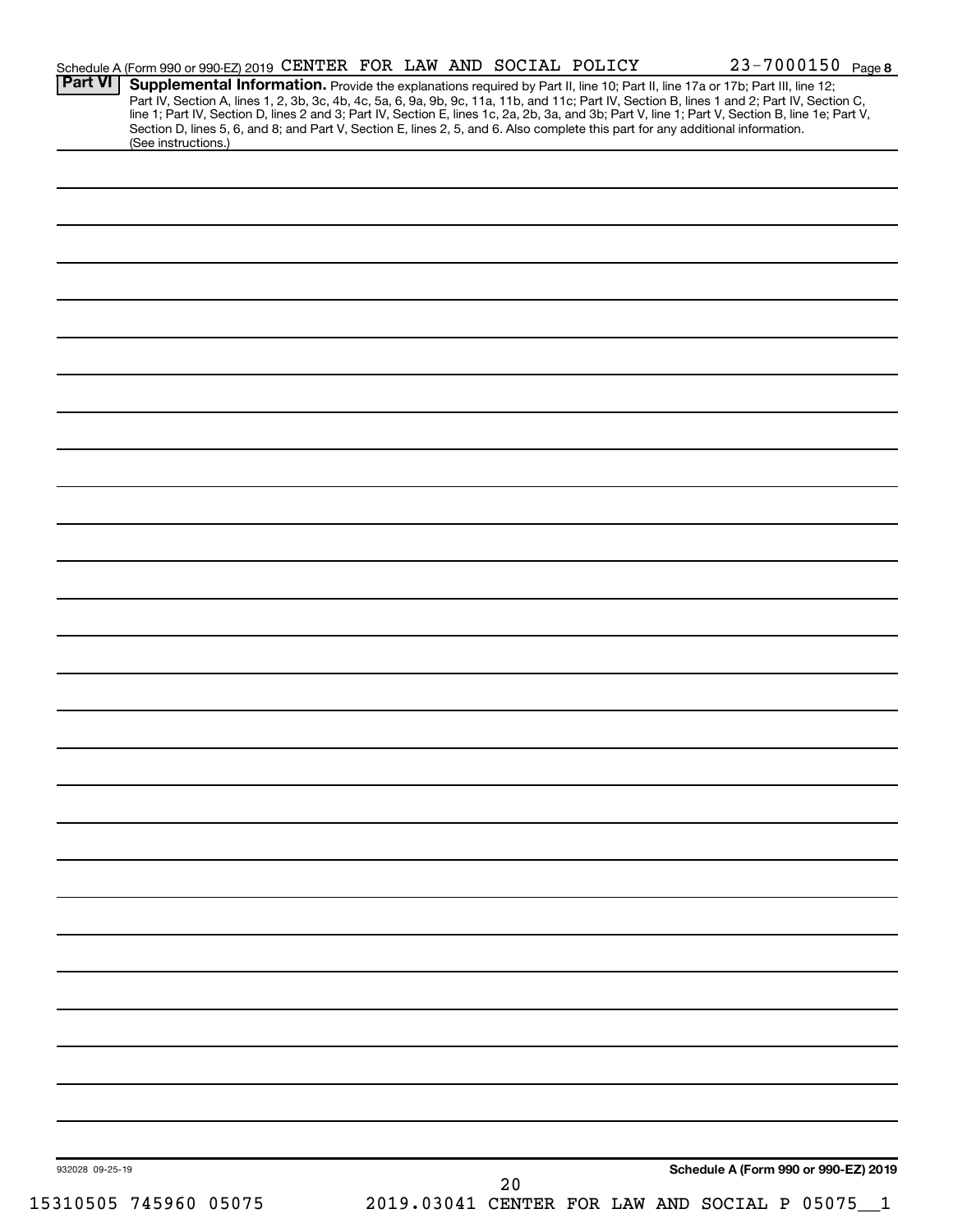**(Form 990, 990-EZ,**

Department of the Treasury Internal Revenue Service

Name of the organization

# **Schedule B Schedule of Contributors**

**or 990-PF) | Attach to Form 990, Form 990-EZ, or Form 990-PF. | Go to www.irs.gov/Form990 for the latest information.** OMB No. 1545-0047

**2019**

**Employer identification number**

|                                | FOR LAW AND SOCIAL POLICY<br>CENTER                                                                                                                                                                                                                                              | 23-7000150 |  |  |  |  |  |
|--------------------------------|----------------------------------------------------------------------------------------------------------------------------------------------------------------------------------------------------------------------------------------------------------------------------------|------------|--|--|--|--|--|
| Organization type (check one): |                                                                                                                                                                                                                                                                                  |            |  |  |  |  |  |
| Filers of:                     | Section:                                                                                                                                                                                                                                                                         |            |  |  |  |  |  |
| Form 990 or 990-EZ             | $\lfloor \mathbf{X} \rfloor$ 501(c)( 3) (enter number) organization                                                                                                                                                                                                              |            |  |  |  |  |  |
|                                | $4947(a)(1)$ nonexempt charitable trust not treated as a private foundation                                                                                                                                                                                                      |            |  |  |  |  |  |
|                                | 527 political organization                                                                                                                                                                                                                                                       |            |  |  |  |  |  |
| Form 990-PF                    | 501(c)(3) exempt private foundation                                                                                                                                                                                                                                              |            |  |  |  |  |  |
|                                | 4947(a)(1) nonexempt charitable trust treated as a private foundation                                                                                                                                                                                                            |            |  |  |  |  |  |
|                                | 501(c)(3) taxable private foundation                                                                                                                                                                                                                                             |            |  |  |  |  |  |
|                                |                                                                                                                                                                                                                                                                                  |            |  |  |  |  |  |
|                                | Check if your organization is covered by the General Rule or a Special Rule.                                                                                                                                                                                                     |            |  |  |  |  |  |
|                                | Note: Only a section 501(c)(7), (8), or (10) organization can check boxes for both the General Rule and a Special Rule. See instructions.                                                                                                                                        |            |  |  |  |  |  |
| <b>General Rule</b>            |                                                                                                                                                                                                                                                                                  |            |  |  |  |  |  |
|                                | For an organization filing Form 990, 990-EZ, or 990-PF that received, during the year, contributions totaling \$5,000 or more (in money or<br>property) from any one contributor. Complete Parts I and II. See instructions for determining a contributor's total contributions. |            |  |  |  |  |  |

#### **Special Rules**

any one contributor, during the year, total contributions of the greater of (1) \$5,000; or (2) 2% of the amount on (i) Form 990, Part VIII, line 1h;  $\boxed{\text{X}}$  For an organization described in section 501(c)(3) filing Form 990 or 990-EZ that met the 33 1/3% support test of the regulations under sections 509(a)(1) and 170(b)(1)(A)(vi), that checked Schedule A (Form 990 or 990-EZ), Part II, line 13, 16a, or 16b, and that received from or (ii) Form 990-EZ, line 1. Complete Parts I and II.

year, total contributions of more than \$1,000 *exclusively* for religious, charitable, scientific, literary, or educational purposes, or for the For an organization described in section 501(c)(7), (8), or (10) filing Form 990 or 990-EZ that received from any one contributor, during the prevention of cruelty to children or animals. Complete Parts I, II, and III.  $\Box$ 

purpose. Don't complete any of the parts unless the General Rule applies to this organization because it received nonexclusively year, contributions exclusively for religious, charitable, etc., purposes, but no such contributions totaled more than \$1,000. If this box is checked, enter here the total contributions that were received during the year for an exclusively religious, charitable, etc., For an organization described in section 501(c)(7), (8), or (10) filing Form 990 or 990-EZ that received from any one contributor, during the religious, charitable, etc., contributions totaling \$5,000 or more during the year  $~\ldots\ldots\ldots\ldots\ldots\ldots\ldots\ldots\ldots\blacktriangleright~$ \$  $\Box$ 

**Caution:**  An organization that isn't covered by the General Rule and/or the Special Rules doesn't file Schedule B (Form 990, 990-EZ, or 990-PF),  **must** but it answer "No" on Part IV, line 2, of its Form 990; or check the box on line H of its Form 990-EZ or on its Form 990-PF, Part I, line 2, to certify that it doesn't meet the filing requirements of Schedule B (Form 990, 990-EZ, or 990-PF).

**For Paperwork Reduction Act Notice, see the instructions for Form 990, 990-EZ, or 990-PF. Schedule B (Form 990, 990-EZ, or 990-PF) (2019)** LHA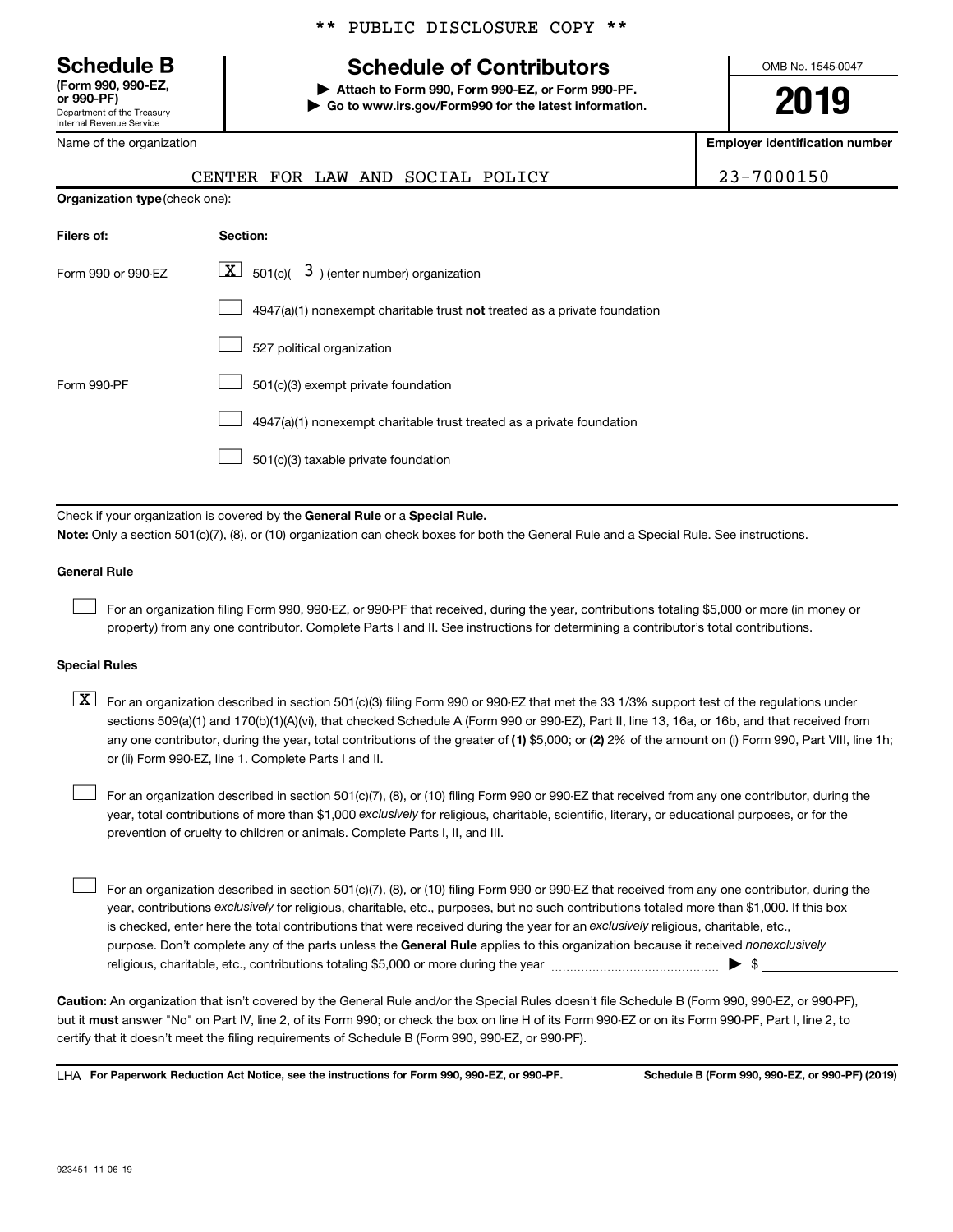# CENTER FOR LAW AND SOCIAL POLICY 23-7000150

**(a) No. (b) Name, address, and ZIP + 4 (c) Total contributions (d) Type of contribution Person Payroll Noncash (a) No. (b) Name, address, and ZIP + 4 (c) Total contributions (d) Type of contribution Person Payroll Noncash (a) No. (b) Name, address, and ZIP + 4 (c) Total contributions (d) Type of contribution Person Payroll Noncash (a) No. (b) Name, address, and ZIP + 4 (c) Total contributions (d) Type of contribution Person Payroll Noncash (a) No. (b) Name, address, and ZIP + 4 (c) Total contributions (d) Type of contribution Person Payroll Noncash (a) No. (b) Name, address, and ZIP + 4 (c) Total contributions (d) Type of contribution Person Payroll Noncash Part I** Contributors (see instructions). Use duplicate copies of Part I if additional space is needed. \$ (Complete Part II for noncash contributions.) \$ (Complete Part II for noncash contributions.) \$ (Complete Part II for noncash contributions.) \$ (Complete Part II for noncash contributions.) \$ (Complete Part II for noncash contributions.) \$ (Complete Part II for noncash contributions.)  $\lfloor x \rfloor$  $\Box$  $\Box$  $\overline{\mathbf{X}}$  $\Box$  $\Box$  $\boxed{\textbf{X}}$  $\Box$  $\Box$  $\boxed{\text{X}}$  $\Box$  $\Box$  $\boxed{\text{X}}$  $\Box$  $\Box$  $\boxed{\text{X}}$  $\Box$  $\Box$  $\begin{array}{|c|c|c|c|c|}\hline \ \text{1} & \text{Person} & \text{X} \ \hline \end{array}$ 255,000.  $2$  Person  $\overline{\text{X}}$ 225,000.  $\begin{array}{|c|c|c|c|c|c|}\hline \text{3} & \text{Person} & \text{X} \ \hline \end{array}$ 345,000.  $\begin{array}{|c|c|c|c|c|}\hline \text{4} & \text{Person} & \text{\textbf{X}}\ \hline \end{array}$ 1,050,000. 5 X 500,000.  $\overline{6}$  Person  $\overline{X}$ 700,000.

923452 11-06-19 **Schedule B (Form 990, 990-EZ, or 990-PF) (2019)**

22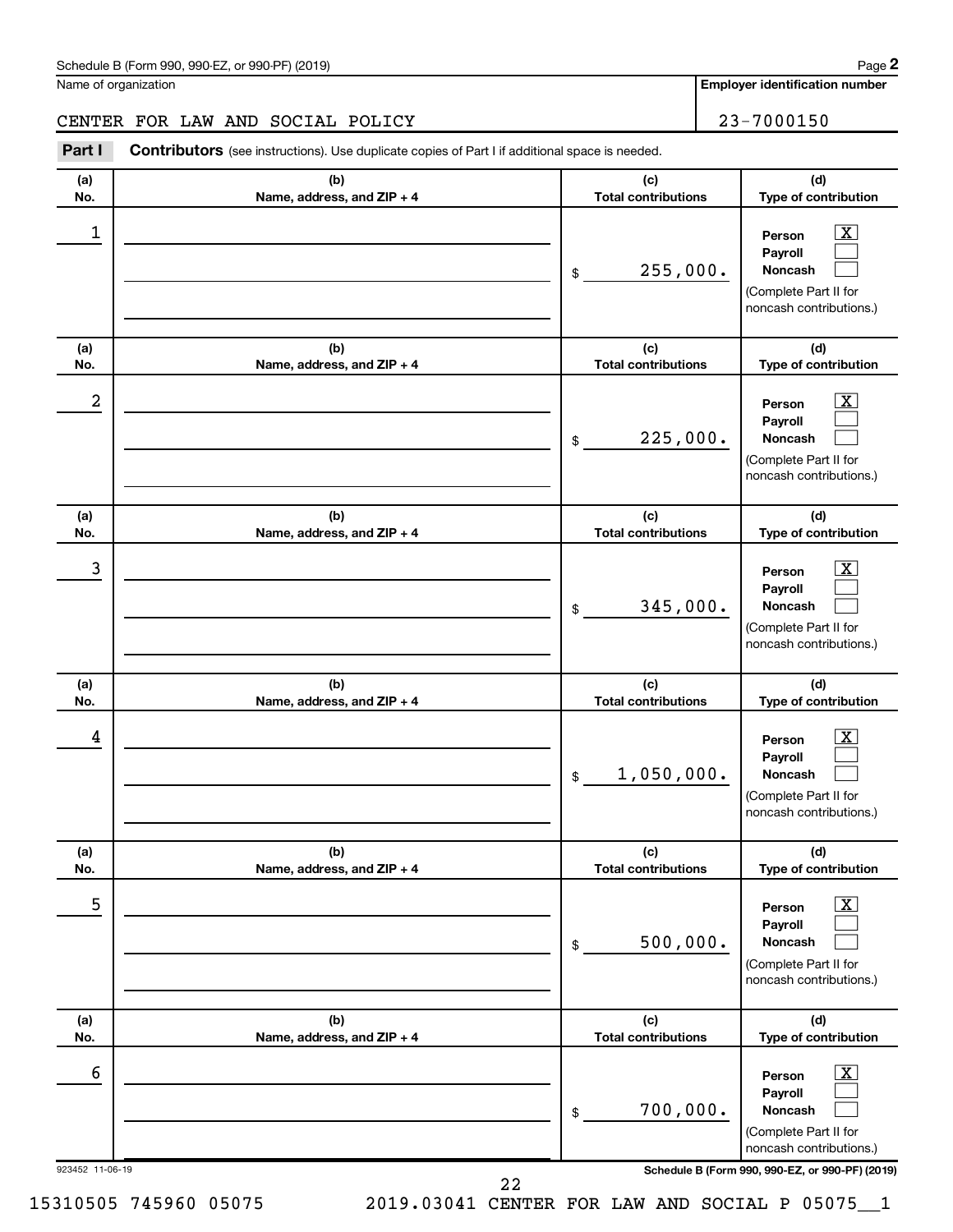**(a) No. (b) Name, address, and ZIP + 4 (c) Total contributions (d) Type of contribution Person Payroll Noncash (a) No. (b) Name, address, and ZIP + 4 (c) Total contributions (d) Type of contribution Person Payroll Noncash (a) No. (b) Name, address, and ZIP + 4 (c) Total contributions (d) Type of contribution Person Payroll Noncash (a) No. (b) Name, address, and ZIP + 4 (c) Total contributions (d) Type of contribution Person Payroll Noncash (a) No. (b) Name, address, and ZIP + 4 (c) Total contributions (d) Type of contribution Person Payroll Noncash (a) No. (b) Name, address, and ZIP + 4 (c) Total contributions (d) Type of contribution Person Payroll Noncash Part I** Contributors (see instructions). Use duplicate copies of Part I if additional space is needed. \$ (Complete Part II for noncash contributions.) \$ (Complete Part II for noncash contributions.) \$ (Complete Part II for noncash contributions.) \$ (Complete Part II for noncash contributions.) \$ (Complete Part II for noncash contributions.) \$ (Complete Part II for  $\lfloor x \rfloor$  $\Box$  $\Box$  $\overline{\mathbf{X}}$  $\Box$  $\Box$  $\boxed{\textbf{X}}$  $\Box$  $\Box$  $\boxed{\text{X}}$  $\Box$  $\Box$  $\boxed{\text{X}}$  $\Box$  $\Box$  $\boxed{\text{X}}$  $\Box$  $\Box$ CENTER FOR LAW AND SOCIAL POLICY 23-7000150  $7$   $|$  Person  $\overline{\text{X}}$ 613,750.  $8$  Person  $\overline{\text{X}}$ 500,000. 9 X 710,000.  $10$  Person  $\overline{\text{X}}$ 250,000.  $\begin{array}{|c|c|c|c|c|}\hline \text{11} & \text{Person} & \text{X} \\\hline \end{array}$ 2,650,000.  $\begin{array}{|c|c|c|c|c|}\hline \text{12} & \text{Person} & \text{X} \\\hline \end{array}$ 600,000.

923452 11-06-19 **Schedule B (Form 990, 990-EZ, or 990-PF) (2019)**

noncash contributions.)

23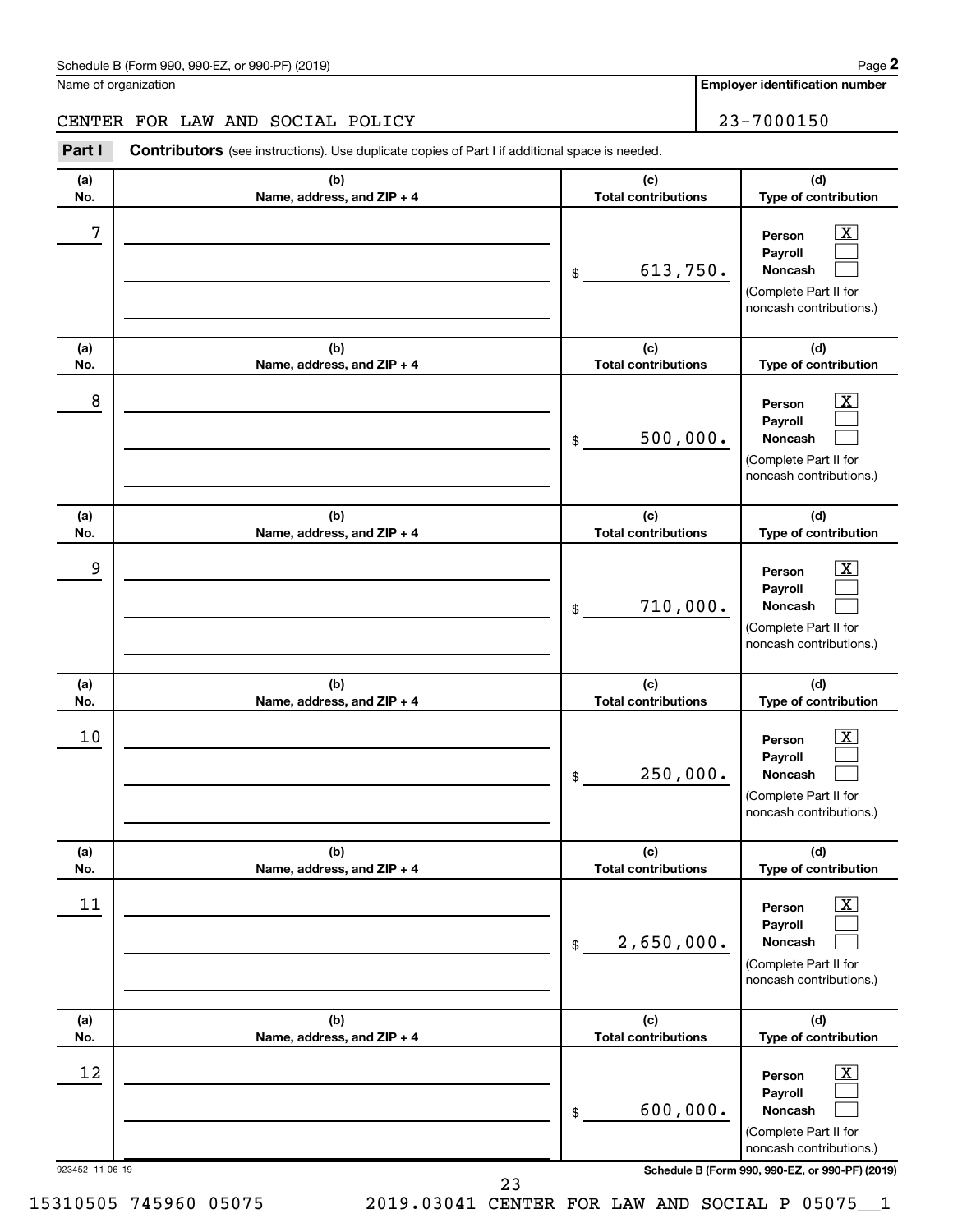# CENTER FOR LAW AND SOCIAL POLICY 23-7000150

923452 11-06-19 **Schedule B (Form 990, 990-EZ, or 990-PF) (2019) (a) No. (b) Name, address, and ZIP + 4 (c) Total contributions (d) Type of contribution Person Payroll Noncash (a) No. (b) Name, address, and ZIP + 4 (c) Total contributions (d) Type of contribution Person Payroll Noncash (a) No. (b) Name, address, and ZIP + 4 (c) Total contributions (d) Type of contribution Person Payroll Noncash (a) No. (b) Name, address, and ZIP + 4 (c) Total contributions (d) Type of contribution Person Payroll Noncash (a) No. (b) Name, address, and ZIP + 4 (c) Total contributions (d) Type of contribution Person Payroll Noncash (a) No. (b) Name, address, and ZIP + 4 (c) Total contributions (d) Type of contribution Person Payroll Noncash Part I** Contributors (see instructions). Use duplicate copies of Part I if additional space is needed. \$ (Complete Part II for noncash contributions.) \$ (Complete Part II for noncash contributions.) \$ (Complete Part II for noncash contributions.) \$ (Complete Part II for noncash contributions.) \$ (Complete Part II for noncash contributions.) \$ (Complete Part II for noncash contributions.)  $\lfloor x \rfloor$  $\Box$  $\Box$  $\Box$  $\Box$  $\Box$  $\Box$  $\Box$  $\Box$  $\Box$  $\Box$  $\Box$  $\Box$  $\Box$  $\Box$  $\Box$  $\Box$  $\Box$  $\begin{array}{|c|c|c|c|c|}\hline \text{13} & \text{Person} & \text{X} \\\hline \end{array}$ 1,050,000. 24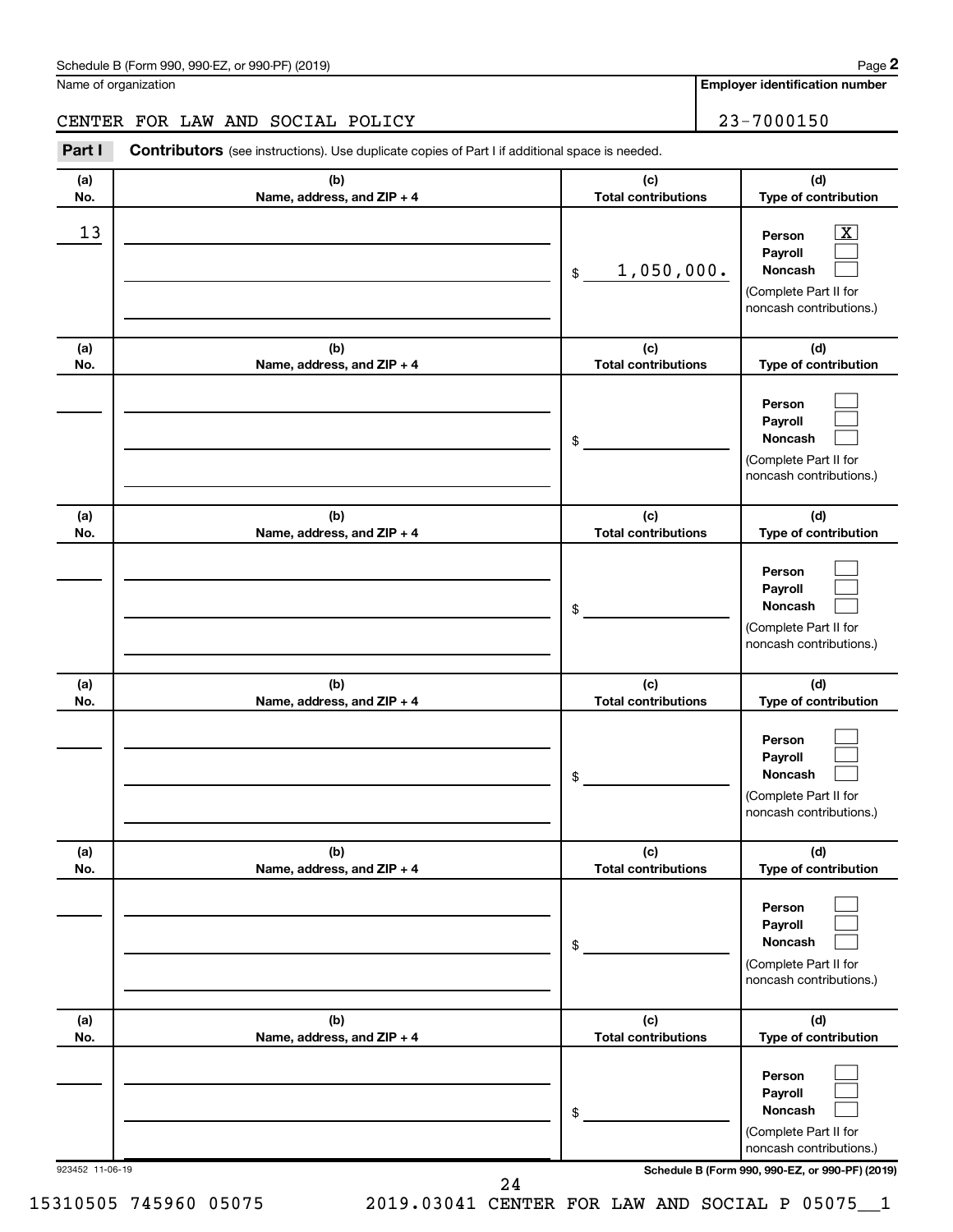# CENTER FOR LAW AND SOCIAL POLICY 23-7000150

Part II Noncash Property (see instructions). Use duplicate copies of Part II if additional space is needed.

| No.<br>from<br>Part I        | (b)<br>Description of noncash property given | (c)<br>FMV (or estimate)<br>(See instructions.) | (d)<br>Date received |
|------------------------------|----------------------------------------------|-------------------------------------------------|----------------------|
|                              |                                              |                                                 |                      |
|                              |                                              | \$                                              |                      |
| (a)<br>No.<br>from<br>Part I | (b)<br>Description of noncash property given | (c)<br>FMV (or estimate)<br>(See instructions.) | (d)<br>Date received |
|                              |                                              | \$                                              |                      |
| (a)<br>No.<br>from<br>Part I | (b)<br>Description of noncash property given | (c)<br>FMV (or estimate)<br>(See instructions.) | (d)<br>Date received |
|                              |                                              | \$                                              |                      |
| (a)<br>No.<br>from<br>Part I | (b)<br>Description of noncash property given | (c)<br>FMV (or estimate)<br>(See instructions.) | (d)<br>Date received |
|                              |                                              | \$                                              |                      |
| (a)<br>No.<br>from<br>Part I | (b)<br>Description of noncash property given | (c)<br>FMV (or estimate)<br>(See instructions.) | (d)<br>Date received |
|                              |                                              | \$                                              |                      |
| (a)<br>No.<br>from<br>Part I | (b)<br>Description of noncash property given | (c)<br>FMV (or estimate)<br>(See instructions.) | (d)<br>Date received |
|                              |                                              | \$                                              |                      |
| 923453 11-06-19              | 25                                           | Schedule B (Form 990, 990-EZ, or 990-PF) (2019) |                      |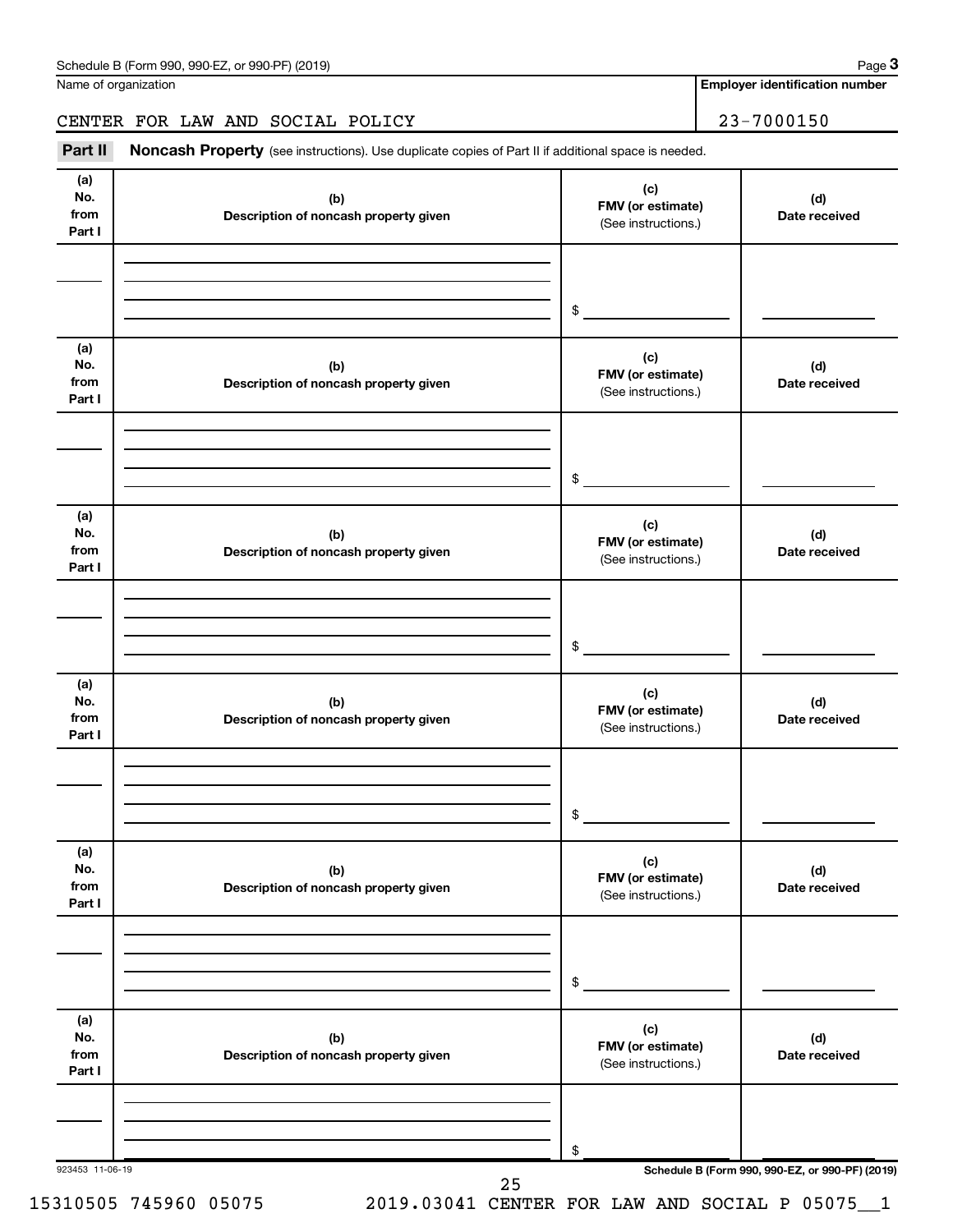|                           | Schedule B (Form 990, 990-EZ, or 990-PF) (2019)                                                                                                                                                                                                                              |                      |  | Page 4                                          |  |  |  |  |  |
|---------------------------|------------------------------------------------------------------------------------------------------------------------------------------------------------------------------------------------------------------------------------------------------------------------------|----------------------|--|-------------------------------------------------|--|--|--|--|--|
|                           | Name of organization                                                                                                                                                                                                                                                         |                      |  | <b>Employer identification number</b>           |  |  |  |  |  |
|                           | CENTER FOR LAW AND SOCIAL POLICY                                                                                                                                                                                                                                             |                      |  | 23-7000150                                      |  |  |  |  |  |
| Part III                  | Exclusively religious, charitable, etc., contributions to organizations described in section 501(c)(7), (8), or (10) that total more than \$1,000 for the year<br>from any one contributor. Complete columns (a) through (e) and the following line entry. For organizations |                      |  |                                                 |  |  |  |  |  |
|                           | completing Part III, enter the total of exclusively religious, charitable, etc., contributions of \$1,000 or less for the year. (Enter this info. once.)<br>Use duplicate copies of Part III if additional space is needed.                                                  |                      |  |                                                 |  |  |  |  |  |
| (a) No.                   |                                                                                                                                                                                                                                                                              |                      |  |                                                 |  |  |  |  |  |
| from<br>Part I            | (b) Purpose of gift                                                                                                                                                                                                                                                          | (c) Use of gift      |  | (d) Description of how gift is held             |  |  |  |  |  |
|                           |                                                                                                                                                                                                                                                                              |                      |  |                                                 |  |  |  |  |  |
|                           |                                                                                                                                                                                                                                                                              |                      |  |                                                 |  |  |  |  |  |
|                           |                                                                                                                                                                                                                                                                              |                      |  |                                                 |  |  |  |  |  |
|                           |                                                                                                                                                                                                                                                                              | (e) Transfer of gift |  |                                                 |  |  |  |  |  |
|                           | Transferee's name, address, and ZIP + 4                                                                                                                                                                                                                                      |                      |  | Relationship of transferor to transferee        |  |  |  |  |  |
|                           |                                                                                                                                                                                                                                                                              |                      |  |                                                 |  |  |  |  |  |
|                           |                                                                                                                                                                                                                                                                              |                      |  |                                                 |  |  |  |  |  |
|                           |                                                                                                                                                                                                                                                                              |                      |  |                                                 |  |  |  |  |  |
| (a) No.<br>from<br>Part I | (b) Purpose of gift                                                                                                                                                                                                                                                          | (c) Use of gift      |  | (d) Description of how gift is held             |  |  |  |  |  |
|                           |                                                                                                                                                                                                                                                                              |                      |  |                                                 |  |  |  |  |  |
|                           |                                                                                                                                                                                                                                                                              |                      |  |                                                 |  |  |  |  |  |
|                           |                                                                                                                                                                                                                                                                              |                      |  |                                                 |  |  |  |  |  |
|                           | (e) Transfer of gift                                                                                                                                                                                                                                                         |                      |  |                                                 |  |  |  |  |  |
|                           | Transferee's name, address, and ZIP + 4                                                                                                                                                                                                                                      |                      |  | Relationship of transferor to transferee        |  |  |  |  |  |
|                           |                                                                                                                                                                                                                                                                              |                      |  |                                                 |  |  |  |  |  |
|                           |                                                                                                                                                                                                                                                                              |                      |  |                                                 |  |  |  |  |  |
|                           |                                                                                                                                                                                                                                                                              |                      |  |                                                 |  |  |  |  |  |
| (a) No.<br>from<br>Part I | (b) Purpose of gift                                                                                                                                                                                                                                                          | (c) Use of gift      |  | (d) Description of how gift is held             |  |  |  |  |  |
|                           |                                                                                                                                                                                                                                                                              |                      |  |                                                 |  |  |  |  |  |
|                           |                                                                                                                                                                                                                                                                              |                      |  |                                                 |  |  |  |  |  |
|                           |                                                                                                                                                                                                                                                                              |                      |  |                                                 |  |  |  |  |  |
|                           | (e) Transfer of gift                                                                                                                                                                                                                                                         |                      |  |                                                 |  |  |  |  |  |
|                           | Transferee's name, address, and ZIP + 4<br>Relationship of transferor to transferee                                                                                                                                                                                          |                      |  |                                                 |  |  |  |  |  |
|                           |                                                                                                                                                                                                                                                                              |                      |  |                                                 |  |  |  |  |  |
|                           |                                                                                                                                                                                                                                                                              |                      |  |                                                 |  |  |  |  |  |
|                           |                                                                                                                                                                                                                                                                              |                      |  |                                                 |  |  |  |  |  |
| (a) No.<br>from           | (b) Purpose of gift                                                                                                                                                                                                                                                          | (c) Use of gift      |  | (d) Description of how gift is held             |  |  |  |  |  |
| Part I                    |                                                                                                                                                                                                                                                                              |                      |  |                                                 |  |  |  |  |  |
|                           |                                                                                                                                                                                                                                                                              |                      |  |                                                 |  |  |  |  |  |
|                           |                                                                                                                                                                                                                                                                              |                      |  |                                                 |  |  |  |  |  |
|                           |                                                                                                                                                                                                                                                                              | (e) Transfer of gift |  |                                                 |  |  |  |  |  |
|                           |                                                                                                                                                                                                                                                                              |                      |  |                                                 |  |  |  |  |  |
|                           | Transferee's name, address, and ZIP + 4                                                                                                                                                                                                                                      |                      |  | Relationship of transferor to transferee        |  |  |  |  |  |
|                           |                                                                                                                                                                                                                                                                              |                      |  |                                                 |  |  |  |  |  |
|                           |                                                                                                                                                                                                                                                                              |                      |  |                                                 |  |  |  |  |  |
| 923454 11-06-19           |                                                                                                                                                                                                                                                                              |                      |  | Schedule B (Form 990, 990-EZ, or 990-PF) (2019) |  |  |  |  |  |
|                           |                                                                                                                                                                                                                                                                              | 26                   |  |                                                 |  |  |  |  |  |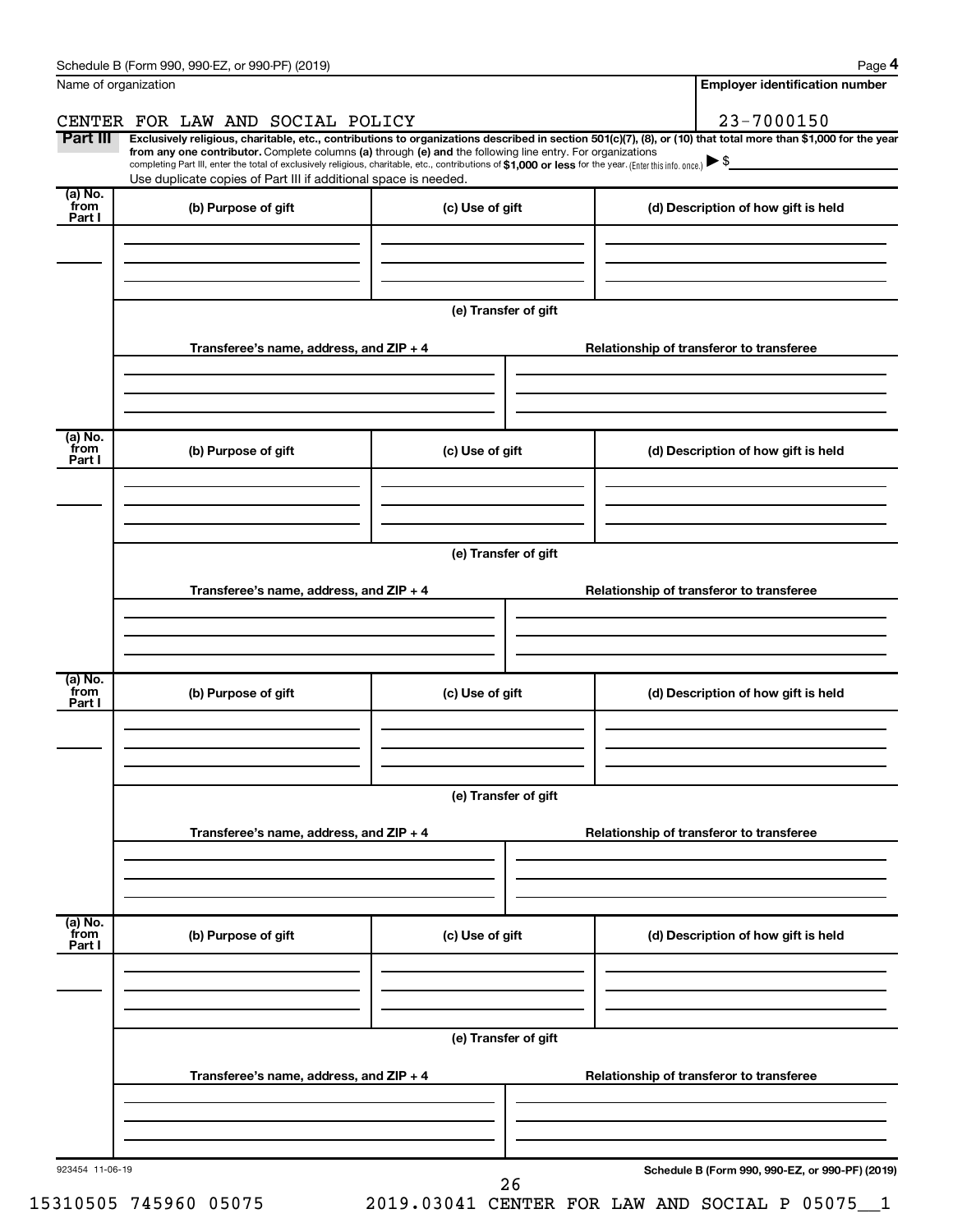| <b>SCHEDULE C</b>                                      |                                                                               | <b>Political Campaign and Lobbying Activities</b>                                                                                                                |         |                                                     | OMB No. 1545-0047                                   |           |
|--------------------------------------------------------|-------------------------------------------------------------------------------|------------------------------------------------------------------------------------------------------------------------------------------------------------------|---------|-----------------------------------------------------|-----------------------------------------------------|-----------|
| (Form 990 or 990-EZ)                                   | For Organizations Exempt From Income Tax Under section 501(c) and section 527 |                                                                                                                                                                  |         |                                                     |                                                     |           |
|                                                        |                                                                               |                                                                                                                                                                  |         |                                                     | 2019                                                |           |
| Department of the Treasury<br>Internal Revenue Service |                                                                               | Complete if the organization is described below.<br>Attach to Form 990 or Form 990-EZ.<br>Go to www.irs.gov/Form990 for instructions and the latest information. |         |                                                     | <b>Open to Public</b><br><b>Inspection</b>          |           |
|                                                        |                                                                               | If the organization answered "Yes," on Form 990, Part IV, line 3, or Form 990-EZ, Part V, line 46 (Political Campaign Activities), then                          |         |                                                     |                                                     |           |
|                                                        |                                                                               | • Section 501(c)(3) organizations: Complete Parts I-A and B. Do not complete Part I-C.                                                                           |         |                                                     |                                                     |           |
|                                                        |                                                                               | • Section 501(c) (other than section 501(c)(3)) organizations: Complete Parts I-A and C below. Do not complete Part I-B.                                         |         |                                                     |                                                     |           |
| • Section 527 organizations: Complete Part I-A only.   |                                                                               | If the organization answered "Yes," on Form 990, Part IV, line 4, or Form 990-EZ, Part VI, line 47 (Lobbying Activities), then                                   |         |                                                     |                                                     |           |
|                                                        |                                                                               | • Section 501(c)(3) organizations that have filed Form 5768 (election under section 501(h)): Complete Part II-A. Do not complete Part II-B.                      |         |                                                     |                                                     |           |
|                                                        |                                                                               | • Section 501(c)(3) organizations that have NOT filed Form 5768 (election under section 501(h)): Complete Part II-B. Do not complete Part II-A.                  |         |                                                     |                                                     |           |
|                                                        |                                                                               | If the organization answered "Yes," on Form 990, Part IV, line 5 (Proxy Tax) (see separate instructions) or Form 990-EZ, Part V, line 35c (Proxy                 |         |                                                     |                                                     |           |
| Tax) (see separate instructions), then                 |                                                                               |                                                                                                                                                                  |         |                                                     |                                                     |           |
| Name of organization                                   |                                                                               | • Section 501(c)(4), (5), or (6) organizations: Complete Part III.                                                                                               |         |                                                     | <b>Employer identification number</b>               |           |
|                                                        |                                                                               | CENTER FOR LAW AND SOCIAL POLICY                                                                                                                                 |         |                                                     | 23-7000150                                          |           |
| Part I-A                                               |                                                                               | Complete if the organization is exempt under section 501(c) or is a section 527 organization.                                                                    |         |                                                     |                                                     |           |
|                                                        |                                                                               |                                                                                                                                                                  |         |                                                     |                                                     |           |
|                                                        |                                                                               | 1 Provide a description of the organization's direct and indirect political campaign activities in Part IV.                                                      |         |                                                     |                                                     |           |
| 2                                                      |                                                                               | Political campaign activity expenditures [11] matter contracts and contracts are political campaign activity expenditures                                        |         |                                                     | $\triangleright$ \$                                 |           |
| 3                                                      |                                                                               |                                                                                                                                                                  |         |                                                     |                                                     |           |
|                                                        |                                                                               |                                                                                                                                                                  |         |                                                     |                                                     |           |
| Part I-B                                               |                                                                               | Complete if the organization is exempt under section 501(c)(3).                                                                                                  |         |                                                     | $\blacktriangleright$ \$                            |           |
|                                                        |                                                                               |                                                                                                                                                                  |         |                                                     |                                                     |           |
| 2<br>3                                                 |                                                                               |                                                                                                                                                                  |         |                                                     | Yes                                                 | No        |
|                                                        |                                                                               |                                                                                                                                                                  |         |                                                     | Yes                                                 | <b>No</b> |
| <b>b</b> If "Yes," describe in Part IV.                |                                                                               |                                                                                                                                                                  |         |                                                     |                                                     |           |
|                                                        |                                                                               | Part I-C Complete if the organization is exempt under section 501(c), except section 501(c)(3).                                                                  |         |                                                     |                                                     |           |
|                                                        |                                                                               | 1 Enter the amount directly expended by the filing organization for section 527 exempt function activities                                                       |         |                                                     | $\blacktriangleright$ \$                            |           |
|                                                        |                                                                               | 2 Enter the amount of the filing organization's funds contributed to other organizations for section 527                                                         |         |                                                     |                                                     |           |
| exempt function activities                             |                                                                               |                                                                                                                                                                  |         |                                                     | $\blacktriangleright$ \$                            |           |
|                                                        |                                                                               | 3 Total exempt function expenditures. Add lines 1 and 2. Enter here and on Form 1120-POL,                                                                        |         |                                                     | $\triangleright$ \$                                 |           |
|                                                        |                                                                               | Did the filing organization file Form 1120-POL for this year?                                                                                                    |         |                                                     | Yes                                                 | <b>No</b> |
| 5.                                                     |                                                                               | Enter the names, addresses and employer identification number (EIN) of all section 527 political organizations to which the filing organization                  |         |                                                     |                                                     |           |
|                                                        |                                                                               | made payments. For each organization listed, enter the amount paid from the filing organization's funds. Also enter the amount of political                      |         |                                                     |                                                     |           |
|                                                        |                                                                               | contributions received that were promptly and directly delivered to a separate political organization, such as a separate segregated fund or a                   |         |                                                     |                                                     |           |
|                                                        |                                                                               | political action committee (PAC). If additional space is needed, provide information in Part IV.                                                                 |         |                                                     |                                                     |           |
| (a) Name                                               |                                                                               | (b) Address                                                                                                                                                      | (c) EIN | (d) Amount paid from                                | (e) Amount of political                             |           |
|                                                        |                                                                               |                                                                                                                                                                  |         | filing organization's<br>funds. If none, enter -0-. | contributions received and<br>promptly and directly |           |
|                                                        |                                                                               |                                                                                                                                                                  |         |                                                     | delivered to a separate                             |           |
|                                                        |                                                                               |                                                                                                                                                                  |         |                                                     | political organization.<br>If none, enter -0-.      |           |
|                                                        |                                                                               |                                                                                                                                                                  |         |                                                     |                                                     |           |
|                                                        |                                                                               |                                                                                                                                                                  |         |                                                     |                                                     |           |
|                                                        |                                                                               |                                                                                                                                                                  |         |                                                     |                                                     |           |
|                                                        |                                                                               |                                                                                                                                                                  |         |                                                     |                                                     |           |
|                                                        |                                                                               |                                                                                                                                                                  |         |                                                     |                                                     |           |
|                                                        |                                                                               |                                                                                                                                                                  |         |                                                     |                                                     |           |
|                                                        |                                                                               |                                                                                                                                                                  |         |                                                     |                                                     |           |
|                                                        |                                                                               |                                                                                                                                                                  |         |                                                     |                                                     |           |
|                                                        |                                                                               |                                                                                                                                                                  |         |                                                     |                                                     |           |
|                                                        |                                                                               |                                                                                                                                                                  |         |                                                     |                                                     |           |

**For Paperwork Reduction Act Notice, see the Instructions for Form 990 or 990-EZ. Schedule C (Form 990 or 990-EZ) 2019** LHA

932041 11-26-19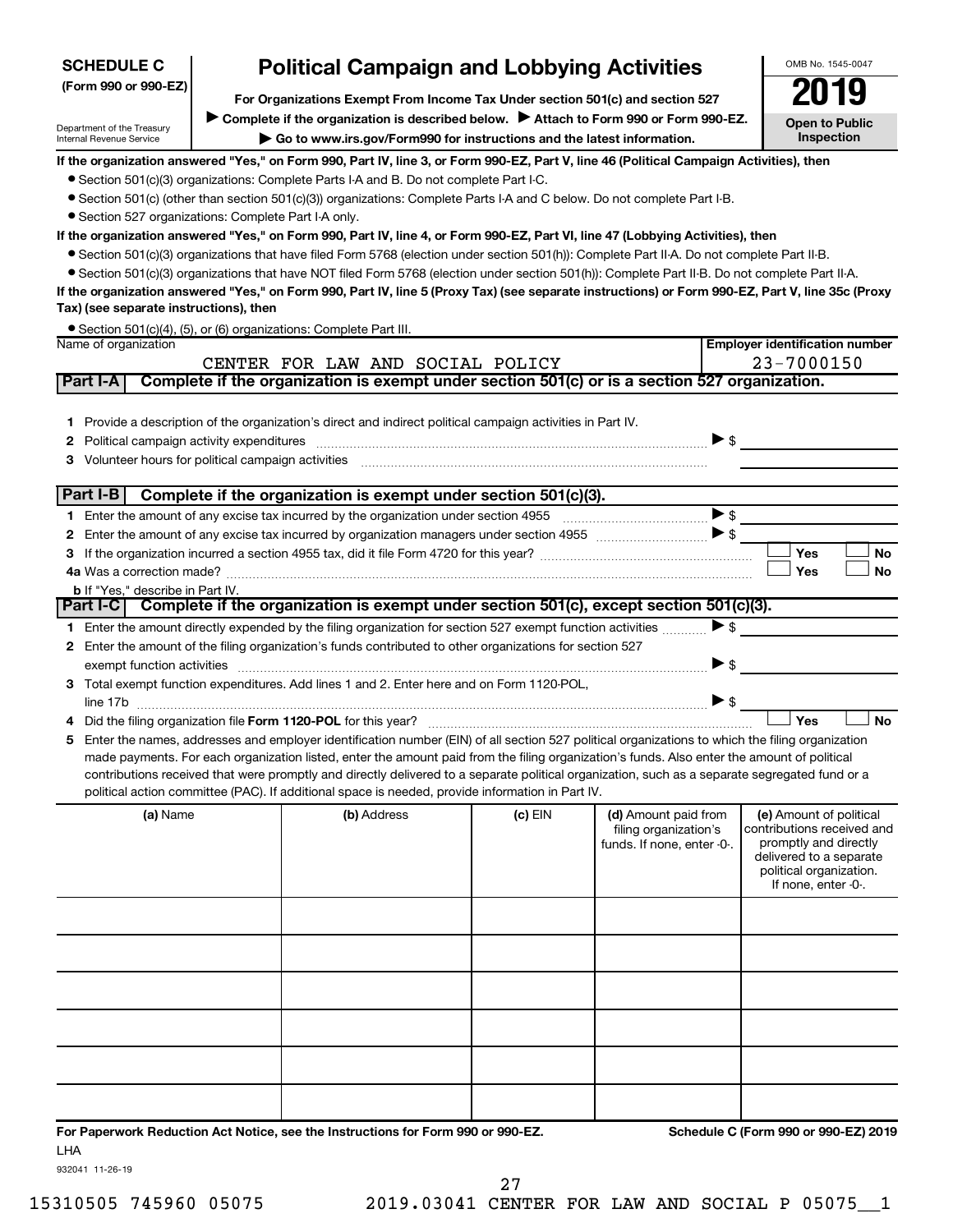| Schedule C (Form 990 or 990-EZ) 2019 CENTER FOR LAW AND SOCIAL POLICY                                     |                                                                                                    |                                                                                                                                                                                                                           |            |                                        | 23-7000150 Page 2              |  |  |  |
|-----------------------------------------------------------------------------------------------------------|----------------------------------------------------------------------------------------------------|---------------------------------------------------------------------------------------------------------------------------------------------------------------------------------------------------------------------------|------------|----------------------------------------|--------------------------------|--|--|--|
| Part II-A                                                                                                 | Complete if the organization is exempt under section 501(c)(3) and filed Form 5768 (election under |                                                                                                                                                                                                                           |            |                                        |                                |  |  |  |
| section 501(h)).                                                                                          |                                                                                                    |                                                                                                                                                                                                                           |            |                                        |                                |  |  |  |
| A Check $\blacktriangleright$                                                                             |                                                                                                    | if the filing organization belongs to an affiliated group (and list in Part IV each affiliated group member's name, address, EIN,                                                                                         |            |                                        |                                |  |  |  |
| expenses, and share of excess lobbying expenditures).                                                     |                                                                                                    |                                                                                                                                                                                                                           |            |                                        |                                |  |  |  |
| B Check $\blacktriangleright$                                                                             |                                                                                                    | if the filing organization checked box A and "limited control" provisions apply.                                                                                                                                          |            |                                        |                                |  |  |  |
|                                                                                                           | <b>Limits on Lobbying Expenditures</b>                                                             | (The term "expenditures" means amounts paid or incurred.)                                                                                                                                                                 |            | (a) Filing<br>organization's<br>totals | (b) Affiliated group<br>totals |  |  |  |
| 1a Total lobbying expenditures to influence public opinion (grassroots lobbying)                          |                                                                                                    |                                                                                                                                                                                                                           |            | 978.                                   |                                |  |  |  |
| <b>b</b> Total lobbying expenditures to influence a legislative body (direct lobbying)                    |                                                                                                    |                                                                                                                                                                                                                           |            | 97,409.                                |                                |  |  |  |
|                                                                                                           |                                                                                                    |                                                                                                                                                                                                                           |            | 98,387.                                |                                |  |  |  |
| d Other exempt purpose expenditures                                                                       |                                                                                                    |                                                                                                                                                                                                                           |            | 9,641,332.                             |                                |  |  |  |
|                                                                                                           |                                                                                                    |                                                                                                                                                                                                                           |            | 9,739,719.                             |                                |  |  |  |
| f Lobbying nontaxable amount. Enter the amount from the following table in both columns.                  |                                                                                                    |                                                                                                                                                                                                                           |            | 636,986.                               |                                |  |  |  |
| If the amount on line 1e, column $(a)$ or $(b)$ is:                                                       |                                                                                                    | The lobbying nontaxable amount is:                                                                                                                                                                                        |            |                                        |                                |  |  |  |
| Not over \$500,000                                                                                        |                                                                                                    | 20% of the amount on line 1e.                                                                                                                                                                                             |            |                                        |                                |  |  |  |
| Over \$500,000 but not over \$1,000,000                                                                   |                                                                                                    | \$100,000 plus 15% of the excess over \$500,000.                                                                                                                                                                          |            |                                        |                                |  |  |  |
| Over \$1,000,000 but not over \$1,500,000                                                                 |                                                                                                    | \$175,000 plus 10% of the excess over \$1,000,000                                                                                                                                                                         |            |                                        |                                |  |  |  |
| Over \$1,500,000 but not over \$17,000,000                                                                |                                                                                                    | \$225,000 plus 5% of the excess over \$1,500,000.                                                                                                                                                                         |            |                                        |                                |  |  |  |
| Over \$17,000,000                                                                                         |                                                                                                    | \$1,000,000.                                                                                                                                                                                                              |            |                                        |                                |  |  |  |
|                                                                                                           |                                                                                                    |                                                                                                                                                                                                                           |            |                                        |                                |  |  |  |
| g Grassroots nontaxable amount (enter 25% of line 1f)                                                     |                                                                                                    |                                                                                                                                                                                                                           |            | 159,247.                               |                                |  |  |  |
| h Subtract line 1g from line 1a. If zero or less, enter -0-                                               |                                                                                                    |                                                                                                                                                                                                                           |            | 0.                                     |                                |  |  |  |
| i Subtract line 1f from line 1c. If zero or less, enter -0-                                               |                                                                                                    |                                                                                                                                                                                                                           |            | 0.                                     |                                |  |  |  |
| j If there is an amount other than zero on either line 1h or line 1i, did the organization file Form 4720 |                                                                                                    |                                                                                                                                                                                                                           |            |                                        |                                |  |  |  |
| reporting section 4911 tax for this year?                                                                 |                                                                                                    |                                                                                                                                                                                                                           |            |                                        | Yes<br>No                      |  |  |  |
|                                                                                                           |                                                                                                    | 4-Year Averaging Period Under Section 501(h)<br>(Some organizations that made a section 501(h) election do not have to complete all of the five columns below.<br>See the separate instructions for lines 2a through 2f.) |            |                                        |                                |  |  |  |
|                                                                                                           |                                                                                                    | Lobbying Expenditures During 4-Year Averaging Period                                                                                                                                                                      |            |                                        |                                |  |  |  |
| Calendar year<br>(or fiscal year beginning in)                                                            | (a) 2016                                                                                           | (b) 2017                                                                                                                                                                                                                  | $(c)$ 2018 | $(d)$ 2019                             | (e) Total                      |  |  |  |
| 2a Lobbying nontaxable amount                                                                             | 488,987.                                                                                           | 497,105.                                                                                                                                                                                                                  | 599,443.   |                                        | $636,986.$ 2, 222, 521.        |  |  |  |
| <b>b</b> Lobbying ceiling amount<br>$(150\% \text{ of line } 2a, \text{column}(e))$                       |                                                                                                    |                                                                                                                                                                                                                           |            |                                        | 3, 333, 782.                   |  |  |  |
| c Total lobbying expenditures                                                                             | 19,591.                                                                                            | 93,522.                                                                                                                                                                                                                   | 54,457.    | 98,387.                                | 265,957.                       |  |  |  |
| d Grassroots nontaxable amount                                                                            | 122,247.                                                                                           | 124,276.                                                                                                                                                                                                                  | 149,861.   | 159,247.                               | 555,631.                       |  |  |  |
| e Grassroots ceiling amount<br>(150% of line 2d, column (e))                                              |                                                                                                    |                                                                                                                                                                                                                           |            |                                        | 833,447.                       |  |  |  |
| f Grassroots lobbying expenditures                                                                        | 2,942.                                                                                             | 18,899.                                                                                                                                                                                                                   | 2,795.     | 978.                                   | 25,614.                        |  |  |  |

**Schedule C (Form 990 or 990-EZ) 2019**

932042 11-26-19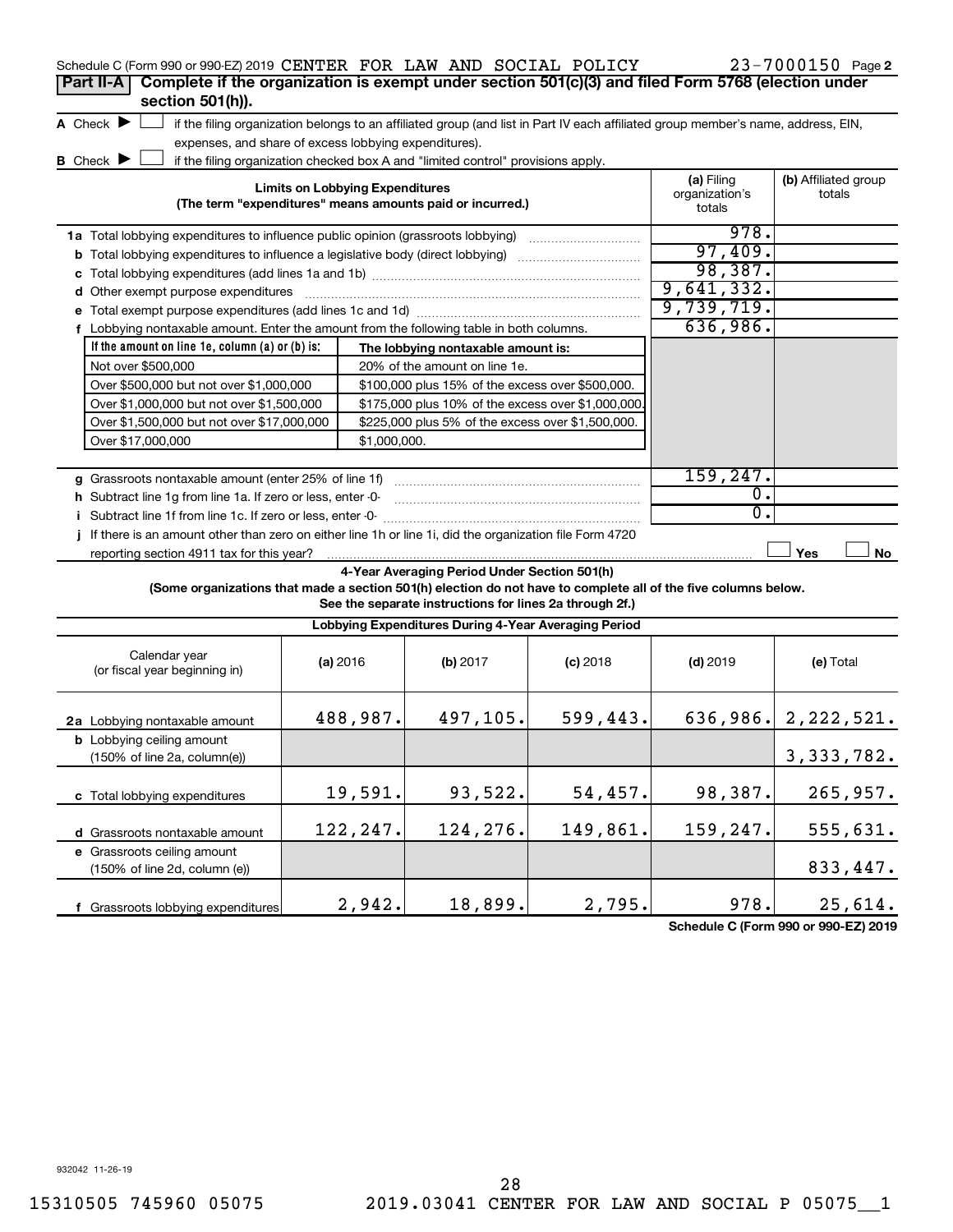# Schedule C (Form 990 or 990-EZ) 2019 CENTER FOR LAW AND SOCIAL POLICY  $23-7000150$  Page

# **Part II-B Complete if the organization is exempt under section 501(c)(3) and has NOT filed Form 5768 (election under section 501(h)).**

| For each "Yes" response on lines 1a through 1i below, provide in Part IV a detailed description |                                                                                                                                                                                                                                      |                | (a)          | (b) |        |
|-------------------------------------------------------------------------------------------------|--------------------------------------------------------------------------------------------------------------------------------------------------------------------------------------------------------------------------------------|----------------|--------------|-----|--------|
|                                                                                                 | of the lobbying activity.                                                                                                                                                                                                            | Yes            | No           |     | Amount |
| 1                                                                                               | During the year, did the filing organization attempt to influence foreign, national, state, or<br>local legislation, including any attempt to influence public opinion on a legislative matter<br>or referendum, through the use of: |                |              |     |        |
|                                                                                                 | <b>b</b> Paid staff or management (include compensation in expenses reported on lines 1c through 1i)?                                                                                                                                |                |              |     |        |
|                                                                                                 |                                                                                                                                                                                                                                      |                |              |     |        |
|                                                                                                 |                                                                                                                                                                                                                                      |                |              |     |        |
|                                                                                                 |                                                                                                                                                                                                                                      |                |              |     |        |
|                                                                                                 | g Direct contact with legislators, their staffs, government officials, or a legislative body?                                                                                                                                        |                |              |     |        |
|                                                                                                 | h Rallies, demonstrations, seminars, conventions, speeches, lectures, or any similar means?                                                                                                                                          |                |              |     |        |
|                                                                                                 | <b>i</b> Other activities?                                                                                                                                                                                                           |                |              |     |        |
|                                                                                                 |                                                                                                                                                                                                                                      |                |              |     |        |
|                                                                                                 | 2a Did the activities in line 1 cause the organization to be not described in section 501(c)(3)?                                                                                                                                     |                |              |     |        |
|                                                                                                 |                                                                                                                                                                                                                                      |                |              |     |        |
|                                                                                                 | c If "Yes," enter the amount of any tax incurred by organization managers under section 4912                                                                                                                                         |                |              |     |        |
|                                                                                                 | d If the filing organization incurred a section 4912 tax, did it file Form 4720 for this year?                                                                                                                                       |                |              |     |        |
|                                                                                                 | Part III-A Complete if the organization is exempt under section $501(c)(4)$ , section $501(c)(5)$ , or section                                                                                                                       |                |              |     |        |
|                                                                                                 | $501(c)(6)$ .                                                                                                                                                                                                                        |                |              |     |        |
|                                                                                                 |                                                                                                                                                                                                                                      |                |              | Yes | No     |
| 1                                                                                               |                                                                                                                                                                                                                                      |                | $\mathbf{1}$ |     |        |
| $\mathbf{2}$                                                                                    |                                                                                                                                                                                                                                      |                | $\mathbf{2}$ |     |        |
| 3                                                                                               | Did the organization agree to carry over lobbying and political campaign activity expenditures from the prior year?                                                                                                                  |                | 3            |     |        |
|                                                                                                 | Part III-B Complete if the organization is exempt under section 501(c)(4), section 501(c)(5), or section<br>501(c)(6) and if either (a) BOTH Part III-A, lines 1 and 2, are answered "No" OR (b) Part III-A, line 3, is              |                |              |     |        |
|                                                                                                 | answered "Yes."                                                                                                                                                                                                                      |                |              |     |        |
| 1.                                                                                              | Dues, assessments and similar amounts from members [111] Dues, assessments and similar members [11] Dues, assessments and similar amounts from members [11] Dues, assessments and similar amounts from members [11] Dues and S       |                | 1            |     |        |
| 2                                                                                               | Section 162(e) nondeductible lobbying and political expenditures (do not include amounts of political                                                                                                                                |                |              |     |        |
|                                                                                                 | expenses for which the section 527(f) tax was paid).                                                                                                                                                                                 |                |              |     |        |
|                                                                                                 |                                                                                                                                                                                                                                      | 2a             |              |     |        |
|                                                                                                 | b Carryover from last year manufactured and content to content the content of the content of the content of the content of the content of the content of the content of the content of the content of the content of the conte       | 2 <sub>b</sub> |              |     |        |
|                                                                                                 |                                                                                                                                                                                                                                      | 2c             |              |     |        |
| З                                                                                               |                                                                                                                                                                                                                                      |                | 3            |     |        |
| 4                                                                                               | If notices were sent and the amount on line 2c exceeds the amount on line 3, what portion of the excess                                                                                                                              |                |              |     |        |
|                                                                                                 | does the organization agree to carryover to the reasonable estimate of nondeductible lobbying and political                                                                                                                          |                |              |     |        |
|                                                                                                 |                                                                                                                                                                                                                                      |                | 4            |     |        |
| 5                                                                                               |                                                                                                                                                                                                                                      |                | 5            |     |        |
|                                                                                                 | ∣Part IV ⊺<br><b>Supplemental Information</b>                                                                                                                                                                                        |                |              |     |        |
|                                                                                                 | Provide the descriptions required for Part I-A, line 1; Part I-B, line 4; Part I-C, line 5; Part II-A (affiliated group list); Part II-A, lines 1 and 2 (see                                                                         |                |              |     |        |

instructions); and Part II-B, line 1. Also, complete this part for any additional information.

**Schedule C (Form 990 or 990-EZ) 2019**

932043 11-26-19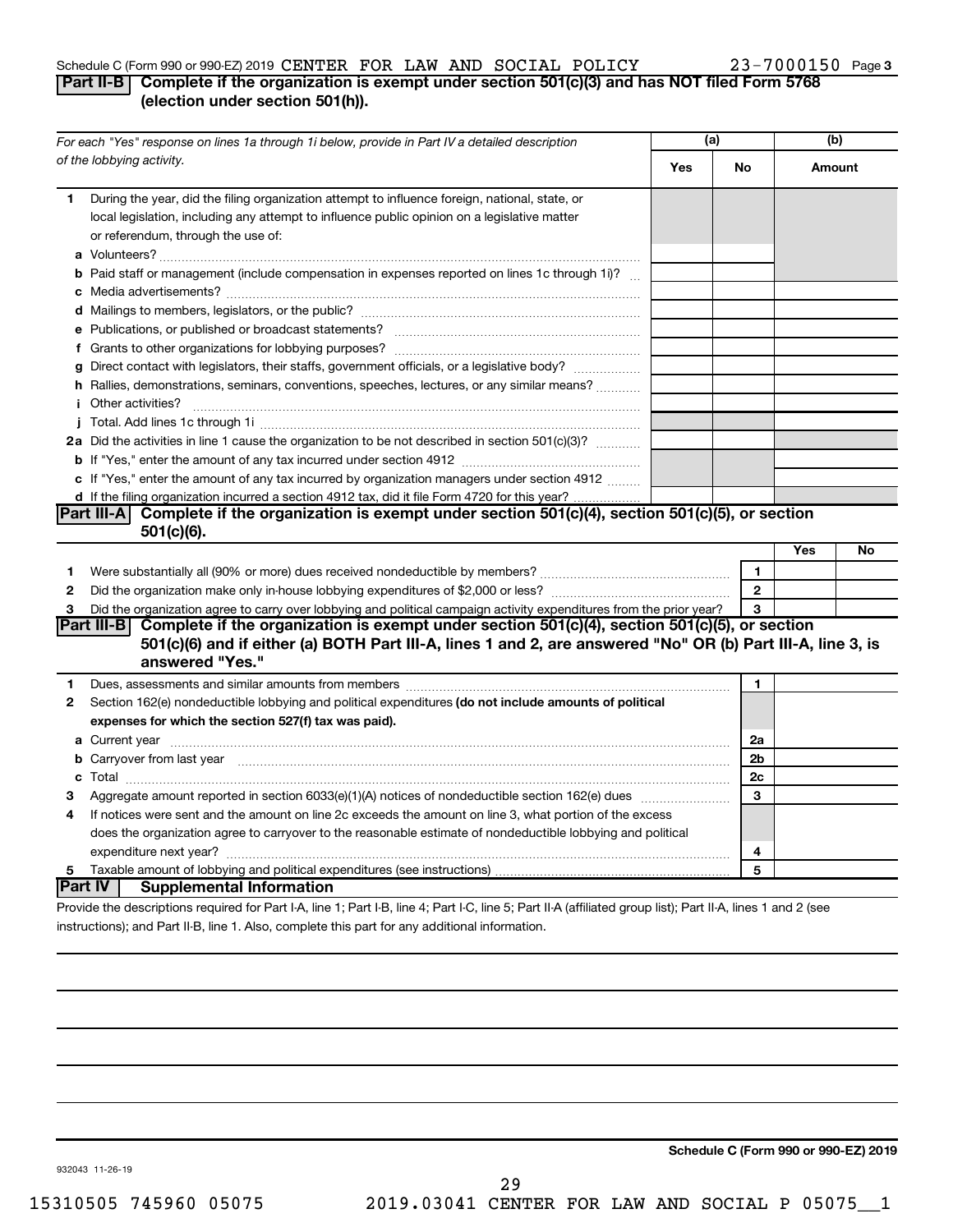Department of the Treasury Internal Revenue Service

| (Form 990) |  |
|------------|--|
|------------|--|

# **SCHEDULE D Supplemental Financial Statements**<br> **Form 990 2019**<br> **Part IV** line 6.7.8.9.10, 11a, 11b, 11d, 11d, 11d, 11d, 11d, 12a, 0r, 12b

**(Form 990) | Complete if the organization answered "Yes" on Form 990, Part IV, line 6, 7, 8, 9, 10, 11a, 11b, 11c, 11d, 11e, 11f, 12a, or 12b.**

**| Attach to Form 990. |Go to www.irs.gov/Form990 for instructions and the latest information.**



Name of the organization<br> **EMPLER FOR LAW AND SOCIAL POLICY** Employer identification number<br>
23-7000150 CENTER FOR LAW AND SOCIAL POLICY

| Part I       | Organizations Maintaining Donor Advised Funds or Other Similar Funds or Accounts. Complete if the                                                     |                                                |                         |                                                    |           |
|--------------|-------------------------------------------------------------------------------------------------------------------------------------------------------|------------------------------------------------|-------------------------|----------------------------------------------------|-----------|
|              | organization answered "Yes" on Form 990, Part IV, line 6.                                                                                             | (a) Donor advised funds                        |                         | (b) Funds and other accounts                       |           |
|              |                                                                                                                                                       |                                                |                         |                                                    |           |
| 1            |                                                                                                                                                       |                                                |                         |                                                    |           |
| $\mathbf{2}$ | Aggregate value of contributions to (during year)                                                                                                     |                                                |                         |                                                    |           |
| з            | Aggregate value of grants from (during year)                                                                                                          |                                                |                         |                                                    |           |
| 4            |                                                                                                                                                       |                                                |                         |                                                    |           |
| 5            | Did the organization inform all donors and donor advisors in writing that the assets held in donor advised funds                                      |                                                |                         |                                                    |           |
|              |                                                                                                                                                       |                                                |                         | Yes                                                | No        |
| 6            | Did the organization inform all grantees, donors, and donor advisors in writing that grant funds can be used only                                     |                                                |                         |                                                    |           |
|              | for charitable purposes and not for the benefit of the donor or donor advisor, or for any other purpose conferring                                    |                                                |                         |                                                    |           |
|              | impermissible private benefit?<br>Part II<br><b>Conservation Easements.</b> Complete if the organization answered "Yes" on Form 990, Part IV, line 7. |                                                |                         | Yes                                                | No        |
| 1.           | Purpose(s) of conservation easements held by the organization (check all that apply).                                                                 |                                                |                         |                                                    |           |
|              | Preservation of land for public use (for example, recreation or education)                                                                            |                                                |                         | Preservation of a historically important land area |           |
|              | Protection of natural habitat                                                                                                                         |                                                |                         | Preservation of a certified historic structure     |           |
|              | Preservation of open space                                                                                                                            |                                                |                         |                                                    |           |
| 2            | Complete lines 2a through 2d if the organization held a qualified conservation contribution in the form of a conservation easement on the last        |                                                |                         |                                                    |           |
|              | day of the tax year.                                                                                                                                  |                                                |                         | Held at the End of the Tax Year                    |           |
|              |                                                                                                                                                       |                                                | 2a                      |                                                    |           |
| b            | Total acreage restricted by conservation easements                                                                                                    |                                                | 2 <sub>b</sub>          |                                                    |           |
| с            | Number of conservation easements on a certified historic structure included in (a) manufacture included in (a)                                        |                                                | 2c                      |                                                    |           |
|              | d Number of conservation easements included in (c) acquired after 7/25/06, and not on a historic structure                                            |                                                |                         |                                                    |           |
|              |                                                                                                                                                       |                                                | 2d                      |                                                    |           |
|              | Number of conservation easements modified, transferred, released, extinguished, or terminated by the organization during the tax                      |                                                |                         |                                                    |           |
|              | $year \blacktriangleright$                                                                                                                            |                                                |                         |                                                    |           |
|              | Number of states where property subject to conservation easement is located >                                                                         |                                                |                         |                                                    |           |
| 4<br>5       | Does the organization have a written policy regarding the periodic monitoring, inspection, handling of                                                |                                                |                         |                                                    |           |
|              | violations, and enforcement of the conservation easements it holds?                                                                                   |                                                |                         | Yes                                                | <b>No</b> |
| 6            | Staff and volunteer hours devoted to monitoring, inspecting, handling of violations, and enforcing conservation easements during the year             |                                                |                         |                                                    |           |
|              |                                                                                                                                                       |                                                |                         |                                                    |           |
| 7            | Amount of expenses incurred in monitoring, inspecting, handling of violations, and enforcing conservation easements during the year                   |                                                |                         |                                                    |           |
|              | $\blacktriangleright$ \$                                                                                                                              |                                                |                         |                                                    |           |
| 8            | Does each conservation easement reported on line 2(d) above satisfy the requirements of section 170(h)(4)(B)(i)                                       |                                                |                         |                                                    |           |
|              |                                                                                                                                                       |                                                |                         | Yes                                                | <b>No</b> |
| 9            | In Part XIII, describe how the organization reports conservation easements in its revenue and expense statement and                                   |                                                |                         |                                                    |           |
|              | balance sheet, and include, if applicable, the text of the footnote to the organization's financial statements that describes the                     |                                                |                         |                                                    |           |
|              | organization's accounting for conservation easements.                                                                                                 |                                                |                         |                                                    |           |
|              | Organizations Maintaining Collections of Art, Historical Treasures, or Other Similar Assets.<br>Part III                                              |                                                |                         |                                                    |           |
|              | Complete if the organization answered "Yes" on Form 990, Part IV, line 8.                                                                             |                                                |                         |                                                    |           |
|              | 1a If the organization elected, as permitted under FASB ASC 958, not to report in its revenue statement and balance sheet works                       |                                                |                         |                                                    |           |
|              | of art, historical treasures, or other similar assets held for public exhibition, education, or research in furtherance of public                     |                                                |                         |                                                    |           |
|              | service, provide in Part XIII the text of the footnote to its financial statements that describes these items.                                        |                                                |                         |                                                    |           |
|              | b If the organization elected, as permitted under FASB ASC 958, to report in its revenue statement and balance sheet works of                         |                                                |                         |                                                    |           |
|              | art, historical treasures, or other similar assets held for public exhibition, education, or research in furtherance of public service,               |                                                |                         |                                                    |           |
|              | provide the following amounts relating to these items:                                                                                                |                                                |                         |                                                    |           |
|              |                                                                                                                                                       |                                                |                         |                                                    |           |
|              | (ii) Assets included in Form 990, Part X [11] Marson Marson Marson Marson Marson Marson Marson Marson Marson M                                        |                                                | $\blacktriangleright$ s |                                                    |           |
| 2            | If the organization received or held works of art, historical treasures, or other similar assets for financial gain, provide                          |                                                |                         |                                                    |           |
|              | the following amounts required to be reported under FASB ASC 958 relating to these items:                                                             |                                                |                         |                                                    |           |
|              |                                                                                                                                                       |                                                |                         |                                                    |           |
|              |                                                                                                                                                       |                                                | $\blacktriangleright$ s |                                                    |           |
|              | LHA For Paperwork Reduction Act Notice, see the Instructions for Form 990.                                                                            |                                                |                         | Schedule D (Form 990) 2019                         |           |
|              | 932051 10-02-19                                                                                                                                       |                                                |                         |                                                    |           |
|              |                                                                                                                                                       | 30                                             |                         |                                                    |           |
|              | 15310505 745960 05075                                                                                                                                 | 2019.03041 CENTER FOR LAW AND SOCIAL P 05075 1 |                         |                                                    |           |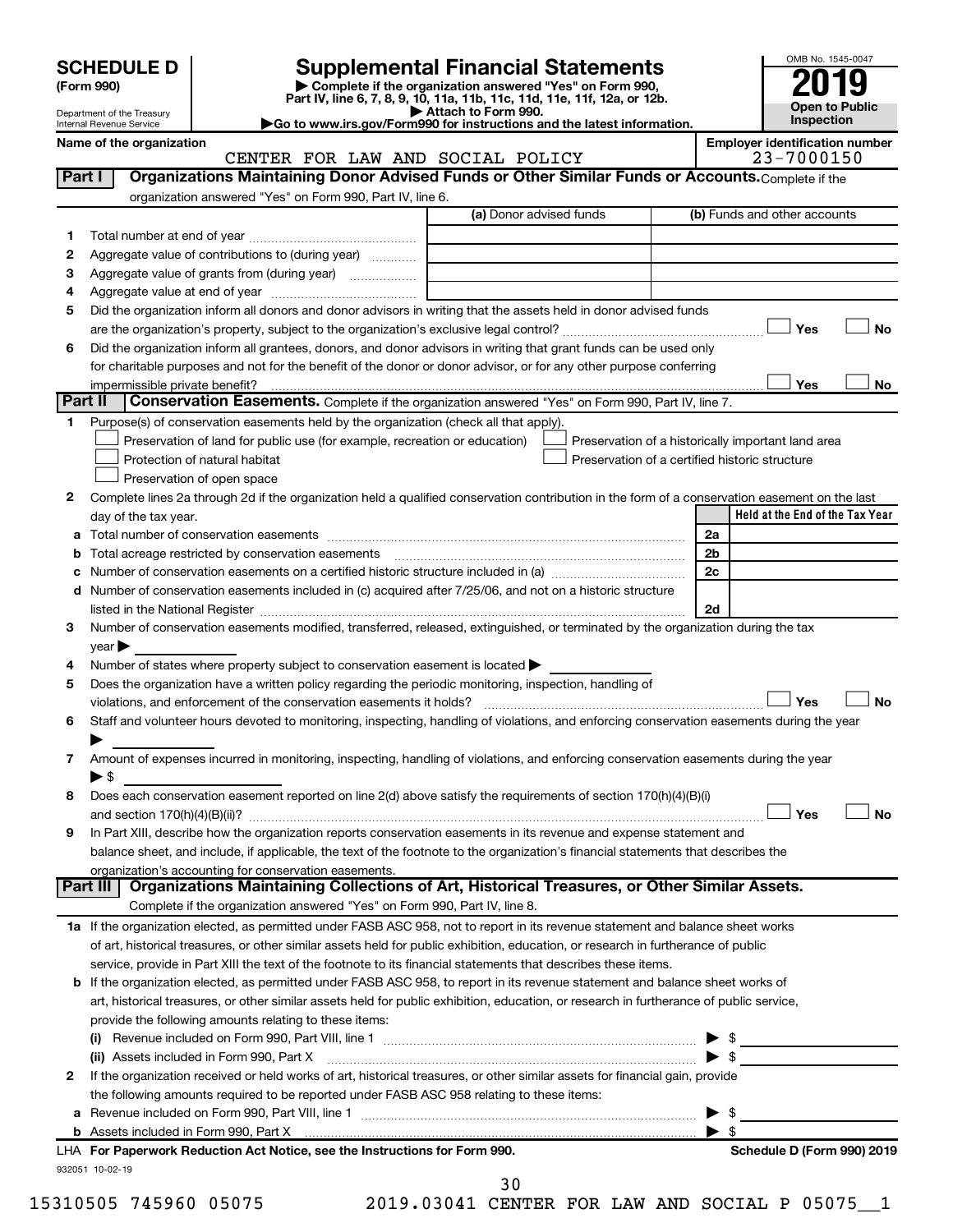|               | Schedule D (Form 990) 2019<br>Part III  <br>Organizations Maintaining Collections of Art, Historical Treasures, or Other Similar Assets(continued)                                                                             | CENTER FOR LAW AND SOCIAL POLICY |   |                |                                                                                                                                                                                                                                |                 | 23-7000150 Page 2 |                |           |    |
|---------------|--------------------------------------------------------------------------------------------------------------------------------------------------------------------------------------------------------------------------------|----------------------------------|---|----------------|--------------------------------------------------------------------------------------------------------------------------------------------------------------------------------------------------------------------------------|-----------------|-------------------|----------------|-----------|----|
|               |                                                                                                                                                                                                                                |                                  |   |                |                                                                                                                                                                                                                                |                 |                   |                |           |    |
| 3             | Using the organization's acquisition, accession, and other records, check any of the following that make significant use of its<br>collection items (check all that apply):                                                    |                                  |   |                |                                                                                                                                                                                                                                |                 |                   |                |           |    |
|               | Public exhibition                                                                                                                                                                                                              |                                  |   |                | Loan or exchange program                                                                                                                                                                                                       |                 |                   |                |           |    |
| a<br>b        | Scholarly research                                                                                                                                                                                                             | e                                |   |                | Other and the control of the control of the control of the control of the control of the control of the control of the control of the control of the control of the control of the control of the control of the control of th |                 |                   |                |           |    |
|               | Preservation for future generations                                                                                                                                                                                            |                                  |   |                |                                                                                                                                                                                                                                |                 |                   |                |           |    |
| с<br>4        | Provide a description of the organization's collections and explain how they further the organization's exempt purpose in Part XIII.                                                                                           |                                  |   |                |                                                                                                                                                                                                                                |                 |                   |                |           |    |
| 5             | During the year, did the organization solicit or receive donations of art, historical treasures, or other similar assets                                                                                                       |                                  |   |                |                                                                                                                                                                                                                                |                 |                   |                |           |    |
|               |                                                                                                                                                                                                                                |                                  |   |                |                                                                                                                                                                                                                                |                 |                   | Yes            |           | No |
|               | Part IV<br><b>Escrow and Custodial Arrangements.</b> Complete if the organization answered "Yes" on Form 990, Part IV, line 9, or                                                                                              |                                  |   |                |                                                                                                                                                                                                                                |                 |                   |                |           |    |
|               | reported an amount on Form 990, Part X, line 21.                                                                                                                                                                               |                                  |   |                |                                                                                                                                                                                                                                |                 |                   |                |           |    |
|               | 1a Is the organization an agent, trustee, custodian or other intermediary for contributions or other assets not included                                                                                                       |                                  |   |                |                                                                                                                                                                                                                                |                 |                   |                |           |    |
|               |                                                                                                                                                                                                                                |                                  |   |                |                                                                                                                                                                                                                                |                 |                   | Yes            |           | No |
|               | b If "Yes," explain the arrangement in Part XIII and complete the following table:                                                                                                                                             |                                  |   |                |                                                                                                                                                                                                                                |                 |                   |                |           |    |
|               |                                                                                                                                                                                                                                |                                  |   |                |                                                                                                                                                                                                                                |                 |                   | Amount         |           |    |
|               | c Beginning balance measurements and the contract of the contract of the contract of the contract of the contract of the contract of the contract of the contract of the contract of the contract of the contract of the contr |                                  |   |                |                                                                                                                                                                                                                                | 1c              |                   |                |           |    |
|               |                                                                                                                                                                                                                                |                                  |   |                |                                                                                                                                                                                                                                | 1d              |                   |                |           |    |
| е             | Distributions during the year manufactured and an account of the year manufactured and the year manufactured and the year manufactured and the year manufactured and the year manufactured and the year manufactured and the y |                                  |   |                |                                                                                                                                                                                                                                | 1e              |                   |                |           |    |
| f.            |                                                                                                                                                                                                                                |                                  |   |                |                                                                                                                                                                                                                                | 1f              |                   |                |           |    |
|               | 2a Did the organization include an amount on Form 990, Part X, line 21, for escrow or custodial account liability?                                                                                                             |                                  |   |                |                                                                                                                                                                                                                                |                 |                   | Yes            |           | No |
|               |                                                                                                                                                                                                                                |                                  |   |                |                                                                                                                                                                                                                                |                 |                   |                |           |    |
| <b>Part V</b> | Endowment Funds. Complete if the organization answered "Yes" on Form 990, Part IV, line 10.                                                                                                                                    |                                  |   |                |                                                                                                                                                                                                                                |                 |                   |                |           |    |
|               |                                                                                                                                                                                                                                | (a) Current year                 |   | (b) Prior year | (c) Two years back $\vert$ (d) Three years back $\vert$ (e) Four years back                                                                                                                                                    |                 |                   |                |           |    |
|               | <b>1a</b> Beginning of year balance                                                                                                                                                                                            |                                  |   |                |                                                                                                                                                                                                                                |                 |                   |                |           |    |
| b             |                                                                                                                                                                                                                                |                                  |   |                |                                                                                                                                                                                                                                |                 |                   |                |           |    |
| с             | Net investment earnings, gains, and losses                                                                                                                                                                                     |                                  |   |                |                                                                                                                                                                                                                                |                 |                   |                |           |    |
| d             | Grants or scholarships <i></i>                                                                                                                                                                                                 |                                  |   |                |                                                                                                                                                                                                                                |                 |                   |                |           |    |
|               | e Other expenditures for facilities                                                                                                                                                                                            |                                  |   |                |                                                                                                                                                                                                                                |                 |                   |                |           |    |
|               | and programs                                                                                                                                                                                                                   |                                  |   |                |                                                                                                                                                                                                                                |                 |                   |                |           |    |
|               | f Administrative expenses <i></i>                                                                                                                                                                                              |                                  |   |                |                                                                                                                                                                                                                                |                 |                   |                |           |    |
| g             | End of year balance <i>manually contained</i>                                                                                                                                                                                  |                                  |   |                |                                                                                                                                                                                                                                |                 |                   |                |           |    |
| 2             | Provide the estimated percentage of the current year end balance (line 1g, column (a)) held as:                                                                                                                                |                                  |   |                |                                                                                                                                                                                                                                |                 |                   |                |           |    |
| а             | Board designated or quasi-endowment                                                                                                                                                                                            |                                  | % |                |                                                                                                                                                                                                                                |                 |                   |                |           |    |
| b             | Permanent endowment                                                                                                                                                                                                            | %                                |   |                |                                                                                                                                                                                                                                |                 |                   |                |           |    |
| с             | Term endowment $\blacktriangleright$                                                                                                                                                                                           | %                                |   |                |                                                                                                                                                                                                                                |                 |                   |                |           |    |
|               | The percentages on lines 2a, 2b, and 2c should equal 100%.                                                                                                                                                                     |                                  |   |                |                                                                                                                                                                                                                                |                 |                   |                |           |    |
|               | 3a Are there endowment funds not in the possession of the organization that are held and administered for the organization                                                                                                     |                                  |   |                |                                                                                                                                                                                                                                |                 |                   |                |           |    |
|               | by:                                                                                                                                                                                                                            |                                  |   |                |                                                                                                                                                                                                                                |                 |                   |                | Yes       | No |
|               | (i)                                                                                                                                                                                                                            |                                  |   |                |                                                                                                                                                                                                                                |                 |                   | 3a(i)          |           |    |
|               |                                                                                                                                                                                                                                |                                  |   |                |                                                                                                                                                                                                                                |                 |                   | 3a(ii)         |           |    |
|               |                                                                                                                                                                                                                                |                                  |   |                |                                                                                                                                                                                                                                |                 |                   | 3b             |           |    |
| 4             | Describe in Part XIII the intended uses of the organization's endowment funds.                                                                                                                                                 |                                  |   |                |                                                                                                                                                                                                                                |                 |                   |                |           |    |
|               | Part VI   Land, Buildings, and Equipment.                                                                                                                                                                                      |                                  |   |                |                                                                                                                                                                                                                                |                 |                   |                |           |    |
|               | Complete if the organization answered "Yes" on Form 990, Part IV, line 11a. See Form 990, Part X, line 10.                                                                                                                     |                                  |   |                |                                                                                                                                                                                                                                |                 |                   |                |           |    |
|               | Description of property                                                                                                                                                                                                        | (a) Cost or other                |   |                | (b) Cost or other                                                                                                                                                                                                              | (c) Accumulated |                   | (d) Book value |           |    |
|               |                                                                                                                                                                                                                                | basis (investment)               |   |                | basis (other)                                                                                                                                                                                                                  | depreciation    |                   |                |           |    |
|               |                                                                                                                                                                                                                                |                                  |   |                |                                                                                                                                                                                                                                |                 |                   |                |           |    |
|               |                                                                                                                                                                                                                                |                                  |   |                |                                                                                                                                                                                                                                |                 |                   |                |           |    |
|               |                                                                                                                                                                                                                                |                                  |   |                |                                                                                                                                                                                                                                |                 |                   |                |           |    |
| d             |                                                                                                                                                                                                                                |                                  |   |                | 140,503.                                                                                                                                                                                                                       | 49, 176.        |                   |                | 91,327.   |    |
|               |                                                                                                                                                                                                                                |                                  |   |                | 191,137.                                                                                                                                                                                                                       | 163,349.        |                   |                | 27,788.   |    |
|               | Total. Add lines 1a through 1e. (Column (d) must equal Form 990, Part X, column (B), line 10c.)                                                                                                                                |                                  |   |                |                                                                                                                                                                                                                                |                 |                   |                | 119, 115. |    |
|               |                                                                                                                                                                                                                                |                                  |   |                |                                                                                                                                                                                                                                |                 |                   |                |           |    |

**Schedule D (Form 990) 2019**

932052 10-02-19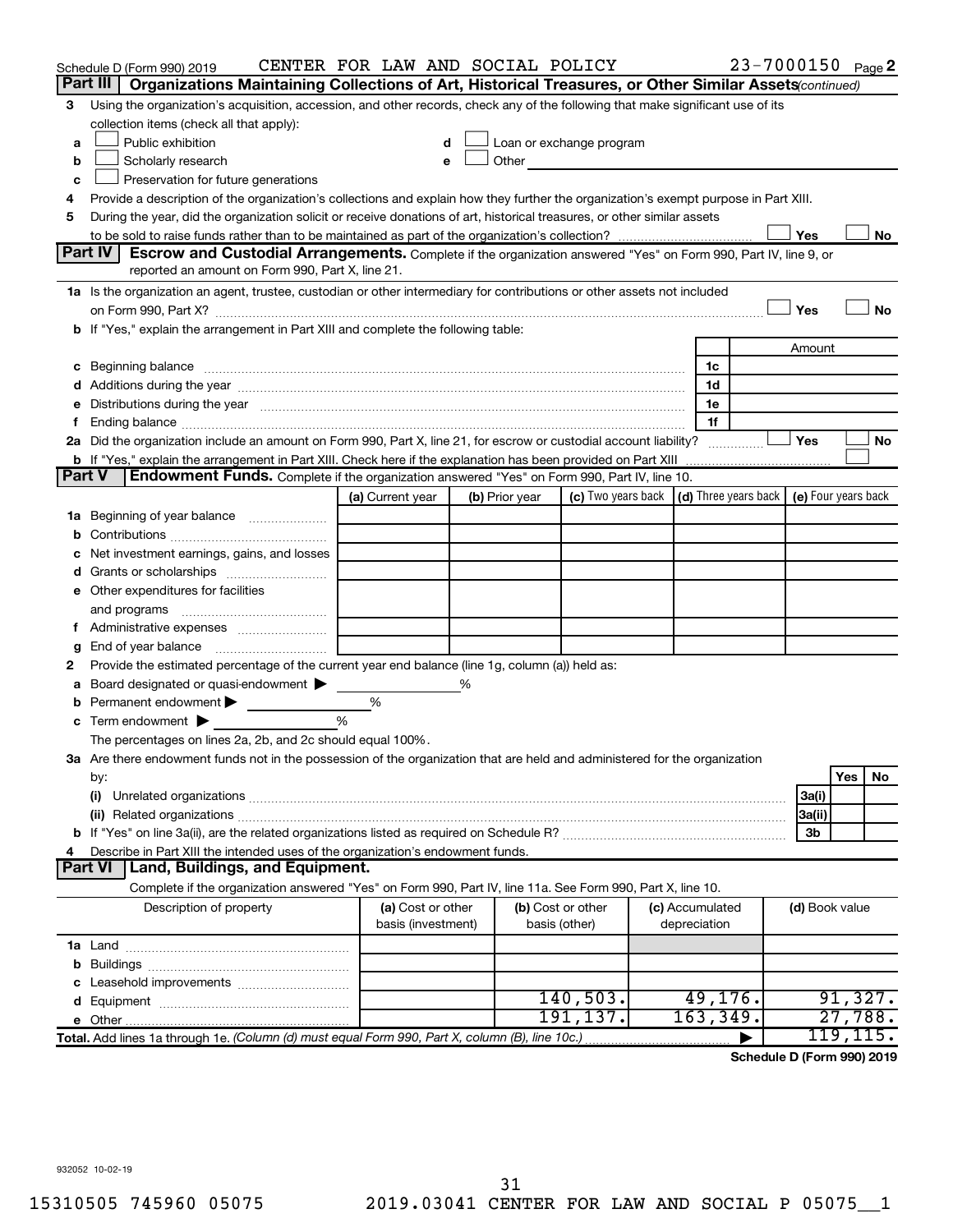|                  | Schedule D (Form 990) 2019                                                                                 |                              |                 |                | CENTER FOR LAW AND SOCIAL POLICY |                                                                                                                                                      | 23-7000150     | Page $3$ |
|------------------|------------------------------------------------------------------------------------------------------------|------------------------------|-----------------|----------------|----------------------------------|------------------------------------------------------------------------------------------------------------------------------------------------------|----------------|----------|
| <b>Part VIII</b> | <b>Investments - Other Securities.</b>                                                                     |                              |                 |                |                                  |                                                                                                                                                      |                |          |
|                  | Complete if the organization answered "Yes" on Form 990, Part IV, line 11b. See Form 990, Part X, line 12. |                              |                 |                |                                  |                                                                                                                                                      |                |          |
|                  | (a) Description of security or category (including name of security)                                       |                              |                 | (b) Book value |                                  | (c) Method of valuation: Cost or end-of-year market value                                                                                            |                |          |
|                  | (1) Financial derivatives                                                                                  |                              |                 |                |                                  |                                                                                                                                                      |                |          |
|                  |                                                                                                            |                              |                 |                |                                  |                                                                                                                                                      |                |          |
| (3) Other        |                                                                                                            |                              |                 |                |                                  |                                                                                                                                                      |                |          |
| (A)              |                                                                                                            |                              |                 |                |                                  |                                                                                                                                                      |                |          |
| (B)              |                                                                                                            |                              |                 |                |                                  |                                                                                                                                                      |                |          |
| (C)              |                                                                                                            |                              |                 |                |                                  |                                                                                                                                                      |                |          |
| (D)              |                                                                                                            |                              |                 |                |                                  |                                                                                                                                                      |                |          |
| (E)              |                                                                                                            |                              |                 |                |                                  |                                                                                                                                                      |                |          |
| (F)              |                                                                                                            |                              |                 |                |                                  |                                                                                                                                                      |                |          |
| (G)              |                                                                                                            |                              |                 |                |                                  |                                                                                                                                                      |                |          |
| (H)              |                                                                                                            |                              |                 |                |                                  |                                                                                                                                                      |                |          |
|                  | Total. (Col. (b) must equal Form 990, Part X, col. (B) line 12.)                                           |                              |                 |                |                                  |                                                                                                                                                      |                |          |
|                  | Part VIII Investments - Program Related.                                                                   |                              |                 |                |                                  |                                                                                                                                                      |                |          |
|                  | Complete if the organization answered "Yes" on Form 990, Part IV, line 11c. See Form 990, Part X, line 13. |                              |                 |                |                                  |                                                                                                                                                      |                |          |
|                  | (a) Description of investment                                                                              |                              |                 | (b) Book value |                                  | (c) Method of valuation: Cost or end-of-year market value                                                                                            |                |          |
| (1)              |                                                                                                            |                              |                 |                |                                  |                                                                                                                                                      |                |          |
| (2)              |                                                                                                            |                              |                 |                |                                  |                                                                                                                                                      |                |          |
| (3)              |                                                                                                            |                              |                 |                |                                  |                                                                                                                                                      |                |          |
| (4)              |                                                                                                            |                              |                 |                |                                  |                                                                                                                                                      |                |          |
| (5)              |                                                                                                            |                              |                 |                |                                  |                                                                                                                                                      |                |          |
| (6)              |                                                                                                            |                              |                 |                |                                  |                                                                                                                                                      |                |          |
| (7)              |                                                                                                            |                              |                 |                |                                  |                                                                                                                                                      |                |          |
| (8)              |                                                                                                            |                              |                 |                |                                  |                                                                                                                                                      |                |          |
| (9)              |                                                                                                            |                              |                 |                |                                  |                                                                                                                                                      |                |          |
|                  | Total. (Col. (b) must equal Form 990, Part X, col. (B) line 13.) $\blacktriangleright$                     |                              |                 |                |                                  |                                                                                                                                                      |                |          |
| Part IX          | <b>Other Assets.</b>                                                                                       |                              |                 |                |                                  |                                                                                                                                                      |                |          |
|                  | Complete if the organization answered "Yes" on Form 990, Part IV, line 11d. See Form 990, Part X, line 15. |                              |                 |                |                                  |                                                                                                                                                      |                |          |
|                  |                                                                                                            |                              | (a) Description |                |                                  |                                                                                                                                                      | (b) Book value |          |
| (1)              |                                                                                                            |                              |                 |                |                                  |                                                                                                                                                      |                |          |
| (2)              |                                                                                                            |                              |                 |                |                                  |                                                                                                                                                      |                |          |
| (3)              |                                                                                                            |                              |                 |                |                                  |                                                                                                                                                      |                |          |
|                  |                                                                                                            |                              |                 |                |                                  |                                                                                                                                                      |                |          |
| (4)              |                                                                                                            |                              |                 |                |                                  |                                                                                                                                                      |                |          |
| (5)              |                                                                                                            |                              |                 |                |                                  |                                                                                                                                                      |                |          |
| (6)              |                                                                                                            |                              |                 |                |                                  |                                                                                                                                                      |                |          |
| (7)              |                                                                                                            |                              |                 |                |                                  |                                                                                                                                                      |                |          |
| (8)              |                                                                                                            |                              |                 |                |                                  |                                                                                                                                                      |                |          |
| (9)              |                                                                                                            |                              |                 |                |                                  |                                                                                                                                                      |                |          |
| Part X           | Total. (Column (b) must equal Form 990, Part X, col. (B) line 15.)<br><b>Other Liabilities.</b>            |                              |                 |                |                                  |                                                                                                                                                      |                |          |
|                  |                                                                                                            |                              |                 |                |                                  |                                                                                                                                                      |                |          |
|                  |                                                                                                            | (a) Description of liability |                 |                |                                  | Complete if the organization answered "Yes" on Form 990, Part IV, line 11e or 11f. See Form 990, Part X, line 25.                                    | (b) Book value |          |
| 1.               |                                                                                                            |                              |                 |                |                                  |                                                                                                                                                      |                |          |
| (1)              | Federal income taxes<br>CAPITAL LEASE OBLIGATIONS                                                          |                              |                 |                |                                  |                                                                                                                                                      |                | 103,510. |
| (2)              | DEFERRED RENT ABATEMENT                                                                                    |                              |                 |                |                                  |                                                                                                                                                      |                | 30,459.  |
| (3)              |                                                                                                            |                              |                 |                |                                  |                                                                                                                                                      |                |          |
| (4)              |                                                                                                            |                              |                 |                |                                  |                                                                                                                                                      |                |          |
| (5)              |                                                                                                            |                              |                 |                |                                  |                                                                                                                                                      |                |          |
| (6)              |                                                                                                            |                              |                 |                |                                  |                                                                                                                                                      |                |          |
| (7)              |                                                                                                            |                              |                 |                |                                  |                                                                                                                                                      |                |          |
| (8)              |                                                                                                            |                              |                 |                |                                  |                                                                                                                                                      |                |          |
| (9)              |                                                                                                            |                              |                 |                |                                  |                                                                                                                                                      |                |          |
|                  |                                                                                                            |                              |                 |                |                                  |                                                                                                                                                      |                | 133,969. |
|                  |                                                                                                            |                              |                 |                |                                  | 2. Liability for uncertain tax positions. In Part XIII, provide the text of the footnote to the organization's financial statements that reports the |                |          |

organization's liability for uncertain tax positions under FASB ASC 740. Check here if the text of the footnote has been provided in Part XIII ...  $\fbox{\bf X}$ 

932053 10-02-19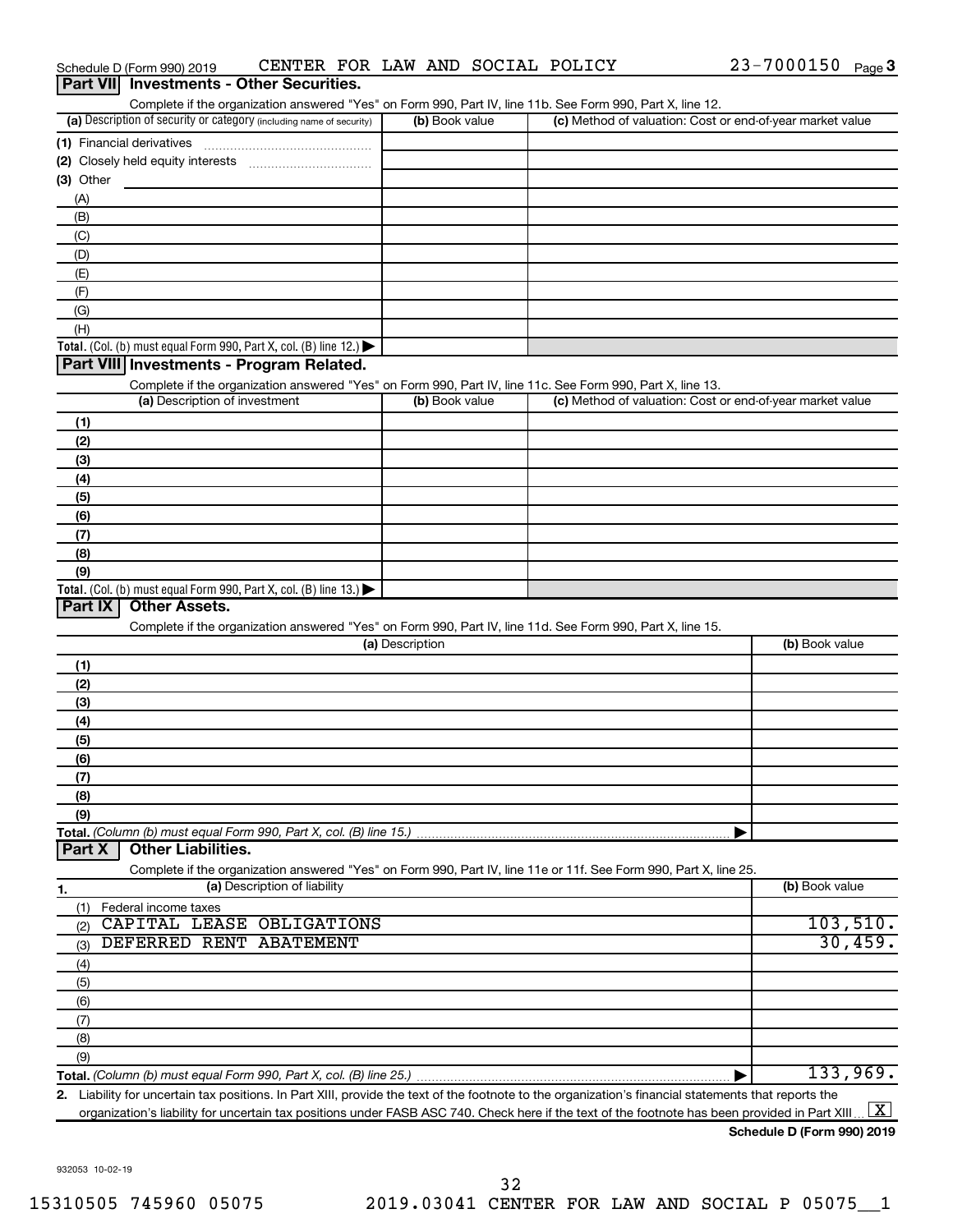|   | CENTER FOR LAW AND SOCIAL POLICY<br>Schedule D (Form 990) 2019                                                                                                                                                                      |                |          |                | $23 - 7000150$ Page 4 |
|---|-------------------------------------------------------------------------------------------------------------------------------------------------------------------------------------------------------------------------------------|----------------|----------|----------------|-----------------------|
|   | Part XI<br>Reconciliation of Revenue per Audited Financial Statements With Revenue per Return.                                                                                                                                      |                |          |                |                       |
|   | Complete if the organization answered "Yes" on Form 990, Part IV, line 12a.                                                                                                                                                         |                |          |                |                       |
| 1 | Total revenue, gains, and other support per audited financial statements                                                                                                                                                            |                |          | $\overline{1}$ | 11, 168, 589.         |
| 2 | Amounts included on line 1 but not on Form 990, Part VIII, line 12:                                                                                                                                                                 |                |          |                |                       |
| a |                                                                                                                                                                                                                                     | 2a             | $-30.$   |                |                       |
| b |                                                                                                                                                                                                                                     | 2 <sub>b</sub> |          |                |                       |
|   |                                                                                                                                                                                                                                     | 2 <sub>c</sub> |          |                |                       |
| d |                                                                                                                                                                                                                                     | 2d             | 167,371. |                |                       |
| e | Add lines 2a through 2d                                                                                                                                                                                                             |                |          | 2е             | 167,341.              |
| 3 |                                                                                                                                                                                                                                     |                |          | $\mathbf{3}$   | 11,001,248.           |
| 4 | Amounts included on Form 990, Part VIII, line 12, but not on line 1:                                                                                                                                                                |                |          |                |                       |
| a |                                                                                                                                                                                                                                     | 4a             |          |                |                       |
|   |                                                                                                                                                                                                                                     | 4 <sub>h</sub> |          |                |                       |
|   | c Add lines 4a and 4b                                                                                                                                                                                                               |                |          | 4с             | 0.                    |
|   |                                                                                                                                                                                                                                     |                |          | $5^{\circ}$    | 11,001,248.           |
|   | Part XII   Reconciliation of Expenses per Audited Financial Statements With Expenses per Return.                                                                                                                                    |                |          |                |                       |
|   | Complete if the organization answered "Yes" on Form 990, Part IV, line 12a.                                                                                                                                                         |                |          |                |                       |
| 1 |                                                                                                                                                                                                                                     |                |          |                |                       |
| 2 |                                                                                                                                                                                                                                     |                |          | $\blacksquare$ | 9,907,090.            |
|   | Amounts included on line 1 but not on Form 990, Part IX, line 25:                                                                                                                                                                   |                |          |                |                       |
| a |                                                                                                                                                                                                                                     | 2a             |          |                |                       |
| b |                                                                                                                                                                                                                                     | 2 <sub>b</sub> |          |                |                       |
|   | Prior year adjustments [1111] Prior year adjustments [111] Masseum Masseum Masseum Masseum Masseum Masseum Mas<br>Other losses                                                                                                      | 2 <sub>c</sub> |          |                |                       |
| d |                                                                                                                                                                                                                                     | 2d             | 167,371. |                |                       |
| e |                                                                                                                                                                                                                                     |                |          | 2e             | 167,371.              |
| з | Add lines 2a through 2d <b>contained a contained a contained a contained a</b> contained a contact the set of the set of the set of the set of the set of the set of the set of the set of the set of the set of the set of the set |                |          | 3              | 9,739,719.            |
|   | Amounts included on Form 990, Part IX, line 25, but not on line 1:                                                                                                                                                                  |                |          |                |                       |
| a |                                                                                                                                                                                                                                     | 4a             |          |                |                       |
| b |                                                                                                                                                                                                                                     | 4 <sub>b</sub> |          |                |                       |
|   | Add lines 4a and 4b                                                                                                                                                                                                                 |                |          | 4с             | о.                    |
| 5 |                                                                                                                                                                                                                                     |                |          | $\mathbf{5}$   | <u>9,739,719.</u>     |
|   | Part XIII Supplemental Information.                                                                                                                                                                                                 |                |          |                |                       |

Provide the descriptions required for Part II, lines 3, 5, and 9; Part III, lines 1a and 4; Part IV, lines 1b and 2b; Part V, line 4; Part X, line 2; Part XI, lines 2d and 4b; and Part XII, lines 2d and 4b. Also complete this part to provide any additional information.

PART X, LINE 2:

FOR THE YEAR ENDED DECEMBER 31, 2019, CLASP HAS DOCUMENTED ITS

CONSIDERATION OF FASB ASC 740-10, INCOME TAXES, THAT PROVIDES GUIDANCE FOR

REPORTING UNCERTAINTY IN INCOME TAXES AND HAS DETERMINED THAT NO MATERIAL

UNCERTAIN TAX POSITIONS QUALIFY FOR EITHER RECOGNITION OR DISCLOSURE IN

THE FINANCIAL STATEMENTS.

PART XI, LINE 2D - OTHER ADJUSTMENTS:

FUNDRAISING EVENT EXPENSES REPORTED AS EXPENSE ON THE 167,371.

FINANCIAL STATEMENTS AND NETTED AGAINST REVENUE ON

FORM 990, PART VIII, LINE 8B.

932054 10-02-19

33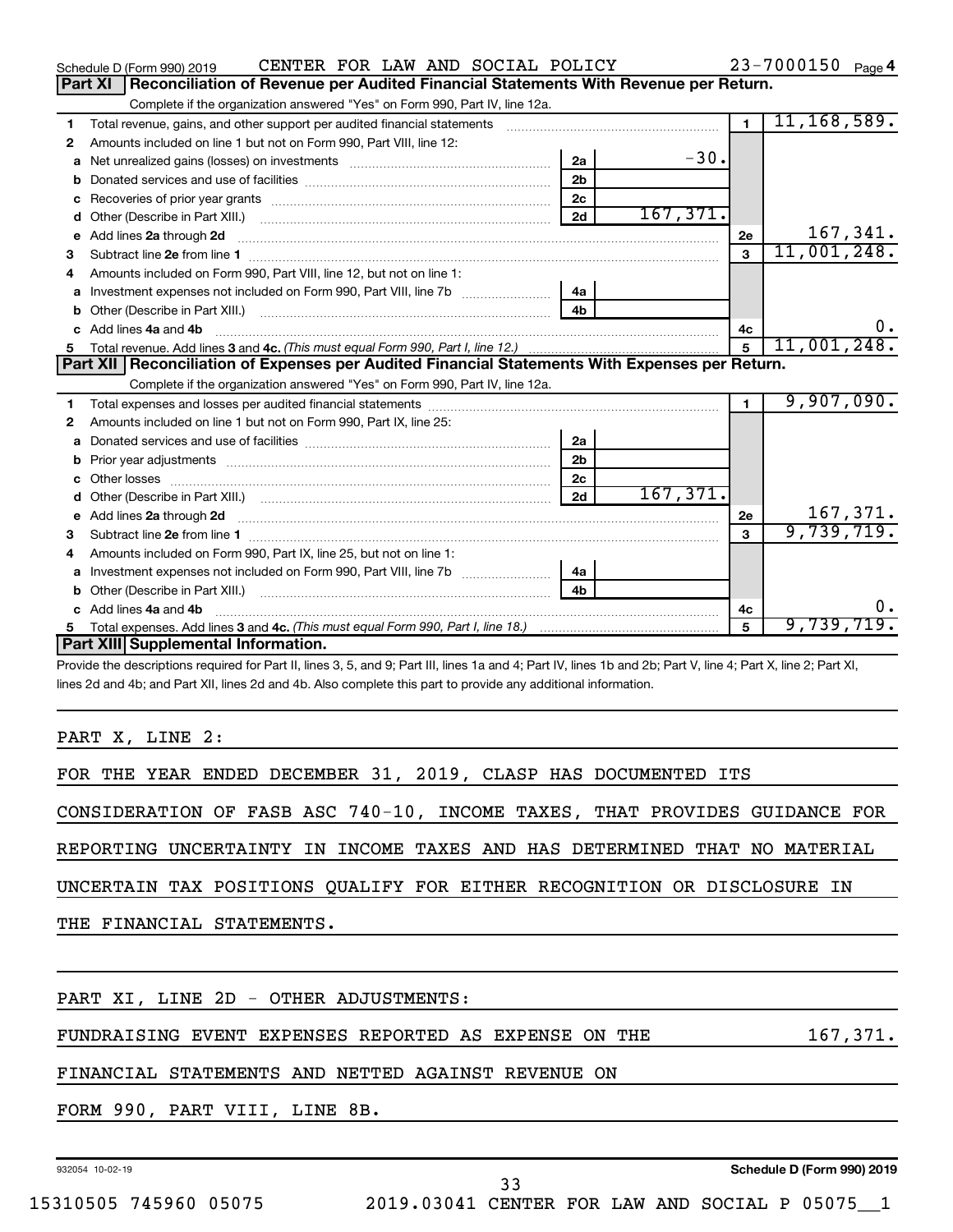| CENTER FOR LAW AND SOCIAL POLICY<br>Schedule D (Form 990) 2019 CENTER FOR<br><b>Part XIII</b> Supplemental Information (continued) | $23 - 7000150$ Page 5      |
|------------------------------------------------------------------------------------------------------------------------------------|----------------------------|
|                                                                                                                                    |                            |
| PART XII, LINE 2D - OTHER ADJUSTMENTS:                                                                                             |                            |
| FUNDRAISING EVENT EXPENSES REPORTED AS EXPENSE ON THE                                                                              | 167, 371.                  |
| FINANCIAL STATEMENTS AND NETTED AGAINST REVENUE ON                                                                                 |                            |
| FORM 990, PART VIII, LINE 8B.                                                                                                      |                            |
|                                                                                                                                    |                            |
|                                                                                                                                    |                            |
|                                                                                                                                    |                            |
|                                                                                                                                    |                            |
|                                                                                                                                    |                            |
|                                                                                                                                    |                            |
|                                                                                                                                    |                            |
|                                                                                                                                    |                            |
|                                                                                                                                    |                            |
|                                                                                                                                    |                            |
|                                                                                                                                    |                            |
|                                                                                                                                    |                            |
|                                                                                                                                    |                            |
|                                                                                                                                    |                            |
|                                                                                                                                    |                            |
|                                                                                                                                    |                            |
|                                                                                                                                    |                            |
|                                                                                                                                    |                            |
|                                                                                                                                    |                            |
|                                                                                                                                    |                            |
|                                                                                                                                    |                            |
|                                                                                                                                    |                            |
|                                                                                                                                    |                            |
|                                                                                                                                    |                            |
|                                                                                                                                    | Schedule D (Form 990) 2019 |
| 932055 10-02-19<br>34                                                                                                              |                            |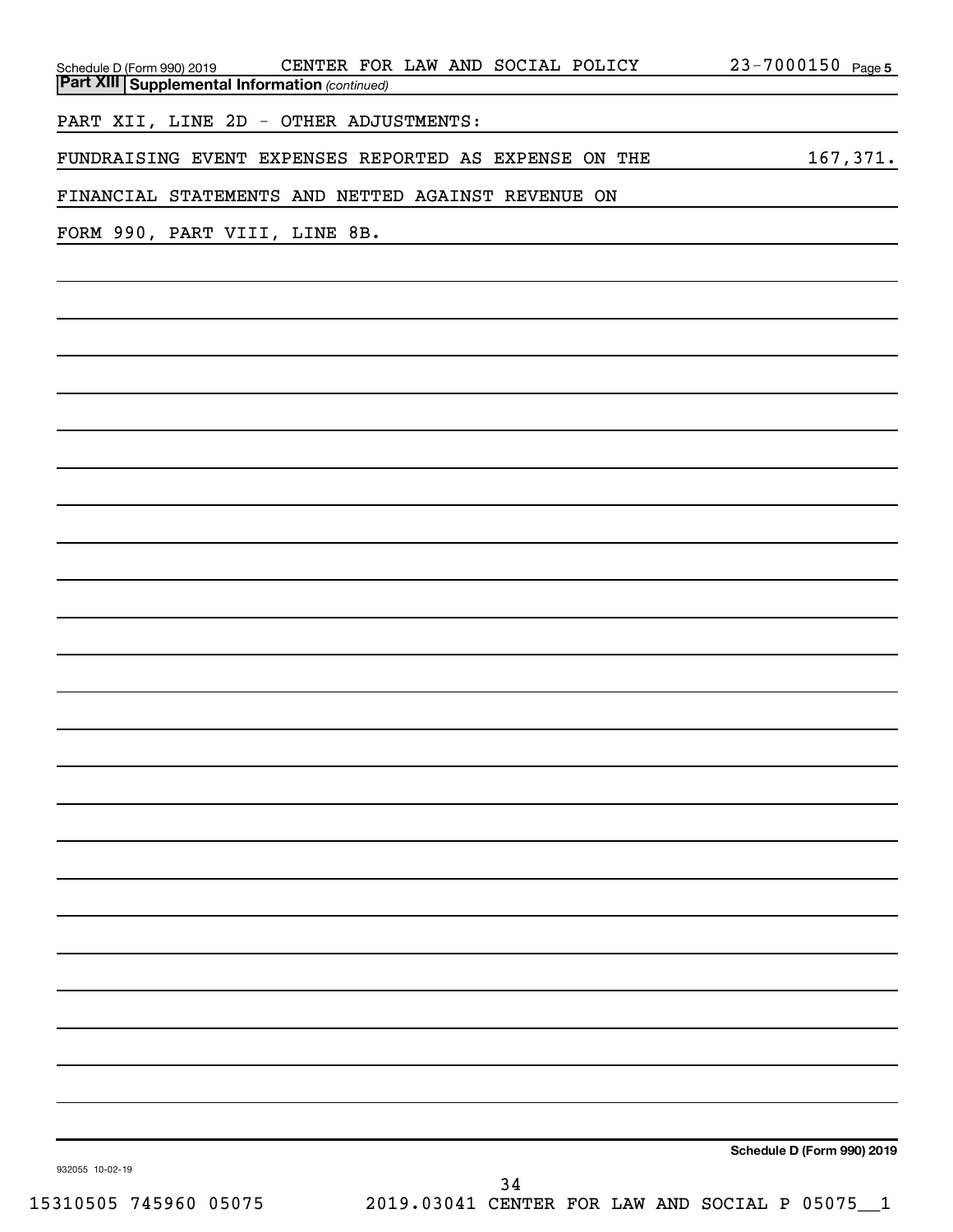| <b>SCHEDULE G</b>                                                                                                                                                                                                                                                                 |                                                                                                                                                                                                                                                                                                                                                                                                                                                                                                                                                                                                                                                                                                                                                                                                                                                                                                                                   |                                  |  |                                    |     |    | Supplemental Information Regarding Fundraising or Gaming Activities                                                                                                 |  |                                                         |  | OMB No. 1545-0047                     |
|-----------------------------------------------------------------------------------------------------------------------------------------------------------------------------------------------------------------------------------------------------------------------------------|-----------------------------------------------------------------------------------------------------------------------------------------------------------------------------------------------------------------------------------------------------------------------------------------------------------------------------------------------------------------------------------------------------------------------------------------------------------------------------------------------------------------------------------------------------------------------------------------------------------------------------------------------------------------------------------------------------------------------------------------------------------------------------------------------------------------------------------------------------------------------------------------------------------------------------------|----------------------------------|--|------------------------------------|-----|----|---------------------------------------------------------------------------------------------------------------------------------------------------------------------|--|---------------------------------------------------------|--|---------------------------------------|
| (Form 990 or 990-EZ)                                                                                                                                                                                                                                                              |                                                                                                                                                                                                                                                                                                                                                                                                                                                                                                                                                                                                                                                                                                                                                                                                                                                                                                                                   |                                  |  |                                    |     |    | Complete if the organization answered "Yes" on Form 990, Part IV, line 17, 18, or 19, or if the<br>organization entered more than \$15,000 on Form 990-EZ, line 6a. |  |                                                         |  |                                       |
| Department of the Treasury                                                                                                                                                                                                                                                        |                                                                                                                                                                                                                                                                                                                                                                                                                                                                                                                                                                                                                                                                                                                                                                                                                                                                                                                                   |                                  |  | Attach to Form 990 or Form 990-EZ. |     |    |                                                                                                                                                                     |  |                                                         |  | <b>Open to Public</b>                 |
| Internal Revenue Service                                                                                                                                                                                                                                                          |                                                                                                                                                                                                                                                                                                                                                                                                                                                                                                                                                                                                                                                                                                                                                                                                                                                                                                                                   |                                  |  |                                    |     |    | Go to www.irs.gov/Form990 for instructions and the latest information.                                                                                              |  |                                                         |  | Inspection                            |
| Name of the organization                                                                                                                                                                                                                                                          |                                                                                                                                                                                                                                                                                                                                                                                                                                                                                                                                                                                                                                                                                                                                                                                                                                                                                                                                   | CENTER FOR LAW AND SOCIAL POLICY |  |                                    |     |    |                                                                                                                                                                     |  | 23-7000150                                              |  | <b>Employer identification number</b> |
| Part I                                                                                                                                                                                                                                                                            |                                                                                                                                                                                                                                                                                                                                                                                                                                                                                                                                                                                                                                                                                                                                                                                                                                                                                                                                   |                                  |  |                                    |     |    | Fundraising Activities. Complete if the organization answered "Yes" on Form 990, Part IV, line 17. Form 990-EZ filers are not                                       |  |                                                         |  |                                       |
|                                                                                                                                                                                                                                                                                   | required to complete this part.                                                                                                                                                                                                                                                                                                                                                                                                                                                                                                                                                                                                                                                                                                                                                                                                                                                                                                   |                                  |  |                                    |     |    |                                                                                                                                                                     |  |                                                         |  |                                       |
| b<br>c<br>d                                                                                                                                                                                                                                                                       | 1 Indicate whether the organization raised funds through any of the following activities. Check all that apply.<br>$ \mathbf{X} $ Mail solicitations<br>$e$ $\boxed{\text{X}}$ Solicitation of non-government grants<br>$ \mathbf{X} $ Internet and email solicitations<br>Solicitation of government grants<br>f<br>$g\left[\frac{\mathbf{X}}{\mathbf{X}}\right]$ Special fundraising events<br>Phone solicitations<br>In-person solicitations<br>2 a Did the organization have a written or oral agreement with any individual (including officers, directors, trustees, or<br>$\boxed{\text{X}}$ Yes<br><b>No</b><br>key employees listed in Form 990, Part VII) or entity in connection with professional fundraising services?<br>b If "Yes," list the 10 highest paid individuals or entities (fundraisers) pursuant to agreements under which the fundraiser is to be<br>compensated at least \$5,000 by the organization. |                                  |  |                                    |     |    |                                                                                                                                                                     |  |                                                         |  |                                       |
| (v) Amount paid<br>(iii) Did<br>(i) Name and address of individual<br>(iv) Gross receipts<br>fundraiser<br>to (or retained by)<br>(ii) Activity<br>have custody<br>fundraiser<br>or entity (fundraiser)<br>from activity<br>or control of<br>contributions?<br>listed in col. (i) |                                                                                                                                                                                                                                                                                                                                                                                                                                                                                                                                                                                                                                                                                                                                                                                                                                                                                                                                   |                                  |  |                                    |     |    |                                                                                                                                                                     |  | (vi) Amount paid<br>to (or retained by)<br>organization |  |                                       |
| BETH GRUPP ASSOCIATES - BOX                                                                                                                                                                                                                                                       |                                                                                                                                                                                                                                                                                                                                                                                                                                                                                                                                                                                                                                                                                                                                                                                                                                                                                                                                   |                                  |  |                                    | Yes | No |                                                                                                                                                                     |  |                                                         |  |                                       |
| 60581 CAPITOL SUITES                                                                                                                                                                                                                                                              |                                                                                                                                                                                                                                                                                                                                                                                                                                                                                                                                                                                                                                                                                                                                                                                                                                                                                                                                   | DEVELOPMENT SUPPORT              |  |                                    |     | x  | 453,074.                                                                                                                                                            |  | 120,000                                                 |  | 333,074.                              |
| TYPE A STRATEGIES - 455                                                                                                                                                                                                                                                           |                                                                                                                                                                                                                                                                                                                                                                                                                                                                                                                                                                                                                                                                                                                                                                                                                                                                                                                                   |                                  |  |                                    |     |    |                                                                                                                                                                     |  |                                                         |  |                                       |
| MASSACHUSETTS AVE, NW, UNIT                                                                                                                                                                                                                                                       |                                                                                                                                                                                                                                                                                                                                                                                                                                                                                                                                                                                                                                                                                                                                                                                                                                                                                                                                   | DEVELOPMENT SUPPORT              |  |                                    |     | Х  | 113,472.                                                                                                                                                            |  | 94,325                                                  |  | 19,147.                               |
|                                                                                                                                                                                                                                                                                   |                                                                                                                                                                                                                                                                                                                                                                                                                                                                                                                                                                                                                                                                                                                                                                                                                                                                                                                                   |                                  |  |                                    |     |    |                                                                                                                                                                     |  |                                                         |  |                                       |
|                                                                                                                                                                                                                                                                                   |                                                                                                                                                                                                                                                                                                                                                                                                                                                                                                                                                                                                                                                                                                                                                                                                                                                                                                                                   |                                  |  |                                    |     |    |                                                                                                                                                                     |  |                                                         |  |                                       |
|                                                                                                                                                                                                                                                                                   |                                                                                                                                                                                                                                                                                                                                                                                                                                                                                                                                                                                                                                                                                                                                                                                                                                                                                                                                   |                                  |  |                                    |     |    |                                                                                                                                                                     |  |                                                         |  |                                       |
|                                                                                                                                                                                                                                                                                   |                                                                                                                                                                                                                                                                                                                                                                                                                                                                                                                                                                                                                                                                                                                                                                                                                                                                                                                                   |                                  |  |                                    |     |    |                                                                                                                                                                     |  |                                                         |  |                                       |
|                                                                                                                                                                                                                                                                                   |                                                                                                                                                                                                                                                                                                                                                                                                                                                                                                                                                                                                                                                                                                                                                                                                                                                                                                                                   |                                  |  |                                    |     |    |                                                                                                                                                                     |  |                                                         |  |                                       |
|                                                                                                                                                                                                                                                                                   |                                                                                                                                                                                                                                                                                                                                                                                                                                                                                                                                                                                                                                                                                                                                                                                                                                                                                                                                   |                                  |  |                                    |     |    |                                                                                                                                                                     |  |                                                         |  |                                       |
|                                                                                                                                                                                                                                                                                   |                                                                                                                                                                                                                                                                                                                                                                                                                                                                                                                                                                                                                                                                                                                                                                                                                                                                                                                                   |                                  |  |                                    |     |    |                                                                                                                                                                     |  |                                                         |  |                                       |
|                                                                                                                                                                                                                                                                                   |                                                                                                                                                                                                                                                                                                                                                                                                                                                                                                                                                                                                                                                                                                                                                                                                                                                                                                                                   |                                  |  |                                    |     |    |                                                                                                                                                                     |  |                                                         |  |                                       |
|                                                                                                                                                                                                                                                                                   |                                                                                                                                                                                                                                                                                                                                                                                                                                                                                                                                                                                                                                                                                                                                                                                                                                                                                                                                   |                                  |  |                                    |     |    |                                                                                                                                                                     |  |                                                         |  |                                       |
|                                                                                                                                                                                                                                                                                   |                                                                                                                                                                                                                                                                                                                                                                                                                                                                                                                                                                                                                                                                                                                                                                                                                                                                                                                                   |                                  |  |                                    |     |    |                                                                                                                                                                     |  |                                                         |  |                                       |
|                                                                                                                                                                                                                                                                                   |                                                                                                                                                                                                                                                                                                                                                                                                                                                                                                                                                                                                                                                                                                                                                                                                                                                                                                                                   |                                  |  |                                    |     |    |                                                                                                                                                                     |  |                                                         |  |                                       |
|                                                                                                                                                                                                                                                                                   |                                                                                                                                                                                                                                                                                                                                                                                                                                                                                                                                                                                                                                                                                                                                                                                                                                                                                                                                   |                                  |  |                                    |     |    |                                                                                                                                                                     |  |                                                         |  |                                       |
|                                                                                                                                                                                                                                                                                   |                                                                                                                                                                                                                                                                                                                                                                                                                                                                                                                                                                                                                                                                                                                                                                                                                                                                                                                                   |                                  |  |                                    |     |    |                                                                                                                                                                     |  |                                                         |  |                                       |
| Total                                                                                                                                                                                                                                                                             |                                                                                                                                                                                                                                                                                                                                                                                                                                                                                                                                                                                                                                                                                                                                                                                                                                                                                                                                   |                                  |  |                                    |     |    | 566,546.                                                                                                                                                            |  | 214,325                                                 |  | 352,221.                              |
| 3 List all states in which the organization is registered or licensed to solicit contributions or has been notified it is exempt from registration<br>or licensing.                                                                                                               |                                                                                                                                                                                                                                                                                                                                                                                                                                                                                                                                                                                                                                                                                                                                                                                                                                                                                                                                   |                                  |  |                                    |     |    |                                                                                                                                                                     |  |                                                         |  |                                       |

AL,AK,AR,CA,CO,CT,DC,FL,GA,HI,IL,KS,KY,LA,ME,MD,MA,MI,MN,MS,NV,NH,NJ,NM,NY NC,OH,OK,OR,PA,RI,SC,TN,UT,VA,WA,WV,WI

**For Paperwork Reduction Act Notice, see the Instructions for Form 990 or 990-EZ. Schedule G (Form 990 or 990-EZ) 2019** LHA SEE PART IV FOR CONTINUATIONS

932081 09-11-19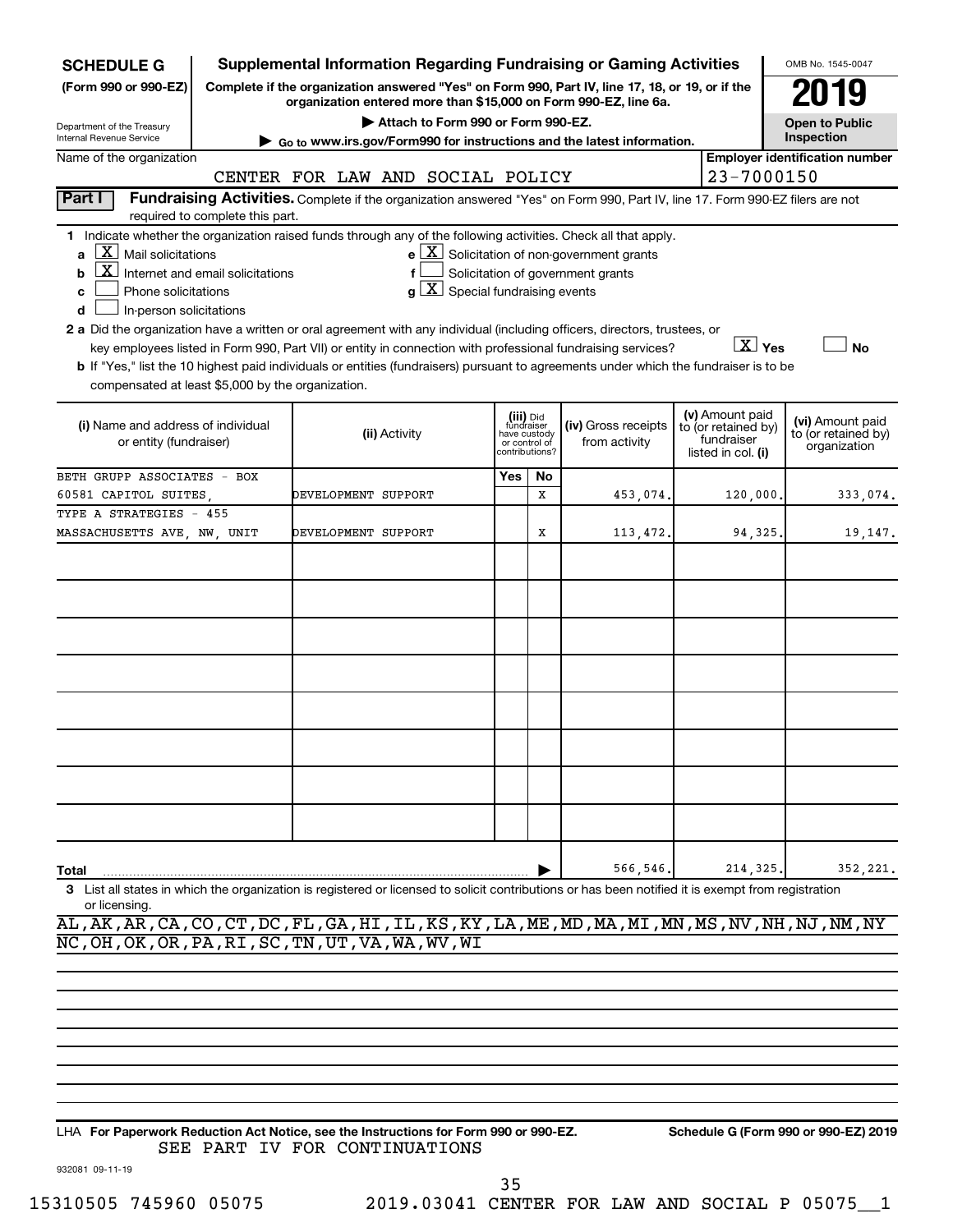Complete if the organization answered "Yes" on Form 990, Part IV, line 18, or reported more than \$15,000 of fundraising event contributions and gross income on Form 990-EZ, lines 1 and 6b. List events with gross receipts greater than \$5,000. **Part II Fundraising Events.**

|                        |              | of fundraising event contributions and gross income on Form 990-EZ, lines T and 6D. List events with gross receipts greater than \$5,000.                                                                                                 |                        |                                                  |                                 |                                                     |
|------------------------|--------------|-------------------------------------------------------------------------------------------------------------------------------------------------------------------------------------------------------------------------------------------|------------------------|--------------------------------------------------|---------------------------------|-----------------------------------------------------|
|                        |              |                                                                                                                                                                                                                                           | (a) Event $#1$<br>50TH | $(b)$ Event #2                                   | (c) Other events<br><b>NONE</b> | (d) Total events<br>(add col. (a) through           |
|                        |              |                                                                                                                                                                                                                                           | ANNIVERSARY            |                                                  | (total number)                  | col. (c)                                            |
|                        |              |                                                                                                                                                                                                                                           | (event type)           | (event type)                                     |                                 |                                                     |
| Revenue                |              |                                                                                                                                                                                                                                           | 453,074.               |                                                  |                                 | 453,074.                                            |
|                        |              |                                                                                                                                                                                                                                           | 419,074.               |                                                  |                                 | 419,074.                                            |
|                        | 3            | Gross income (line 1 minus line 2)                                                                                                                                                                                                        | 34,000.                |                                                  |                                 | 34,000.                                             |
|                        |              |                                                                                                                                                                                                                                           |                        |                                                  |                                 |                                                     |
|                        | 5            |                                                                                                                                                                                                                                           |                        |                                                  |                                 |                                                     |
|                        | 6.           |                                                                                                                                                                                                                                           | 10,000.                |                                                  |                                 | 10,000.                                             |
| Direct Expenses        | $\mathbf{7}$ | Food and beverages                                                                                                                                                                                                                        | 42,029.                |                                                  |                                 | 42,029.                                             |
|                        | 8            |                                                                                                                                                                                                                                           | 1,030.                 |                                                  |                                 | 1,030.                                              |
|                        | 9            |                                                                                                                                                                                                                                           | 114, 312.              |                                                  |                                 | 114, 312.                                           |
|                        |              | 10 Direct expense summary. Add lines 4 through 9 in column (d)                                                                                                                                                                            |                        |                                                  |                                 | 167,371.                                            |
| <b>Part III</b>        |              | 11 Net income summary. Subtract line 10 from line 3, column (d)<br>Gaming. Complete if the organization answered "Yes" on Form 990, Part IV, line 19, or reported more than                                                               |                        |                                                  |                                 | $-133, 371.$                                        |
|                        |              | \$15,000 on Form 990-EZ, line 6a.                                                                                                                                                                                                         |                        |                                                  |                                 |                                                     |
| Revenue                |              |                                                                                                                                                                                                                                           | (a) Bingo              | (b) Pull tabs/instant<br>bingo/progressive bingo | (c) Other gaming                | (d) Total gaming (add<br>col. (a) through col. (c)) |
|                        | 1.           |                                                                                                                                                                                                                                           |                        |                                                  |                                 |                                                     |
|                        |              |                                                                                                                                                                                                                                           |                        |                                                  |                                 |                                                     |
|                        | 3            |                                                                                                                                                                                                                                           |                        |                                                  |                                 |                                                     |
| <b>Direct Expenses</b> | 4            |                                                                                                                                                                                                                                           |                        |                                                  |                                 |                                                     |
|                        |              |                                                                                                                                                                                                                                           |                        |                                                  |                                 |                                                     |
|                        |              |                                                                                                                                                                                                                                           |                        |                                                  |                                 |                                                     |
|                        |              |                                                                                                                                                                                                                                           | Yes<br>%               | Yes<br>%                                         | Yes<br>%                        |                                                     |
|                        |              |                                                                                                                                                                                                                                           | No                     | No                                               | No                              |                                                     |
|                        | 7            | Direct expense summary. Add lines 2 through 5 in column (d)                                                                                                                                                                               |                        |                                                  |                                 |                                                     |
|                        | 8            |                                                                                                                                                                                                                                           |                        |                                                  |                                 |                                                     |
|                        |              |                                                                                                                                                                                                                                           |                        |                                                  |                                 |                                                     |
|                        |              | 9 Enter the state(s) in which the organization conducts gaming activities:                                                                                                                                                                |                        |                                                  |                                 |                                                     |
|                        |              |                                                                                                                                                                                                                                           |                        |                                                  |                                 | Yes<br>No                                           |
|                        |              | <b>b</b> If "No," explain: <u>And a set of the set of the set of the set of the set of the set of the set of the set of the set of the set of the set of the set of the set of the set of the set of the set of the set of the set of</u> |                        |                                                  |                                 |                                                     |
|                        |              |                                                                                                                                                                                                                                           |                        |                                                  |                                 |                                                     |
|                        |              | <b>b</b> If "Yes," explain: <u>All and the set of the set of the set of the set of the set of the set of the set of the set of the set of the set of the set of the set of the set of the set of the set of the set of the set of the</u> |                        |                                                  |                                 | Yes<br>No                                           |
|                        |              |                                                                                                                                                                                                                                           |                        |                                                  |                                 |                                                     |
|                        |              |                                                                                                                                                                                                                                           |                        |                                                  |                                 |                                                     |
|                        |              |                                                                                                                                                                                                                                           |                        |                                                  |                                 |                                                     |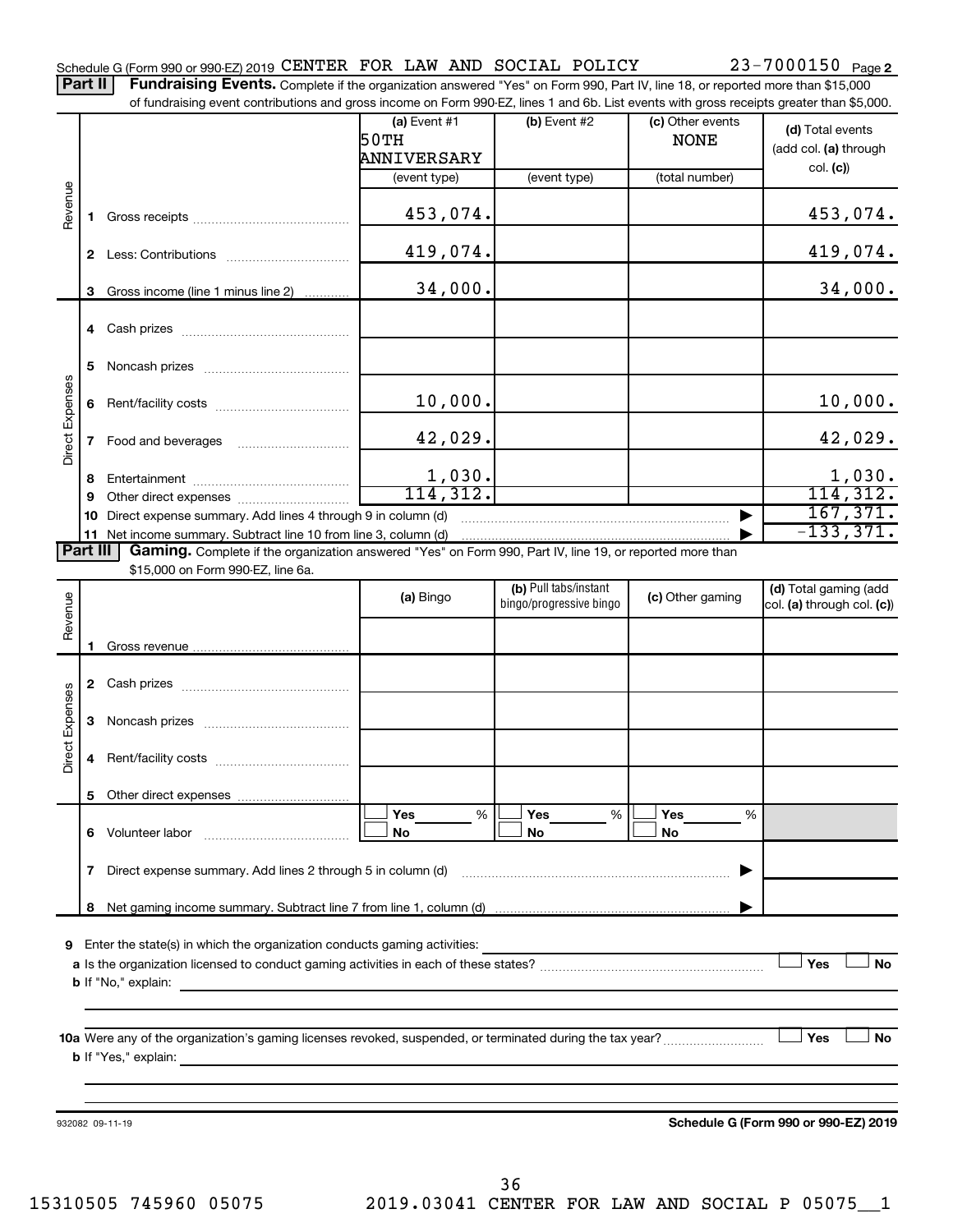|       | Schedule G (Form 990 or 990-EZ) 2019 CENTER FOR LAW AND SOCIAL POLICY                                                                                         | $23 - 7000150$ Page 3 |       |
|-------|---------------------------------------------------------------------------------------------------------------------------------------------------------------|-----------------------|-------|
|       |                                                                                                                                                               | ∣ Yes                 | No    |
|       | 12 Is the organization a grantor, beneficiary or trustee of a trust, or a member of a partnership or other entity formed                                      |                       |       |
|       |                                                                                                                                                               | — │ Yes               | No    |
|       | 13 Indicate the percentage of gaming activity conducted in:                                                                                                   |                       |       |
|       |                                                                                                                                                               | 1За                   | %     |
|       | <b>b</b> An outside facility <i>www.communicality www.communicality.communicality www.communicality www.communicality.communicality www.communicality.com</i> | 13b                   | $\%$  |
|       | 14 Enter the name and address of the person who prepares the organization's gaming/special events books and records:                                          |                       |       |
|       | Name $\blacktriangleright$<br><u> 1989 - Johann Stoff, amerikansk politiker (d. 1989)</u>                                                                     |                       |       |
|       | Address $\blacktriangleright$                                                                                                                                 |                       |       |
|       | 15a Does the organization have a contract with a third party from whom the organization receives gaming revenue?                                              | Yes                   | No    |
|       |                                                                                                                                                               |                       |       |
|       | of gaming revenue retained by the third party $\triangleright$ \$                                                                                             |                       |       |
|       | c If "Yes," enter name and address of the third party:                                                                                                        |                       |       |
|       | Name $\blacktriangleright$                                                                                                                                    |                       |       |
|       | Address $\blacktriangleright$                                                                                                                                 |                       |       |
| 16    | Gaming manager information:                                                                                                                                   |                       |       |
|       |                                                                                                                                                               |                       |       |
|       | Name $\blacktriangleright$<br><u> Anglický architekt (* 1858)</u>                                                                                             |                       |       |
|       | Gaming manager compensation > \$                                                                                                                              |                       |       |
|       |                                                                                                                                                               |                       |       |
|       |                                                                                                                                                               |                       |       |
|       |                                                                                                                                                               |                       |       |
|       | Director/officer<br>Employee<br>Independent contractor                                                                                                        |                       |       |
|       |                                                                                                                                                               |                       |       |
|       | 17 Mandatory distributions:                                                                                                                                   |                       |       |
|       | a Is the organization required under state law to make charitable distributions from the gaming proceeds to                                                   | $\Box$ Yes $\Box$ No  |       |
|       | <b>b</b> Enter the amount of distributions required under state law to be distributed to other exempt organizations or spent in the                           |                       |       |
|       | organization's own exempt activities during the tax year $\triangleright$ \$                                                                                  |                       |       |
|       | Part IV<br>Supplemental Information. Provide the explanations required by Part I, line 2b, columns (iii) and (v); and Part III, lines 9, 9b, 10b,             |                       |       |
|       | 15b, 15c, 16, and 17b, as applicable. Also provide any additional information. See instructions.                                                              |                       |       |
|       |                                                                                                                                                               |                       |       |
|       | SCHEDULE G, PART I, LINE 2B, LIST OF TEN HIGHEST PAID FUNDRAISERS:                                                                                            |                       |       |
|       |                                                                                                                                                               |                       |       |
| ( I ) | NAME OF FUNDRAISER: BETH GRUPP ASSOCIATES                                                                                                                     |                       |       |
|       |                                                                                                                                                               |                       |       |
| ( I ) | ADDRESS OF FUNDRAISER: BOX 60581 CAPITOL SUITES, WASHINGTON, DC                                                                                               |                       | 20039 |
|       |                                                                                                                                                               |                       |       |
| ( I ) | <b>NAME</b><br>OF FUNDRAISER: TYPE A STRATEGIES                                                                                                               |                       |       |
|       |                                                                                                                                                               |                       |       |
| ( I ) | ADDRESS OF FUNDRAISER:                                                                                                                                        |                       |       |
| 455   | 20001<br>MASSACHUSETTS AVE, NW, UNIT 107, WASHINGTON,<br>DC                                                                                                   |                       |       |
|       | Schedule G (Form 990 or 990-EZ) 2019<br>932083 09-11-19                                                                                                       |                       |       |
|       | 37                                                                                                                                                            |                       |       |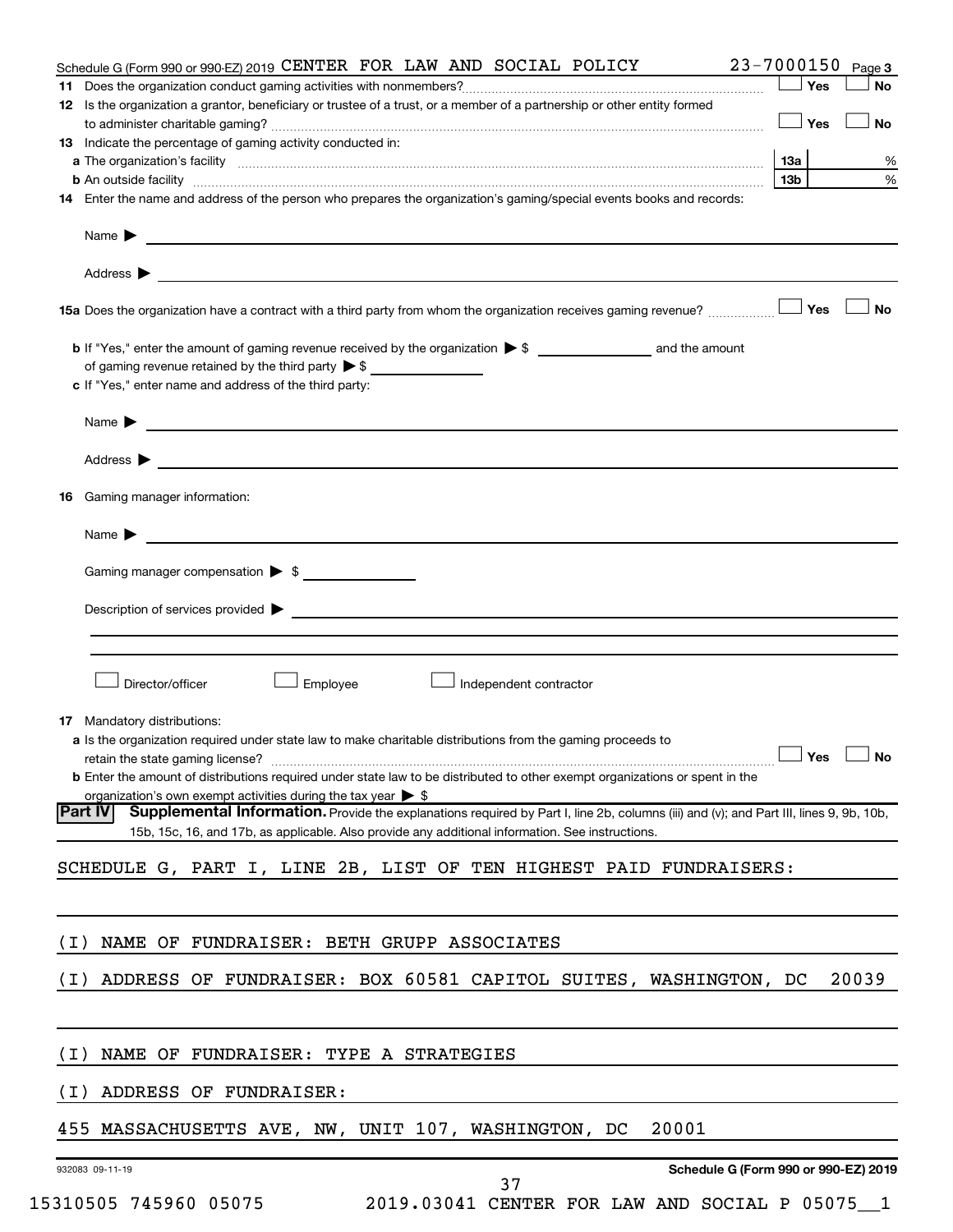|                | Schedule G (Form 990 or 990-EZ)             | CENTER | <b>FOR</b> | LAW | AND SOCIAL | POLICY | 7000150<br>- - | Page 4 |
|----------------|---------------------------------------------|--------|------------|-----|------------|--------|----------------|--------|
| <b>Part IV</b> | <b>Supplemental Information (continued)</b> |        |            |     |            |        |                |        |

|                 |    | Schedule G (Form 990 or 990-EZ) |
|-----------------|----|---------------------------------|
| 932084 04-01-19 | 20 |                                 |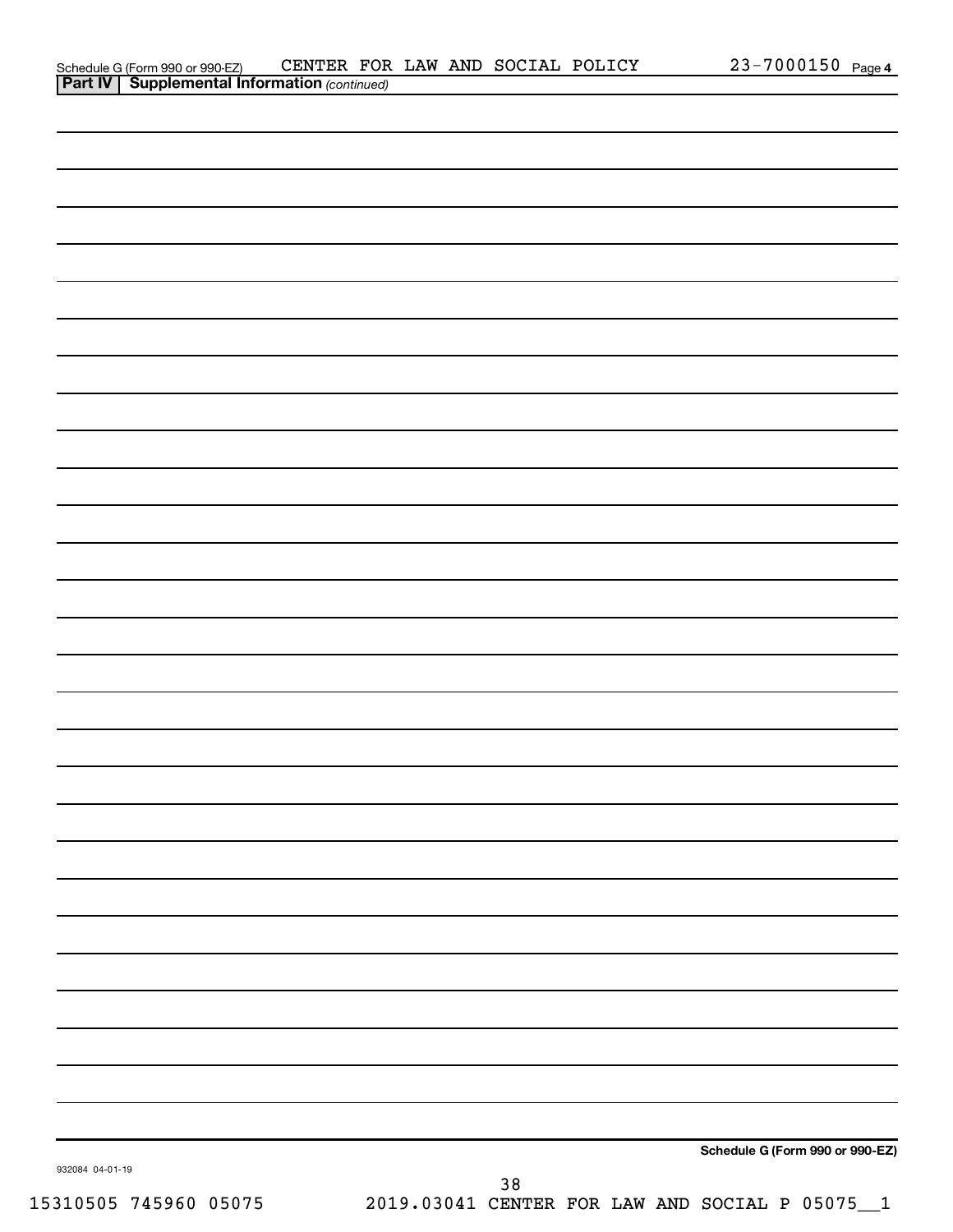| <b>SCHEDULE I</b><br>(Form 990)                                                                                                                                                                                                                                           |                  | <b>Grants and Other Assistance to Organizations,</b><br>Governments, and Individuals in the United States<br>Complete if the organization answered "Yes" on Form 990, Part IV, line 21 or 22. |                                                                              |                                         |                                                                |                                          | OMB No. 1545-0047<br>2019                                                                            |
|---------------------------------------------------------------------------------------------------------------------------------------------------------------------------------------------------------------------------------------------------------------------------|------------------|-----------------------------------------------------------------------------------------------------------------------------------------------------------------------------------------------|------------------------------------------------------------------------------|-----------------------------------------|----------------------------------------------------------------|------------------------------------------|------------------------------------------------------------------------------------------------------|
| Department of the Treasury<br>Internal Revenue Service                                                                                                                                                                                                                    |                  |                                                                                                                                                                                               | Attach to Form 990.<br>Go to www.irs.gov/Form990 for the latest information. |                                         |                                                                |                                          | <b>Open to Public</b><br>Inspection                                                                  |
| Name of the organization                                                                                                                                                                                                                                                  |                  | CENTER FOR LAW AND SOCIAL POLICY                                                                                                                                                              |                                                                              |                                         |                                                                |                                          | <b>Employer identification number</b><br>23-7000150                                                  |
| Part I<br><b>General Information on Grants and Assistance</b>                                                                                                                                                                                                             |                  |                                                                                                                                                                                               |                                                                              |                                         |                                                                |                                          |                                                                                                      |
| Does the organization maintain records to substantiate the amount of the grants or assistance, the grantees' eligibility for the grants or assistance, and the selection<br>1.                                                                                            |                  |                                                                                                                                                                                               |                                                                              |                                         |                                                                |                                          | $ \mathbf{X} $ Yes<br>l No                                                                           |
| Describe in Part IV the organization's procedures for monitoring the use of grant funds in the United States.<br>$\mathbf{2}$<br>Part II                                                                                                                                  |                  |                                                                                                                                                                                               |                                                                              |                                         |                                                                |                                          |                                                                                                      |
| Grants and Other Assistance to Domestic Organizations and Domestic Governments. Complete if the organization answered "Yes" on Form 990, Part IV, line 21, for any<br>recipient that received more than \$5,000. Part II can be duplicated if additional space is needed. |                  |                                                                                                                                                                                               |                                                                              |                                         |                                                                |                                          |                                                                                                      |
| 1 (a) Name and address of organization<br>or government                                                                                                                                                                                                                   | $(b)$ EIN        | (c) IRC section<br>(if applicable)                                                                                                                                                            | (d) Amount of<br>cash grant                                                  | (e) Amount of<br>non-cash<br>assistance | (f) Method of<br>valuation (book,<br>FMV, appraisal,<br>other) | (g) Description of<br>noncash assistance | (h) Purpose of grant<br>or assistance                                                                |
| AFRICAN SERVICES COMMITTEE INC<br>429 WEST 127TH STREET<br>NEW YORK, NY 10027                                                                                                                                                                                             | 13-3749744       | 501C3                                                                                                                                                                                         | 10,000                                                                       | 0                                       |                                                                |                                          | OUTREACH, EDUCATION AND<br>MOBILIZATION FOR THE<br>PUBLIC CHARGE REGULATORY<br>PROPOSAL              |
| ALABAMA ARISE<br>PO BOX 1188<br>MONTGOMERY, AL 36101                                                                                                                                                                                                                      | 63-1186365       | 501C3                                                                                                                                                                                         | 20,000,                                                                      | $\mathbf{0}$                            |                                                                |                                          | DESIGN AND IMPLEMENT<br><b>EFFECTIVE STRATEGIES TO</b><br>INFORM PUBLIC POLICY AT<br>THE STATE LEVEL |
| ARAB AMERICAN FAMILY SUPPORT<br>CENTER - 150 COURT ST., 3RD FLOOR<br>- BROOKLYN, NY 11201                                                                                                                                                                                 | $11 - 3167245$   | 501C3                                                                                                                                                                                         | 10,000                                                                       | 0                                       |                                                                |                                          | OUTREACH, EDUCATION AND<br>MOBILIZATION FOR THE<br>PUBLIC CHARGE REGULATORY<br>PROPOSAL              |
| CALIFORNIA ASSOCIATION OF FOOD<br>BANKS - 1624 FRANKLIN STREET SUITE<br>722 - OAKLAND, CA 94612                                                                                                                                                                           | 68-0392816       | 501C3                                                                                                                                                                                         | 6,000                                                                        | 0                                       |                                                                |                                          | SUPPORT ANALYSIS OF<br>ADMINISTRATIVE PRACTICES<br>IN STATES WHERE THE<br>COUTIES ADMINISTER SNAP    |
| CALIFORNIA PAN-ETHNIC HEALTH<br>NETWORK - 1221 PERSERVATION PARK<br>WAY SUITE 200 - OAKLAND, CA 94612                                                                                                                                                                     | 94-3306223       | 501C3                                                                                                                                                                                         | 10,000                                                                       | 0                                       |                                                                |                                          | <b>PUTREACH, EDUCATION AND</b><br>MOBILIZATION FOR THE<br>PUBLIC CHARGE REGULATORY<br>PROPOSAL       |
| CALIFORNIA PRIMARY CARE<br>ASSOCIATION - 1231 I STREET, SUITE<br>400 - SACRAMENTO, CA 95814                                                                                                                                                                               | 94-3215565 501C3 |                                                                                                                                                                                               | 10,000,                                                                      | 0.                                      |                                                                |                                          | OUTREACH, EDUCATION AND<br>MOBILIZATION FOR THE<br>PUBLIC CHARGE REGULATORY<br>PROPOSAL              |
| Enter total number of section 501(c)(3) and government organizations listed in the line 1 table<br>$\mathbf{2}$                                                                                                                                                           |                  |                                                                                                                                                                                               |                                                                              |                                         |                                                                |                                          | 52.                                                                                                  |
| Enter total number of other organizations listed in the line 1 table<br>3                                                                                                                                                                                                 |                  |                                                                                                                                                                                               |                                                                              |                                         |                                                                |                                          | 0.                                                                                                   |
| LHA For Paperwork Reduction Act Notice, see the Instructions for Form 990.                                                                                                                                                                                                |                  |                                                                                                                                                                                               |                                                                              |                                         |                                                                |                                          | Schedule I (Form 990) (2019)                                                                         |

SEE PART IV FOR COLUMN (H) DESCRIPTIONS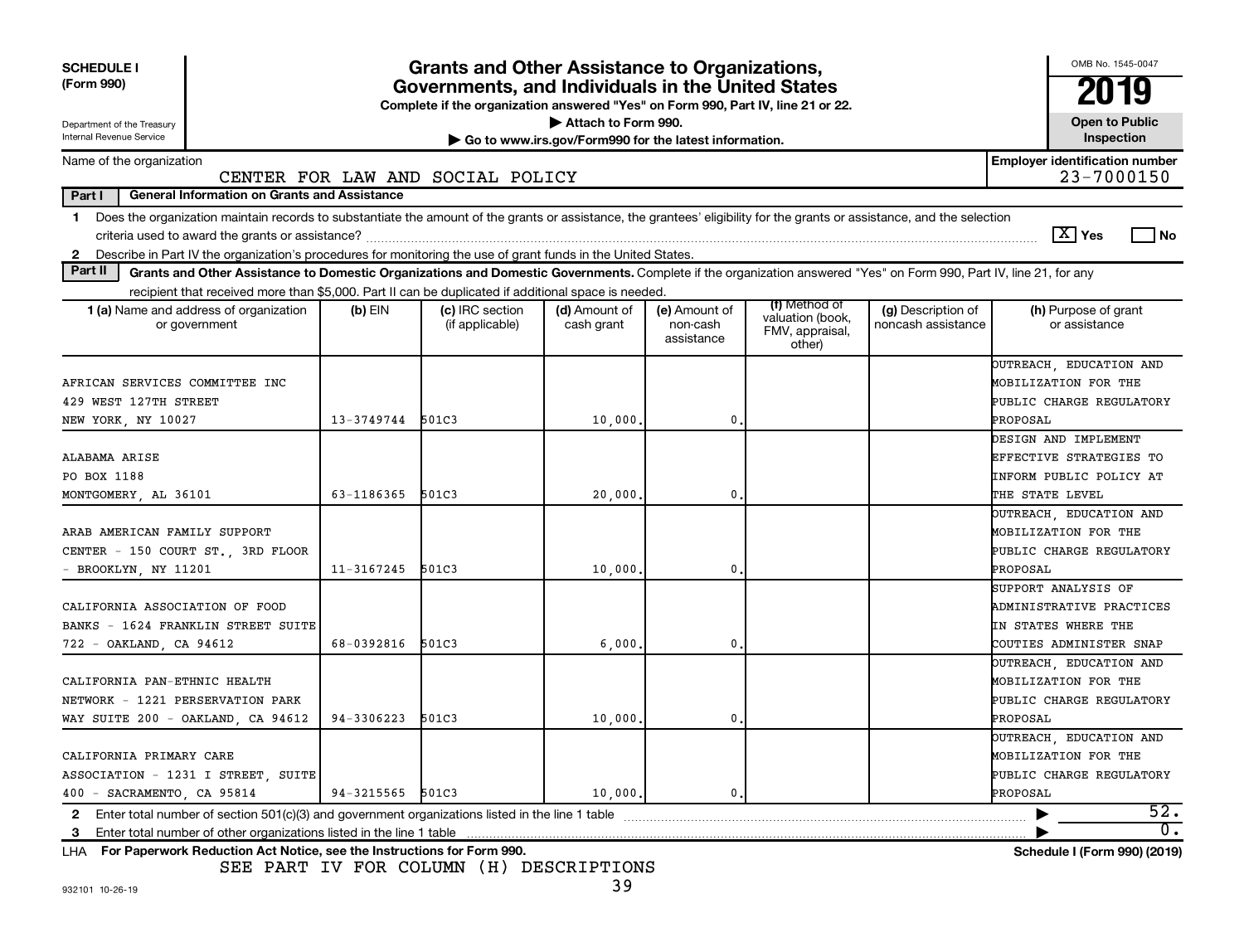Part II | Continuation of Grants and Other Assistance to Governments and Organizations in the United States (Schedule I (Form 990), Part II.)

| (a) Name and address of<br>organization or government | $(b)$ EIN        | (c) IRC section<br>if applicable | (d) Amount of<br>cash grant | (e) Amount of<br>non-cash<br>assistance | (f) Method of<br>valuation<br>(book, FMV,<br>appraisal, other) | (g) Description of<br>non-cash assistance | (h) Purpose of grant<br>or assistance |
|-------------------------------------------------------|------------------|----------------------------------|-----------------------------|-----------------------------------------|----------------------------------------------------------------|-------------------------------------------|---------------------------------------|
|                                                       |                  |                                  |                             |                                         |                                                                |                                           | OUTREACH, EDUCATION AND               |
| CASA DE MARYLAND                                      |                  |                                  |                             |                                         |                                                                |                                           | MOBILIZATION FOR THE                  |
| 8151 15TH AVE                                         |                  |                                  |                             |                                         |                                                                |                                           | PUBLIC CHARGE REGULATORY              |
| HYATTSVILLE, MD 20783                                 | 52-1372972       | 501C3                            | 10,000                      | 0.                                      |                                                                |                                           | PROPOSAL                              |
|                                                       |                  |                                  |                             |                                         |                                                                |                                           | OUTREACH, EDUCATION AND               |
| CATHOLIC CHAIRITES, DIOCESE OF                        |                  |                                  |                             |                                         |                                                                |                                           | MOBILIZATION FOR THE                  |
| TRENTON - 383 WEST STATE STREET                       |                  |                                  |                             |                                         |                                                                |                                           | PUBLIC CHARGE REGULATORY              |
| TRENTON, NJ 08618                                     | $21 - 0634494$   | 501C3                            | 10,000                      | $\mathbf 0$                             |                                                                |                                           | PROPOSAL                              |
|                                                       |                  |                                  |                             |                                         |                                                                |                                           | OUTREACH, EDUCATION AND               |
| CAUSA OF OREGON                                       |                  |                                  |                             |                                         |                                                                |                                           | MOBILIZATION FOR THE                  |
| 700 MARION STREET NE                                  |                  |                                  |                             |                                         |                                                                |                                           | PUBLIC CHARGE REGULATORY              |
| SALEM, OR 97301                                       | 61-1590160       | 501C3                            | 15,000                      | $\mathbf 0$                             |                                                                |                                           | PROPOSAL                              |
|                                                       |                  |                                  |                             |                                         |                                                                |                                           | OUTREACH, EDUCATION AND               |
| CENTER FOR PUBLIC POLICY                              |                  |                                  |                             |                                         |                                                                |                                           | MOBILIZATION FOR THE                  |
| PRIORITIES - 7020 EASY WIND DRIVE                     |                  |                                  |                             |                                         |                                                                |                                           | PUBLIC CHARGE REGULATORY              |
| SUITE 200 - AUSTIN, TX 78752                          | 74-2898197 501C3 |                                  | 40,000                      | 0.                                      |                                                                |                                           | PROPOSAL                              |
|                                                       |                  |                                  |                             |                                         |                                                                |                                           | DESIGN AND IMPLEMENT                  |
| CHILDREN'S ADVOCACY ALLIANCE                          |                  |                                  |                             |                                         |                                                                |                                           | EFFECTIVE STRATEGIES TO               |
| 5258 S. EASTERN AVENUE SUITE 151                      |                  |                                  |                             |                                         |                                                                |                                           | INFORM PUBLIC POLICY AT               |
| LAS VEGAS, NV 89119                                   | 88-0394078       | 501C3                            | 40,000                      | 0.                                      |                                                                |                                           | THE STATE LEVEL                       |
|                                                       |                  |                                  |                             |                                         |                                                                |                                           | DESIGN AND IMPLEMENT                  |
| CHILDREN'S DEFENSE FUND - TEXAS                       |                  |                                  |                             |                                         |                                                                |                                           | EFFECTIVE STRATEGIES TO               |
| 5410 BELLAIRE BLVD.                                   |                  |                                  |                             |                                         |                                                                |                                           | INFORM PUBLIC POLICY AT               |
| BELLAIRE , TX 77401                                   | 52-0895622       | 501C3                            | 10,000                      | $\mathbf{0}$                            |                                                                |                                           | THE STATE LEVEL                       |
|                                                       |                  |                                  |                             |                                         |                                                                |                                           | OUTREACH, EDUCATION AND               |
| CHINESE-AMERICAN PLANNING COUNCIL                     |                  |                                  |                             |                                         |                                                                |                                           | MOBILIZATION FOR THE                  |
| 150 ELIZABETH STREET                                  |                  |                                  |                             |                                         |                                                                |                                           | PUBLIC CHARGE REGULATORY              |
| NEW YORK, NY 10012                                    | 13-6202692       | 501C3                            | 10,000                      | 0.                                      |                                                                |                                           | PROPOSAL                              |
|                                                       |                  |                                  |                             |                                         |                                                                |                                           | DESIGN AND IMPLEMENT                  |
| COMMUNITY LEGAL SERVICES                              |                  |                                  |                             |                                         |                                                                |                                           | EFFECTIVE STRATEGIES TO               |
| 1424 CHESTNUT ST                                      |                  |                                  |                             |                                         |                                                                |                                           | INFORM PUBLIC POLICY AT               |
| PHILADELPHIA, PA 19102                                | 23-1671562       | 501C3                            | 74,000                      | 0.                                      |                                                                |                                           | THE STATE LEVEL                       |
|                                                       |                  |                                  |                             |                                         |                                                                |                                           | OUTREACH, EDUCATION AND               |
| COMMUNITY ORGANIZING AND FAMILY                       |                  |                                  |                             |                                         |                                                                |                                           | MOBILIZATION FOR THE                  |
| ISSUES - 1436 W. RANDOLPH ST. 4TH                     |                  |                                  |                             |                                         |                                                                |                                           | PUBLIC CHARGE REGULATORY              |
| FLOOR - CHICAGO, IL 60607                             | 36-4044632 501C3 |                                  | 15,000                      | 0.                                      |                                                                |                                           | PROPOSAL                              |

**Schedule I (Form 990)**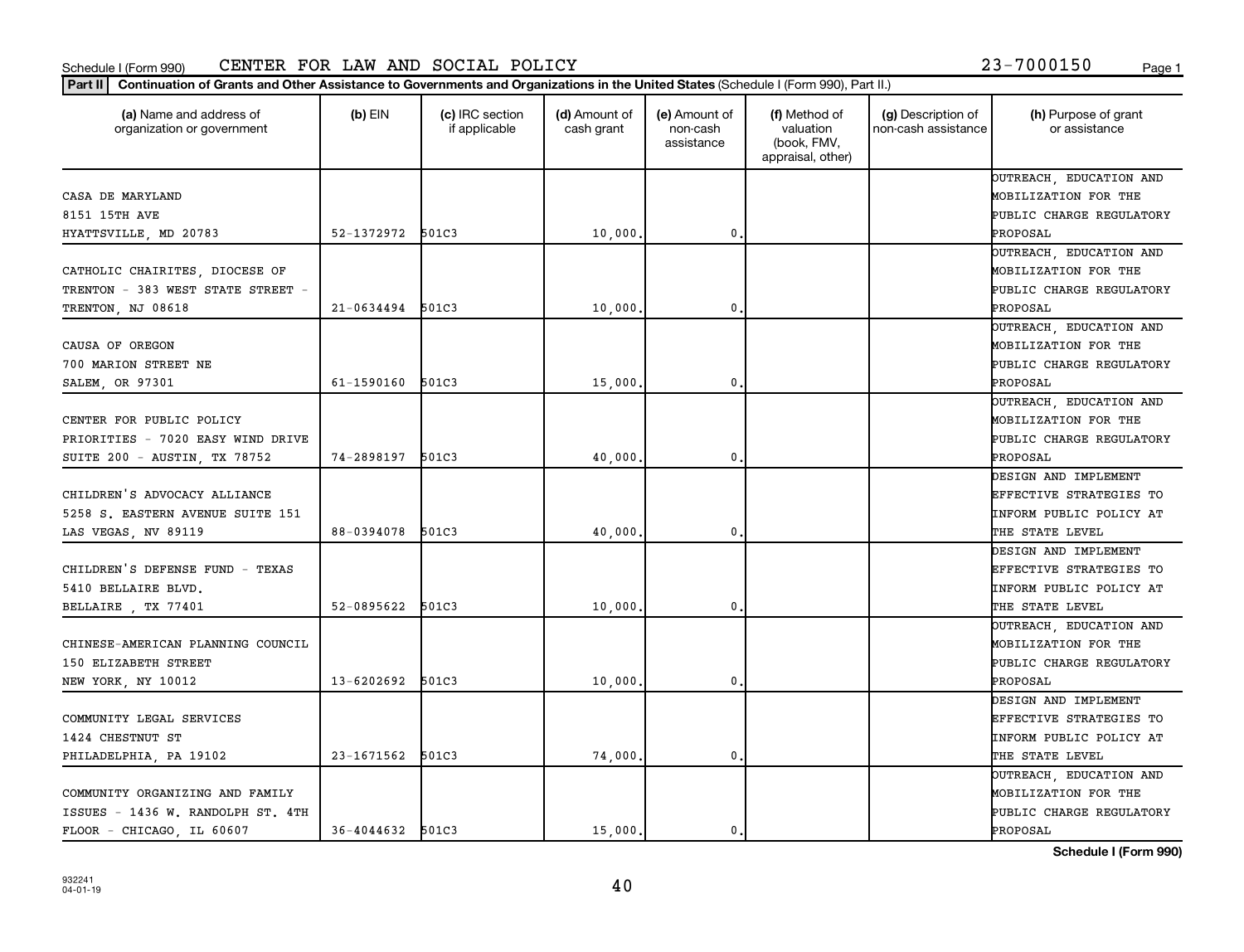$\mathbf{I}$ 

Part II | Continuation of Grants and Other Assistance to Governments and Organizations in the United States (Schedule I (Form 990), Part II.)

 $\mathbf{I}$ 

 $\mathbf{I}$ 

| (a) Name and address of<br>organization or government | $(b)$ EIN        | (c) IRC section<br>if applicable | (d) Amount of<br>cash grant | (e) Amount of<br>non-cash<br>assistance | (f) Method of<br>valuation<br>(book, FMV,<br>appraisal, other) | (g) Description of<br>non-cash assistance | (h) Purpose of grant<br>or assistance |
|-------------------------------------------------------|------------------|----------------------------------|-----------------------------|-----------------------------------------|----------------------------------------------------------------|-------------------------------------------|---------------------------------------|
|                                                       |                  |                                  |                             |                                         |                                                                |                                           | OUTREACH, EDUCATION AND               |
| COMMUNITY SERVICE COUNCIL                             |                  |                                  |                             |                                         |                                                                |                                           | MOBILIZATION FOR THE                  |
| 16 EAST 16TH STREET SUITE 202                         |                  |                                  |                             |                                         |                                                                |                                           | PUBLIC CHARGE REGULATORY              |
| TULSA, OK 74119                                       | 73-0580282       | 501C3                            | 20,000                      | 0.                                      |                                                                |                                           | PROPOSAL                              |
|                                                       |                  |                                  |                             |                                         |                                                                |                                           | OUTREACH, EDUCATION AND               |
| COMUNIDADES UNIDAS                                    |                  |                                  |                             |                                         |                                                                |                                           | MOBILIZATION FOR THE                  |
| 1750 WEST RESEARCH WAY #102                           |                  |                                  |                             |                                         |                                                                |                                           | PUBLIC CHARGE REGULATORY              |
| WEST VALLEY CITY, UT 84119                            | 13-4257724       | 501C3                            | 10,000                      | $\mathbf{0}$ .                          |                                                                |                                           | PROPOSAL                              |
|                                                       |                  |                                  |                             |                                         |                                                                |                                           | DESIGN AND IMPLEMENT                  |
| CONNECTICUT VOICES FOR CHILDREN                       |                  |                                  |                             |                                         |                                                                |                                           | EFFECTIVE STRATEGIES TO               |
| 33 WHITNEY AVENUE FIRST FLOOR                         |                  |                                  |                             |                                         |                                                                |                                           | INFORM PUBLIC POLICY AT               |
| NEW HAVEN, CT 06510                                   | 06-1435280       | 501C3                            | 20,000                      | 0                                       |                                                                |                                           | THE STATE LEVEL                       |
|                                                       |                  |                                  |                             |                                         |                                                                |                                           | OUTREACH, EDUCATION AND               |
| ENTRE HERMANOS                                        |                  |                                  |                             |                                         |                                                                |                                           | MOBILIZATION FOR THE                  |
| 1105 23RD AVENUE                                      |                  |                                  |                             |                                         |                                                                |                                           | PUBLIC CHARGE REGULATORY              |
| SEATTLE, WA 98122                                     | 31-1775429       | 501C3                            | 15,000                      | 0.                                      |                                                                |                                           | PROPOSAL                              |
|                                                       |                  |                                  |                             |                                         |                                                                |                                           | OUTREACH, EDUCATION AND               |
| FLORIDA HEALTH JUSTICE PROJECT                        |                  |                                  |                             |                                         |                                                                |                                           | MOBILIZATION FOR THE                  |
| 3793 IRVINGTON AVE.                                   |                  |                                  |                             |                                         |                                                                |                                           | PUBLIC CHARGE REGULATORY              |
| MIAMI, FL 33133                                       | 82-3397515       | 501C3                            | 15,000                      | $\mathbf{0}$ .                          |                                                                |                                           | PROPOSAL                              |
|                                                       |                  |                                  |                             |                                         |                                                                |                                           | DESIGN AND IMPLEMENT                  |
| FLORIDA POLICY INSTITUTE                              |                  |                                  |                             |                                         |                                                                |                                           | EFFECTIVE STRATEGIES TO               |
| 1001 NORTH ORANGE AVE                                 |                  |                                  |                             |                                         |                                                                |                                           | INFORM PUBLIC POLICY AT               |
| ORLANDO, FL 32801                                     | $47 - 2759708$   | 501C3                            | 20,000                      | $\mathbf 0$                             |                                                                |                                           | THE STATE LEVEL                       |
|                                                       |                  |                                  |                             |                                         |                                                                |                                           | TO SUPPORT PARTNERS WORK              |
| FOOD RESEARCH AND ACTION CENTER                       |                  |                                  |                             |                                         |                                                                |                                           | ON COMBATING THE EFFECT               |
| 1200 18TH STREET SUITE 400                            |                  |                                  |                             |                                         |                                                                |                                           | OF THE PUBLIC CHARGE RULE             |
| WASHINGTON, DC 20036                                  | 23-7200739       | 501C3                            | 90,000                      | $\mathbf{0}$ .                          |                                                                |                                           | ON IMMIGRANTS AND THEIR               |
|                                                       |                  |                                  |                             |                                         |                                                                |                                           | DESIGN AND IMPLEMENT                  |
| HEALTH EQUITY SOLUTIONS                               |                  |                                  |                             |                                         |                                                                |                                           | EFFECTIVE STRATEGIES TO               |
| 175 MAIN STREET, 3 FLOOR WEST                         |                  |                                  |                             |                                         |                                                                |                                           | INFORM PUBLIC POLICY AT               |
| HARTFORD, CT 06106                                    | 46-5011055       | 501C3                            | 20,000                      | $\mathbf{0}$ .                          |                                                                |                                           | THE STATE LEVEL                       |
|                                                       |                  |                                  |                             |                                         |                                                                |                                           | OUTREACH, EDUCATION AND               |
| HUNGER FREE COLORADO                                  |                  |                                  |                             |                                         |                                                                |                                           | <b>MOBILIZATION FOR THE</b>           |
| 1801 N WILLIAM ST SUITE 200                           |                  |                                  |                             |                                         |                                                                |                                           | PUBLIC CHARGE REGULATORY              |
| DENVER, CO 80218                                      | 68-0551464 501C3 |                                  | 10,000.                     | 0.                                      |                                                                |                                           | PROPOSAL                              |

Τ

 $\mathbf{I}$ 

**Schedule I (Form 990)**

Τ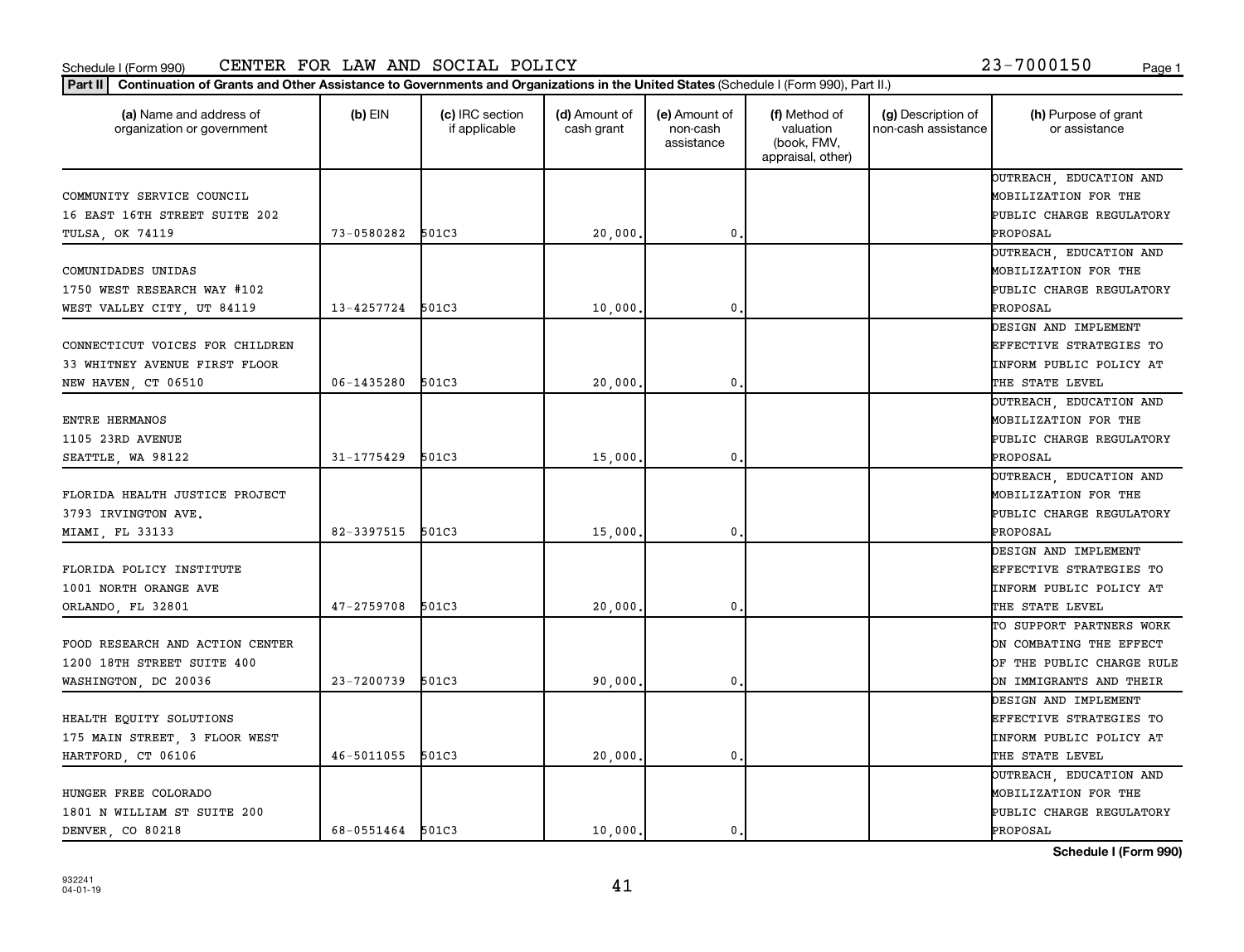organization or government

932241 04-01-19

**Schedule I (Form 990)**

|                                    |                  |       |         |             | DESIGN AND IMPLEMENT           |
|------------------------------------|------------------|-------|---------|-------------|--------------------------------|
| <b>HUNGER TASK FORCE</b>           |                  |       |         |             | EFFECTIVE STRATEGIES TO        |
| 201 S, HAWLEY COURT                |                  |       |         |             | INFORM PUBLIC POLICY AT        |
| MILWAUKEE, WI 53214                | 39-1345847 501C3 |       | 40,000  | 0.          | THE STATE LEVEL                |
|                                    |                  |       |         |             | OUTREACH, EDUCATION AND        |
| KENTUCKY EQUAL JUSTICE CENTER      |                  |       |         |             | MOBILIZATION FOR THE           |
| 201 W. SHORT STREET SUITE 310      |                  |       |         |             | PUBLIC CHARGE REGULATORY       |
| LEXINGTON, KY 40507                | 61-0909545 501C3 |       | 10,000  | $\mathbf 0$ | PROPOSAL                       |
|                                    |                  |       |         |             | DESIGN AND IMPLEMENT           |
| KENTUCKY VOICES FOR HEALTH         |                  |       |         |             | <b>EFFECTIVE STRATEGIES TO</b> |
| 1640 LYNDON FARM COURT SUITE 108   |                  |       |         |             | <b>INFORM PUBLIC POLICY AT</b> |
| LOUISVILLE, KY 40223               | 27-4557052 501C3 |       | 20,000  | 0.          | THE STATE LEVEL                |
|                                    |                  |       |         |             | TO SUPPORT STATES IN           |
| <b>LCTCS FOUNDATION</b>            |                  |       |         |             | BUILDING THEIR CAPACITY        |
| 265 S. FOSTER DRIVE                |                  |       |         |             | TO OPERATE ABILITY TO          |
| BATON ROUGE, LA 70806              | 20-5432053       | 501C3 | 20,000  | $\mathbf 0$ | BENEFIT PROGRAMS.              |
|                                    |                  |       |         |             | DESIGN AND IMPLEMENT           |
| LOUISIANA BUDGET PROJECT           |                  |       |         |             | <b>EFFECTIVE STRATEGIES TO</b> |
| 619 JEFFERSON HIGHWAY SUITE 1D     |                  |       |         |             | INFORM PUBLIC POLICY AT        |
| BATON ROUGE, LA 70806              | 46-3872778 501C3 |       | 20,000  | $\mathbf 0$ | THE STATE LEVEL                |
|                                    |                  |       |         |             | OUTREACH, EDUCATION AND        |
| MASSACHUSETTS IMMIGRANT & REFUGEE  |                  |       |         |             | MOBILIZATION FOR THE           |
| ADVOCACY COALITION - 105 CHAUNCY   |                  |       |         |             | PUBLIC CHARGE REGULATORY       |
| ST SUITE 90 - BOSTON, MA 02111     | 22-3115048 501C3 |       | 20,000  | $\mathbf 0$ | PROPOSAL                       |
|                                    |                  |       |         |             | DESIGN AND IMPLEMENT           |
| MASSACHUSETTS LAW REFORM INSTITUTE |                  |       |         |             | EFFECTIVE STRATEGIES TO        |
| 99 CHAUNCY ST STE 500              |                  |       |         |             | INFORM PUBLIC POLICY AT        |
| BOSTON, MA 02108                   | 04-6004303 501C3 |       | 60,000  | 0.          | THE STATE LEVEL                |
|                                    |                  |       |         |             | OUTREACH, EDUCATION AND        |
| MATERNAL AND CHILD HEALTH ACCESS   |                  |       |         |             | MOBILIZATION FOR THE           |
| 1111 W. 6TH ST FOURTH FLOOR        |                  |       |         |             | PUBLIC CHARGE REGULATORY       |
| LOS ANGELES, CA 90017              | 95-4555879 501C3 |       | 10,000. | 0.          | PROPOSAL                       |
|                                    |                  |       |         |             | SUPPORT EVIDENCE-BASED         |
| MDRC                               |                  |       |         |             | REDESIGN OF OUTREACH           |
| 200 VESEY STREET 23RD FLOOR        |                  |       |         |             | LETTERS FOR INDIVIDUALS        |
| <b>NEW YORK, NY 10281</b>          | 23-7379473 501C3 |       | 9,182.  | 0.          | NEWLY ELIGIBLE FOR             |

42

Part II | Continuation of Grants and Other Assistance to Governments and Organizations in the United States (Schedule I (Form 990), Part II.)

if applicable

 $(b)$  EIN  $(c)$  IRC section

**(a) (b) (c) (d) (e) (f) (g) (h)** Name and address of

(d) Amount of cash grant

(e) Amount of non-cash assistance

(f) Method of valuation (book, FMV, appraisal, other)

(g) Description of non-cash assistance

(h) Purpose of grant or assistance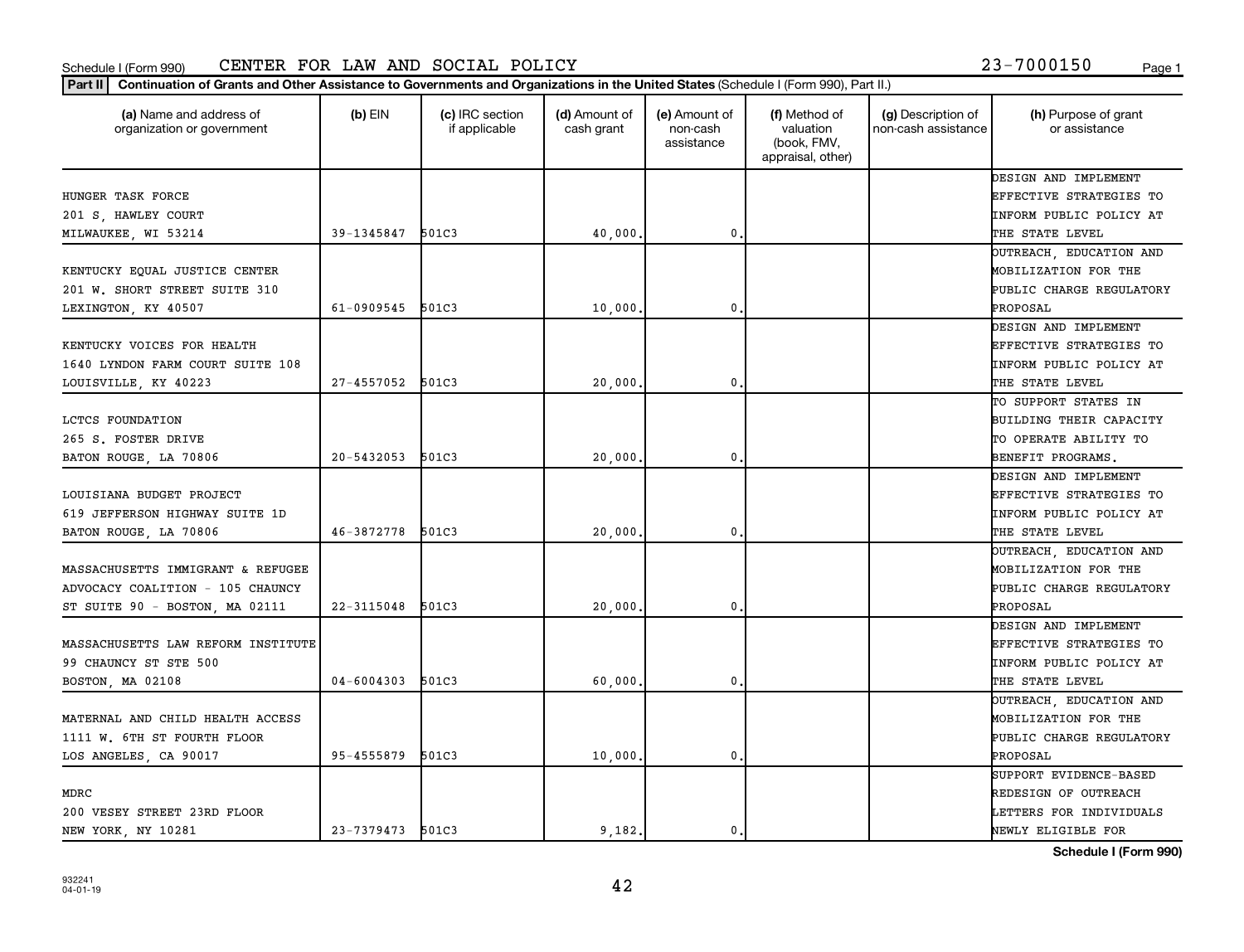Part II | Continuation of Grants and Other Assistance to Governments and Organizations in the United States (Schedule I (Form 990), Part II.)

┯

| (a) Name and address of<br>organization or government | $(b)$ EIN  | (c) IRC section<br>if applicable | (d) Amount of<br>cash grant | (e) Amount of<br>non-cash<br>assistance | (f) Method of<br>valuation<br>(book, FMV,<br>appraisal, other) | (g) Description of<br>non-cash assistance | (h) Purpose of grant<br>or assistance |
|-------------------------------------------------------|------------|----------------------------------|-----------------------------|-----------------------------------------|----------------------------------------------------------------|-------------------------------------------|---------------------------------------|
|                                                       |            |                                  |                             |                                         |                                                                |                                           | DESIGN AND IMPLEMENT                  |
| MISSISSIPPI CENTER FOR JUSTICE                        |            |                                  |                             |                                         |                                                                |                                           | EFFECTIVE STRATEGIES TO               |
| PO BOX 1023                                           |            |                                  |                             |                                         |                                                                |                                           | INFORM PUBLIC POLICY AT               |
| JACKSON, MS 39215                                     | 13-4203234 | 501C3                            | 20,000                      | $\mathbf 0$                             |                                                                |                                           | THE STATE LEVEL                       |
|                                                       |            |                                  |                             |                                         |                                                                |                                           | TO SUPPORT STATES IN                  |
| MISSISSIPPI COMMUNITY COLLEGE                         |            |                                  |                             |                                         |                                                                |                                           | BUILDING THEIR CAPACITY               |
| BOARD - 3825 RIDGEWOOD ROAD -                         |            |                                  |                             |                                         |                                                                |                                           | TO OPERATE ABILITY TO                 |
| JACKSON, MS 39211                                     | 64-0897726 | 501C3                            | 20,000                      | $\mathbf{0}$                            |                                                                |                                           | BENEFIT PROGRAMS,                     |
|                                                       |            |                                  |                             |                                         |                                                                |                                           | TO SUPPORT PARTNERS WORK              |
| NATIONAL IMMIGRATION LAW CENTER                       |            |                                  |                             |                                         |                                                                |                                           | ON COMBATING THE EFFECT               |
| 3435 WILSHIRE BLVD SUITE 600                          |            |                                  |                             |                                         |                                                                |                                           | OF THE PUBLIC CHARGE RULE             |
| LOS ANGELES, CA 90010                                 | 95-4539765 | 501C3                            | 90,000.                     | $\mathbf 0$                             |                                                                |                                           | ON IMMIGRANTS AND THEIR               |
|                                                       |            |                                  |                             |                                         |                                                                |                                           | TO WORK COLLABORATIVELY               |
| NATIONAL WOMEN'S LAW CENTER                           |            |                                  |                             |                                         |                                                                |                                           | WITH CLASP TO RECOMMEND               |
| 11 DUPONT CIRCLE SUTIE 800                            |            |                                  |                             |                                         |                                                                |                                           | EFFECTIVE IMPLEMENTATION              |
| WASHINGTON, DC 20036                                  | 52-1213010 | 501C3                            | 515,861,                    | 0                                       |                                                                |                                           | STRATEGIES FOR STATE                  |
|                                                       |            |                                  |                             |                                         |                                                                |                                           | DESIGN AND IMPLEMENT                  |
| NEW MEXICO CENTER ON LAW AND                          |            |                                  |                             |                                         |                                                                |                                           | EFFECTIVE STRATEGIES TO               |
| POVERTY - 924 PARK AVE SW SUITE C                     |            |                                  |                             |                                         |                                                                |                                           | INFORM PUBLIC POLICY AT               |
| - ALBUQUERQUE, NM 87102                               | 85-0437960 | 501C3                            | 60,000                      | $\mathbf{0}$                            |                                                                |                                           | THE STATE LEVEL                       |
|                                                       |            |                                  |                             |                                         |                                                                |                                           | OUTREACH, EDUCATION AND               |
| NORTH CAROLINA JUSTICE CENTER                         |            |                                  |                             |                                         |                                                                |                                           | MOBILIZATION FOR THE                  |
| 224 S DAWSON STREET                                   |            |                                  |                             |                                         |                                                                |                                           | PUBLIC CHARGE REGULATORY              |
| RALEIGH, NC 27601                                     | 56-1348186 | 501C3                            | 20,000                      | $\mathbf 0$                             |                                                                |                                           | PROPOSAL                              |
|                                                       |            |                                  |                             |                                         |                                                                |                                           | TO WORK COLLABORATIVELY               |
| PARTNERSHIP FOR AMERICA'S CHILDREN                    |            |                                  |                             |                                         |                                                                |                                           | WITH CLASP TO RECOMMEND               |
| 1101 14TH STREET NW SUITE 60                          |            |                                  |                             |                                         |                                                                |                                           | ADVOCACY AND EDUCATION                |
| WASHINGTON, DC 20005                                  | 47-2234949 | 501C3                            | 550,000.                    | $\mathbf 0$                             |                                                                |                                           | <b>STRATEGIES</b>                     |
| PENNSYLVANIA IMMIGRATION AND                          |            |                                  |                             |                                         |                                                                |                                           | <b>PUTREACH, EDUCATION AND</b>        |
| CITIZENSHIP COALITION - 2100 ARCH                     |            |                                  |                             |                                         |                                                                |                                           | MOBILIZATION FOR THE                  |
| STREET, 4TH FLOOR - PHILADELPHIA,                     |            |                                  |                             |                                         |                                                                |                                           | PUBLIC CHARGE REGULATORY              |
| PA 19103                                              | 83-0379943 | 501C3                            | 20,000                      | $\mathbf 0$                             |                                                                |                                           | PROPOSAL                              |
| PRINCE GEORGE'S COUNTY DEPARTMENT                     |            |                                  |                             |                                         |                                                                |                                           | PROVIDE SUPPORT ON THE                |
| OF SOCIAL SERVICES - 805                              |            |                                  |                             |                                         |                                                                |                                           | STATE AND LOCAL LEVEL TO              |
| BRIGHTSEAT ROAD - LANDOVER, MD                        |            |                                  |                             |                                         |                                                                |                                           | MOVE POLICY AND SYSTEMS               |
| 20785                                                 |            | GOVERNMENT                       | 25,000.                     | 0.                                      |                                                                |                                           | CHANGE GOALS FOR YOUNG                |

┯

**Schedule I (Form 990)**

Т

┱

43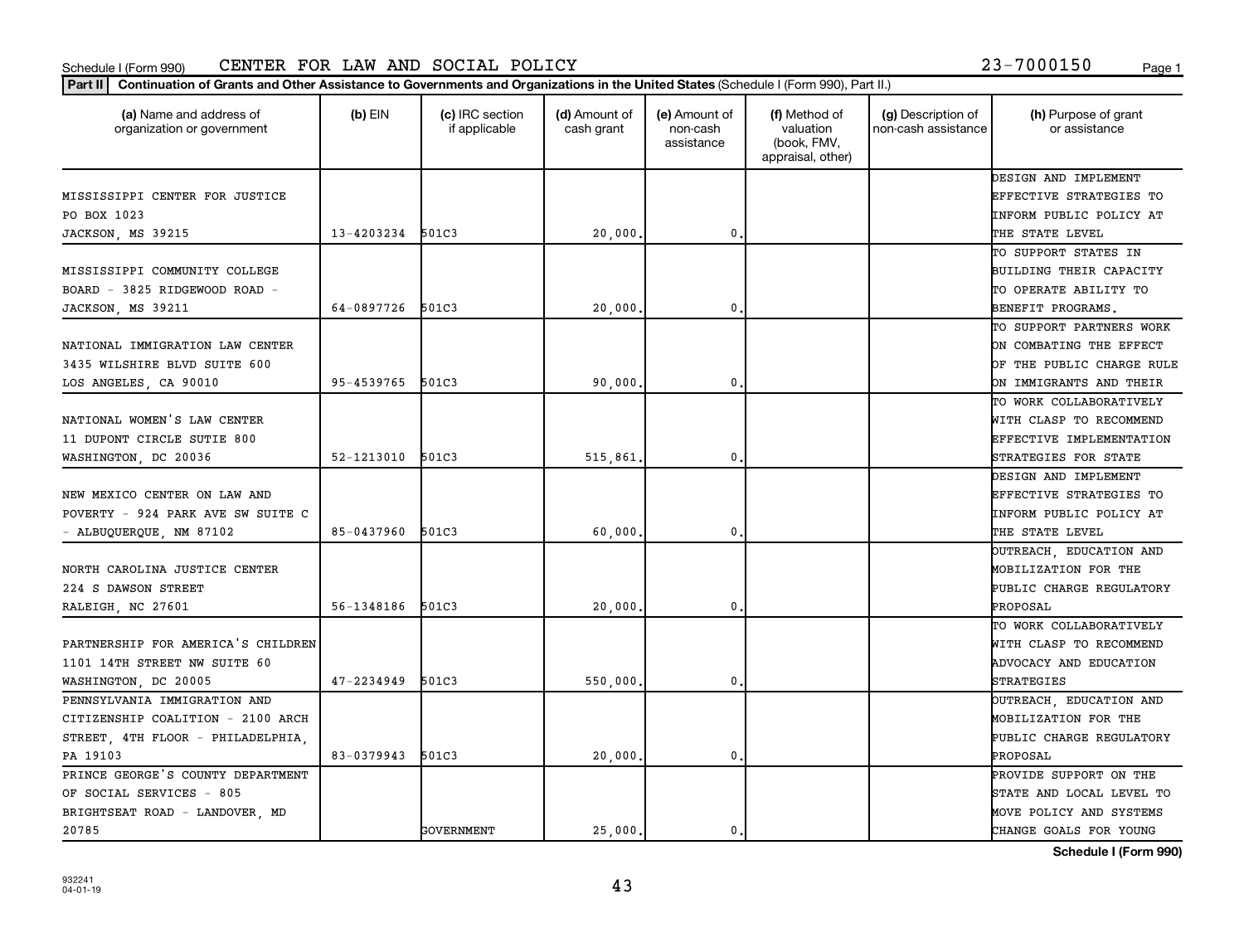Part II | Continuation of Grants and Other Assistance to Governments and Organizations in the United States (Schedule I (Form 990), Part II.)

| (a) Name and address of<br>organization or government | $(b)$ EIN      | (c) IRC section<br>if applicable | (d) Amount of<br>cash grant | (e) Amount of<br>non-cash<br>assistance | (f) Method of<br>valuation<br>(book, FMV,<br>appraisal, other) | (g) Description of<br>non-cash assistance | (h) Purpose of grant<br>or assistance |
|-------------------------------------------------------|----------------|----------------------------------|-----------------------------|-----------------------------------------|----------------------------------------------------------------|-------------------------------------------|---------------------------------------|
|                                                       |                |                                  |                             |                                         |                                                                |                                           | DESIGN AND IMPLEMENT                  |
| SARGENT SHRIVER NATIONAL CENTER ON                    |                |                                  |                             |                                         |                                                                |                                           | EFFECTIVE STRATEGIES TO               |
| POVERTY LAW - 67 E MADISON STREET                     |                |                                  |                             |                                         |                                                                |                                           | INFORM PUBLIC POLICY AT               |
| SUITE 2000 - CHICAGO, IL 60603                        | 36-3151279     | 501C3                            | 60,000                      | 0.                                      |                                                                |                                           | THE STATE LEVEL                       |
|                                                       |                |                                  |                             |                                         |                                                                |                                           | PROVIDE SUPPORT ON THE                |
| SCHUYLER CENTER FOR ANALYSIS AND                      |                |                                  |                             |                                         |                                                                |                                           | STATE AND LOCAL LEVEL TO              |
| ADVOCACY - 540 BROADWAY - ALBANY                      |                |                                  |                             |                                         |                                                                |                                           | MOVE POLICY AND SYSTEMS               |
| NY 12207                                              | 13-5562357     | 501C3                            | 25,000.                     | $\mathbf 0$ .                           |                                                                |                                           | CHANGE GOALS FOR YOUNG                |
|                                                       |                |                                  |                             |                                         |                                                                |                                           | DESIGN AND IMPLEMENT                  |
| SOUTH CAROLINA APPLESEED LEGAL                        |                |                                  |                             |                                         |                                                                |                                           | EFFECTIVE STRATEGIES TO               |
| JUSTICE CENTER - 1518 WASHINGTON                      |                |                                  |                             |                                         |                                                                |                                           | INFORM PUBLIC POLICY AT               |
| STREET - COLUMBIA, SC 29201                           | $57 - 1035023$ | 501C3                            | 17,750                      | $\mathbf 0$ .                           |                                                                |                                           | THE STATE LEVEL                       |
| TENNESSEE IMMIGRANT AND REFUGEE                       |                |                                  |                             |                                         |                                                                |                                           | OUTREACH, EDUCATION AND               |
| RIGHTS COALITION - 2195                               |                |                                  |                             |                                         |                                                                |                                           | MOBILIZATION FOR THE                  |
| NOLENSVILLE PIKE - NASHVILLE, TN                      |                |                                  |                             |                                         |                                                                |                                           | PUBLIC CHARGE REGULATORY              |
| 37211                                                 | 20-0121100     | 501C3                            | 10,000                      | 0                                       |                                                                |                                           | PROPOSAL                              |
|                                                       |                |                                  |                             |                                         |                                                                |                                           | DESIGN AND IMPLEMENT                  |
| TENNESSEE JUSTICE CENTER, INC                         |                |                                  |                             |                                         |                                                                |                                           | EFFECTIVE STRATEGIES TO               |
| 211 7TH AVE., N, SUITE 100                            |                |                                  |                             |                                         |                                                                |                                           | INFORM PUBLIC POLICY AT               |
| NASHVILLE, TN 37219                                   | 62-1630417     | 501C3                            | 40,000                      | 0                                       |                                                                |                                           | THE STATE LEVEL                       |
|                                                       |                |                                  |                             |                                         |                                                                |                                           | OUTREACH, EDUCATION AND               |
| UNITED PARENT LEADERS ACTION                          |                |                                  |                             |                                         |                                                                |                                           | MOBILIZATION FOR THE                  |
| NETWORK - 2245 S MICHIGAN AVE                         |                |                                  |                             |                                         |                                                                |                                           | PUBLIC CHARGE REGULATORY              |
| SUITE 200 - CHICAGO, IL 60616                         | 36-4044632     | 501C3                            | 15,000                      | 0                                       |                                                                |                                           | PROPOSAL                              |
|                                                       |                |                                  |                             |                                         |                                                                |                                           | OUTREACH, EDUCATION AND               |
| UNIVERSITY OF WISCONSIN-MADISON                       |                |                                  |                             |                                         |                                                                |                                           | MOBILIZATION FOR THE                  |
| 1300 LINDEN DR NNH                                    |                |                                  |                             |                                         |                                                                |                                           | PUBLIC CHARGE REGULATORY              |
| MADISON, WI 53706                                     | 39-6006492     | 501C3                            | 10,000                      | 0                                       |                                                                |                                           | PROPOSAL                              |
|                                                       |                |                                  |                             |                                         |                                                                |                                           | PROVIDE SUPPORT ON THE                |
| UTAH DIVISION OF SUBSTANCE ABUSE                      |                |                                  |                             |                                         |                                                                |                                           | STATE AND LOCAL LEVEL TO              |
| AND MENTAL HEALTH - 195 NORTH 1950                    |                |                                  |                             |                                         |                                                                |                                           | MOVE POLICY AND SYSTEMS               |
| WEST - SALT LAKE CITY, UT 84116                       |                | GOVERNMENT                       | 25,000                      | 0                                       |                                                                |                                           | CHANGE GOALS FOR YOUNG                |
|                                                       |                |                                  |                             |                                         |                                                                |                                           | TO SUPPORT STATES IN                  |
| WISCONSIN TECHNICAL COLLEGE SYSTEM                    |                |                                  |                             |                                         |                                                                |                                           | BUILDING THEIR CAPACITY               |
| 4622 UNIVERSITY AVE PO BOX 7874                       |                |                                  |                             |                                         |                                                                |                                           | TO OPERATE ABILITY TO                 |
| MADISON, WI 53707                                     | 39-1273103     | 501C3                            | 20,000                      | 0.                                      |                                                                |                                           | BENEFIT PROGRAMS.                     |

**Schedule I (Form 990)**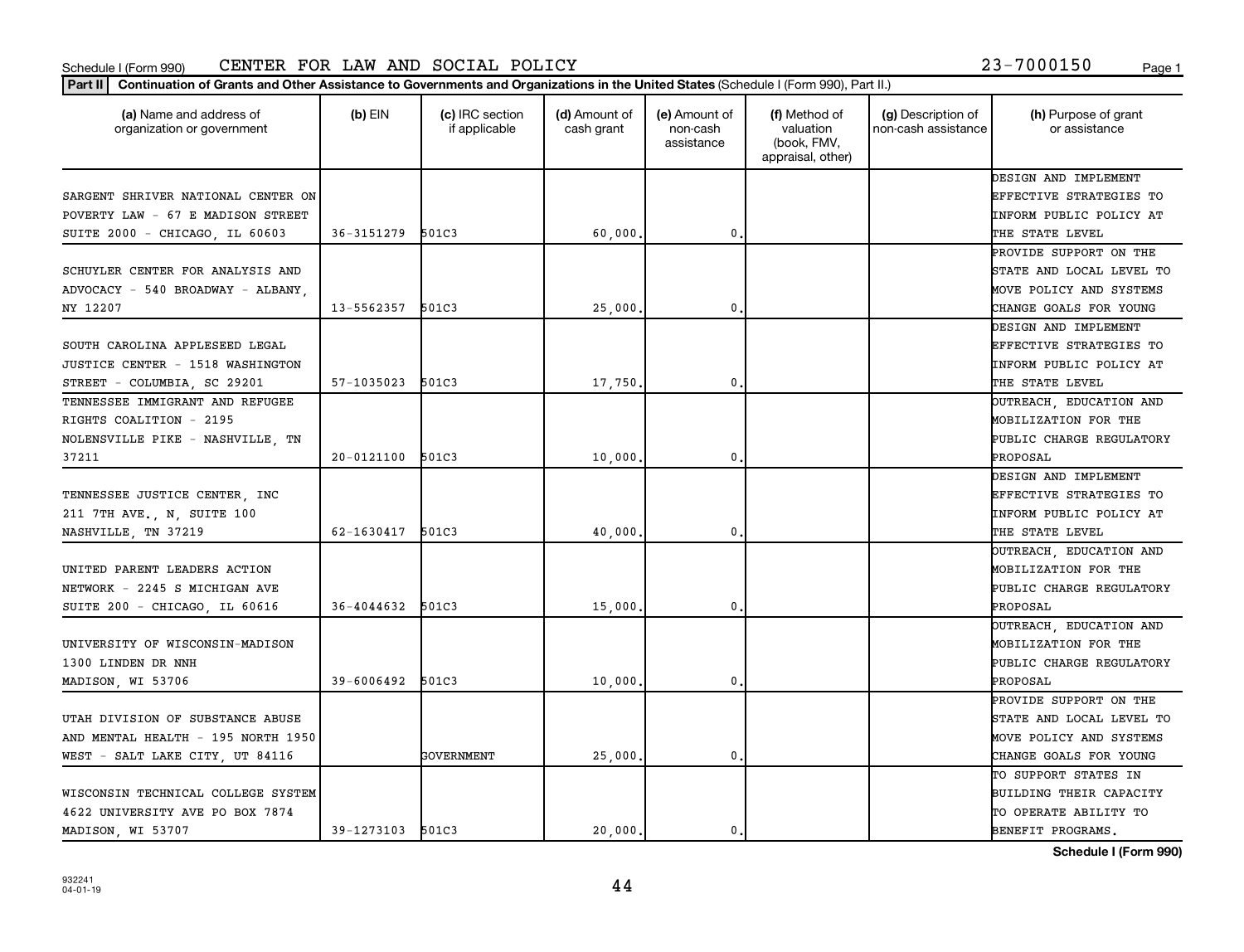Part II | Continuation of Grants and Other Assistance to Governments and Organizations in the United States (Schedule I (Form 990), Part II.)

| (a) Name and address of<br>organization or government | $(b)$ EIN | (c) IRC section<br>if applicable | (d) Amount of<br>cash grant | (e) Amount of<br>non-cash | (f) Method of<br>valuation       | (g) Description of<br>non-cash assistance | (h) Purpose of grant<br>or assistance |
|-------------------------------------------------------|-----------|----------------------------------|-----------------------------|---------------------------|----------------------------------|-------------------------------------------|---------------------------------------|
|                                                       |           |                                  |                             | assistance                | (book, FMV,<br>appraisal, other) |                                           |                                       |
| COMMONWEALTH OF PENNSYLVANIA                          |           |                                  |                             |                           |                                  |                                           | PROVIDE SUPPORT ON THE                |
| DEPT OF HUMAN SERVICES ROOM 330                       |           |                                  |                             |                           |                                  |                                           | STATE AND LOCAL LEVEL TO              |
| HEALTH & WELFARE BLDG -                               |           |                                  |                             |                           |                                  |                                           | MOVE POLICY AND SYSTEMS               |
| HARRISBURG, PA 17120                                  |           | <b>GOVERNMENT</b>                | 20,000.                     | $\mathbf{0}$ .            |                                  |                                           | CHANGE GOALS FOR YOUNG                |
|                                                       |           |                                  |                             |                           |                                  |                                           |                                       |
|                                                       |           |                                  |                             |                           |                                  |                                           |                                       |
|                                                       |           |                                  |                             |                           |                                  |                                           |                                       |
|                                                       |           |                                  |                             |                           |                                  |                                           |                                       |
|                                                       |           |                                  |                             |                           |                                  |                                           |                                       |
|                                                       |           |                                  |                             |                           |                                  |                                           |                                       |
|                                                       |           |                                  |                             |                           |                                  |                                           |                                       |
|                                                       |           |                                  |                             |                           |                                  |                                           |                                       |
|                                                       |           |                                  |                             |                           |                                  |                                           |                                       |
|                                                       |           |                                  |                             |                           |                                  |                                           |                                       |
|                                                       |           |                                  |                             |                           |                                  |                                           |                                       |
|                                                       |           |                                  |                             |                           |                                  |                                           |                                       |
|                                                       |           |                                  |                             |                           |                                  |                                           |                                       |
|                                                       |           |                                  |                             |                           |                                  |                                           |                                       |
|                                                       |           |                                  |                             |                           |                                  |                                           |                                       |
|                                                       |           |                                  |                             |                           |                                  |                                           |                                       |
|                                                       |           |                                  |                             |                           |                                  |                                           |                                       |
|                                                       |           |                                  |                             |                           |                                  |                                           |                                       |
|                                                       |           |                                  |                             |                           |                                  |                                           |                                       |
|                                                       |           |                                  |                             |                           |                                  |                                           |                                       |
|                                                       |           |                                  |                             |                           |                                  |                                           |                                       |
|                                                       |           |                                  |                             |                           |                                  |                                           |                                       |
|                                                       |           |                                  |                             |                           |                                  |                                           |                                       |
|                                                       |           |                                  |                             |                           |                                  |                                           |                                       |
|                                                       |           |                                  |                             |                           |                                  |                                           |                                       |
|                                                       |           |                                  |                             |                           |                                  |                                           |                                       |
|                                                       |           |                                  |                             |                           |                                  |                                           |                                       |
|                                                       |           |                                  |                             |                           |                                  |                                           |                                       |

**Schedule I (Form 990)**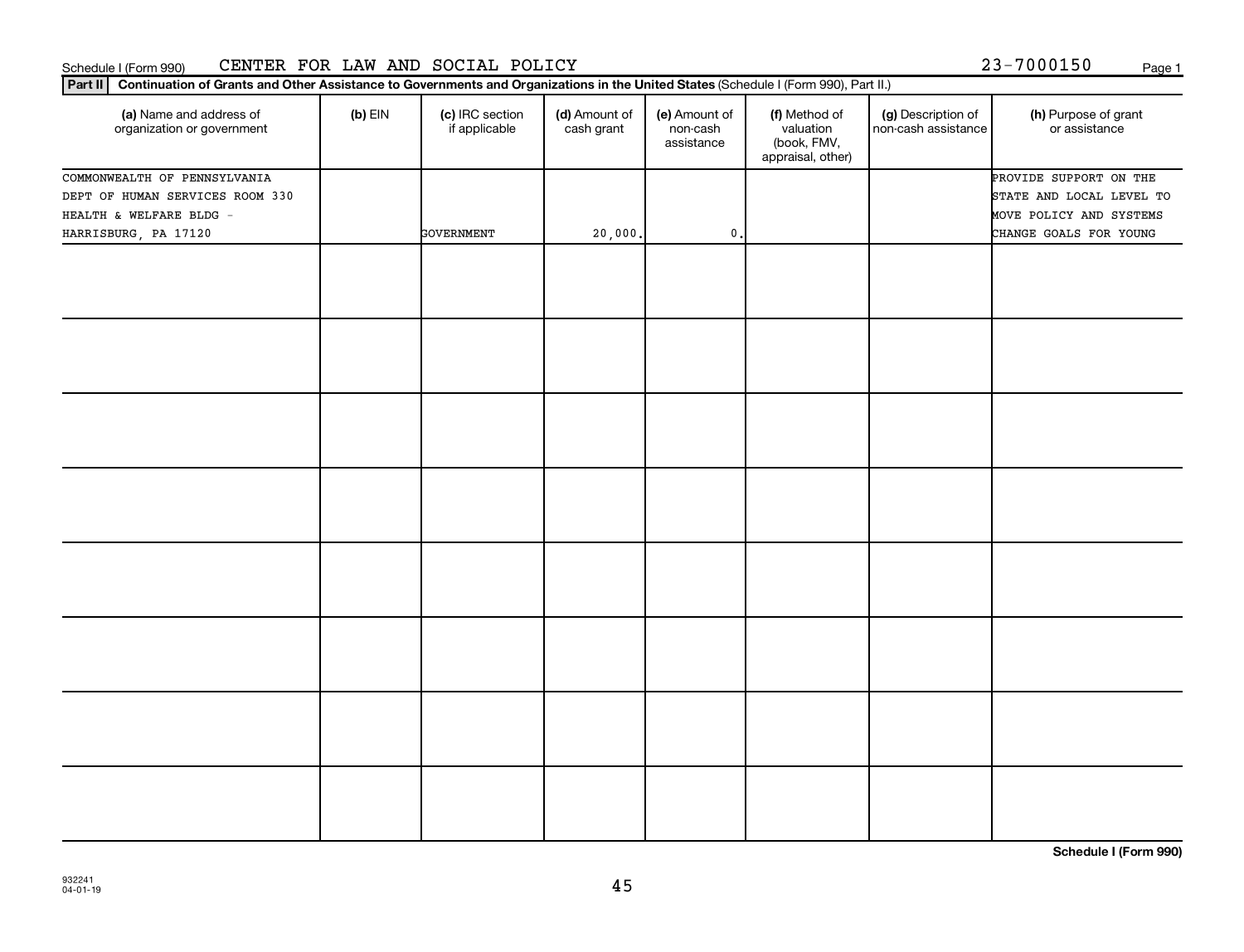Schedule I (Form 990) (2019) CENTER FOR LAW AND SOCIAL POLICY 23-7000150 Page

**2**

Part III | Grants and Other Assistance to Domestic Individuals. Complete if the organization answered "Yes" on Form 990, Part IV, line 22. Part III can be duplicated if additional space is needed.

| (a) Type of grant or assistance                                                                                                                      | (b) Number of<br>recipients | (c) Amount of<br>cash grant | (d) Amount of non-<br>cash assistance | (e) Method of valuation<br>(book, FMV, appraisal, other) | (f) Description of noncash assistance |  |  |  |  |
|------------------------------------------------------------------------------------------------------------------------------------------------------|-----------------------------|-----------------------------|---------------------------------------|----------------------------------------------------------|---------------------------------------|--|--|--|--|
|                                                                                                                                                      |                             |                             |                                       |                                                          |                                       |  |  |  |  |
|                                                                                                                                                      |                             |                             |                                       |                                                          |                                       |  |  |  |  |
|                                                                                                                                                      |                             |                             |                                       |                                                          |                                       |  |  |  |  |
|                                                                                                                                                      |                             |                             |                                       |                                                          |                                       |  |  |  |  |
|                                                                                                                                                      |                             |                             |                                       |                                                          |                                       |  |  |  |  |
|                                                                                                                                                      |                             |                             |                                       |                                                          |                                       |  |  |  |  |
|                                                                                                                                                      |                             |                             |                                       |                                                          |                                       |  |  |  |  |
|                                                                                                                                                      |                             |                             |                                       |                                                          |                                       |  |  |  |  |
|                                                                                                                                                      |                             |                             |                                       |                                                          |                                       |  |  |  |  |
|                                                                                                                                                      |                             |                             |                                       |                                                          |                                       |  |  |  |  |
| Supplemental Information. Provide the information required in Part I, line 2; Part III, column (b); and any other additional information.<br>Part IV |                             |                             |                                       |                                                          |                                       |  |  |  |  |
| PART I, LINE 2:                                                                                                                                      |                             |                             |                                       |                                                          |                                       |  |  |  |  |
| THE ORGANIZATION PROVIDES THE TERMS OF THE AGREEMENT TO THE GRANTEE, BASED                                                                           |                             |                             |                                       |                                                          |                                       |  |  |  |  |
| ON THE FRAMEWORK FOR THE OVERALL PROJECT AGREED ON WITH THE FUNDER(S).                                                                               |                             |                             |                                       |                                                          |                                       |  |  |  |  |

PROGRAM STAFF HAVE REGULAR DISCUSSIONS WITH THE GRANTEE ABOUT THE PROGRESS

OF THE PROJECT AS A WHOLE AS WELL AS THE PROGRESS OF AGREED-ON PRODUCTS AND

SERVICES. THE GRANTEE PROVIDES CLASP WITH A NARRATIVE REPORT ON THE PROJECT

AT AGREED-ON INTERVALS, WHICH MUST BE RECEIVED IN A TIMELY FASHION.

| PART II, LINE 1, COLUMN (H): |  |  |  |  |  |
|------------------------------|--|--|--|--|--|
|------------------------------|--|--|--|--|--|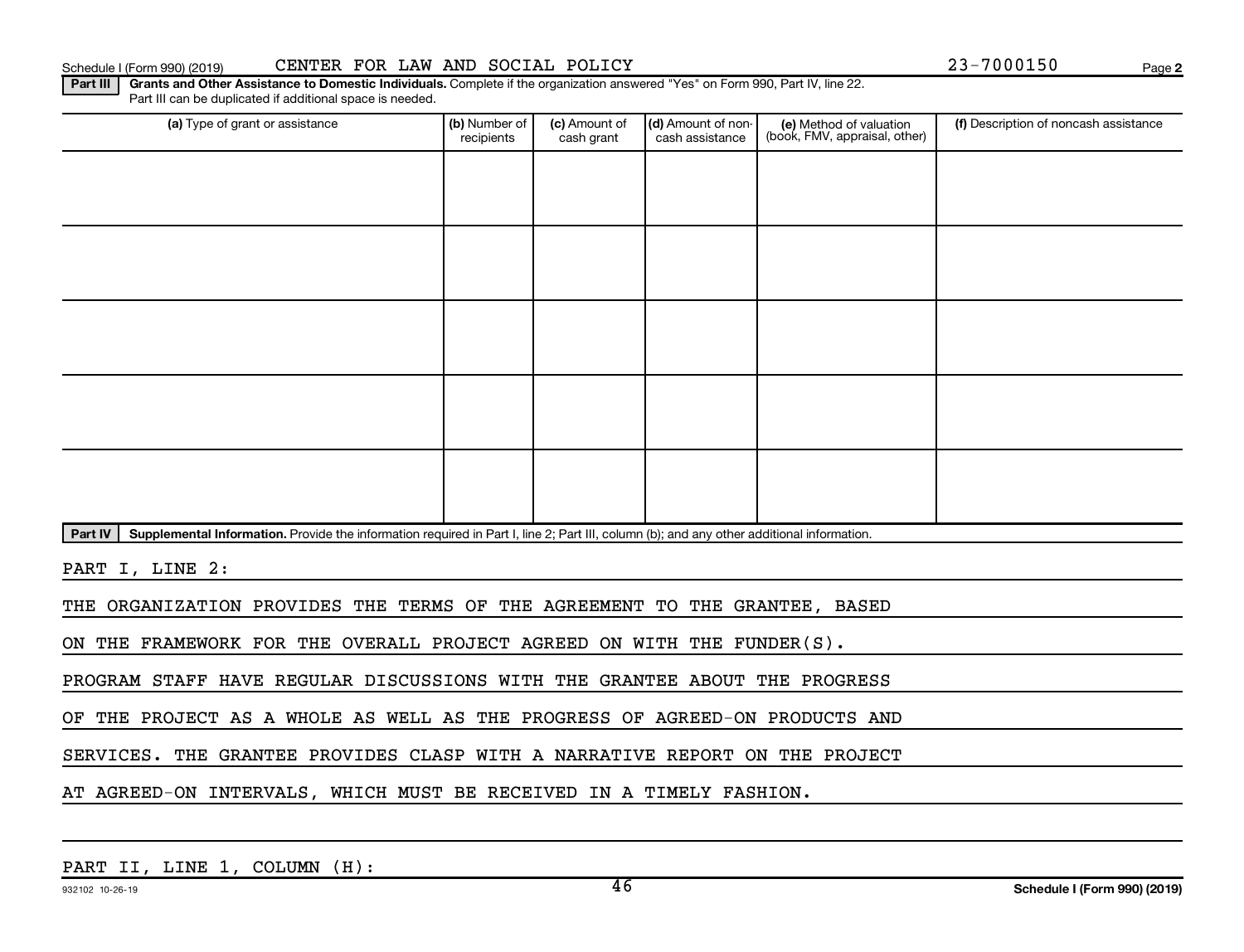| CENTER FOR LAW AND SOCIAL POLICY<br>Schedule I (Form 990)                | 23-7000150 Page 2 |
|--------------------------------------------------------------------------|-------------------|
| <b>Part IV   Supplemental Information</b>                                |                   |
| NAME OF ORGANIZATION OR GOVERNMENT: CALIFORNIA ASSOCIATION OF FOOD BANKS |                   |
| (H) PURPOSE OF GRANT OR ASSISTANCE: SUPPORT ANALYSIS OF ADMINISTRATIVE   |                   |
| PRACTICES IN STATES WHERE THE COUTIES ADMINISTER SNAP PROGRAMS           |                   |
|                                                                          |                   |
| NAME OF ORGANIZATION OR GOVERNMENT: FOOD RESEARCH AND ACTION CENTER      |                   |

(H) PURPOSE OF GRANT OR ASSISTANCE: TO SUPPORT PARTNERS WORK ON

COMBATING THE EFFECT OF THE PUBLIC CHARGE RULE ON IMMIGRANTS AND THEIR

FAMILIES USE OF SNAP NUTRITION BENEFITS

NAME OF ORGANIZATION OR GOVERNMENT: MDRC

(H) PURPOSE OF GRANT OR ASSISTANCE: SUPPORT EVIDENCE-BASED REDESIGN OF

OUTREACH LETTERS FOR INDIVIDUALS NEWLY ELIGIBLE FOR MEDICAID

NAME OF ORGANIZATION OR GOVERNMENT: NATIONAL IMMIGRATION LAW CENTER (H) PURPOSE OF GRANT OR ASSISTANCE: TO SUPPORT PARTNERS WORK ON COMBATING THE EFFECT OF THE PUBLIC CHARGE RULE ON IMMIGRANTS AND THEIR FAMILIES USE OF SNAP NUTRITION BENEFITS

NAME OF ORGANIZATION OR GOVERNMENT:

PRINCE GEORGE'S COUNTY DEPARTMENT OF SOCIAL SERVICES

(H) PURPOSE OF GRANT OR ASSISTANCE: PROVIDE SUPPORT ON THE STATE AND

LOCAL LEVEL TO MOVE POLICY AND SYSTEMS CHANGE GOALS FOR YOUNG ADULTS

FORWARD.

NAME OF ORGANIZATION OR GOVERNMENT:

SCHUYLER CENTER FOR ANALYSIS AND ADVOCACY

(H) PURPOSE OF GRANT OR ASSISTANCE: PROVIDE SUPPORT ON THE STATE AND

LOCAL LEVEL TO MOVE POLICY AND SYSTEMS CHANGE GOALS FOR YOUNG ADULTS

47

932291 04-01-19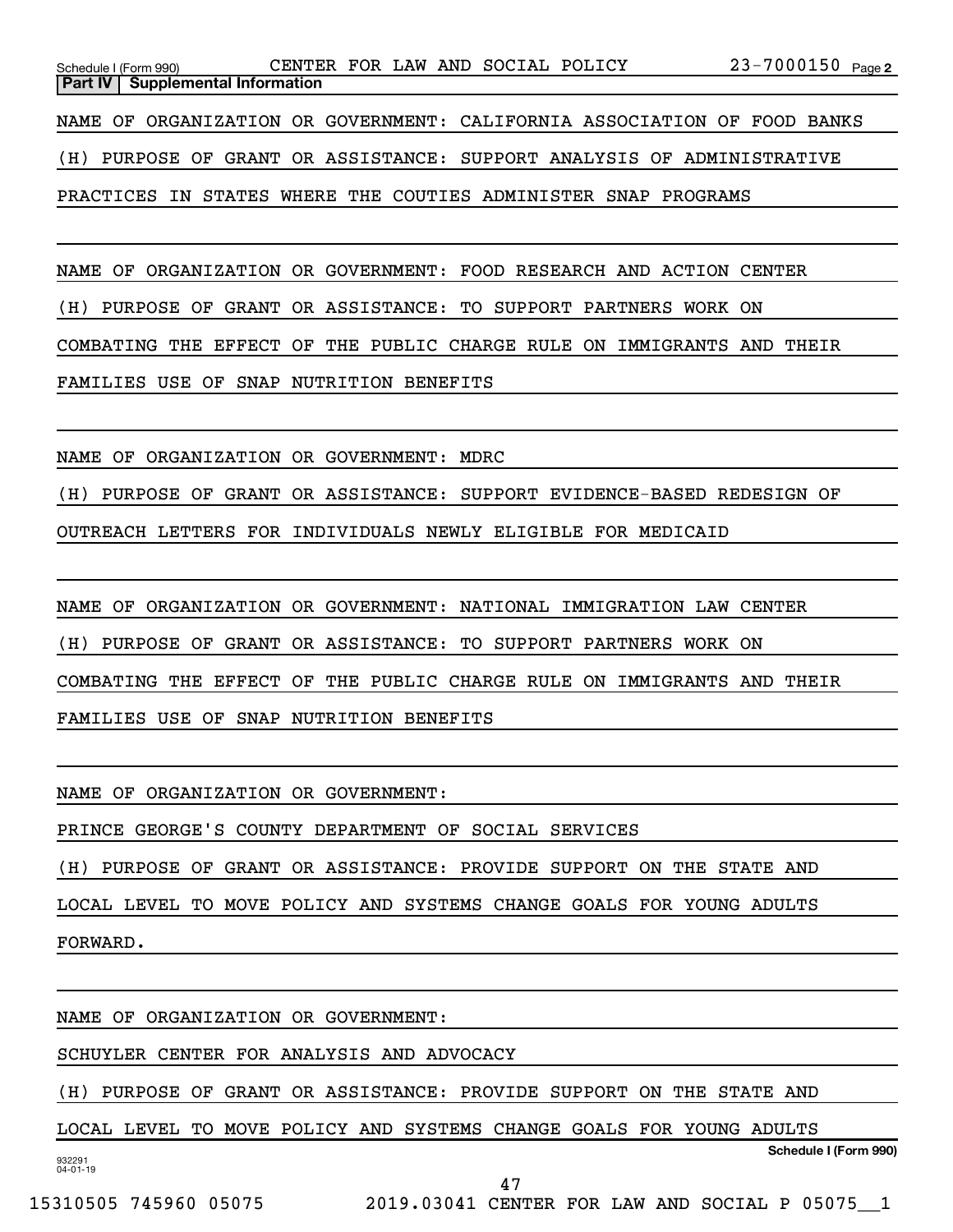FORWARD.

NAME OF ORGANIZATION OR GOVERNMENT:

UTAH DIVISION OF SUBSTANCE ABUSE AND MENTAL HEALTH

(H) PURPOSE OF GRANT OR ASSISTANCE: PROVIDE SUPPORT ON THE STATE AND

LOCAL LEVEL TO MOVE POLICY AND SYSTEMS CHANGE GOALS FOR YOUNG ADULTS

FORWARD.

NAME OF ORGANIZATION OR GOVERNMENT: COMMONWEALTH OF PENNSYLVANIA

(H) PURPOSE OF GRANT OR ASSISTANCE: PROVIDE SUPPORT ON THE STATE AND

LOCAL LEVEL TO MOVE POLICY AND SYSTEMS CHANGE GOALS FOR YOUNG ADULTS

FORWARD.

**Schedule I (Form 990)**

932291 04-01-19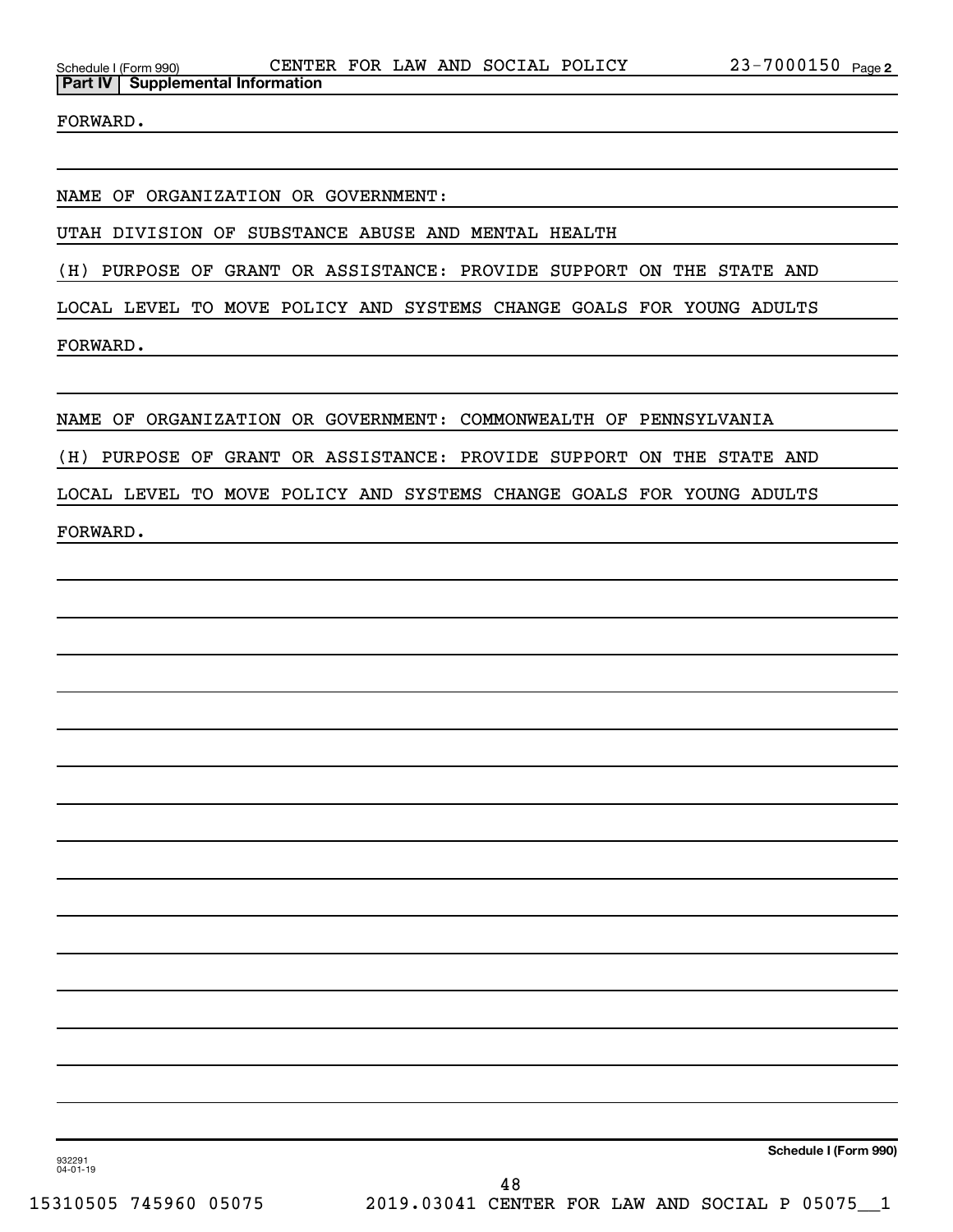| <b>Compensation Information</b><br>(Form 990)<br>For certain Officers, Directors, Trustees, Key Employees, and Highest<br>2019<br><b>Compensated Employees</b><br>Complete if the organization answered "Yes" on Form 990, Part IV, line 23.<br><b>Open to Public</b><br>Attach to Form 990.<br>Department of the Treasury<br>Inspection<br>Go to www.irs.gov/Form990 for instructions and the latest information.<br>Internal Revenue Service<br><b>Employer identification number</b><br>Name of the organization<br>23-7000150<br>CENTER FOR LAW AND SOCIAL POLICY<br>Part I<br><b>Questions Regarding Compensation</b> | No                      |  |  |  |  |  |
|----------------------------------------------------------------------------------------------------------------------------------------------------------------------------------------------------------------------------------------------------------------------------------------------------------------------------------------------------------------------------------------------------------------------------------------------------------------------------------------------------------------------------------------------------------------------------------------------------------------------------|-------------------------|--|--|--|--|--|
|                                                                                                                                                                                                                                                                                                                                                                                                                                                                                                                                                                                                                            |                         |  |  |  |  |  |
|                                                                                                                                                                                                                                                                                                                                                                                                                                                                                                                                                                                                                            |                         |  |  |  |  |  |
|                                                                                                                                                                                                                                                                                                                                                                                                                                                                                                                                                                                                                            |                         |  |  |  |  |  |
|                                                                                                                                                                                                                                                                                                                                                                                                                                                                                                                                                                                                                            |                         |  |  |  |  |  |
|                                                                                                                                                                                                                                                                                                                                                                                                                                                                                                                                                                                                                            |                         |  |  |  |  |  |
|                                                                                                                                                                                                                                                                                                                                                                                                                                                                                                                                                                                                                            |                         |  |  |  |  |  |
|                                                                                                                                                                                                                                                                                                                                                                                                                                                                                                                                                                                                                            |                         |  |  |  |  |  |
| <b>Yes</b>                                                                                                                                                                                                                                                                                                                                                                                                                                                                                                                                                                                                                 |                         |  |  |  |  |  |
| Check the appropriate box(es) if the organization provided any of the following to or for a person listed on Form 990,<br>1a                                                                                                                                                                                                                                                                                                                                                                                                                                                                                               |                         |  |  |  |  |  |
| Part VII, Section A, line 1a. Complete Part III to provide any relevant information regarding these items.                                                                                                                                                                                                                                                                                                                                                                                                                                                                                                                 |                         |  |  |  |  |  |
| First-class or charter travel<br>Housing allowance or residence for personal use                                                                                                                                                                                                                                                                                                                                                                                                                                                                                                                                           |                         |  |  |  |  |  |
| Travel for companions<br>Payments for business use of personal residence                                                                                                                                                                                                                                                                                                                                                                                                                                                                                                                                                   |                         |  |  |  |  |  |
| Health or social club dues or initiation fees<br>Tax indemnification and gross-up payments                                                                                                                                                                                                                                                                                                                                                                                                                                                                                                                                 |                         |  |  |  |  |  |
| Discretionary spending account<br>Personal services (such as maid, chauffeur, chef)                                                                                                                                                                                                                                                                                                                                                                                                                                                                                                                                        |                         |  |  |  |  |  |
|                                                                                                                                                                                                                                                                                                                                                                                                                                                                                                                                                                                                                            |                         |  |  |  |  |  |
| <b>b</b> If any of the boxes on line 1a are checked, did the organization follow a written policy regarding payment or                                                                                                                                                                                                                                                                                                                                                                                                                                                                                                     |                         |  |  |  |  |  |
| 1b                                                                                                                                                                                                                                                                                                                                                                                                                                                                                                                                                                                                                         |                         |  |  |  |  |  |
| Did the organization require substantiation prior to reimbursing or allowing expenses incurred by all directors,<br>2                                                                                                                                                                                                                                                                                                                                                                                                                                                                                                      |                         |  |  |  |  |  |
| $\mathbf{2}$                                                                                                                                                                                                                                                                                                                                                                                                                                                                                                                                                                                                               |                         |  |  |  |  |  |
|                                                                                                                                                                                                                                                                                                                                                                                                                                                                                                                                                                                                                            |                         |  |  |  |  |  |
| З<br>Indicate which, if any, of the following the organization used to establish the compensation of the organization's                                                                                                                                                                                                                                                                                                                                                                                                                                                                                                    |                         |  |  |  |  |  |
| CEO/Executive Director. Check all that apply. Do not check any boxes for methods used by a related organization to                                                                                                                                                                                                                                                                                                                                                                                                                                                                                                         |                         |  |  |  |  |  |
| establish compensation of the CEO/Executive Director, but explain in Part III.                                                                                                                                                                                                                                                                                                                                                                                                                                                                                                                                             |                         |  |  |  |  |  |
| Compensation committee<br>Written employment contract                                                                                                                                                                                                                                                                                                                                                                                                                                                                                                                                                                      |                         |  |  |  |  |  |
| $ \mathbf{X} $ Compensation survey or study<br>Independent compensation consultant                                                                                                                                                                                                                                                                                                                                                                                                                                                                                                                                         |                         |  |  |  |  |  |
| $\lfloor x \rfloor$ Form 990 of other organizations<br>$ \mathbf{X} $ Approval by the board or compensation committee                                                                                                                                                                                                                                                                                                                                                                                                                                                                                                      |                         |  |  |  |  |  |
|                                                                                                                                                                                                                                                                                                                                                                                                                                                                                                                                                                                                                            |                         |  |  |  |  |  |
| During the year, did any person listed on Form 990, Part VII, Section A, line 1a, with respect to the filing<br>4                                                                                                                                                                                                                                                                                                                                                                                                                                                                                                          |                         |  |  |  |  |  |
| organization or a related organization:                                                                                                                                                                                                                                                                                                                                                                                                                                                                                                                                                                                    |                         |  |  |  |  |  |
| Receive a severance payment or change-of-control payment?<br>4a<br>а                                                                                                                                                                                                                                                                                                                                                                                                                                                                                                                                                       | х                       |  |  |  |  |  |
| 4b<br>b                                                                                                                                                                                                                                                                                                                                                                                                                                                                                                                                                                                                                    | $\overline{\textbf{x}}$ |  |  |  |  |  |
| 4c<br>c                                                                                                                                                                                                                                                                                                                                                                                                                                                                                                                                                                                                                    | X                       |  |  |  |  |  |
| If "Yes" to any of lines 4a-c, list the persons and provide the applicable amounts for each item in Part III.                                                                                                                                                                                                                                                                                                                                                                                                                                                                                                              |                         |  |  |  |  |  |
|                                                                                                                                                                                                                                                                                                                                                                                                                                                                                                                                                                                                                            |                         |  |  |  |  |  |
| Only section 501(c)(3), 501(c)(4), and 501(c)(29) organizations must complete lines 5-9.                                                                                                                                                                                                                                                                                                                                                                                                                                                                                                                                   |                         |  |  |  |  |  |
| For persons listed on Form 990, Part VII, Section A, line 1a, did the organization pay or accrue any compensation                                                                                                                                                                                                                                                                                                                                                                                                                                                                                                          |                         |  |  |  |  |  |
| contingent on the revenues of:                                                                                                                                                                                                                                                                                                                                                                                                                                                                                                                                                                                             | х                       |  |  |  |  |  |
| 5a                                                                                                                                                                                                                                                                                                                                                                                                                                                                                                                                                                                                                         | X                       |  |  |  |  |  |
| 5b<br>If "Yes" on line 5a or 5b, describe in Part III.                                                                                                                                                                                                                                                                                                                                                                                                                                                                                                                                                                     |                         |  |  |  |  |  |
|                                                                                                                                                                                                                                                                                                                                                                                                                                                                                                                                                                                                                            |                         |  |  |  |  |  |
| For persons listed on Form 990, Part VII, Section A, line 1a, did the organization pay or accrue any compensation<br>6.                                                                                                                                                                                                                                                                                                                                                                                                                                                                                                    |                         |  |  |  |  |  |
| contingent on the net earnings of:                                                                                                                                                                                                                                                                                                                                                                                                                                                                                                                                                                                         | х                       |  |  |  |  |  |
| 6a                                                                                                                                                                                                                                                                                                                                                                                                                                                                                                                                                                                                                         | $\overline{\mathbf{X}}$ |  |  |  |  |  |
| 6b<br>If "Yes" on line 6a or 6b, describe in Part III.                                                                                                                                                                                                                                                                                                                                                                                                                                                                                                                                                                     |                         |  |  |  |  |  |
| 7 For persons listed on Form 990, Part VII, Section A, line 1a, did the organization provide any nonfixed payments                                                                                                                                                                                                                                                                                                                                                                                                                                                                                                         |                         |  |  |  |  |  |
| X<br>$\overline{7}$                                                                                                                                                                                                                                                                                                                                                                                                                                                                                                                                                                                                        |                         |  |  |  |  |  |
| Were any amounts reported on Form 990, Part VII, paid or accrued pursuant to a contract that was subject to the                                                                                                                                                                                                                                                                                                                                                                                                                                                                                                            |                         |  |  |  |  |  |
| 8<br>8                                                                                                                                                                                                                                                                                                                                                                                                                                                                                                                                                                                                                     | x                       |  |  |  |  |  |
| If "Yes" on line 8, did the organization also follow the rebuttable presumption procedure described in<br>9                                                                                                                                                                                                                                                                                                                                                                                                                                                                                                                |                         |  |  |  |  |  |
| 9                                                                                                                                                                                                                                                                                                                                                                                                                                                                                                                                                                                                                          |                         |  |  |  |  |  |
| LHA For Paperwork Reduction Act Notice, see the Instructions for Form 990.<br>Schedule J (Form 990) 2019                                                                                                                                                                                                                                                                                                                                                                                                                                                                                                                   |                         |  |  |  |  |  |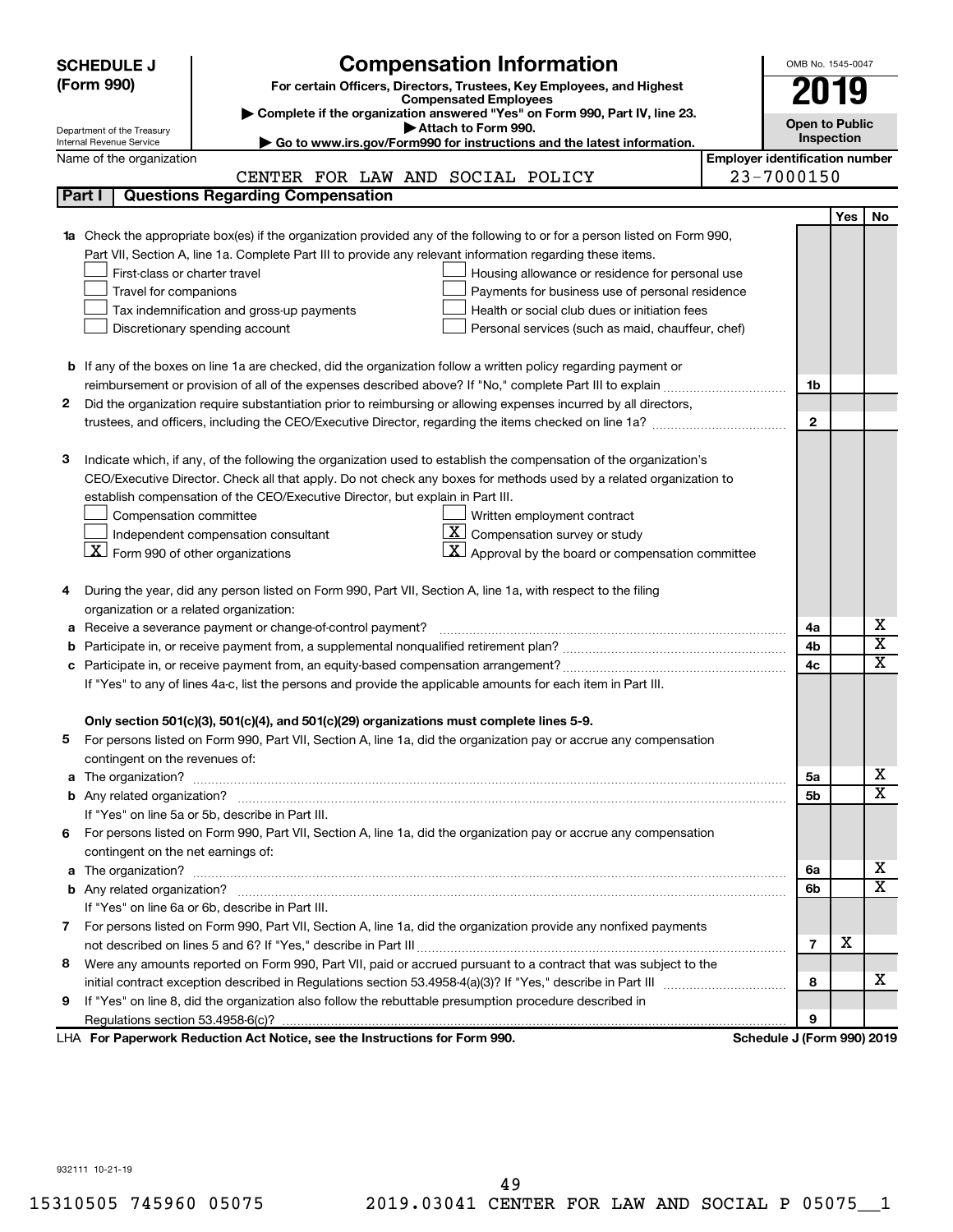#### Part II | Officers, Directors, Trustees, Key Employees, and Highest Compensated Employees. Use duplicate copies if additional space is needed.

For each individual whose compensation must be reported on Schedule J, report compensation from the organization on row (i) and from related organizations, described in the instructions, on row (ii). Do not list any individuals that aren't listed on Form 990, Part VII.

Note: The sum of columns (B)(i)-(iii) for each listed individual must equal the total amount of Form 990, Part VII, Section A, line 1a, applicable column (D) and (E) amounts for that individual.

|                              |      |                          | (B) Breakdown of W-2 and/or 1099-MISC compensation |                                           | (C) Retirement and             | (D) Nontaxable   | (E) Total of columns        | (F) Compensation                                           |
|------------------------------|------|--------------------------|----------------------------------------------------|-------------------------------------------|--------------------------------|------------------|-----------------------------|------------------------------------------------------------|
| (A) Name and Title           |      | (i) Base<br>compensation | (ii) Bonus &<br>incentive<br>compensation          | (iii) Other<br>reportable<br>compensation | other deferred<br>compensation | benefits         | $(B)(i)$ - $(D)$            | in column (B)<br>reported as deferred<br>on prior Form 990 |
| OLIVIA GOLDEN<br>(1)         | (i)  | 146,790.                 | 0.                                                 | 0.                                        | 7,000.                         | 17,255.          | 171,045.                    | $0$ .                                                      |
| EXECUTIVE DIRECTOR           | (ii) | 0.                       | $\overline{\mathbf{0}}$ .                          | $\overline{0}$ .                          | $\overline{0}$ .               | 0                | $\Omega$ .                  | $\overline{0}$ .                                           |
| CORMEKKI WHITLEY<br>(2)      | (i)  | 140,021.                 | $\overline{\mathbf{0}}$ .                          | $\overline{0}$ .                          | 6,894.                         | 26, 333.         | 173, 248.                   | $\overline{0}$ .                                           |
| TREASURER, COO               | (ii) | $\overline{0}$ .         | $\overline{\mathbf{0}}$ .                          | $\overline{0}$ .                          | 0 <sub>1</sub>                 | 0                | $\mathbf 0$ .               | $\overline{0}$ .                                           |
| HANNAH MATTHEWS<br>(3)       | (i)  | 126, 141.                | $\overline{\mathbf{0}}$ .                          | $\overline{0}$ .                          | 6,328.                         | 23,890           | 156, 359.                   | $\overline{0}$ .                                           |
| DEPUTY DIR., POLICY          | (ii) | 0.                       | $\overline{0}$ .                                   | 0.                                        | $0 \, .$                       | $0$ .            | $\mathbf 0$ .               | $\overline{0}$ .                                           |
| BARBARA SEMEDO<br>(4)        | (i)  | 133,309.                 | $\overline{\mathbf{0}}$ .                          | $\overline{0}$ .                          | 6, 285.                        | 18,941           | 158, 535.                   | $\overline{0}$ .                                           |
| DEPUTY DIR., COMMUNICATIONS  | (ii) | $\overline{0}$ .         | 0.                                                 | $\overline{0}$ .                          | $0 \, .$                       | $\overline{0}$ . | 0.                          | $\overline{0}$ .                                           |
| ELIZABETH LOWER-BASCH<br>(5) | (i)  | 119,960.                 | 2,000.                                             | $\overline{0}$ .                          | 5,746.                         | 29, 163.         | 156,869.                    | $\overline{0}$ .                                           |
| PROGRAM DIRECTOR             | (ii) | $\overline{0}$ .         | $\overline{\mathbf{0}}$ .                          | $\overline{0}$ .                          | $\overline{0}$ .               | $\overline{0}$ . | $\overline{\mathfrak{o}}$ . | $\overline{0}$ .                                           |
|                              | (i)  |                          |                                                    |                                           |                                |                  |                             |                                                            |
|                              | (ii) |                          |                                                    |                                           |                                |                  |                             |                                                            |
|                              | (i)  |                          |                                                    |                                           |                                |                  |                             |                                                            |
|                              | (ii) |                          |                                                    |                                           |                                |                  |                             |                                                            |
|                              | (i)  |                          |                                                    |                                           |                                |                  |                             |                                                            |
|                              | (ii) |                          |                                                    |                                           |                                |                  |                             |                                                            |
|                              | (i)  |                          |                                                    |                                           |                                |                  |                             |                                                            |
|                              | (ii) |                          |                                                    |                                           |                                |                  |                             |                                                            |
|                              | (i)  |                          |                                                    |                                           |                                |                  |                             |                                                            |
|                              | (ii) |                          |                                                    |                                           |                                |                  |                             |                                                            |
|                              | (i)  |                          |                                                    |                                           |                                |                  |                             |                                                            |
|                              | (ii) |                          |                                                    |                                           |                                |                  |                             |                                                            |
|                              | (i)  |                          |                                                    |                                           |                                |                  |                             |                                                            |
|                              | (ii) |                          |                                                    |                                           |                                |                  |                             |                                                            |
|                              | (i)  |                          |                                                    |                                           |                                |                  |                             |                                                            |
|                              | (ii) |                          |                                                    |                                           |                                |                  |                             |                                                            |
|                              | (i)  |                          |                                                    |                                           |                                |                  |                             |                                                            |
|                              | (ii) |                          |                                                    |                                           |                                |                  |                             |                                                            |
|                              | (i)  |                          |                                                    |                                           |                                |                  |                             |                                                            |
|                              | (ii) |                          |                                                    |                                           |                                |                  |                             |                                                            |
|                              | (i)  |                          |                                                    |                                           |                                |                  |                             |                                                            |
|                              | (ii) |                          |                                                    |                                           |                                |                  |                             |                                                            |

**Schedule J (Form 990) 2019**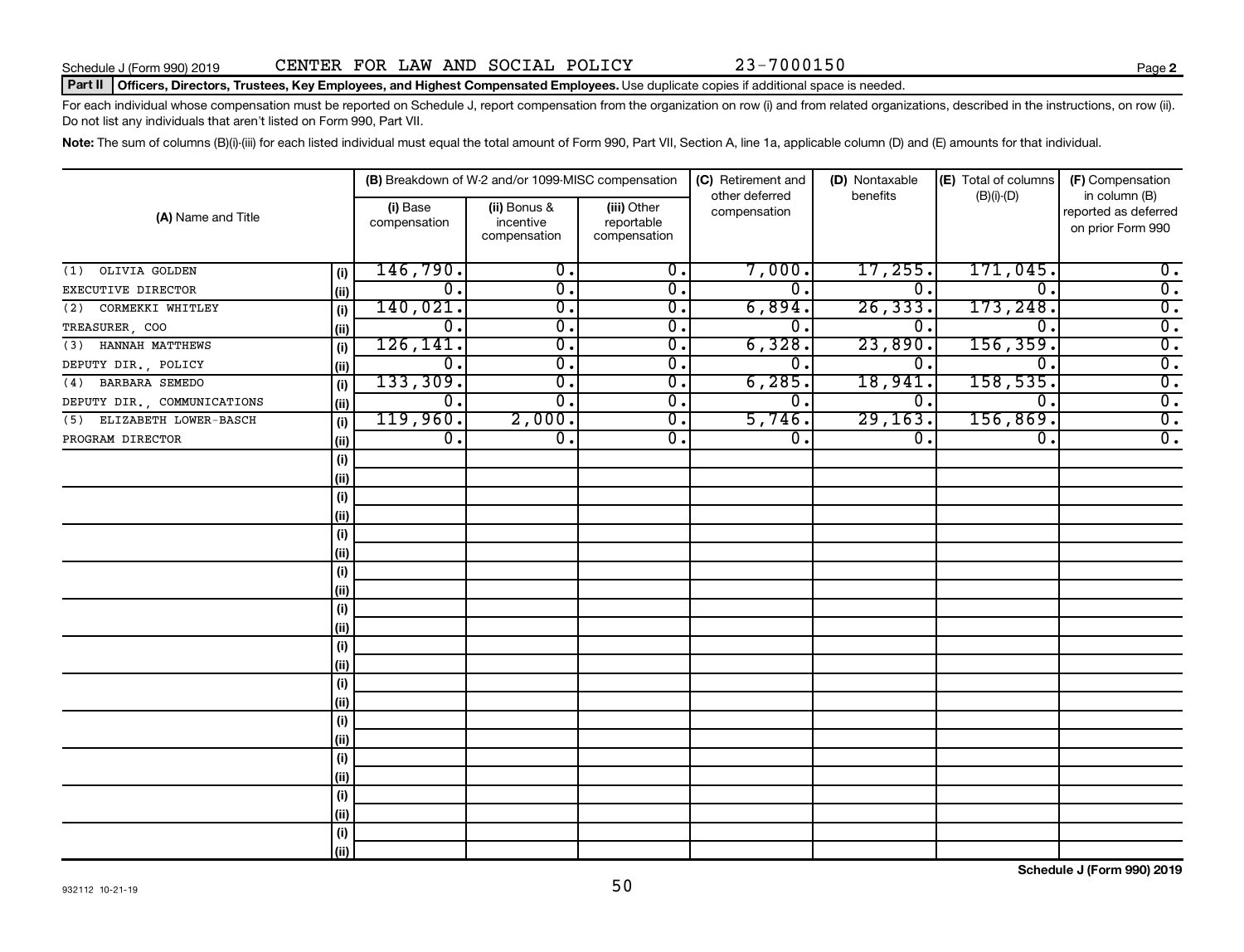# Schedule J (Form 990) 2019 CENTER FOR LAW AND SOCIAL POLICY 23-7000150 Page

# **Part III Supplemental Information**

Provide the information, explanation, or descriptions required for Part I, lines 1a, 1b, 3, 4a, 4b, 4c, 5a, 5b, 6a, 6b, 7, and 8, and for Part II. Also complete this part for any additional information.

# PART I, LINE 7:

# THE FOLLOWING EMPLOYEES RECEIVED BONUSES DURING 2019:

KISHA BIRD \$2,000

ELIZABETH LOWER-BASCH \$2,000

**Schedule J (Form 990) 2019**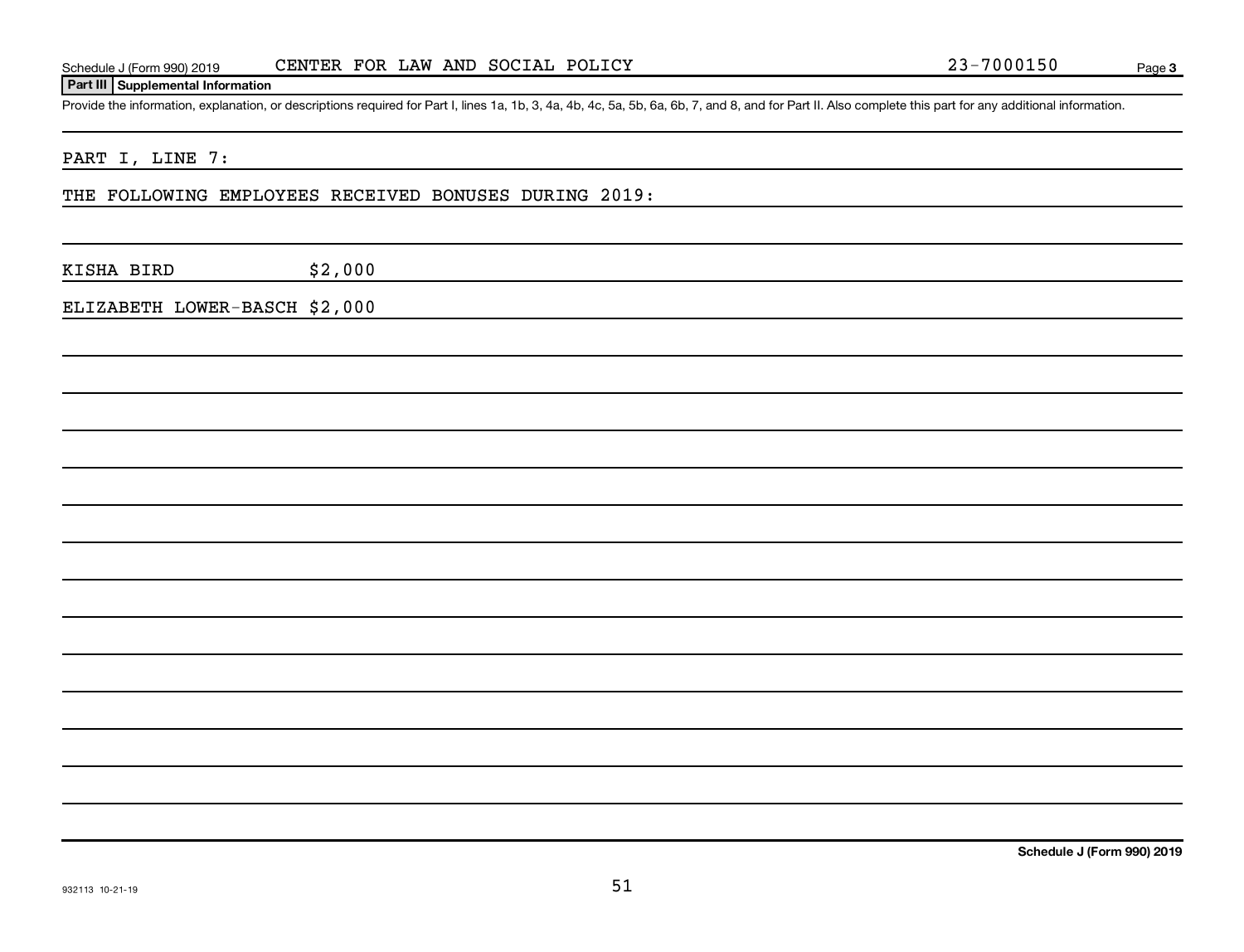Department of the Treasury **(Form 990 or 990-EZ)**

Name of the organization

Internal Revenue Service

**SCHEDULE O Supplemental Information to Form 990 or 990-EZ 2019** 

**Complete to provide information for responses to specific questions on Form 990 or 990-EZ or to provide any additional information. | Attach to Form 990 or 990-EZ.**

**| Go to www.irs.gov/Form990 for the latest information.**

OMB No. 1545-0047 **Open to Public Inspection**

CENTER FOR LAW AND SOCIAL POLICY 23-7000150

**Employer identification number**

FORM 990, PART III, LINE 4A, PROGRAM SERVICE ACCOMPLISHMENTS:

- PROMOTED THE EXPANSION OF COLLEGE STUDENTS' ACCESS TO PUBLIC BENEFITS

BY PROVIDING TECHNICAL ASSISTANCE TO SELECTED STATES.

PROMOTED CAREER PATHWAYS IN POSTSECONDARY EDUCAITON AND THE PUBLIC

WORKFORCE SYSTEM.

- WORKED WITH SELECTED STATES TO IMPLEMENT THE FEDERAL FINANCIAL AID

"ABILITY TO BENEFIT" PROVISION TO LEVERAGE FUNDING TO BUILD EFFECTIVE

CAREER PATHWAYS ON-RAMPS.

- WORKED WITH STATE AGENCY LEADERS TO IMPROVE POSTSECONDARY, EDUCATION,

AND TRAINING ACCESS TO INCARCERATED INDIVIDUALS AND RETURNING CITIZENS.

- HOSTED A CONVENING ON HIGH-QUALITY PRE-APPRENTICESHIPS WITH ADVOCATES, WORKFORCE DEVELOPMENT PARTNERS, POLICY EXPERTS, RESEARCHERS, PRACTITIONERS, AND OTHER PARTNERS FROM ACROSS THE COUNTRY TO DISCUSS THE KEY ELEMENTS OF HIGH-QUALITY PRE-APPRENTICESHIPS.

- CO-HOSTED A CONVENING ON PAID FAMILY AND MEDICAL LEAVE IMPLEMENTATION

AND ENFORCEMENT. THE CONVENING BROUGHT TOGETHER STATE AND LOCAL

ADVOCATES, STATE AGENCIES TASKED WITH IMPLEMENTING AND ENFORCING PAID

LEAVE PROGRAMS AND OTHER PARTNERS FROM AROUND THE COUNTRY TO DISCUSS

STRATEGIES TO IMPROVE THE IMPLEMENTATION AND ENFORCEMENT OF PAID FAMILY

AND MEDICAL LEAVE PROGRAMS SO THAT THEY HELP IMPROVE JOB QUALITY FOR

LOW WAGE WORKERS.

932211 09-06-19 LHA For Paperwork Reduction Act Notice, see the Instructions for Form 990 or 990-EZ. Schedule O (Form 990 or 990-EZ) (2019) 52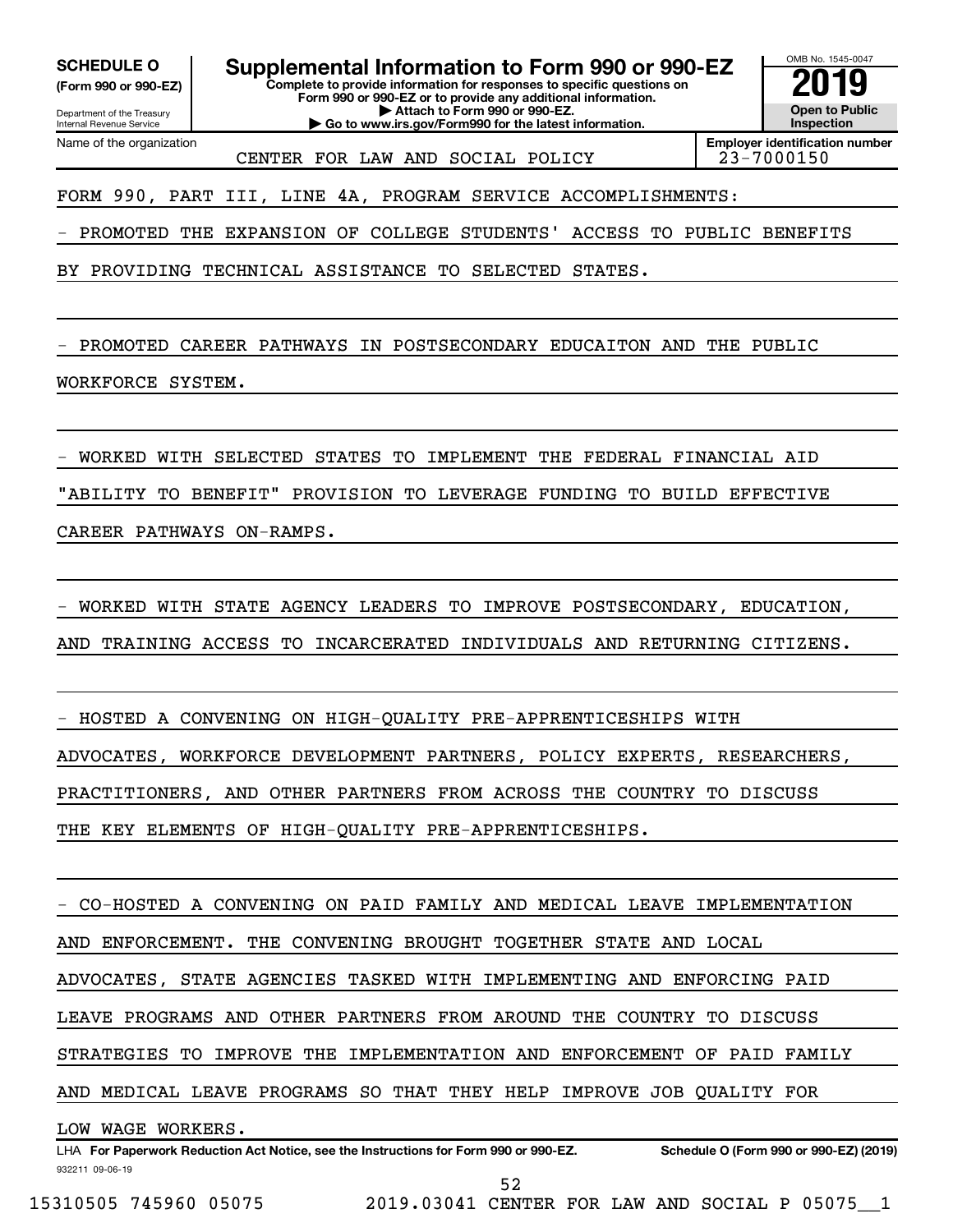CENTER FOR LAW AND SOCIAL POLICY 23-7000150

- WORKED CLOSELY WITH ADVOCATES AND AGENCY STAFF TO HELP IMPLEMENT NEW OR STRENGTHEN EXISTING PAID SICK DAYS LAWS AND OTHER LABOR STANDARDS IN 4 STATES.

- CO-HOSTED A SMALL CONVENING ON FAIR SCHEDULING POLICIES. THE CONVENING BROUGHT TOGETHER NATIONAL PARTNERS, ACADEMICS, STATE AND LOCAL ADVOCATES, AND STATE AND LOCAL AGENCIES TASKED WITH IMPLEMENTING AND ENFORCING THESE LAWS IN 3 JURSIDUCTIONS TO SHARE LESSONS AND DISCUSS STRATEGIES TO IMPROVE THE IMPLEMENTATION AND ENFORCEMENT OF FAIR SCHEDULING LAWS SO THAT FEWER WORKERS HAVE TO CONTEND WITH VOLATILE SCHEDULING PRACTICES WHICH HURT THEIR ECONOMIC SECURITY.

-PUBLISHED A SERIES OF FACTSHEETS AND BRIEFS ON HOW PAID SICK DAYS, PAID FAMILY MEDICAL LEAVE AND FAIR SCHEDULING PRACTICES IMPACT THE HEALTH AND ECONOMIC SECURITY OF WORKERS WITH LOW-WAGES AND THEIR FAMILIES.

-CO-CREATED A NEW CAMPAIGN TO HELP SERCURE A NATIONAL PAID FAMILY AND MEDICAL LEAVE LAW IN THE UNITED STATES SO THAT WORKERS AND FAMILIES WITH LOW INCOMES CAN TAKE NEEDED TIME TO HEAL, CARE AND BOND WITHOUT HURTING THEIR ECONOMIC SECURITY.

FORM 990, PART III, LINE 4B, PROGRAM SERVICE ACCOMPLISHMENTS: ABOUT THE HARM CAUSED BY BLOCK GRANTS, WORK REQUIREMENTS, AND TIME LIMITS AND BEST PRACTICE FOR EMPLOYMENT AND TRAINING SERVICES.

932212 09-06-19 **Schedule O (Form 990 or 990-EZ) (2019)** - CO-LED A NATIONAL ADVOCACY CAMPAIGN TO OPPOSE AND LIMIT THE HARMFUL 15310505 745960 05075 2019.03041 CENTER FOR LAW AND SOCIAL P 05075\_\_1 53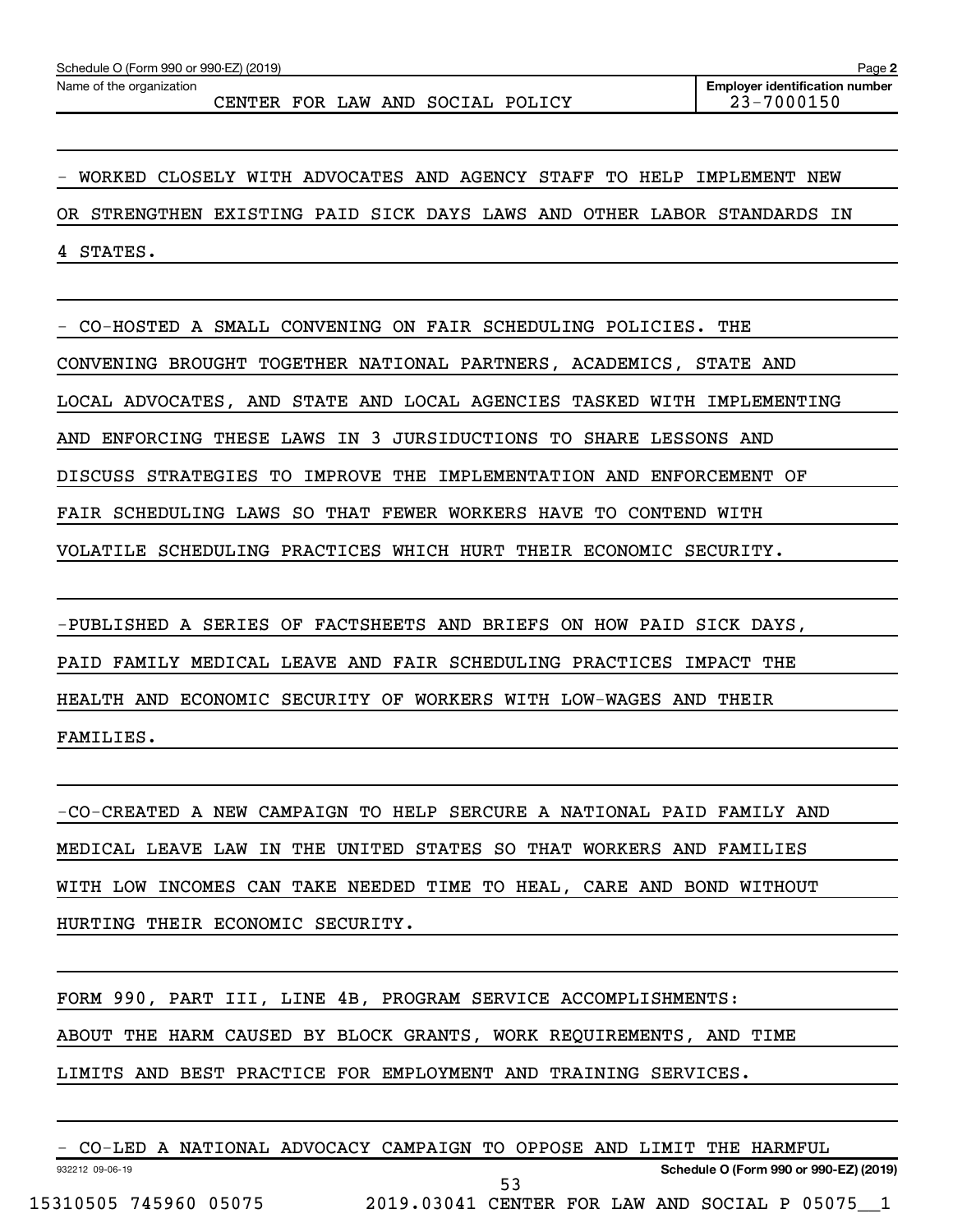| Schedule O (Form 990 or 990-EZ) (2019)                               | Page 2                                              |
|----------------------------------------------------------------------|-----------------------------------------------------|
| Name of the organization<br>CENTER FOR LAW AND<br>SOCIAL POLICY      | <b>Employer identification number</b><br>23-7000150 |
| RULES FROM THE DEPARTMENT OF HOMELAND<br>EFFECTS OF<br>SECURITY AND  | THE                                                 |
| DEPARTMENT OF STATE THAT WOULD GREATLY EXPAND THE DEFINITION OF      | "PUBLIC                                             |
| CHARGE," MAKING IT HARDER FOR LOW-INCOME IMMIGRANTS TO GET VISAS AND |                                                     |
| GREEN CARDS AND DISCOURAGING THEM FROM ACCESSING CRITICAL            | SUPPORTS FOR                                        |
| THEMSELVES AND<br>THEIR FAMILIES.                                    |                                                     |

FORM 990, PART III, LINE 4C, PROGRAM SERVICE ACCOMPLISHMENTS: CHILDREN AND YOUTH ADVOCATES TO PUSH BACK AGAINST HARMFUL POLICIES AND

ADVANCE PRO-IMMIGRANT POLICIES.

- PROVIDED EXTENSIVE TECHNICAL ASSISTANCE TO STATE CHILD CARE ADVOCATES AND STATE ADMINISTRATORS ON POLICY CHOICES.

- PROVIDED TECHNICAL ASSISTANCE AND ANALYSIS TO STATE ADVOCATES AND ADMINISTRATORS ENGAGED IN STRENGTHENING MATERNAL MENTAL HEALTH POLICIES.

| - PUBLISHED INFLUENTIAL PAPERS AND COMMENTARIES ON THE CIRCUMSTANCES OF |  |  |  |  |  |  |  |  |  |  |
|-------------------------------------------------------------------------|--|--|--|--|--|--|--|--|--|--|
| OPPORTUNITY YOUTH AND YOUTH OF COLOR, WITH AN EMPHASIS ON MENTAL        |  |  |  |  |  |  |  |  |  |  |
| HEALTH FOR LOW-INCOME YOUNG ADULTS, EMPLOYMENT PATHWAYS AND             |  |  |  |  |  |  |  |  |  |  |
| INTERSECTIONS WITH THE JUSTICE SYSTEM; DEVELOPED YOUNG ADULT            |  |  |  |  |  |  |  |  |  |  |
| PARTNERSHIPS AND ENGAGED YOUTH IN POLICY ACTIVISM; ENGAGED IN FEDERAL   |  |  |  |  |  |  |  |  |  |  |
| AND LOCAL STAKEHOLDERS TO INFLUENCE THE IMPLEMENTATION OF THE WORKFORCE |  |  |  |  |  |  |  |  |  |  |
| INNOVATION AND OPPORTUNITY ACT (WIOA); ADVISED STATES AND LOCAL         |  |  |  |  |  |  |  |  |  |  |
| COMMUNITIES ON EFFECTIVE POLICY CHOICES, STATE AND LOCAL PLANNING FOR   |  |  |  |  |  |  |  |  |  |  |
| OUT-OF-SCHOOL YOUTH AND WIOA, AND TWO-GENERATION STRATEGIES.            |  |  |  |  |  |  |  |  |  |  |
|                                                                         |  |  |  |  |  |  |  |  |  |  |

| FORM            | 990, | PART | 7 VI. . | SECTION B, | LINE 11B: |                                        |
|-----------------|------|------|---------|------------|-----------|----------------------------------------|
| 932212 09-06-19 |      |      |         |            |           | Schedule O (Form 990 or 990-EZ) (2019) |
|                 |      |      |         |            |           |                                        |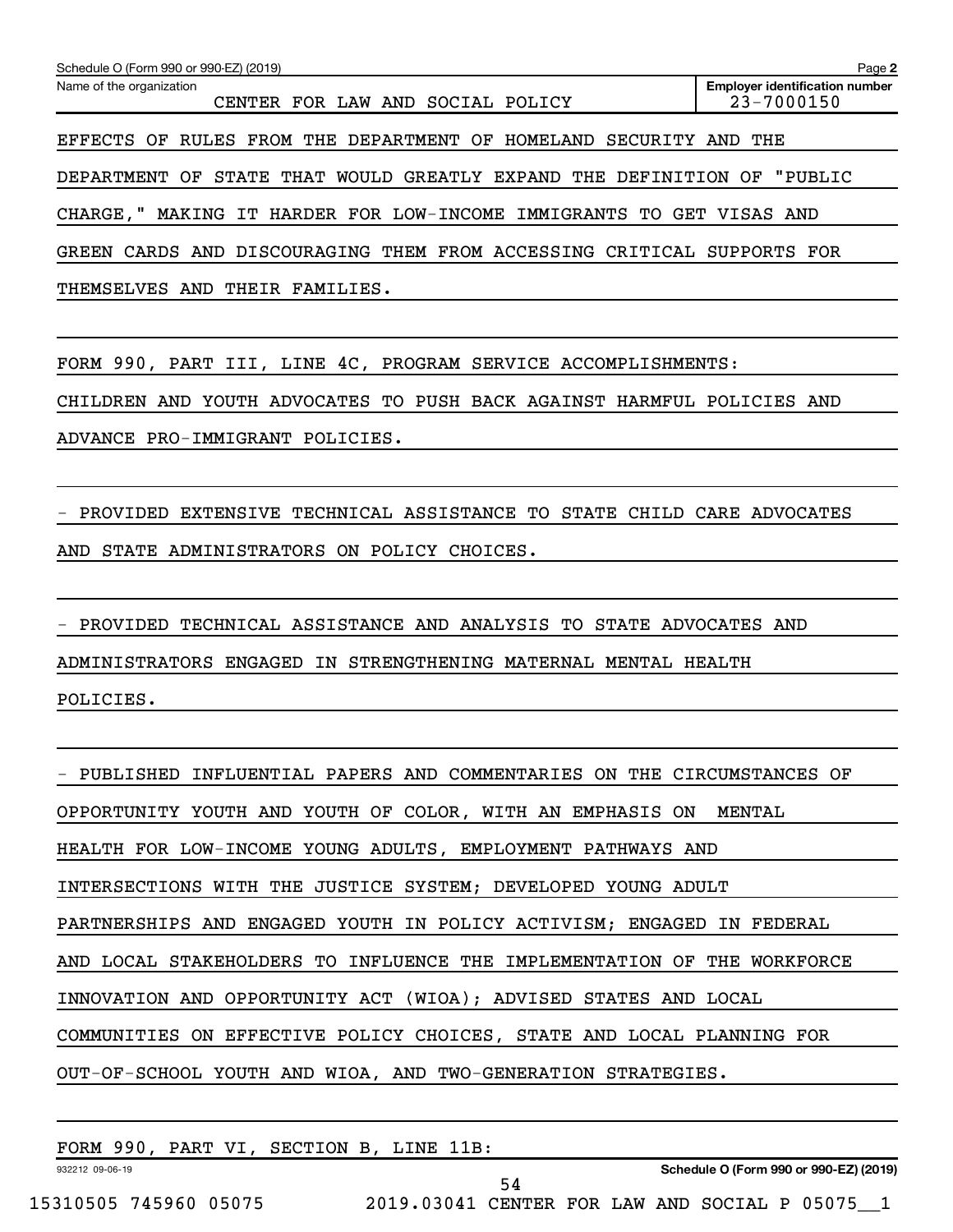| Schedule O (Form 990 or 990-EZ) (2019)<br>Page 2                      |                                                     |  |  |  |  |  |  |  |  |  |
|-----------------------------------------------------------------------|-----------------------------------------------------|--|--|--|--|--|--|--|--|--|
| Name of the organization<br>FOR LAW AND<br>SOCIAL<br>CENTER<br>POLICY | <b>Employer identification number</b><br>23-7000150 |  |  |  |  |  |  |  |  |  |
| THE FORM 990 WAS PREPARED BY AN OUTSIDE ACCOUNTING FIRM IN            | CONSULTATION                                        |  |  |  |  |  |  |  |  |  |
| ORGANIZATION'S MANAGEMENT. THE AUDIT COMMITTEE<br>WITH<br>THE         | THOROUGHLY REVIEWED                                 |  |  |  |  |  |  |  |  |  |
| THE FORM 990 AND ADVISED THE DIRECTORS IF THERE<br>WERE ANY ISSUES    | THAT NEED                                           |  |  |  |  |  |  |  |  |  |
| BEFORE FILING. A DRAFT OF FORM 990<br>TO.<br>BE ADDRESSED             | WAS SENT TO EACH                                    |  |  |  |  |  |  |  |  |  |
| DIRECTOR FOR REVIEW.<br>THE BOARD RECEIVED A FINAL COPY PRIOR TO      | FILING WITH                                         |  |  |  |  |  |  |  |  |  |
| THE IRS.                                                              |                                                     |  |  |  |  |  |  |  |  |  |

FORM 990, PART VI, SECTION B, LINE 12C:

THE ORGANIZATION REVIEWS ITS CONFLICT OF INTEREST POLICY ANNUALLY. THE BOARD CHAIR AND EXECUTIVE DIRECTOR (ED) WITH THE BOARD, MONITOR POTENTIAL BOARD CONFLICTS. THE ED AND THE CHIEF OPERATING OFFICER REVIEW ANY CONCERNS WITH KEY STAFF AND THE CHIEF OPERATING OFFICER REVIEWS ANY CONCERNS WITH THE EXECUTIVE DIRECTOR.

IF THE BOARD CHAIR/ED DETERMINE THAT A POTENTIAL CONFLICT OF INTEREST COULD AFFECT A CONTRACT OR TRANSACTION, THE BOARD GATHERS ALL MATERIAL FACTS AS TO THE RELATIONSHIP OR INTEREST AND AS TO THE CONTRACT OR TRANSACTION AND CAN, IN GOOD FAITH, AUTHORIZE THE CONTRACT OR TRANSACTION BY THE AFFIRMATIVE VOTES OF A MAJORITY OF THE DISINTERESTED DIRECTORS EVEN THOUGH THE DISINTERESTED DIRECTORS ARE LESS THAN A QUORUM.

FORM 990, PART VI, SECTION B, LINE 15:

932212 09-06-19 **Schedule O (Form 990 or 990-EZ) (2019)** BASED ON A COMPARABILITY CHART OF PEER ORGANIZATIONS AND A PROCESS FOR UPDATING SALARIES DEVELOPED BY AN EXTERNAL CONSULTANT IN 2014 AND AGAIN IN 2017, THE BOARD CHAIR REVIEWED THE EXECUTIVE DIRECTOR'S SALARY. THE FULL BOARD THEN REVIEWED AND APPROVED THE OVERALL COMPENSATION PLAN. THE MINUTES INCLUDE A REFERENCE TO THIS PROCESS. THE EXECUTIVE DIRECTOR'S COMPENSATION WAS SET IN REFERENCE TO EXTERNAL COMPARABILITY UPON THE ED'S HIRE IN 2013 55